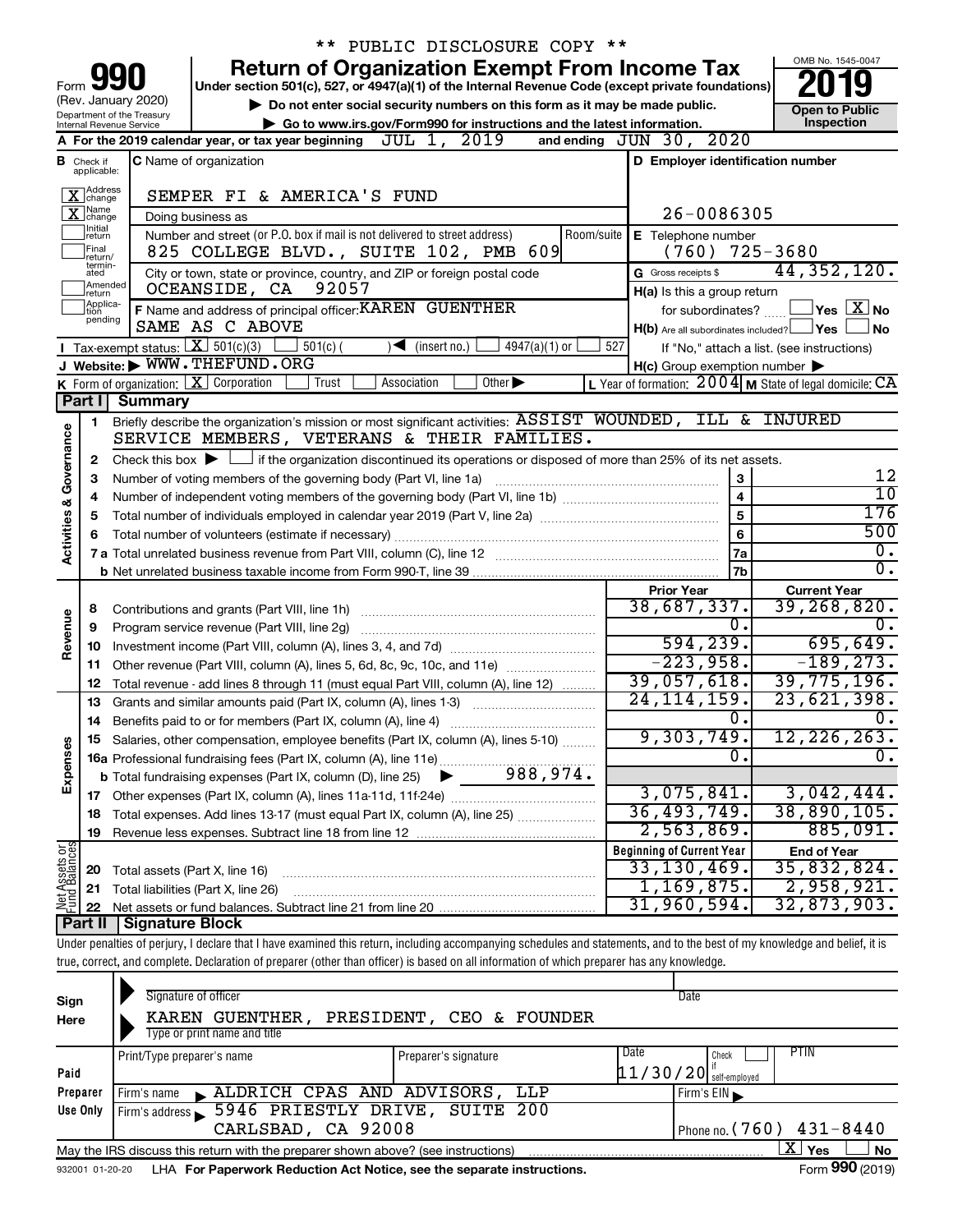|              | SEMPER FI & AMERICA'S FUND<br>Form 990 (2019)                                                                                                                                                                                                                                                                                                                                                                                                                                                                                                                                                                                                                                                                                                                                                                                                                                                                           | 26-0086305                                | Page 2 |
|--------------|-------------------------------------------------------------------------------------------------------------------------------------------------------------------------------------------------------------------------------------------------------------------------------------------------------------------------------------------------------------------------------------------------------------------------------------------------------------------------------------------------------------------------------------------------------------------------------------------------------------------------------------------------------------------------------------------------------------------------------------------------------------------------------------------------------------------------------------------------------------------------------------------------------------------------|-------------------------------------------|--------|
|              | <b>Part III   Statement of Program Service Accomplishments</b>                                                                                                                                                                                                                                                                                                                                                                                                                                                                                                                                                                                                                                                                                                                                                                                                                                                          |                                           |        |
|              | Check if Schedule O contains a response or note to any line in this Part III                                                                                                                                                                                                                                                                                                                                                                                                                                                                                                                                                                                                                                                                                                                                                                                                                                            |                                           |        |
| $\mathbf{1}$ | Briefly describe the organization's mission:<br>WE ASSIST COMBAT WOUNDED, CRITICALLY ILL & CATASTROPHICALLY INJURED<br>SERVICE MEMBERS AND VETERANS OF ALL BRANCHES OF THE MILITARY & THEIR<br>WE HAVE PROVIDED \$224 MILLION TO 25,000 SERVICE MEMBERS &<br>FAMILIES.                                                                                                                                                                                                                                                                                                                                                                                                                                                                                                                                                                                                                                                  |                                           |        |
|              | VETERANS THROUGH FAMILY SUPPORT, TRANSITION & WELLNESS PROGRAMS.                                                                                                                                                                                                                                                                                                                                                                                                                                                                                                                                                                                                                                                                                                                                                                                                                                                        |                                           |        |
| $\mathbf{2}$ | Did the organization undertake any significant program services during the year which were not listed on the                                                                                                                                                                                                                                                                                                                                                                                                                                                                                                                                                                                                                                                                                                                                                                                                            |                                           |        |
|              | prior Form 990 or 990-EZ?<br>If "Yes," describe these new services on Schedule O.                                                                                                                                                                                                                                                                                                                                                                                                                                                                                                                                                                                                                                                                                                                                                                                                                                       | $\sqrt{\mathsf{Yes}\ \mathbb{X}}$ No      |        |
| 3            | Did the organization cease conducting, or make significant changes in how it conducts, any program services?<br>If "Yes," describe these changes on Schedule O.                                                                                                                                                                                                                                                                                                                                                                                                                                                                                                                                                                                                                                                                                                                                                         | $\overline{\ }$ Yes $\overline{\rm X}$ No |        |
| 4            | Describe the organization's program service accomplishments for each of its three largest program services, as measured by expenses.<br>Section 501(c)(3) and 501(c)(4) organizations are required to report the amount of grants and allocations to others, the total expenses, and<br>revenue, if any, for each program service reported.                                                                                                                                                                                                                                                                                                                                                                                                                                                                                                                                                                             |                                           |        |
| 4a           | $17,467,136.$ ) (Revenue \$<br>$\overline{26}$ , $\overline{129}$ , $\overline{573}$ . including grants of \$<br>(Expenses \$<br>(Code:<br>OUR SERVICE MEMBER AND FAMILY SUPPORT PROGRAM PROVIDES DIRECT FINANCIAL<br>ASSISTANCE FOR EXPENSES THAT ARE MOST PRESSING DURING HOSPITALIZATION<br>AND RECOVERY. THE PROGRAM CONTINUES TO OFFER SPECIALIZED SUPPORT TO<br>IMPROVE THE LIVES OF VETERANS AND THEIR FAMILIES ONCE THEY RETURN HOME.<br>AREAS OF ASSISTANCE OFFERED THROUGH THIS PROGRAM INCLUDE BEDSIDE<br>SUPPORT AND ADAPTIVE HOUSING, TRANSPORTATION, AND EQUIPMENT; HELP FOR<br>VIETNAM VETERANS THROUGH ITS LCPL PARSONS WELCOME HOME FUND; ASSISTANCE<br>FOR CHILDREN AND CAREGIVERS; AS WELL AS RELIEF IN TIMES OF CRISIS,<br>DISASTER, AND EMERGENCY. IN FISCAL YEAR 2020, THE SEMPER FI & AMERICA'S<br>FUND PROVIDED FAMILY SUPPORT GRANTS TO 6,425 SERVICE MEMBERS, VETERANS<br>AND THEIR FAMILIES. |                                           |        |
| 4b           | 5, 157, 467. including grants of \$<br>$3,447,671.$ (Revenue \$<br>(Code:<br>) (Expenses \$<br>OUR INTEGRATIVE WELLNESS PROGRAM APPLIES A HOLISTIC APPROACH TO<br>LONG-TERM HEALTH, PROVIDING TOOLS TO IMPROVE BODY, MIND, AND SPIRIT. WE<br>FOSTER HEALING IN A POWERFUL AND SUSTAINING WAY THROUGH INNOVATIVE<br>TECHNOLOGIES TO SUPPORT POST-TRAUMATIC STRESS DISORDER AND TRAUMATIC<br>BRAIN INJURY RECOVERY. OUR PROGRAMMING INCLUDES NEUROFEEDBACK, ADAPTIVE<br>SPORTS, A HORSEMANSHIP PROGRAM, SERVICE DOGS THROUGH TIM & SANDY DAY<br>CANINE COMPANIONS, AND WORK WITH THERAPEUTIC ARTS AND MUSIC.<br>FISCAL YEAR 2020, THE SEMPER FI & AMERICA'S FUND PROVIDED WELLNESS<br>GRANTS TO 2,000 SERVICE MEMBERS, VETERANS AND THEIR FAMILIES.                                                                                                                                                                       | ΙN                                        |        |
| 4с           | $4,024,866$ including grants of \$<br>$2,706,591$ . (Revenue \$<br>(Expenses \$<br>(Code:<br>OUR TRANSITION PROGRAM FOCUSES ON HELPING VETERANS CONNECT WITH THEIR<br>COMMUNITIES BY PROVIDING A WIDE RANGE OF EDUCATION AND CAREER<br>ASSISTANCE, INCLUDING OUR APPRENTICESHIP PROGRAM, ONE-ON-ONE<br>MENTORSHIP, AND OPPORTUNITIES TO ENGAGE WITH FELLOW VETERANS. THIS<br>PROGRAM PROVIDES OUR VETERANS WITH THE SKILLS AND RESOURCES NEEDED TO<br>SUCCEED IN THE NEXT PHASES OF THEIR LIVES. IN FISCAL YEAR 2020, THE<br>SEMPER FI & AMERICA'S FUND PROVIDED TRANSITION GRANTS TO 925 SERVICE<br>MEMBERS, VETERANS AND THEIR FAMILIES.                                                                                                                                                                                                                                                                              |                                           |        |
|              |                                                                                                                                                                                                                                                                                                                                                                                                                                                                                                                                                                                                                                                                                                                                                                                                                                                                                                                         |                                           |        |
|              | 4d Other program services (Describe on Schedule O.)<br>(Expenses \$<br>including grants of \$<br>(Revenue \$<br>$\overline{35,311,906}$ .<br>4e Total program service expenses >                                                                                                                                                                                                                                                                                                                                                                                                                                                                                                                                                                                                                                                                                                                                        |                                           |        |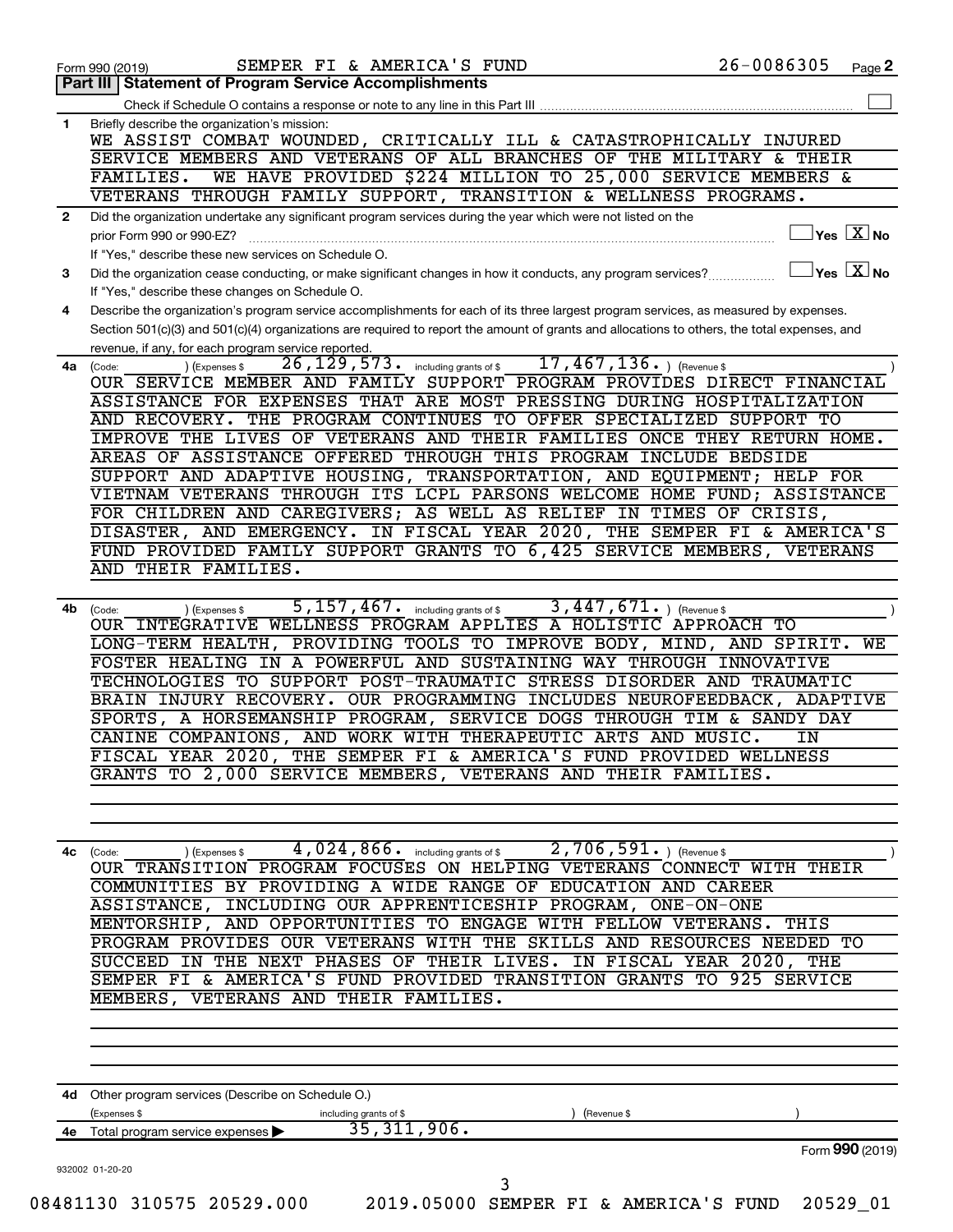| Form 990 (2019) |  |  |
|-----------------|--|--|

**Part IV Checklist of Required Schedules**

Form 990 (2019) Page SEMPER FI & AMERICA'S FUND 26-0086305

|     |                                                                                                                                                                                                                                     |                 | Yes                   | No                      |
|-----|-------------------------------------------------------------------------------------------------------------------------------------------------------------------------------------------------------------------------------------|-----------------|-----------------------|-------------------------|
| 1   | Is the organization described in section $501(c)(3)$ or $4947(a)(1)$ (other than a private foundation)?                                                                                                                             |                 |                       |                         |
|     | If "Yes," complete Schedule A                                                                                                                                                                                                       | 1               | x                     |                         |
| 2   |                                                                                                                                                                                                                                     | $\overline{2}$  | $\overline{\text{x}}$ |                         |
| З   | Did the organization engage in direct or indirect political campaign activities on behalf of or in opposition to candidates for                                                                                                     |                 |                       |                         |
|     | public office? If "Yes," complete Schedule C, Part I                                                                                                                                                                                | 3               |                       | x                       |
| 4   | Section 501(c)(3) organizations. Did the organization engage in lobbying activities, or have a section 501(h) election in effect                                                                                                    |                 |                       | x                       |
|     |                                                                                                                                                                                                                                     | 4               |                       |                         |
| 5   | Is the organization a section 501(c)(4), 501(c)(5), or 501(c)(6) organization that receives membership dues, assessments, or                                                                                                        | 5               |                       | x                       |
| 6   | Did the organization maintain any donor advised funds or any similar funds or accounts for which donors have the right to                                                                                                           |                 |                       |                         |
|     | provide advice on the distribution or investment of amounts in such funds or accounts? If "Yes," complete Schedule D, Part I                                                                                                        | 6               |                       | x                       |
| 7   | Did the organization receive or hold a conservation easement, including easements to preserve open space,                                                                                                                           |                 |                       |                         |
|     | the environment, historic land areas, or historic structures? If "Yes," complete Schedule D, Part II                                                                                                                                | $\overline{7}$  |                       | x                       |
| 8   | Did the organization maintain collections of works of art, historical treasures, or other similar assets? If "Yes," complete                                                                                                        |                 |                       |                         |
|     | Schedule D, Part III <b>Process Construction Construction Construction</b> Construction Construction Construction Construction Construction Construction Construction Construction Construction Construction Construction Construct | 8               |                       | x                       |
| 9   | Did the organization report an amount in Part X, line 21, for escrow or custodial account liability, serve as a custodian for                                                                                                       |                 |                       |                         |
|     | amounts not listed in Part X; or provide credit counseling, debt management, credit repair, or debt negotiation services?                                                                                                           |                 |                       |                         |
|     |                                                                                                                                                                                                                                     | 9               |                       | x                       |
| 10  | Did the organization, directly or through a related organization, hold assets in donor-restricted endowments                                                                                                                        |                 |                       |                         |
|     |                                                                                                                                                                                                                                     | 10              | x                     |                         |
| 11  | If the organization's answer to any of the following questions is "Yes," then complete Schedule D, Parts VI, VII, VIII, IX, or X                                                                                                    |                 |                       |                         |
|     | as applicable.                                                                                                                                                                                                                      |                 |                       |                         |
|     | a Did the organization report an amount for land, buildings, and equipment in Part X, line 10? If "Yes," complete Schedule D,                                                                                                       |                 |                       |                         |
|     |                                                                                                                                                                                                                                     | 11a             | х                     |                         |
|     | <b>b</b> Did the organization report an amount for investments - other securities in Part X, line 12, that is 5% or more of its total                                                                                               |                 |                       | x                       |
|     |                                                                                                                                                                                                                                     | 11b             |                       |                         |
|     | c Did the organization report an amount for investments - program related in Part X, line 13, that is 5% or more of its total                                                                                                       | 11c             |                       | x                       |
|     | d Did the organization report an amount for other assets in Part X, line 15, that is 5% or more of its total assets reported in                                                                                                     |                 |                       |                         |
|     |                                                                                                                                                                                                                                     | 11d             |                       | x                       |
|     |                                                                                                                                                                                                                                     | 11e             | X                     |                         |
| f   | Did the organization's separate or consolidated financial statements for the tax year include a footnote that addresses                                                                                                             |                 |                       |                         |
|     | the organization's liability for uncertain tax positions under FIN 48 (ASC 740)? If "Yes," complete Schedule D, Part X                                                                                                              | 11f             | х                     |                         |
|     | 12a Did the organization obtain separate, independent audited financial statements for the tax year? If "Yes," complete                                                                                                             |                 |                       |                         |
|     | Schedule D, Parts XI and XII                                                                                                                                                                                                        | 12a             | x                     |                         |
|     | <b>b</b> Was the organization included in consolidated, independent audited financial statements for the tax year?                                                                                                                  |                 |                       |                         |
|     | If "Yes," and if the organization answered "No" to line 12a, then completing Schedule D, Parts XI and XII is optional                                                                                                               | 12 <sub>b</sub> |                       | х                       |
| 13  |                                                                                                                                                                                                                                     | 13              |                       | $\overline{\texttt{x}}$ |
| 14a |                                                                                                                                                                                                                                     | 14a             |                       | x                       |
| b   | Did the organization have aggregate revenues or expenses of more than \$10,000 from grantmaking, fundraising, business,                                                                                                             |                 |                       |                         |
|     | investment, and program service activities outside the United States, or aggregate foreign investments valued at \$100,000                                                                                                          |                 |                       | х                       |
| 15  | Did the organization report on Part IX, column (A), line 3, more than \$5,000 of grants or other assistance to or for any                                                                                                           | 14b             |                       |                         |
|     |                                                                                                                                                                                                                                     | 15              |                       | х                       |
| 16  | Did the organization report on Part IX, column (A), line 3, more than \$5,000 of aggregate grants or other assistance to                                                                                                            |                 |                       |                         |
|     |                                                                                                                                                                                                                                     | 16              |                       | х                       |
| 17  | Did the organization report a total of more than \$15,000 of expenses for professional fundraising services on Part IX,                                                                                                             |                 |                       |                         |
|     |                                                                                                                                                                                                                                     | 17              |                       | х                       |
| 18  | Did the organization report more than \$15,000 total of fundraising event gross income and contributions on Part VIII, lines                                                                                                        |                 |                       |                         |
|     |                                                                                                                                                                                                                                     | 18              | x                     |                         |
| 19  | Did the organization report more than \$15,000 of gross income from gaming activities on Part VIII, line 9a? If "Yes,"                                                                                                              |                 |                       |                         |
|     |                                                                                                                                                                                                                                     | 19              |                       | x                       |
|     |                                                                                                                                                                                                                                     | 20a             |                       | X                       |
|     |                                                                                                                                                                                                                                     | 20b             |                       |                         |
| 21  | Did the organization report more than \$5,000 of grants or other assistance to any domestic organization or                                                                                                                         |                 |                       |                         |
|     |                                                                                                                                                                                                                                     | 21              | х                     |                         |
|     | 932003 01-20-20                                                                                                                                                                                                                     |                 |                       | Form 990 (2019)         |

08481130 310575 20529.000 2019.05000 SEMPER FI & AMERICA'S FUND 20529\_01

4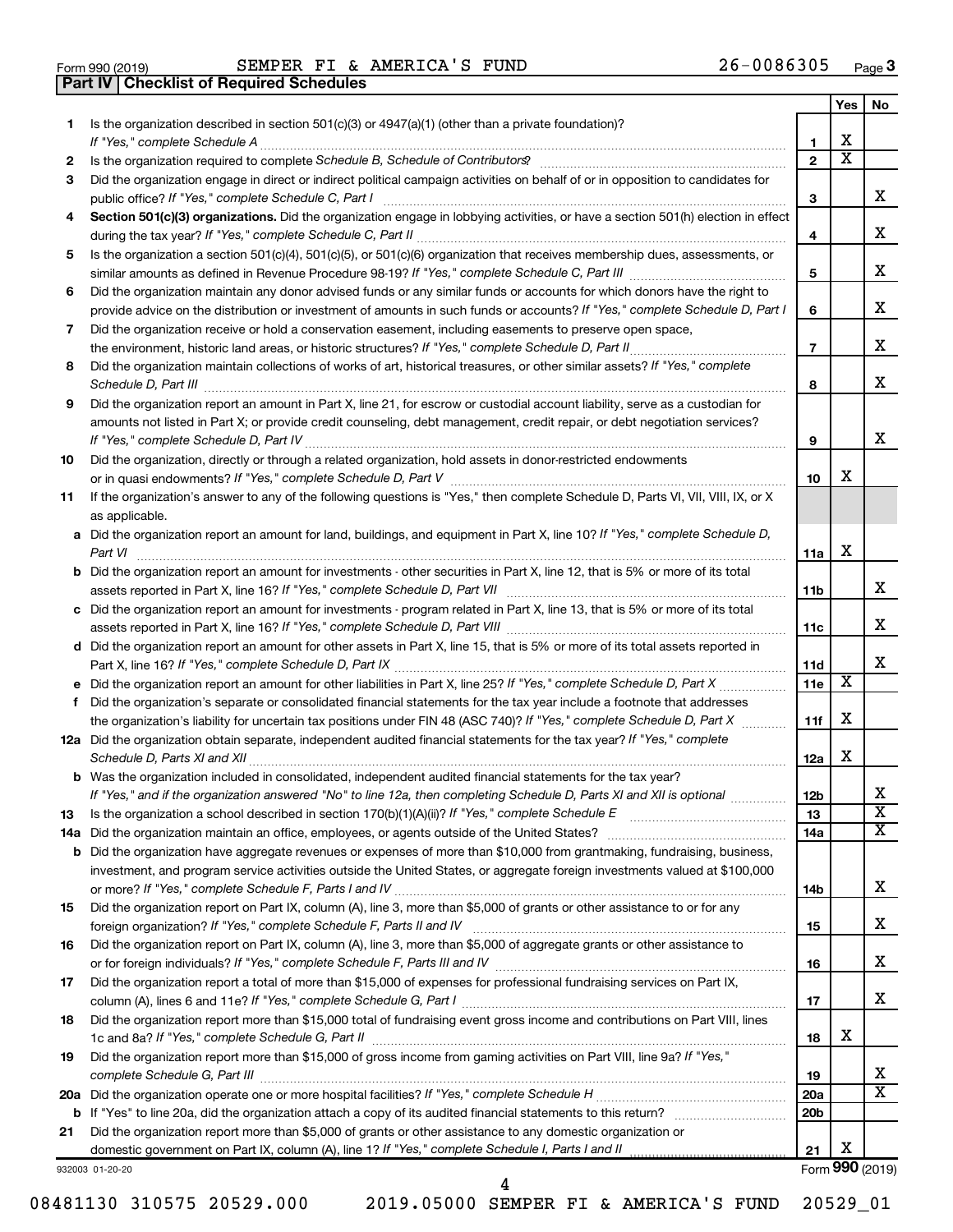*(continued)* **Part IV Checklist of Required Schedules**

|    |                                                                                                                                                                                                                                                                                                                                                                   |                 | <b>Yes</b>              | No                           |
|----|-------------------------------------------------------------------------------------------------------------------------------------------------------------------------------------------------------------------------------------------------------------------------------------------------------------------------------------------------------------------|-----------------|-------------------------|------------------------------|
| 22 | Did the organization report more than \$5,000 of grants or other assistance to or for domestic individuals on                                                                                                                                                                                                                                                     |                 |                         |                              |
|    |                                                                                                                                                                                                                                                                                                                                                                   | 22              | X                       |                              |
| 23 | Did the organization answer "Yes" to Part VII, Section A, line 3, 4, or 5 about compensation of the organization's current                                                                                                                                                                                                                                        |                 |                         |                              |
|    | and former officers, directors, trustees, key employees, and highest compensated employees? If "Yes," complete                                                                                                                                                                                                                                                    | 23              | X                       |                              |
|    | Schedule J <b>Execute J Execute Contract Contract Contract Contract Contract Contract Contract Contract Contract Contract Contract Contract Contract Contract Contract Contract Contract Contract Contract Contract Contract C</b><br>24a Did the organization have a tax-exempt bond issue with an outstanding principal amount of more than \$100,000 as of the |                 |                         |                              |
|    | last day of the year, that was issued after December 31, 2002? If "Yes," answer lines 24b through 24d and complete                                                                                                                                                                                                                                                |                 |                         |                              |
|    |                                                                                                                                                                                                                                                                                                                                                                   | 24a             |                         | x                            |
|    |                                                                                                                                                                                                                                                                                                                                                                   | 24b             |                         |                              |
|    | c Did the organization maintain an escrow account other than a refunding escrow at any time during the year to defease                                                                                                                                                                                                                                            |                 |                         |                              |
|    |                                                                                                                                                                                                                                                                                                                                                                   | 24c             |                         |                              |
|    |                                                                                                                                                                                                                                                                                                                                                                   | 24d             |                         |                              |
|    | 25a Section 501(c)(3), 501(c)(4), and 501(c)(29) organizations. Did the organization engage in an excess benefit                                                                                                                                                                                                                                                  |                 |                         |                              |
|    |                                                                                                                                                                                                                                                                                                                                                                   | 25a             |                         | x                            |
|    | <b>b</b> Is the organization aware that it engaged in an excess benefit transaction with a disqualified person in a prior year, and                                                                                                                                                                                                                               |                 |                         |                              |
|    | that the transaction has not been reported on any of the organization's prior Forms 990 or 990-EZ? If "Yes," complete                                                                                                                                                                                                                                             |                 |                         |                              |
|    | Schedule L, Part I                                                                                                                                                                                                                                                                                                                                                | 25b             |                         | X                            |
| 26 | Did the organization report any amount on Part X, line 5 or 22, for receivables from or payables to any current                                                                                                                                                                                                                                                   |                 |                         |                              |
|    | or former officer, director, trustee, key employee, creator or founder, substantial contributor, or 35%                                                                                                                                                                                                                                                           |                 |                         |                              |
|    |                                                                                                                                                                                                                                                                                                                                                                   | 26              |                         | X                            |
| 27 | Did the organization provide a grant or other assistance to any current or former officer, director, trustee, key employee,                                                                                                                                                                                                                                       |                 |                         |                              |
|    | creator or founder, substantial contributor or employee thereof, a grant selection committee member, or to a 35% controlled                                                                                                                                                                                                                                       |                 |                         |                              |
|    | entity (including an employee thereof) or family member of any of these persons? If "Yes," complete Schedule L, Part III                                                                                                                                                                                                                                          | 27              |                         | x                            |
| 28 | Was the organization a party to a business transaction with one of the following parties (see Schedule L, Part IV                                                                                                                                                                                                                                                 |                 |                         |                              |
|    | instructions, for applicable filing thresholds, conditions, and exceptions):                                                                                                                                                                                                                                                                                      |                 |                         |                              |
|    | a A current or former officer, director, trustee, key employee, creator or founder, or substantial contributor? If                                                                                                                                                                                                                                                |                 |                         |                              |
|    |                                                                                                                                                                                                                                                                                                                                                                   | 28a             |                         | X                            |
|    |                                                                                                                                                                                                                                                                                                                                                                   | 28b             | X                       |                              |
|    | c A 35% controlled entity of one or more individuals and/or organizations described in lines 28a or 28b?/f                                                                                                                                                                                                                                                        |                 |                         |                              |
|    |                                                                                                                                                                                                                                                                                                                                                                   | 28c             |                         | X                            |
| 29 |                                                                                                                                                                                                                                                                                                                                                                   | 29              | $\overline{\mathbf{X}}$ |                              |
| 30 | Did the organization receive contributions of art, historical treasures, or other similar assets, or qualified conservation                                                                                                                                                                                                                                       |                 |                         |                              |
|    |                                                                                                                                                                                                                                                                                                                                                                   | 30              |                         | х<br>$\overline{\mathtt{x}}$ |
| 31 | Did the organization liquidate, terminate, or dissolve and cease operations? If "Yes," complete Schedule N, Part I                                                                                                                                                                                                                                                | 31              |                         |                              |
| 32 | Did the organization sell, exchange, dispose of, or transfer more than 25% of its net assets? If "Yes," complete                                                                                                                                                                                                                                                  |                 |                         |                              |
|    | Schedule N, Part II <b>Markov Markov Markov Markov Markov Markov Markov Markov Markov Markov Markov Markov Markov</b>                                                                                                                                                                                                                                             | 32              |                         | X                            |
| 33 | Did the organization own 100% of an entity disregarded as separate from the organization under Regulations                                                                                                                                                                                                                                                        |                 |                         |                              |
|    |                                                                                                                                                                                                                                                                                                                                                                   | 33              |                         | X                            |
| 34 | Was the organization related to any tax-exempt or taxable entity? If "Yes," complete Schedule R, Part II, III, or IV, and                                                                                                                                                                                                                                         |                 |                         |                              |
|    | Part V, line 1                                                                                                                                                                                                                                                                                                                                                    | 34              |                         | х<br>$\overline{\mathtt{x}}$ |
|    |                                                                                                                                                                                                                                                                                                                                                                   | 35a             |                         |                              |
|    | b If "Yes" to line 35a, did the organization receive any payment from or engage in any transaction with a controlled entity                                                                                                                                                                                                                                       | 35 <sub>b</sub> |                         |                              |
| 36 | Section 501(c)(3) organizations. Did the organization make any transfers to an exempt non-charitable related organization?                                                                                                                                                                                                                                        |                 |                         |                              |
|    |                                                                                                                                                                                                                                                                                                                                                                   | 36              |                         | X                            |
| 37 | Did the organization conduct more than 5% of its activities through an entity that is not a related organization                                                                                                                                                                                                                                                  |                 |                         |                              |
|    |                                                                                                                                                                                                                                                                                                                                                                   | 37              |                         | X                            |
| 38 | Did the organization complete Schedule O and provide explanations in Schedule O for Part VI, lines 11b and 19?                                                                                                                                                                                                                                                    |                 |                         |                              |
|    |                                                                                                                                                                                                                                                                                                                                                                   | 38              | X                       |                              |
|    | Part V                                                                                                                                                                                                                                                                                                                                                            |                 |                         |                              |
|    |                                                                                                                                                                                                                                                                                                                                                                   |                 |                         |                              |
|    |                                                                                                                                                                                                                                                                                                                                                                   |                 |                         | No                           |
|    |                                                                                                                                                                                                                                                                                                                                                                   |                 | Yes                     |                              |
|    | 43<br>1a                                                                                                                                                                                                                                                                                                                                                          |                 |                         |                              |
|    | l 1b                                                                                                                                                                                                                                                                                                                                                              |                 |                         |                              |
|    | b Enter the number of Forms W-2G included in line 1a. Enter -0- if not applicable<br>c Did the organization comply with backup withholding rules for reportable payments to vendors and reportable gaming                                                                                                                                                         |                 |                         |                              |
|    |                                                                                                                                                                                                                                                                                                                                                                   | 1c              | х                       |                              |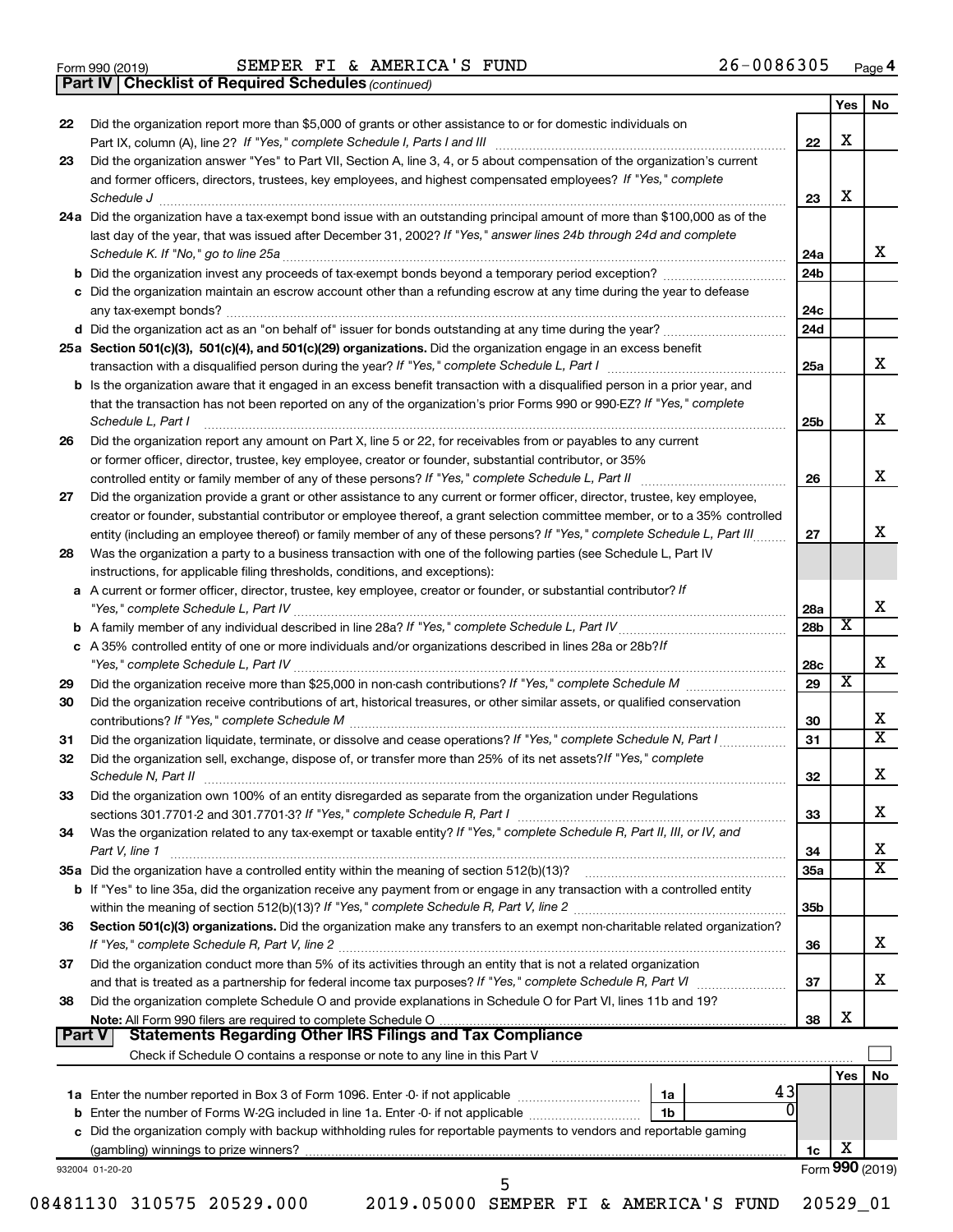|  | Form 990 (2019) |  |
|--|-----------------|--|
|  |                 |  |

**Part V** Statements Regarding Other IRS Filings and Tax Compliance (continued)

|                                                                                                                                                                                                                                           |                                                                                                                                                 |                 |     |                | Yes | No |  |  |
|-------------------------------------------------------------------------------------------------------------------------------------------------------------------------------------------------------------------------------------------|-------------------------------------------------------------------------------------------------------------------------------------------------|-----------------|-----|----------------|-----|----|--|--|
|                                                                                                                                                                                                                                           | 2a Enter the number of employees reported on Form W-3, Transmittal of Wage and Tax Statements,                                                  |                 |     |                |     |    |  |  |
|                                                                                                                                                                                                                                           | filed for the calendar year ending with or within the year covered by this return <i>manumumumum</i>                                            | 2a              | 176 |                |     |    |  |  |
|                                                                                                                                                                                                                                           |                                                                                                                                                 |                 |     | 2 <sub>b</sub> | х   |    |  |  |
|                                                                                                                                                                                                                                           |                                                                                                                                                 |                 |     |                |     |    |  |  |
|                                                                                                                                                                                                                                           | 3a Did the organization have unrelated business gross income of \$1,000 or more during the year?                                                |                 |     | 3a             |     | х  |  |  |
|                                                                                                                                                                                                                                           |                                                                                                                                                 |                 |     | 3 <sub>b</sub> |     |    |  |  |
|                                                                                                                                                                                                                                           | 4a At any time during the calendar year, did the organization have an interest in, or a signature or other authority over, a                    |                 |     |                |     |    |  |  |
|                                                                                                                                                                                                                                           | financial account in a foreign country (such as a bank account, securities account, or other financial account)?                                |                 |     | 4a             |     | х  |  |  |
|                                                                                                                                                                                                                                           | <b>b</b> If "Yes," enter the name of the foreign country $\blacktriangleright$                                                                  |                 |     |                |     |    |  |  |
|                                                                                                                                                                                                                                           | See instructions for filing requirements for FinCEN Form 114, Report of Foreign Bank and Financial Accounts (FBAR).                             |                 |     |                |     |    |  |  |
|                                                                                                                                                                                                                                           | Did any taxable party notify the organization that it was or is a party to a prohibited tax shelter transaction?<br>b                           |                 |     |                |     |    |  |  |
|                                                                                                                                                                                                                                           |                                                                                                                                                 |                 |     |                |     |    |  |  |
|                                                                                                                                                                                                                                           | 6a Does the organization have annual gross receipts that are normally greater than \$100,000, and did the organization solicit                  |                 |     |                |     |    |  |  |
|                                                                                                                                                                                                                                           |                                                                                                                                                 |                 |     |                |     |    |  |  |
| <b>b</b> If "Yes," did the organization include with every solicitation an express statement that such contributions or gifts                                                                                                             |                                                                                                                                                 |                 |     |                |     |    |  |  |
|                                                                                                                                                                                                                                           | were not tax deductible?                                                                                                                        |                 |     |                |     |    |  |  |
| 7                                                                                                                                                                                                                                         | Organizations that may receive deductible contributions under section 170(c).                                                                   |                 |     |                |     |    |  |  |
| a                                                                                                                                                                                                                                         | Did the organization receive a payment in excess of \$75 made partly as a contribution and partly for goods and services provided to the payor? |                 |     | 7a             | х   |    |  |  |
|                                                                                                                                                                                                                                           |                                                                                                                                                 |                 |     | 7b             | X   |    |  |  |
|                                                                                                                                                                                                                                           | c Did the organization sell, exchange, or otherwise dispose of tangible personal property for which it was required                             |                 |     |                |     |    |  |  |
|                                                                                                                                                                                                                                           |                                                                                                                                                 |                 |     | 7с             |     | х  |  |  |
|                                                                                                                                                                                                                                           |                                                                                                                                                 | 7d              |     |                |     | х  |  |  |
| е                                                                                                                                                                                                                                         | Did the organization receive any funds, directly or indirectly, to pay premiums on a personal benefit contract?                                 |                 |     |                |     |    |  |  |
| f                                                                                                                                                                                                                                         | Did the organization, during the year, pay premiums, directly or indirectly, on a personal benefit contract?                                    |                 |     |                |     |    |  |  |
| g                                                                                                                                                                                                                                         | If the organization received a contribution of qualified intellectual property, did the organization file Form 8899 as required?                |                 |     |                |     |    |  |  |
| h                                                                                                                                                                                                                                         | If the organization received a contribution of cars, boats, airplanes, or other vehicles, did the organization file a Form 1098-C?              |                 |     |                |     |    |  |  |
| 8                                                                                                                                                                                                                                         | Sponsoring organizations maintaining donor advised funds. Did a donor advised fund maintained by the                                            |                 |     |                |     |    |  |  |
|                                                                                                                                                                                                                                           |                                                                                                                                                 |                 |     | 8              |     |    |  |  |
| 9                                                                                                                                                                                                                                         | Sponsoring organizations maintaining donor advised funds.                                                                                       |                 |     | <b>9a</b>      |     |    |  |  |
| a<br>b                                                                                                                                                                                                                                    | Did the sponsoring organization make any taxable distributions under section 4966?                                                              |                 |     | 9 <sub>b</sub> |     |    |  |  |
| 10                                                                                                                                                                                                                                        | Section 501(c)(7) organizations. Enter:                                                                                                         |                 |     |                |     |    |  |  |
| a                                                                                                                                                                                                                                         |                                                                                                                                                 | 10a             |     |                |     |    |  |  |
|                                                                                                                                                                                                                                           | b Gross receipts, included on Form 990, Part VIII, line 12, for public use of club facilities                                                   | 10 <sub>b</sub> |     |                |     |    |  |  |
|                                                                                                                                                                                                                                           | 11 Section 501(c)(12) organizations. Enter:                                                                                                     |                 |     |                |     |    |  |  |
|                                                                                                                                                                                                                                           |                                                                                                                                                 | 11a             |     |                |     |    |  |  |
|                                                                                                                                                                                                                                           | <b>b</b> Gross income from other sources (Do not net amounts due or paid to other sources against                                               |                 |     |                |     |    |  |  |
|                                                                                                                                                                                                                                           |                                                                                                                                                 | 11b             |     |                |     |    |  |  |
|                                                                                                                                                                                                                                           | 12a Section 4947(a)(1) non-exempt charitable trusts. Is the organization filing Form 990 in lieu of Form 1041?                                  |                 |     | <b>12a</b>     |     |    |  |  |
|                                                                                                                                                                                                                                           | <b>b</b> If "Yes," enter the amount of tax-exempt interest received or accrued during the year                                                  | 12b             |     |                |     |    |  |  |
| 13                                                                                                                                                                                                                                        | Section 501(c)(29) qualified nonprofit health insurance issuers.                                                                                |                 |     |                |     |    |  |  |
|                                                                                                                                                                                                                                           | a Is the organization licensed to issue qualified health plans in more than one state?                                                          |                 |     | 13a            |     |    |  |  |
|                                                                                                                                                                                                                                           | Note: See the instructions for additional information the organization must report on Schedule O.                                               |                 |     |                |     |    |  |  |
|                                                                                                                                                                                                                                           | <b>b</b> Enter the amount of reserves the organization is required to maintain by the states in which the                                       |                 |     |                |     |    |  |  |
|                                                                                                                                                                                                                                           |                                                                                                                                                 | 13 <sub>b</sub> |     |                |     |    |  |  |
|                                                                                                                                                                                                                                           |                                                                                                                                                 | 13 <sub>c</sub> |     |                |     | x  |  |  |
|                                                                                                                                                                                                                                           | 14a Did the organization receive any payments for indoor tanning services during the tax year?                                                  |                 |     | 14a<br>14b     |     |    |  |  |
| <b>b</b> If "Yes," has it filed a Form 720 to report these payments? If "No," provide an explanation on Schedule O<br>Is the organization subject to the section 4960 tax on payment(s) of more than \$1,000,000 in remuneration or<br>15 |                                                                                                                                                 |                 |     |                |     |    |  |  |
| excess parachute payment(s) during the year?                                                                                                                                                                                              |                                                                                                                                                 |                 |     |                |     |    |  |  |
|                                                                                                                                                                                                                                           | If "Yes," see instructions and file Form 4720, Schedule N.                                                                                      |                 |     | 15             |     | x  |  |  |
| 16                                                                                                                                                                                                                                        | Is the organization an educational institution subject to the section 4968 excise tax on net investment income?                                 |                 |     | 16             |     | х  |  |  |
|                                                                                                                                                                                                                                           | If "Yes," complete Form 4720, Schedule O.                                                                                                       |                 |     |                |     |    |  |  |
|                                                                                                                                                                                                                                           |                                                                                                                                                 |                 |     |                |     |    |  |  |

Form (2019) **990**

932005 01-20-20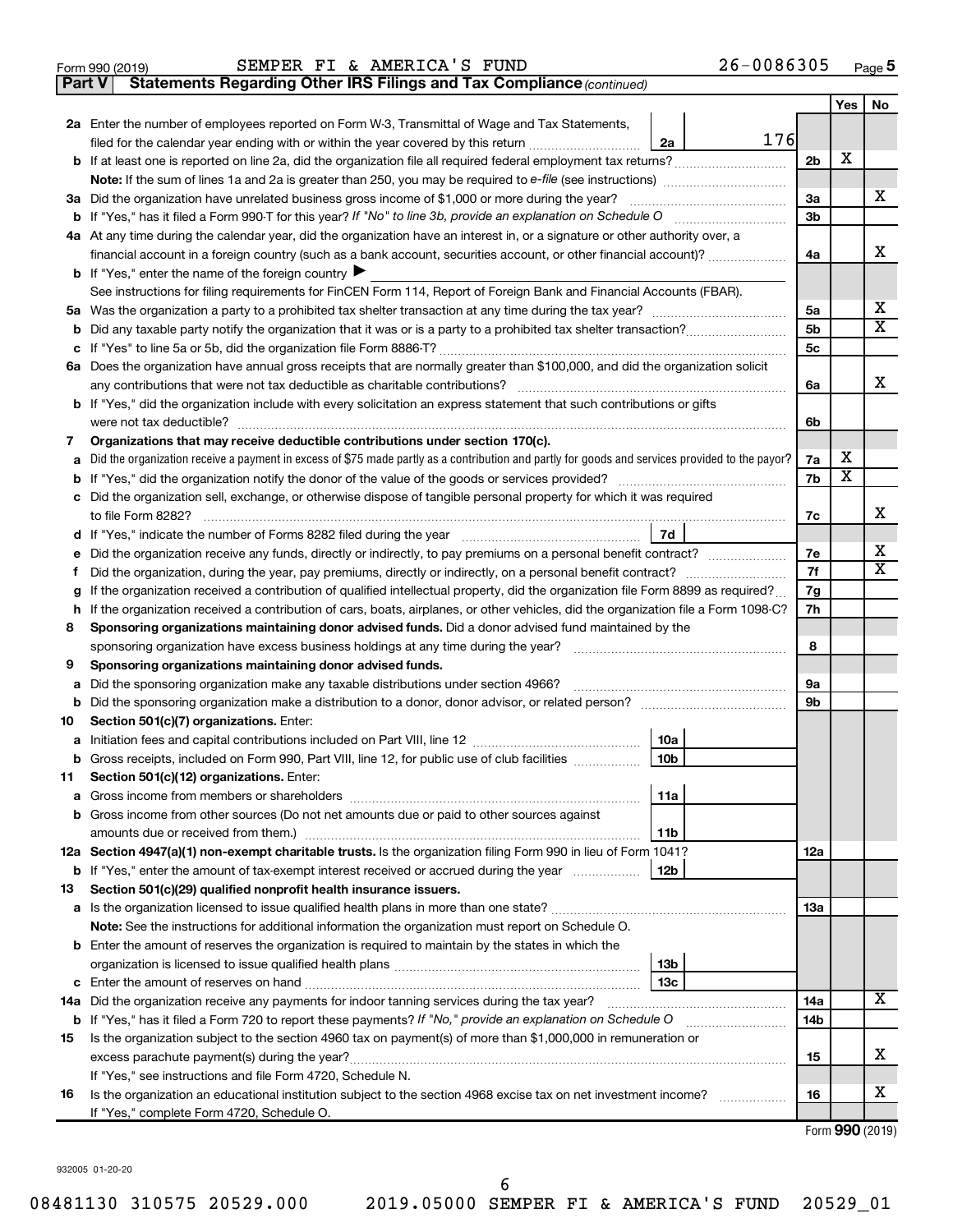### Form 990 (2019) Page SEMPER FI & AMERICA'S FUND 26-0086305

**Part VI** Governance, Management, and Disclosure For each "Yes" response to lines 2 through 7b below, and for a "No" response *to line 8a, 8b, or 10b below, describe the circumstances, processes, or changes on Schedule O. See instructions.*

|     | <b>Section A. Governing Body and Management</b>                                                                                                                                                                               |                               |                 |                         |  |
|-----|-------------------------------------------------------------------------------------------------------------------------------------------------------------------------------------------------------------------------------|-------------------------------|-----------------|-------------------------|--|
|     |                                                                                                                                                                                                                               |                               | 12              | Yes                     |  |
|     | 1a Enter the number of voting members of the governing body at the end of the tax year                                                                                                                                        | 1a                            |                 |                         |  |
|     | If there are material differences in voting rights among members of the governing body, or if the governing                                                                                                                   |                               |                 |                         |  |
|     | body delegated broad authority to an executive committee or similar committee, explain on Schedule O.                                                                                                                         |                               |                 |                         |  |
| b   | Enter the number of voting members included on line 1a, above, who are independent                                                                                                                                            | 1b                            | 10              |                         |  |
| 2   | Did any officer, director, trustee, or key employee have a family relationship or a business relationship with any other                                                                                                      |                               |                 |                         |  |
|     | officer, director, trustee, or key employee?                                                                                                                                                                                  |                               | $\mathbf{2}$    |                         |  |
| 3   | Did the organization delegate control over management duties customarily performed by or under the direct supervision                                                                                                         |                               |                 |                         |  |
|     |                                                                                                                                                                                                                               |                               | 3               |                         |  |
| 4   | Did the organization make any significant changes to its governing documents since the prior Form 990 was filed?                                                                                                              |                               | 4               |                         |  |
| 5   |                                                                                                                                                                                                                               |                               | 5               |                         |  |
| 6   |                                                                                                                                                                                                                               |                               | 6               |                         |  |
| 7a  | Did the organization have members, stockholders, or other persons who had the power to elect or appoint one or                                                                                                                |                               |                 |                         |  |
|     |                                                                                                                                                                                                                               |                               | 7а              |                         |  |
| b   | Are any governance decisions of the organization reserved to (or subject to approval by) members, stockholders, or                                                                                                            |                               |                 |                         |  |
|     |                                                                                                                                                                                                                               |                               | 7b              |                         |  |
| 8   | Did the organization contemporaneously document the meetings held or written actions undertaken during the year by the following:                                                                                             |                               |                 |                         |  |
| а   |                                                                                                                                                                                                                               |                               | 8а              | х                       |  |
|     |                                                                                                                                                                                                                               |                               | 8b              | $\overline{\textbf{x}}$ |  |
|     |                                                                                                                                                                                                                               |                               |                 |                         |  |
| 9   | Is there any officer, director, trustee, or key employee listed in Part VII, Section A, who cannot be reached at the                                                                                                          |                               | 9               |                         |  |
|     | <b>Section B. Policies</b> (This Section B requests information about policies not required by the Internal Revenue Code.)                                                                                                    |                               |                 |                         |  |
|     |                                                                                                                                                                                                                               |                               |                 |                         |  |
|     |                                                                                                                                                                                                                               |                               |                 | Yes                     |  |
|     |                                                                                                                                                                                                                               |                               | 10a             |                         |  |
|     | <b>b</b> If "Yes," did the organization have written policies and procedures governing the activities of such chapters, affiliates,                                                                                           |                               |                 |                         |  |
|     |                                                                                                                                                                                                                               |                               | 10b             |                         |  |
|     | 11a Has the organization provided a complete copy of this Form 990 to all members of its governing body before filing the form?                                                                                               |                               | 11a             | X                       |  |
|     | Describe in Schedule O the process, if any, used by the organization to review this Form 990.                                                                                                                                 |                               |                 |                         |  |
| 12a |                                                                                                                                                                                                                               |                               | 12a             | х                       |  |
|     | Were officers, directors, or trustees, and key employees required to disclose annually interests that could give rise to conflicts?                                                                                           |                               | 12 <sub>b</sub> | $\overline{\textbf{x}}$ |  |
| с   | Did the organization regularly and consistently monitor and enforce compliance with the policy? If "Yes," describe                                                                                                            |                               |                 |                         |  |
|     | in Schedule O how this was done manufactured and contact the way of the state of the state of the state of the                                                                                                                |                               | 12c             | X                       |  |
| 13  |                                                                                                                                                                                                                               |                               | 13              | $\overline{\mathbf{X}}$ |  |
| 14  |                                                                                                                                                                                                                               |                               | 14              | $\overline{\textbf{x}}$ |  |
| 15  | Did the process for determining compensation of the following persons include a review and approval by independent                                                                                                            |                               |                 |                         |  |
|     | persons, comparability data, and contemporaneous substantiation of the deliberation and decision?                                                                                                                             |                               |                 |                         |  |
| а   | The organization's CEO, Executive Director, or top management official [111] [11] manument content of the organization's CEO, Executive Director, or top management official [11] manument content of the organization of the |                               | 15a             | х                       |  |
|     |                                                                                                                                                                                                                               |                               | 15b             | х                       |  |
|     | If "Yes" to line 15a or 15b, describe the process in Schedule O (see instructions).                                                                                                                                           |                               |                 |                         |  |
|     | 16a Did the organization invest in, contribute assets to, or participate in a joint venture or similar arrangement with a                                                                                                     |                               |                 |                         |  |
|     | taxable entity during the year?                                                                                                                                                                                               |                               | 16a             |                         |  |
|     | b If "Yes," did the organization follow a written policy or procedure requiring the organization to evaluate its participation                                                                                                |                               |                 |                         |  |
|     | in joint venture arrangements under applicable federal tax law, and take steps to safequard the organization's                                                                                                                |                               |                 |                         |  |
|     | exempt status with respect to such arrangements?                                                                                                                                                                              |                               | 16b             |                         |  |
|     | <b>Section C. Disclosure</b>                                                                                                                                                                                                  |                               |                 |                         |  |
| 17  | List the states with which a copy of this Form 990 is required to be filed CA, AK, AL, AR, CO, CT, DC, FL, GA, HI, IL, KS                                                                                                     |                               |                 |                         |  |
|     |                                                                                                                                                                                                                               |                               |                 |                         |  |
| 18  | Section 6104 requires an organization to make its Forms 1023 (1024 or 1024-A, if applicable), 990, and 990-T (Section 501(c)(3)s only) available                                                                              |                               |                 |                         |  |
|     | for public inspection. Indicate how you made these available. Check all that apply.                                                                                                                                           |                               |                 |                         |  |
|     | $\lfloor x \rfloor$ Upon request<br>  X   Own website<br>Another's website                                                                                                                                                    | Other (explain on Schedule O) |                 |                         |  |
| 19  | Describe on Schedule O whether (and if so, how) the organization made its governing documents, conflict of interest policy, and financial                                                                                     |                               |                 |                         |  |
|     | statements available to the public during the tax year.                                                                                                                                                                       |                               |                 |                         |  |
| 20  | State the name, address, and telephone number of the person who possesses the organization's books and records                                                                                                                |                               |                 |                         |  |
|     | THOMAS BENOIT - (760)-725-3680                                                                                                                                                                                                |                               |                 |                         |  |
|     | 825 COLLEGE BLVD., SUITE 102, PMB 609, OCEANSIDE,                                                                                                                                                                             | 92057<br>CA                   |                 |                         |  |
|     | SEE SCHEDULE O FOR FULL LIST OF STATES<br>932006 01-20-20                                                                                                                                                                     |                               |                 | Form 990 (2019)         |  |
|     | 7<br>08481130 310575 20529.000<br>2019.05000 SEMPER FI & AMERICA'S FUND                                                                                                                                                       |                               |                 |                         |  |
|     |                                                                                                                                                                                                                               |                               | 20529_01        |                         |  |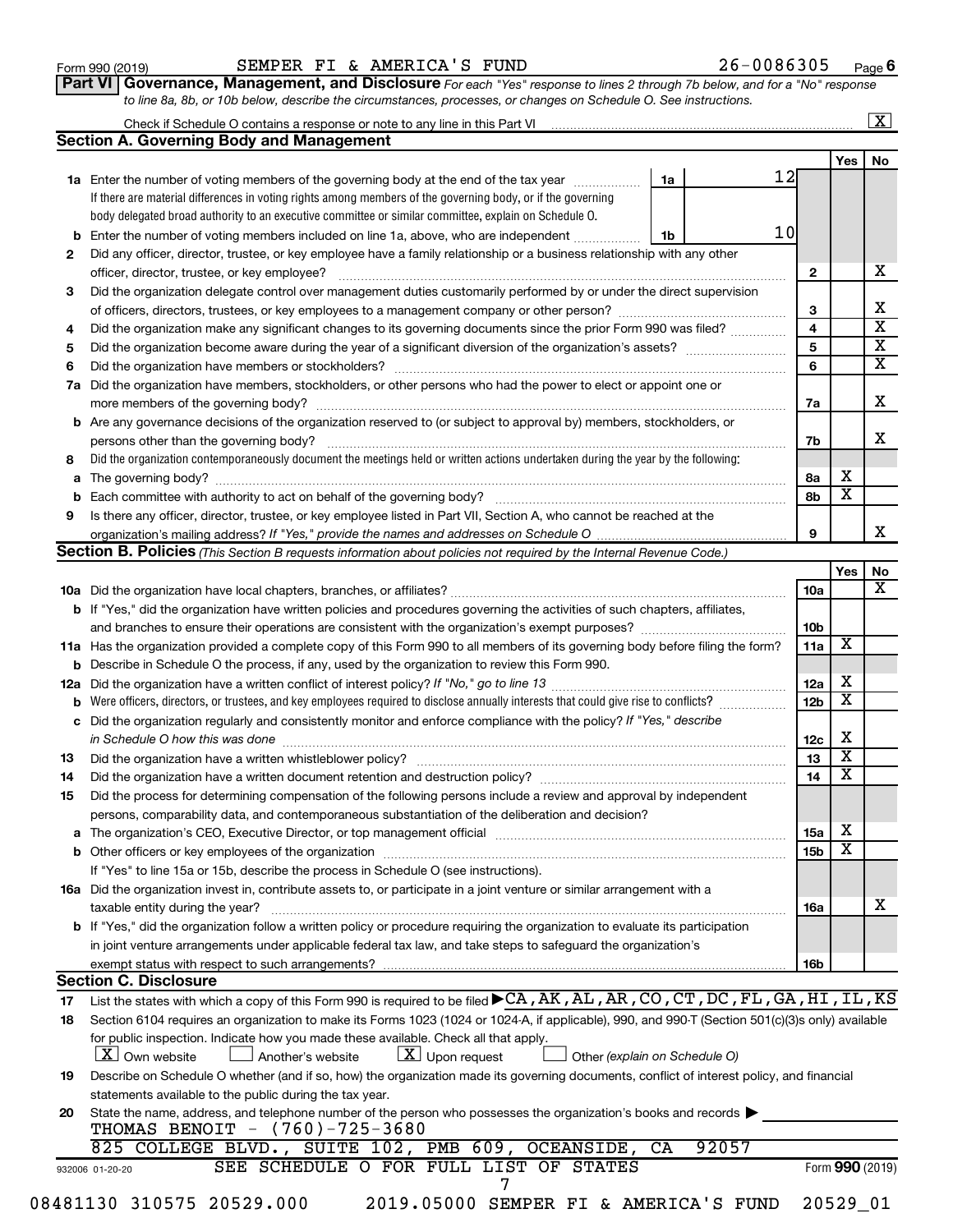$\mathcal{L}^{\text{eff}}$ 

| Part VII Compensation of Officers, Directors, Trustees, Key Employees, Highest Compensated |  |  |
|--------------------------------------------------------------------------------------------|--|--|
| <b>Employees, and Independent Contractors</b>                                              |  |  |

Check if Schedule O contains a response or note to any line in this Part VII

**Section A. Officers, Directors, Trustees, Key Employees, and Highest Compensated Employees**

**1a**  Complete this table for all persons required to be listed. Report compensation for the calendar year ending with or within the organization's tax year.  $\bullet$  List all of the organization's current officers, directors, trustees (whether individuals or organizations), regardless of amount of compensation.

Enter -0- in columns (D), (E), and (F) if no compensation was paid.

**•** List all of the organization's current key employees, if any. See instructions for definition of "key employee."

• List the organization's five *current* highest compensated employees (other than an officer, director, trustee, or key employee) who received reportable compensation (Box 5 of Form W-2 and/or Box 7 of Form 1099-MISC) of more than \$100,000 from the organization and any related organizations.

 $\bullet$  List all of the organization's former officers, key employees, and highest compensated employees who received more than \$100,000 of reportable compensation from the organization and any related organizations.

**•** List all of the organization's former directors or trustees that received, in the capacity as a former director or trustee of the organization, more than \$10,000 of reportable compensation from the organization and any related organizations.

See instructions for the order in which to list the persons above.

Check this box if neither the organization nor any related organization compensated any current officer, director, or trustee.  $\mathcal{L}^{\text{eff}}$ 

| (A)                                  | (B)                    |                               |                                                                  | (C)         |              |                                 |        | (D)                             | (E)                              | (F)                      |
|--------------------------------------|------------------------|-------------------------------|------------------------------------------------------------------|-------------|--------------|---------------------------------|--------|---------------------------------|----------------------------------|--------------------------|
| Name and title                       | Average                |                               | (do not check more than one                                      | Position    |              |                                 |        | Reportable                      | Reportable                       | Estimated                |
|                                      | hours per              |                               | box, unless person is both an<br>officer and a director/trustee) |             |              |                                 |        | compensation                    | compensation                     | amount of                |
|                                      | week                   |                               |                                                                  |             |              |                                 |        | from                            | from related                     | other                    |
|                                      | (list any<br>hours for | ndividual trustee or director |                                                                  |             |              |                                 |        | the                             | organizations<br>(W-2/1099-MISC) | compensation<br>from the |
|                                      | related                |                               |                                                                  |             |              |                                 |        | organization<br>(W-2/1099-MISC) |                                  | organization             |
|                                      | organizations          |                               | nstitutional trustee                                             |             |              |                                 |        |                                 |                                  | and related              |
|                                      | below                  |                               |                                                                  |             | Key employee |                                 |        |                                 |                                  | organizations            |
|                                      | line)                  |                               |                                                                  | Officer     |              | Highest compensated<br>employee | Former |                                 |                                  |                          |
| GEN JOSEPH DUNFORD, JR,<br>(1)       | 10.00                  |                               |                                                                  |             |              |                                 |        |                                 |                                  |                          |
| CHAIRMAN, USMC (RET.)                |                        | X                             |                                                                  | X           |              |                                 |        | о.                              | $\mathbf 0$ .                    | $\mathbf 0$ .            |
| ANNETTE CONWAY<br>(2)                | 10.00                  |                               |                                                                  |             |              |                                 |        |                                 |                                  |                          |
| VICE CHAIRMAN                        |                        | X                             |                                                                  | X           |              |                                 |        | $\mathbf 0$ .                   | $\mathbf 0$ .                    | $\mathbf 0$ .            |
| EDWARD (KIM) FOLEY, III<br>(3)       | 10.00                  |                               |                                                                  |             |              |                                 |        |                                 |                                  |                          |
| <b>TREASURER</b>                     |                        | X                             |                                                                  | X           |              |                                 |        | 0.                              | $\mathbf 0$ .                    | 0.                       |
| WENDY LETHIN<br>(4)                  | 40.00                  |                               |                                                                  |             |              |                                 |        |                                 |                                  |                          |
| SECRETARY                            |                        | $\mathbf X$                   |                                                                  | $\mathbf X$ |              |                                 |        | 147,102.                        | $\mathbf 0$ .                    | 748.                     |
| ROBERT BOWLIN, CPA<br>(5)            | 10.00                  |                               |                                                                  |             |              |                                 |        |                                 |                                  |                          |
| <b>DIRECTOR</b>                      |                        | X                             |                                                                  | $\mathbf X$ |              |                                 |        | $\mathbf 0$                     | $\mathbf 0$                      | 0.                       |
| (6) KAREN GUENTHER                   | 40.00                  |                               |                                                                  |             |              |                                 |        |                                 |                                  |                          |
| PRESIDENT & FOUNDER                  |                        | X                             |                                                                  | $\mathbf X$ |              |                                 |        | 195,326.                        | $\mathbf 0$ .                    | 2,170.                   |
| (7)<br>JOHN CAMPBELL                 | 5.00                   |                               |                                                                  |             |              |                                 |        |                                 |                                  |                          |
| <b>DIRECTOR</b>                      |                        | X                             |                                                                  |             |              |                                 |        | $\mathbf 0$                     | $\mathbf 0$ .                    | $\boldsymbol{0}$ .       |
| (8) SGTMJ CARLTON KENT, USMC (RET.)  | 5.00                   |                               |                                                                  |             |              |                                 |        |                                 |                                  |                          |
| <b>DIRECTOR</b>                      |                        | X                             |                                                                  |             |              |                                 |        | $0 \, .$                        | $\mathbf 0$ .                    | 0.                       |
| (9) LAURA MITCHELL                   | 5.00                   |                               |                                                                  |             |              |                                 |        |                                 |                                  |                          |
| <b>DIRECTOR</b>                      |                        | х                             |                                                                  |             |              |                                 |        | $\mathbf 0$                     | $\mathbf 0$                      | 0.                       |
| (10) GEN JOHN PAXTON JR. USMC (RET.) | 5.00                   |                               |                                                                  |             |              |                                 |        |                                 |                                  |                          |
| <b>DIRECTOR</b>                      |                        | X                             |                                                                  |             |              |                                 |        | 0.                              | $\mathbf 0$ .                    | 0.                       |
| (11) LTGEN JOHN SATTLER, USMC (RET.) | 5.00                   |                               |                                                                  |             |              |                                 |        |                                 |                                  |                          |
| <b>DIRECTOR</b>                      |                        | X                             |                                                                  |             |              |                                 |        | 0.                              | $\mathbf 0$ .                    | $\mathbf 0$ .            |
| (12) VADM C. FORREST FAISON III,     | 5.00                   |                               |                                                                  |             |              |                                 |        |                                 |                                  |                          |
| DIRECTOR, USN (RET.)                 |                        | $\mathbf X$                   |                                                                  |             |              |                                 |        | $\mathbf 0$ .                   | $\mathbf 0$ .                    | $\mathbf 0$ .            |
| (13) COL JAMES WEISKOPF, USA (RET.)  | 5.00                   |                               |                                                                  |             |              |                                 |        |                                 |                                  |                          |
| <b>DIRECTOR</b>                      |                        | $\mathbf X$                   |                                                                  |             |              |                                 |        | $\mathbf 0$ .                   | $\mathbf 0$ .                    | $\mathbf 0$ .            |
| (14) DR. JAMES WRIGHT                | 5.00                   |                               |                                                                  |             |              |                                 |        |                                 |                                  |                          |
| <b>DIRECTOR</b>                      |                        | X                             |                                                                  |             |              |                                 |        | $\mathbf 0$                     | $\mathbf 0$                      | 0.                       |
| (15) TOM BENOIT                      | 40.00                  |                               |                                                                  |             |              |                                 |        |                                 |                                  |                          |
| CHIEF FINANCIAL OFFICER              |                        |                               |                                                                  | $\mathbf X$ |              |                                 |        | 140,519.                        | 0.                               | 29,331.                  |
| (16) SUSAN ROCCO                     | 40.00                  |                               |                                                                  |             |              |                                 |        |                                 |                                  |                          |
| VP, CASE MANAGEMENT EAST             |                        |                               |                                                                  |             | $\mathbf X$  |                                 |        | 154,174.                        | $\mathbf 0$ .                    | 748.                     |
| (17) JOHN MAYER                      | 40.00                  |                               |                                                                  |             |              |                                 |        |                                 |                                  |                          |
| DIRECTOR, APPRENTICESHIP AND JMHP    |                        |                               |                                                                  |             |              | X                               |        | $103,045$ .                     | 0.                               | 651.                     |
| 932007 01-20-20                      |                        |                               |                                                                  |             |              |                                 |        |                                 |                                  | Form 990 (2019)          |

08481130 310575 20529.000 2019.05000 SEMPER FI & AMERICA'S FUND 20529\_01

8

Form (2019) **990**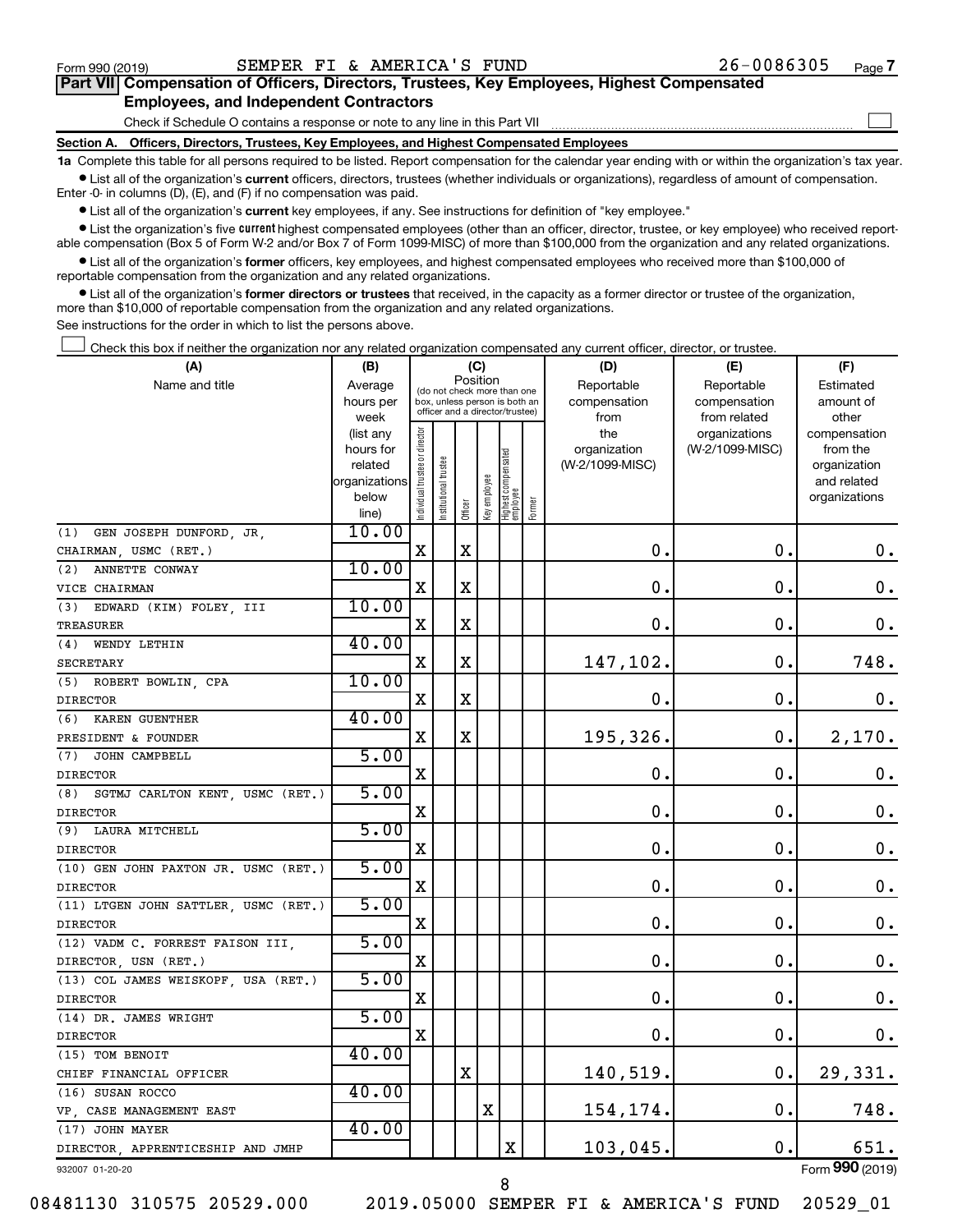| <b>Part VII</b><br>Section A. Officers, Directors, Trustees, Key Employees, and Highest Compensated Employees (continued)<br>(B)<br>(C)<br>(A)<br>(D)<br>(F)<br>(E)<br>Position<br>Average<br>Name and title<br>Reportable<br>Reportable<br>Estimated<br>(do not check more than one<br>hours per<br>compensation<br>compensation<br>amount of<br>box, unless person is both an<br>officer and a director/trustee)<br>week<br>from related<br>other<br>from<br>(list any<br>ndividual trustee or director<br>the<br>organizations<br>compensation<br>hours for<br>organization<br>(W-2/1099-MISC)<br>from the<br>Highest compensated<br>employee<br>Institutional trustee<br>related<br>(W-2/1099-MISC)<br>organization<br>organizations<br>Key employee<br>and related<br>below<br>organizations<br>Former<br>Officer<br>line)<br>40.00<br>(18) DR. LARITTA PAOLINI<br>726.<br>X<br>117,372.<br>0.<br>WELLNESS COACH<br>40.00<br>(19) SONDRIA SAYLOR<br>148,706.<br>X<br>0.<br>20,777.<br>VP, CASE MANAGEMENT WEST<br>1,006,244.<br>55,151.<br>$\overline{0}$ .<br>σ.<br>0.<br>c Total from continuation sheets to Part VII, Section A manufactured by<br>55,151.<br>1,006,244.<br>σ.<br>d<br>Total number of individuals (including but not limited to those listed above) who received more than \$100,000 of reportable<br>2<br>compensation from the organization $\blacktriangleright$<br>No<br>Yes<br>Did the organization list any former officer, director, trustee, key employee, or highest compensated employee on<br>3<br>x<br>3<br>For any individual listed on line 1a, is the sum of reportable compensation and other compensation from the organization<br>х<br>and related organizations greater than \$150,000? If "Yes," complete Schedule J for such individual<br>4<br>Did any person listed on line 1a receive or accrue compensation from any unrelated organization or individual for services<br>5<br>x<br>rendered to the organization? If "Yes," complete Schedule J for such person<br>5<br><b>Section B. Independent Contractors</b><br>Complete this table for your five highest compensated independent contractors that received more than \$100,000 of compensation from<br>1<br>the organization. Report compensation for the calendar year ending with or within the organization's tax year.<br>(C)<br>(A)<br>(B)<br>Name and business address<br>Description of services<br>Compensation<br>THE RETREAT AT ARTESIAN LAKES, 235<br>UNIT REUNIONS<br>242,630.<br>CHAIN-O-LAKES RESORT, CLEVELAND, TX 77327<br>FOOD/LODGING/ACTIVIT<br>RIGHTTRACK SOLUTIONS<br>DONATION PROCESSING<br>340 ANAWAN ST., REHOBOTH, MA 02769<br>& DATA ENTRY<br>112, 231. | SEMPER FI & AMERICA'S FUND<br>Form 990 (2019) |  |  |  |  | 26-0086305 |  | Page 8 |
|-------------------------------------------------------------------------------------------------------------------------------------------------------------------------------------------------------------------------------------------------------------------------------------------------------------------------------------------------------------------------------------------------------------------------------------------------------------------------------------------------------------------------------------------------------------------------------------------------------------------------------------------------------------------------------------------------------------------------------------------------------------------------------------------------------------------------------------------------------------------------------------------------------------------------------------------------------------------------------------------------------------------------------------------------------------------------------------------------------------------------------------------------------------------------------------------------------------------------------------------------------------------------------------------------------------------------------------------------------------------------------------------------------------------------------------------------------------------------------------------------------------------------------------------------------------------------------------------------------------------------------------------------------------------------------------------------------------------------------------------------------------------------------------------------------------------------------------------------------------------------------------------------------------------------------------------------------------------------------------------------------------------------------------------------------------------------------------------------------------------------------------------------------------------------------------------------------------------------------------------------------------------------------------------------------------------------------------------------------------------------------------------------------------------------------------------------------------------------------------------------------------------------------------------------------------------------------------------------------------------------------------------------------------------------------------------|-----------------------------------------------|--|--|--|--|------------|--|--------|
|                                                                                                                                                                                                                                                                                                                                                                                                                                                                                                                                                                                                                                                                                                                                                                                                                                                                                                                                                                                                                                                                                                                                                                                                                                                                                                                                                                                                                                                                                                                                                                                                                                                                                                                                                                                                                                                                                                                                                                                                                                                                                                                                                                                                                                                                                                                                                                                                                                                                                                                                                                                                                                                                                           |                                               |  |  |  |  |            |  |        |
|                                                                                                                                                                                                                                                                                                                                                                                                                                                                                                                                                                                                                                                                                                                                                                                                                                                                                                                                                                                                                                                                                                                                                                                                                                                                                                                                                                                                                                                                                                                                                                                                                                                                                                                                                                                                                                                                                                                                                                                                                                                                                                                                                                                                                                                                                                                                                                                                                                                                                                                                                                                                                                                                                           |                                               |  |  |  |  |            |  |        |
|                                                                                                                                                                                                                                                                                                                                                                                                                                                                                                                                                                                                                                                                                                                                                                                                                                                                                                                                                                                                                                                                                                                                                                                                                                                                                                                                                                                                                                                                                                                                                                                                                                                                                                                                                                                                                                                                                                                                                                                                                                                                                                                                                                                                                                                                                                                                                                                                                                                                                                                                                                                                                                                                                           |                                               |  |  |  |  |            |  |        |
|                                                                                                                                                                                                                                                                                                                                                                                                                                                                                                                                                                                                                                                                                                                                                                                                                                                                                                                                                                                                                                                                                                                                                                                                                                                                                                                                                                                                                                                                                                                                                                                                                                                                                                                                                                                                                                                                                                                                                                                                                                                                                                                                                                                                                                                                                                                                                                                                                                                                                                                                                                                                                                                                                           |                                               |  |  |  |  |            |  |        |
|                                                                                                                                                                                                                                                                                                                                                                                                                                                                                                                                                                                                                                                                                                                                                                                                                                                                                                                                                                                                                                                                                                                                                                                                                                                                                                                                                                                                                                                                                                                                                                                                                                                                                                                                                                                                                                                                                                                                                                                                                                                                                                                                                                                                                                                                                                                                                                                                                                                                                                                                                                                                                                                                                           |                                               |  |  |  |  |            |  |        |
|                                                                                                                                                                                                                                                                                                                                                                                                                                                                                                                                                                                                                                                                                                                                                                                                                                                                                                                                                                                                                                                                                                                                                                                                                                                                                                                                                                                                                                                                                                                                                                                                                                                                                                                                                                                                                                                                                                                                                                                                                                                                                                                                                                                                                                                                                                                                                                                                                                                                                                                                                                                                                                                                                           |                                               |  |  |  |  |            |  |        |
|                                                                                                                                                                                                                                                                                                                                                                                                                                                                                                                                                                                                                                                                                                                                                                                                                                                                                                                                                                                                                                                                                                                                                                                                                                                                                                                                                                                                                                                                                                                                                                                                                                                                                                                                                                                                                                                                                                                                                                                                                                                                                                                                                                                                                                                                                                                                                                                                                                                                                                                                                                                                                                                                                           |                                               |  |  |  |  |            |  |        |
|                                                                                                                                                                                                                                                                                                                                                                                                                                                                                                                                                                                                                                                                                                                                                                                                                                                                                                                                                                                                                                                                                                                                                                                                                                                                                                                                                                                                                                                                                                                                                                                                                                                                                                                                                                                                                                                                                                                                                                                                                                                                                                                                                                                                                                                                                                                                                                                                                                                                                                                                                                                                                                                                                           |                                               |  |  |  |  |            |  |        |
|                                                                                                                                                                                                                                                                                                                                                                                                                                                                                                                                                                                                                                                                                                                                                                                                                                                                                                                                                                                                                                                                                                                                                                                                                                                                                                                                                                                                                                                                                                                                                                                                                                                                                                                                                                                                                                                                                                                                                                                                                                                                                                                                                                                                                                                                                                                                                                                                                                                                                                                                                                                                                                                                                           |                                               |  |  |  |  |            |  |        |
|                                                                                                                                                                                                                                                                                                                                                                                                                                                                                                                                                                                                                                                                                                                                                                                                                                                                                                                                                                                                                                                                                                                                                                                                                                                                                                                                                                                                                                                                                                                                                                                                                                                                                                                                                                                                                                                                                                                                                                                                                                                                                                                                                                                                                                                                                                                                                                                                                                                                                                                                                                                                                                                                                           |                                               |  |  |  |  |            |  |        |
|                                                                                                                                                                                                                                                                                                                                                                                                                                                                                                                                                                                                                                                                                                                                                                                                                                                                                                                                                                                                                                                                                                                                                                                                                                                                                                                                                                                                                                                                                                                                                                                                                                                                                                                                                                                                                                                                                                                                                                                                                                                                                                                                                                                                                                                                                                                                                                                                                                                                                                                                                                                                                                                                                           |                                               |  |  |  |  |            |  |        |
|                                                                                                                                                                                                                                                                                                                                                                                                                                                                                                                                                                                                                                                                                                                                                                                                                                                                                                                                                                                                                                                                                                                                                                                                                                                                                                                                                                                                                                                                                                                                                                                                                                                                                                                                                                                                                                                                                                                                                                                                                                                                                                                                                                                                                                                                                                                                                                                                                                                                                                                                                                                                                                                                                           |                                               |  |  |  |  |            |  |        |
|                                                                                                                                                                                                                                                                                                                                                                                                                                                                                                                                                                                                                                                                                                                                                                                                                                                                                                                                                                                                                                                                                                                                                                                                                                                                                                                                                                                                                                                                                                                                                                                                                                                                                                                                                                                                                                                                                                                                                                                                                                                                                                                                                                                                                                                                                                                                                                                                                                                                                                                                                                                                                                                                                           |                                               |  |  |  |  |            |  |        |
|                                                                                                                                                                                                                                                                                                                                                                                                                                                                                                                                                                                                                                                                                                                                                                                                                                                                                                                                                                                                                                                                                                                                                                                                                                                                                                                                                                                                                                                                                                                                                                                                                                                                                                                                                                                                                                                                                                                                                                                                                                                                                                                                                                                                                                                                                                                                                                                                                                                                                                                                                                                                                                                                                           |                                               |  |  |  |  |            |  |        |
|                                                                                                                                                                                                                                                                                                                                                                                                                                                                                                                                                                                                                                                                                                                                                                                                                                                                                                                                                                                                                                                                                                                                                                                                                                                                                                                                                                                                                                                                                                                                                                                                                                                                                                                                                                                                                                                                                                                                                                                                                                                                                                                                                                                                                                                                                                                                                                                                                                                                                                                                                                                                                                                                                           |                                               |  |  |  |  |            |  |        |
|                                                                                                                                                                                                                                                                                                                                                                                                                                                                                                                                                                                                                                                                                                                                                                                                                                                                                                                                                                                                                                                                                                                                                                                                                                                                                                                                                                                                                                                                                                                                                                                                                                                                                                                                                                                                                                                                                                                                                                                                                                                                                                                                                                                                                                                                                                                                                                                                                                                                                                                                                                                                                                                                                           |                                               |  |  |  |  |            |  |        |
|                                                                                                                                                                                                                                                                                                                                                                                                                                                                                                                                                                                                                                                                                                                                                                                                                                                                                                                                                                                                                                                                                                                                                                                                                                                                                                                                                                                                                                                                                                                                                                                                                                                                                                                                                                                                                                                                                                                                                                                                                                                                                                                                                                                                                                                                                                                                                                                                                                                                                                                                                                                                                                                                                           |                                               |  |  |  |  |            |  |        |
|                                                                                                                                                                                                                                                                                                                                                                                                                                                                                                                                                                                                                                                                                                                                                                                                                                                                                                                                                                                                                                                                                                                                                                                                                                                                                                                                                                                                                                                                                                                                                                                                                                                                                                                                                                                                                                                                                                                                                                                                                                                                                                                                                                                                                                                                                                                                                                                                                                                                                                                                                                                                                                                                                           |                                               |  |  |  |  |            |  |        |
|                                                                                                                                                                                                                                                                                                                                                                                                                                                                                                                                                                                                                                                                                                                                                                                                                                                                                                                                                                                                                                                                                                                                                                                                                                                                                                                                                                                                                                                                                                                                                                                                                                                                                                                                                                                                                                                                                                                                                                                                                                                                                                                                                                                                                                                                                                                                                                                                                                                                                                                                                                                                                                                                                           |                                               |  |  |  |  |            |  |        |
|                                                                                                                                                                                                                                                                                                                                                                                                                                                                                                                                                                                                                                                                                                                                                                                                                                                                                                                                                                                                                                                                                                                                                                                                                                                                                                                                                                                                                                                                                                                                                                                                                                                                                                                                                                                                                                                                                                                                                                                                                                                                                                                                                                                                                                                                                                                                                                                                                                                                                                                                                                                                                                                                                           |                                               |  |  |  |  |            |  |        |
|                                                                                                                                                                                                                                                                                                                                                                                                                                                                                                                                                                                                                                                                                                                                                                                                                                                                                                                                                                                                                                                                                                                                                                                                                                                                                                                                                                                                                                                                                                                                                                                                                                                                                                                                                                                                                                                                                                                                                                                                                                                                                                                                                                                                                                                                                                                                                                                                                                                                                                                                                                                                                                                                                           |                                               |  |  |  |  |            |  |        |
|                                                                                                                                                                                                                                                                                                                                                                                                                                                                                                                                                                                                                                                                                                                                                                                                                                                                                                                                                                                                                                                                                                                                                                                                                                                                                                                                                                                                                                                                                                                                                                                                                                                                                                                                                                                                                                                                                                                                                                                                                                                                                                                                                                                                                                                                                                                                                                                                                                                                                                                                                                                                                                                                                           |                                               |  |  |  |  |            |  |        |
|                                                                                                                                                                                                                                                                                                                                                                                                                                                                                                                                                                                                                                                                                                                                                                                                                                                                                                                                                                                                                                                                                                                                                                                                                                                                                                                                                                                                                                                                                                                                                                                                                                                                                                                                                                                                                                                                                                                                                                                                                                                                                                                                                                                                                                                                                                                                                                                                                                                                                                                                                                                                                                                                                           |                                               |  |  |  |  |            |  |        |
|                                                                                                                                                                                                                                                                                                                                                                                                                                                                                                                                                                                                                                                                                                                                                                                                                                                                                                                                                                                                                                                                                                                                                                                                                                                                                                                                                                                                                                                                                                                                                                                                                                                                                                                                                                                                                                                                                                                                                                                                                                                                                                                                                                                                                                                                                                                                                                                                                                                                                                                                                                                                                                                                                           |                                               |  |  |  |  |            |  |        |
|                                                                                                                                                                                                                                                                                                                                                                                                                                                                                                                                                                                                                                                                                                                                                                                                                                                                                                                                                                                                                                                                                                                                                                                                                                                                                                                                                                                                                                                                                                                                                                                                                                                                                                                                                                                                                                                                                                                                                                                                                                                                                                                                                                                                                                                                                                                                                                                                                                                                                                                                                                                                                                                                                           |                                               |  |  |  |  |            |  |        |
|                                                                                                                                                                                                                                                                                                                                                                                                                                                                                                                                                                                                                                                                                                                                                                                                                                                                                                                                                                                                                                                                                                                                                                                                                                                                                                                                                                                                                                                                                                                                                                                                                                                                                                                                                                                                                                                                                                                                                                                                                                                                                                                                                                                                                                                                                                                                                                                                                                                                                                                                                                                                                                                                                           |                                               |  |  |  |  |            |  |        |
|                                                                                                                                                                                                                                                                                                                                                                                                                                                                                                                                                                                                                                                                                                                                                                                                                                                                                                                                                                                                                                                                                                                                                                                                                                                                                                                                                                                                                                                                                                                                                                                                                                                                                                                                                                                                                                                                                                                                                                                                                                                                                                                                                                                                                                                                                                                                                                                                                                                                                                                                                                                                                                                                                           |                                               |  |  |  |  |            |  |        |
|                                                                                                                                                                                                                                                                                                                                                                                                                                                                                                                                                                                                                                                                                                                                                                                                                                                                                                                                                                                                                                                                                                                                                                                                                                                                                                                                                                                                                                                                                                                                                                                                                                                                                                                                                                                                                                                                                                                                                                                                                                                                                                                                                                                                                                                                                                                                                                                                                                                                                                                                                                                                                                                                                           |                                               |  |  |  |  |            |  |        |
|                                                                                                                                                                                                                                                                                                                                                                                                                                                                                                                                                                                                                                                                                                                                                                                                                                                                                                                                                                                                                                                                                                                                                                                                                                                                                                                                                                                                                                                                                                                                                                                                                                                                                                                                                                                                                                                                                                                                                                                                                                                                                                                                                                                                                                                                                                                                                                                                                                                                                                                                                                                                                                                                                           |                                               |  |  |  |  |            |  |        |
|                                                                                                                                                                                                                                                                                                                                                                                                                                                                                                                                                                                                                                                                                                                                                                                                                                                                                                                                                                                                                                                                                                                                                                                                                                                                                                                                                                                                                                                                                                                                                                                                                                                                                                                                                                                                                                                                                                                                                                                                                                                                                                                                                                                                                                                                                                                                                                                                                                                                                                                                                                                                                                                                                           |                                               |  |  |  |  |            |  |        |
|                                                                                                                                                                                                                                                                                                                                                                                                                                                                                                                                                                                                                                                                                                                                                                                                                                                                                                                                                                                                                                                                                                                                                                                                                                                                                                                                                                                                                                                                                                                                                                                                                                                                                                                                                                                                                                                                                                                                                                                                                                                                                                                                                                                                                                                                                                                                                                                                                                                                                                                                                                                                                                                                                           |                                               |  |  |  |  |            |  |        |
|                                                                                                                                                                                                                                                                                                                                                                                                                                                                                                                                                                                                                                                                                                                                                                                                                                                                                                                                                                                                                                                                                                                                                                                                                                                                                                                                                                                                                                                                                                                                                                                                                                                                                                                                                                                                                                                                                                                                                                                                                                                                                                                                                                                                                                                                                                                                                                                                                                                                                                                                                                                                                                                                                           |                                               |  |  |  |  |            |  |        |
|                                                                                                                                                                                                                                                                                                                                                                                                                                                                                                                                                                                                                                                                                                                                                                                                                                                                                                                                                                                                                                                                                                                                                                                                                                                                                                                                                                                                                                                                                                                                                                                                                                                                                                                                                                                                                                                                                                                                                                                                                                                                                                                                                                                                                                                                                                                                                                                                                                                                                                                                                                                                                                                                                           |                                               |  |  |  |  |            |  |        |
|                                                                                                                                                                                                                                                                                                                                                                                                                                                                                                                                                                                                                                                                                                                                                                                                                                                                                                                                                                                                                                                                                                                                                                                                                                                                                                                                                                                                                                                                                                                                                                                                                                                                                                                                                                                                                                                                                                                                                                                                                                                                                                                                                                                                                                                                                                                                                                                                                                                                                                                                                                                                                                                                                           |                                               |  |  |  |  |            |  |        |
|                                                                                                                                                                                                                                                                                                                                                                                                                                                                                                                                                                                                                                                                                                                                                                                                                                                                                                                                                                                                                                                                                                                                                                                                                                                                                                                                                                                                                                                                                                                                                                                                                                                                                                                                                                                                                                                                                                                                                                                                                                                                                                                                                                                                                                                                                                                                                                                                                                                                                                                                                                                                                                                                                           |                                               |  |  |  |  |            |  |        |
|                                                                                                                                                                                                                                                                                                                                                                                                                                                                                                                                                                                                                                                                                                                                                                                                                                                                                                                                                                                                                                                                                                                                                                                                                                                                                                                                                                                                                                                                                                                                                                                                                                                                                                                                                                                                                                                                                                                                                                                                                                                                                                                                                                                                                                                                                                                                                                                                                                                                                                                                                                                                                                                                                           |                                               |  |  |  |  |            |  |        |
|                                                                                                                                                                                                                                                                                                                                                                                                                                                                                                                                                                                                                                                                                                                                                                                                                                                                                                                                                                                                                                                                                                                                                                                                                                                                                                                                                                                                                                                                                                                                                                                                                                                                                                                                                                                                                                                                                                                                                                                                                                                                                                                                                                                                                                                                                                                                                                                                                                                                                                                                                                                                                                                                                           |                                               |  |  |  |  |            |  |        |
|                                                                                                                                                                                                                                                                                                                                                                                                                                                                                                                                                                                                                                                                                                                                                                                                                                                                                                                                                                                                                                                                                                                                                                                                                                                                                                                                                                                                                                                                                                                                                                                                                                                                                                                                                                                                                                                                                                                                                                                                                                                                                                                                                                                                                                                                                                                                                                                                                                                                                                                                                                                                                                                                                           |                                               |  |  |  |  |            |  |        |
|                                                                                                                                                                                                                                                                                                                                                                                                                                                                                                                                                                                                                                                                                                                                                                                                                                                                                                                                                                                                                                                                                                                                                                                                                                                                                                                                                                                                                                                                                                                                                                                                                                                                                                                                                                                                                                                                                                                                                                                                                                                                                                                                                                                                                                                                                                                                                                                                                                                                                                                                                                                                                                                                                           |                                               |  |  |  |  |            |  |        |
|                                                                                                                                                                                                                                                                                                                                                                                                                                                                                                                                                                                                                                                                                                                                                                                                                                                                                                                                                                                                                                                                                                                                                                                                                                                                                                                                                                                                                                                                                                                                                                                                                                                                                                                                                                                                                                                                                                                                                                                                                                                                                                                                                                                                                                                                                                                                                                                                                                                                                                                                                                                                                                                                                           |                                               |  |  |  |  |            |  |        |
|                                                                                                                                                                                                                                                                                                                                                                                                                                                                                                                                                                                                                                                                                                                                                                                                                                                                                                                                                                                                                                                                                                                                                                                                                                                                                                                                                                                                                                                                                                                                                                                                                                                                                                                                                                                                                                                                                                                                                                                                                                                                                                                                                                                                                                                                                                                                                                                                                                                                                                                                                                                                                                                                                           |                                               |  |  |  |  |            |  |        |
|                                                                                                                                                                                                                                                                                                                                                                                                                                                                                                                                                                                                                                                                                                                                                                                                                                                                                                                                                                                                                                                                                                                                                                                                                                                                                                                                                                                                                                                                                                                                                                                                                                                                                                                                                                                                                                                                                                                                                                                                                                                                                                                                                                                                                                                                                                                                                                                                                                                                                                                                                                                                                                                                                           |                                               |  |  |  |  |            |  |        |
|                                                                                                                                                                                                                                                                                                                                                                                                                                                                                                                                                                                                                                                                                                                                                                                                                                                                                                                                                                                                                                                                                                                                                                                                                                                                                                                                                                                                                                                                                                                                                                                                                                                                                                                                                                                                                                                                                                                                                                                                                                                                                                                                                                                                                                                                                                                                                                                                                                                                                                                                                                                                                                                                                           |                                               |  |  |  |  |            |  |        |
|                                                                                                                                                                                                                                                                                                                                                                                                                                                                                                                                                                                                                                                                                                                                                                                                                                                                                                                                                                                                                                                                                                                                                                                                                                                                                                                                                                                                                                                                                                                                                                                                                                                                                                                                                                                                                                                                                                                                                                                                                                                                                                                                                                                                                                                                                                                                                                                                                                                                                                                                                                                                                                                                                           |                                               |  |  |  |  |            |  |        |
|                                                                                                                                                                                                                                                                                                                                                                                                                                                                                                                                                                                                                                                                                                                                                                                                                                                                                                                                                                                                                                                                                                                                                                                                                                                                                                                                                                                                                                                                                                                                                                                                                                                                                                                                                                                                                                                                                                                                                                                                                                                                                                                                                                                                                                                                                                                                                                                                                                                                                                                                                                                                                                                                                           |                                               |  |  |  |  |            |  |        |
|                                                                                                                                                                                                                                                                                                                                                                                                                                                                                                                                                                                                                                                                                                                                                                                                                                                                                                                                                                                                                                                                                                                                                                                                                                                                                                                                                                                                                                                                                                                                                                                                                                                                                                                                                                                                                                                                                                                                                                                                                                                                                                                                                                                                                                                                                                                                                                                                                                                                                                                                                                                                                                                                                           |                                               |  |  |  |  |            |  |        |
|                                                                                                                                                                                                                                                                                                                                                                                                                                                                                                                                                                                                                                                                                                                                                                                                                                                                                                                                                                                                                                                                                                                                                                                                                                                                                                                                                                                                                                                                                                                                                                                                                                                                                                                                                                                                                                                                                                                                                                                                                                                                                                                                                                                                                                                                                                                                                                                                                                                                                                                                                                                                                                                                                           |                                               |  |  |  |  |            |  |        |
|                                                                                                                                                                                                                                                                                                                                                                                                                                                                                                                                                                                                                                                                                                                                                                                                                                                                                                                                                                                                                                                                                                                                                                                                                                                                                                                                                                                                                                                                                                                                                                                                                                                                                                                                                                                                                                                                                                                                                                                                                                                                                                                                                                                                                                                                                                                                                                                                                                                                                                                                                                                                                                                                                           |                                               |  |  |  |  |            |  |        |
|                                                                                                                                                                                                                                                                                                                                                                                                                                                                                                                                                                                                                                                                                                                                                                                                                                                                                                                                                                                                                                                                                                                                                                                                                                                                                                                                                                                                                                                                                                                                                                                                                                                                                                                                                                                                                                                                                                                                                                                                                                                                                                                                                                                                                                                                                                                                                                                                                                                                                                                                                                                                                                                                                           |                                               |  |  |  |  |            |  |        |
|                                                                                                                                                                                                                                                                                                                                                                                                                                                                                                                                                                                                                                                                                                                                                                                                                                                                                                                                                                                                                                                                                                                                                                                                                                                                                                                                                                                                                                                                                                                                                                                                                                                                                                                                                                                                                                                                                                                                                                                                                                                                                                                                                                                                                                                                                                                                                                                                                                                                                                                                                                                                                                                                                           |                                               |  |  |  |  |            |  |        |
|                                                                                                                                                                                                                                                                                                                                                                                                                                                                                                                                                                                                                                                                                                                                                                                                                                                                                                                                                                                                                                                                                                                                                                                                                                                                                                                                                                                                                                                                                                                                                                                                                                                                                                                                                                                                                                                                                                                                                                                                                                                                                                                                                                                                                                                                                                                                                                                                                                                                                                                                                                                                                                                                                           |                                               |  |  |  |  |            |  |        |
|                                                                                                                                                                                                                                                                                                                                                                                                                                                                                                                                                                                                                                                                                                                                                                                                                                                                                                                                                                                                                                                                                                                                                                                                                                                                                                                                                                                                                                                                                                                                                                                                                                                                                                                                                                                                                                                                                                                                                                                                                                                                                                                                                                                                                                                                                                                                                                                                                                                                                                                                                                                                                                                                                           |                                               |  |  |  |  |            |  |        |
|                                                                                                                                                                                                                                                                                                                                                                                                                                                                                                                                                                                                                                                                                                                                                                                                                                                                                                                                                                                                                                                                                                                                                                                                                                                                                                                                                                                                                                                                                                                                                                                                                                                                                                                                                                                                                                                                                                                                                                                                                                                                                                                                                                                                                                                                                                                                                                                                                                                                                                                                                                                                                                                                                           |                                               |  |  |  |  |            |  |        |
|                                                                                                                                                                                                                                                                                                                                                                                                                                                                                                                                                                                                                                                                                                                                                                                                                                                                                                                                                                                                                                                                                                                                                                                                                                                                                                                                                                                                                                                                                                                                                                                                                                                                                                                                                                                                                                                                                                                                                                                                                                                                                                                                                                                                                                                                                                                                                                                                                                                                                                                                                                                                                                                                                           |                                               |  |  |  |  |            |  |        |
|                                                                                                                                                                                                                                                                                                                                                                                                                                                                                                                                                                                                                                                                                                                                                                                                                                                                                                                                                                                                                                                                                                                                                                                                                                                                                                                                                                                                                                                                                                                                                                                                                                                                                                                                                                                                                                                                                                                                                                                                                                                                                                                                                                                                                                                                                                                                                                                                                                                                                                                                                                                                                                                                                           |                                               |  |  |  |  |            |  |        |
| Total number of independent contractors (including but not limited to those listed above) who received more than<br>2                                                                                                                                                                                                                                                                                                                                                                                                                                                                                                                                                                                                                                                                                                                                                                                                                                                                                                                                                                                                                                                                                                                                                                                                                                                                                                                                                                                                                                                                                                                                                                                                                                                                                                                                                                                                                                                                                                                                                                                                                                                                                                                                                                                                                                                                                                                                                                                                                                                                                                                                                                     |                                               |  |  |  |  |            |  |        |
| 2<br>\$100,000 of compensation from the organization                                                                                                                                                                                                                                                                                                                                                                                                                                                                                                                                                                                                                                                                                                                                                                                                                                                                                                                                                                                                                                                                                                                                                                                                                                                                                                                                                                                                                                                                                                                                                                                                                                                                                                                                                                                                                                                                                                                                                                                                                                                                                                                                                                                                                                                                                                                                                                                                                                                                                                                                                                                                                                      |                                               |  |  |  |  |            |  |        |
| Form 990 (2019)                                                                                                                                                                                                                                                                                                                                                                                                                                                                                                                                                                                                                                                                                                                                                                                                                                                                                                                                                                                                                                                                                                                                                                                                                                                                                                                                                                                                                                                                                                                                                                                                                                                                                                                                                                                                                                                                                                                                                                                                                                                                                                                                                                                                                                                                                                                                                                                                                                                                                                                                                                                                                                                                           |                                               |  |  |  |  |            |  |        |

932008 01-20-20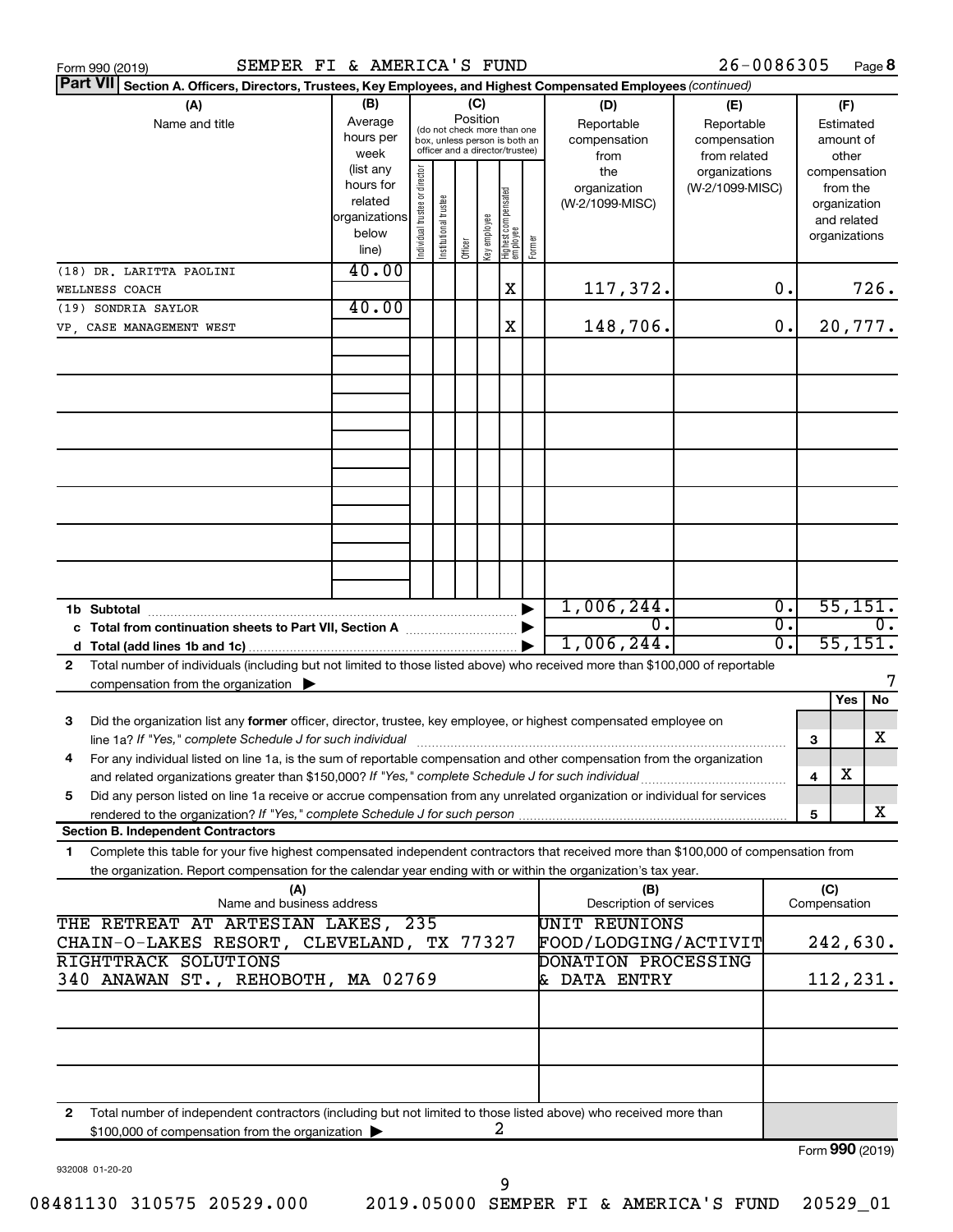|                                                           |    | Part VIII | Statement of Revenue                                                                                                  |                |                     |          |                      |               |                                   |           |                                      |
|-----------------------------------------------------------|----|-----------|-----------------------------------------------------------------------------------------------------------------------|----------------|---------------------|----------|----------------------|---------------|-----------------------------------|-----------|--------------------------------------|
|                                                           |    |           |                                                                                                                       |                |                     |          |                      | (A)           | (B)                               | (C)       | (D)                                  |
|                                                           |    |           |                                                                                                                       |                |                     |          |                      | Total revenue | Related or exempt                 | Unrelated | Revenue excluded                     |
|                                                           |    |           |                                                                                                                       |                |                     |          |                      |               | function revenue business revenue |           | from tax under<br>sections 512 - 514 |
|                                                           |    |           |                                                                                                                       |                |                     |          |                      |               |                                   |           |                                      |
|                                                           |    |           | 1 a Federated campaigns                                                                                               |                | 1a                  |          |                      |               |                                   |           |                                      |
| Contributions, Gifts, Grants<br>and Other Similar Amounts |    |           | <b>b</b> Membership dues                                                                                              |                | 1 <sub>b</sub>      |          |                      |               |                                   |           |                                      |
|                                                           |    |           | c Fundraising events                                                                                                  |                | 1 <sub>c</sub>      |          | 713,049.             |               |                                   |           |                                      |
|                                                           |    |           | d Related organizations                                                                                               |                | 1 <sub>d</sub>      |          |                      |               |                                   |           |                                      |
|                                                           |    |           | e Government grants (contributions)                                                                                   |                | 1e                  |          |                      |               |                                   |           |                                      |
|                                                           |    |           | f All other contributions, gifts, grants, and                                                                         |                |                     |          |                      |               |                                   |           |                                      |
|                                                           |    |           | similar amounts not included above                                                                                    |                | 1f                  |          | 38, 555, 771.        |               |                                   |           |                                      |
|                                                           |    | q         | Noncash contributions included in lines 1a-1f                                                                         |                | 1g                  |          | 288,750.             |               |                                   |           |                                      |
|                                                           |    |           |                                                                                                                       |                |                     |          |                      | 39,268,820.   |                                   |           |                                      |
|                                                           |    |           |                                                                                                                       |                |                     |          | <b>Business Code</b> |               |                                   |           |                                      |
|                                                           |    | 2 a       | the control of the control of the control of the control of the control of                                            |                |                     |          |                      |               |                                   |           |                                      |
|                                                           |    | b         | <u> 1989 - Johann Harry Harry Harry Harry Harry Harry Harry Harry Harry Harry Harry Harry Harry Harry Harry Harry</u> |                |                     |          |                      |               |                                   |           |                                      |
|                                                           |    | c         | <u> 1980 - Johann John Stein, markin fan it ferstjer fan de ferstjer fan it ferstjer fan it ferstjer fan it fers</u>  |                |                     |          |                      |               |                                   |           |                                      |
|                                                           |    | d         | <u> 1980 - Johann Barn, mars an t-Amerikaansk politiker (</u>                                                         |                |                     |          |                      |               |                                   |           |                                      |
| Program Service<br>Revenue                                |    |           |                                                                                                                       |                |                     |          |                      |               |                                   |           |                                      |
|                                                           |    |           |                                                                                                                       |                |                     |          |                      |               |                                   |           |                                      |
|                                                           |    | a         |                                                                                                                       |                |                     |          |                      |               |                                   |           |                                      |
|                                                           | 3  |           | Investment income (including dividends, interest, and                                                                 |                |                     |          |                      |               |                                   |           |                                      |
|                                                           |    |           |                                                                                                                       |                |                     |          |                      | 560,086.      |                                   |           | 560,086.                             |
|                                                           | 4  |           | Income from investment of tax-exempt bond proceeds                                                                    |                |                     |          |                      |               |                                   |           |                                      |
|                                                           | 5  |           |                                                                                                                       |                |                     |          |                      |               |                                   |           |                                      |
|                                                           |    |           |                                                                                                                       |                | (i) Real            |          | (ii) Personal        |               |                                   |           |                                      |
|                                                           |    |           | 6 a Gross rents                                                                                                       | 6a             |                     |          |                      |               |                                   |           |                                      |
|                                                           |    | c         | <b>b</b> Less: rental expenses $\ldots$                                                                               | l 6b           |                     |          |                      |               |                                   |           |                                      |
|                                                           |    |           | Rental income or (loss)                                                                                               | 6 <sub>c</sub> |                     |          |                      |               |                                   |           |                                      |
|                                                           |    |           | d Net rental income or (loss)                                                                                         |                |                     |          |                      |               |                                   |           |                                      |
|                                                           |    |           | 7 a Gross amount from sales of                                                                                        |                | (i) Securities      |          | (ii) Other           |               |                                   |           |                                      |
|                                                           |    |           | assets other than inventory                                                                                           | 7a l           | 4,500,771.          |          |                      |               |                                   |           |                                      |
|                                                           |    |           | <b>b</b> Less: cost or other basis                                                                                    |                |                     |          |                      |               |                                   |           |                                      |
|                                                           |    |           | and sales expenses                                                                                                    |                | $ 7b $ 4, 365, 208. |          |                      |               |                                   |           |                                      |
| Revenue                                                   |    |           | c Gain or (loss)                                                                                                      | $\sqrt{7c}$    | 135,563.            |          |                      |               |                                   |           |                                      |
|                                                           |    |           |                                                                                                                       |                |                     |          |                      | 135,563.      |                                   |           | 135,563.                             |
| ৯                                                         |    |           | 8 a Gross income from fundraising events (not                                                                         |                |                     |          |                      |               |                                   |           |                                      |
| á                                                         |    |           | including \$                                                                                                          |                | 713,049. of         |          |                      |               |                                   |           |                                      |
|                                                           |    |           | contributions reported on line 1c). See                                                                               |                |                     |          |                      |               |                                   |           |                                      |
|                                                           |    |           |                                                                                                                       |                |                     |          | 22,443.              |               |                                   |           |                                      |
|                                                           |    |           |                                                                                                                       |                |                     | 8a<br>8b | 211,716.             |               |                                   |           |                                      |
|                                                           |    |           | b Less: direct expenses                                                                                               |                |                     |          |                      |               |                                   |           |                                      |
|                                                           |    |           | c Net income or (loss) from fundraising events                                                                        |                |                     |          | ▶<br>.               | $-189, 273.$  |                                   |           | $-189, 273.$                         |
|                                                           |    |           | 9 a Gross income from gaming activities. See                                                                          |                |                     |          |                      |               |                                   |           |                                      |
|                                                           |    |           |                                                                                                                       |                |                     | 9a       |                      |               |                                   |           |                                      |
|                                                           |    |           |                                                                                                                       |                |                     | 9b       |                      |               |                                   |           |                                      |
|                                                           |    |           | c Net income or (loss) from gaming activities                                                                         |                |                     |          |                      |               |                                   |           |                                      |
|                                                           |    |           | 10 a Gross sales of inventory, less returns                                                                           |                |                     |          |                      |               |                                   |           |                                      |
|                                                           |    |           |                                                                                                                       |                |                     | 10a      |                      |               |                                   |           |                                      |
|                                                           |    |           | <b>b</b> Less: cost of goods sold                                                                                     |                |                     | l10bl    |                      |               |                                   |           |                                      |
|                                                           |    |           | c Net income or (loss) from sales of inventory                                                                        |                |                     |          |                      |               |                                   |           |                                      |
|                                                           |    |           |                                                                                                                       |                |                     |          | <b>Business Code</b> |               |                                   |           |                                      |
|                                                           |    | 11 a      |                                                                                                                       |                |                     |          |                      |               |                                   |           |                                      |
|                                                           |    | b         |                                                                                                                       |                |                     |          |                      |               |                                   |           |                                      |
|                                                           |    | с         |                                                                                                                       |                |                     |          |                      |               |                                   |           |                                      |
| Miscellaneous<br>Revenue                                  |    |           |                                                                                                                       |                |                     |          |                      |               |                                   |           |                                      |
|                                                           |    |           |                                                                                                                       |                |                     |          |                      |               |                                   |           |                                      |
|                                                           | 12 |           | Total revenue. See instructions [1011] [101] Total revenue. See instructions                                          |                |                     |          |                      | 39, 775, 196. | 0.                                | 0.        | 506,376.                             |
| 932009 01-20-20                                           |    |           |                                                                                                                       |                |                     |          |                      |               |                                   |           | Form 990 (2019)                      |

Form 990 (2019) SEMPER FI & AMERICA'S FUND 26-0086305 Page

26-0086305 Page 9

**Part 990 (2019)** 

 <sup>10</sup>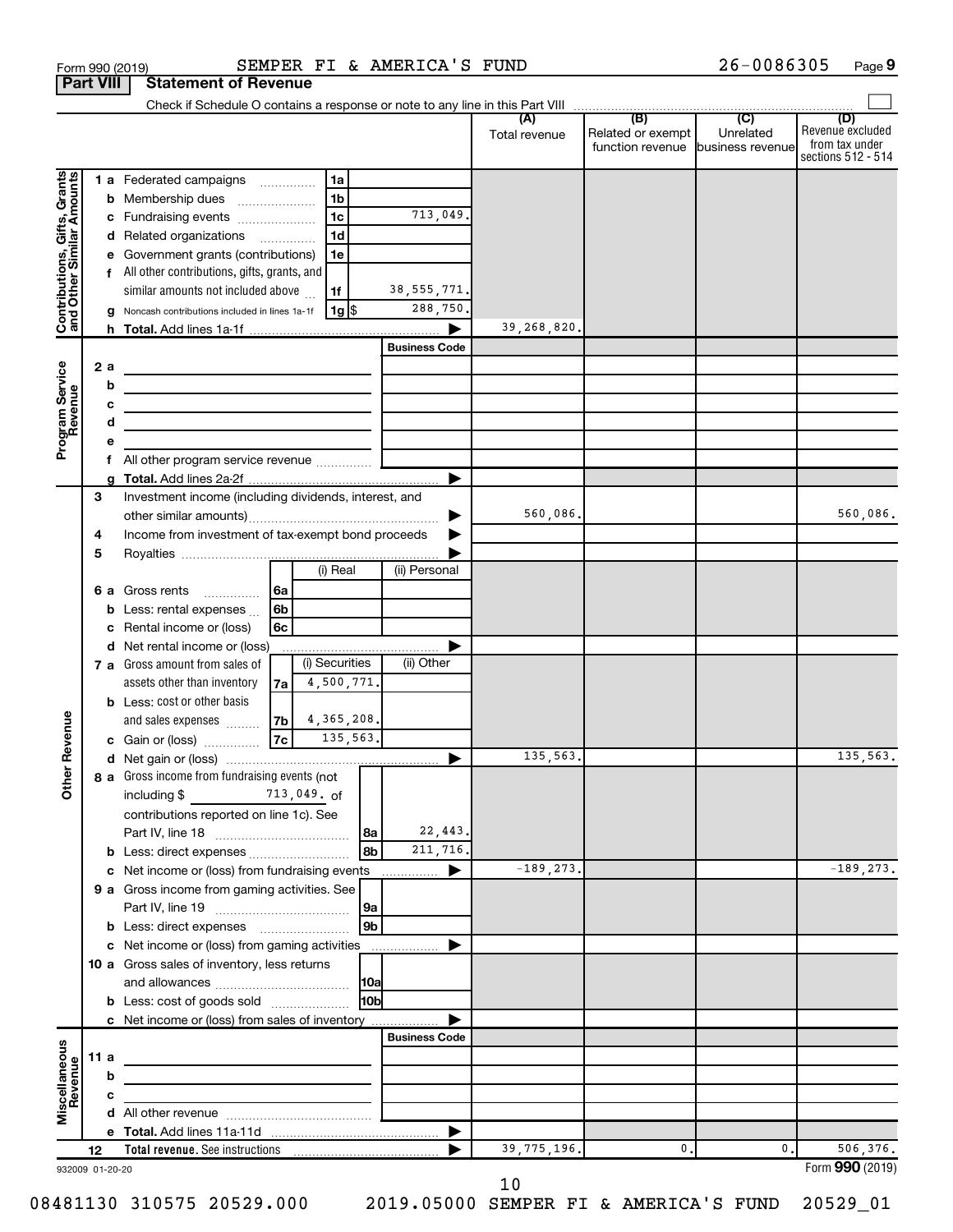Form 990 (2019) Page SEMPER FI & AMERICA'S FUND 26-0086305 **Part IX Statement of Functional Expenses**

*Section 501(c)(3) and 501(c)(4) organizations must complete all columns. All other organizations must complete column (A).*

|              | Check if Schedule O contains a response or note to any line in this Part IX                          |                       |                                    |                                    |                         |  |  |  |
|--------------|------------------------------------------------------------------------------------------------------|-----------------------|------------------------------------|------------------------------------|-------------------------|--|--|--|
|              | Do not include amounts reported on lines 6b,<br>7b, 8b, 9b, and 10b of Part VIII.                    | (A)<br>Total expenses | (B)<br>Program service<br>expenses | Management and<br>general expenses | Fundraising<br>expenses |  |  |  |
| 1.           | Grants and other assistance to domestic organizations                                                |                       |                                    |                                    |                         |  |  |  |
|              | and domestic governments. See Part IV, line 21                                                       | 25,000.               | 25,000.                            |                                    |                         |  |  |  |
| $\mathbf{2}$ | Grants and other assistance to domestic                                                              |                       |                                    |                                    |                         |  |  |  |
|              | individuals. See Part IV, line 22                                                                    | 23,596,398.           | 23,596,398.                        |                                    |                         |  |  |  |
| 3            | Grants and other assistance to foreign                                                               |                       |                                    |                                    |                         |  |  |  |
|              | organizations, foreign governments, and foreign                                                      |                       |                                    |                                    |                         |  |  |  |
| 4            | individuals. See Part IV, lines 15 and 16<br>Benefits paid to or for members                         |                       |                                    |                                    |                         |  |  |  |
| 5            | Compensation of current officers, directors,                                                         |                       |                                    |                                    |                         |  |  |  |
|              | trustees, and key employees                                                                          | 700,241.              | 387,103.                           | 252,716.                           | 60,422.                 |  |  |  |
| 6            | Compensation not included above to disqualified                                                      |                       |                                    |                                    |                         |  |  |  |
|              | persons (as defined under section 4958(f)(1)) and                                                    |                       |                                    |                                    |                         |  |  |  |
|              | persons described in section 4958(c)(3)(B)                                                           |                       |                                    |                                    |                         |  |  |  |
| 7            |                                                                                                      | 9,793,387.            | 7,912,759.                         | 1,393,460.                         | 487, 168.               |  |  |  |
| 8            | Pension plan accruals and contributions (include                                                     |                       |                                    |                                    |                         |  |  |  |
|              | section 401(k) and 403(b) employer contributions)                                                    | 45,035.               | 35,536.                            | $\frac{7,194}{137,836}$            | $\frac{2,305}{52,254}$  |  |  |  |
| 9            | Other employee benefits                                                                              | 901, 247.             | 711, 157.                          |                                    |                         |  |  |  |
| 10           |                                                                                                      | 786,353.              | 619,356.                           | 124,978.                           | 42,019.                 |  |  |  |
| 11           | Fees for services (nonemployees):                                                                    |                       |                                    |                                    |                         |  |  |  |
|              |                                                                                                      |                       |                                    |                                    |                         |  |  |  |
|              |                                                                                                      |                       |                                    |                                    |                         |  |  |  |
|              |                                                                                                      | 20,400.               |                                    | 20,400.                            |                         |  |  |  |
| d            |                                                                                                      |                       |                                    |                                    |                         |  |  |  |
|              | e Professional fundraising services. See Part IV, line 17                                            | 91,808.               |                                    | 91,808.                            |                         |  |  |  |
|              | g Other. (If line 11g amount exceeds 10% of line 25,                                                 |                       |                                    |                                    |                         |  |  |  |
|              | column (A) amount, list line 11g expenses on Sch O.)                                                 | 578,067.              | 163,995.                           | 341,483.                           | 72,589.                 |  |  |  |
| 12           |                                                                                                      |                       |                                    |                                    |                         |  |  |  |
| 13           |                                                                                                      | 99,880.               | 78,991.                            | 14,697.                            | 6,192.                  |  |  |  |
| 14           |                                                                                                      | 232,516.              | 155, 520.                          | 69,671.                            | 7,325.                  |  |  |  |
| 15           |                                                                                                      |                       |                                    |                                    |                         |  |  |  |
| 16           |                                                                                                      | 93,722.               | 82,056.                            | 6,565.                             | 5,101.                  |  |  |  |
| 17           | Travel                                                                                               | 648,076.              | 620,976.                           | 19,439.                            | 7,661.                  |  |  |  |
| 18           | Payments of travel or entertainment expenses                                                         |                       |                                    |                                    |                         |  |  |  |
|              | for any federal, state, or local public officials                                                    |                       |                                    |                                    |                         |  |  |  |
| 19           | Conferences, conventions, and meetings                                                               | 43, 223.              | 37,775.                            | 3,849.                             | 1,599.                  |  |  |  |
| 20           | Interest                                                                                             |                       |                                    |                                    |                         |  |  |  |
| 21           |                                                                                                      | 134,878.              | 107,624.                           | 18,563.                            | 8,691.                  |  |  |  |
| 22           | Depreciation, depletion, and amortization                                                            | 109,537.              | 82,084.                            | 21,839.                            | 5,614.                  |  |  |  |
| 23<br>24     | Insurance<br>Other expenses. Itemize expenses not covered                                            |                       |                                    |                                    |                         |  |  |  |
|              | above (List miscellaneous expenses on line 24e. If                                                   |                       |                                    |                                    |                         |  |  |  |
|              | line 24e amount exceeds 10% of line 25, column (A)<br>amount, list line 24e expenses on Schedule O.) |                       |                                    |                                    |                         |  |  |  |
| a            | POSTAGE & SHIPPING                                                                                   | 445,645.              | 366,549.                           | 35,704.                            | 43,392.                 |  |  |  |
|              | EDUCATIONAL/PROMOTIONAL                                                                              | 438,283.              | 281, 317.                          | $\overline{0}$ .                   | 156,966.                |  |  |  |
|              | OTHER OPERATING EXPENSE                                                                              | 106,409.              | 47,710.                            | 29,023.                            | 29,676.                 |  |  |  |
| d            |                                                                                                      |                       |                                    |                                    |                         |  |  |  |
| е            | All other expenses                                                                                   |                       |                                    |                                    |                         |  |  |  |
| 25           | Total functional expenses. Add lines 1 through 24e                                                   | 38,890,105.           | 35,311,906.                        | 2,589,225.                         | 988,974.                |  |  |  |
| 26           | Joint costs. Complete this line only if the organization                                             |                       |                                    |                                    |                         |  |  |  |
|              | reported in column (B) joint costs from a combined                                                   |                       |                                    |                                    |                         |  |  |  |
|              | educational campaign and fundraising solicitation.                                                   |                       |                                    |                                    |                         |  |  |  |
|              | Check here $\triangleright \lfloor \underline{X} \rfloor$ if following SOP 98-2 (ASC 958-720)        | 235,001.              | 162,356.                           | 0.                                 | 72,645.                 |  |  |  |

932010 01-20-20

Form (2019) **990**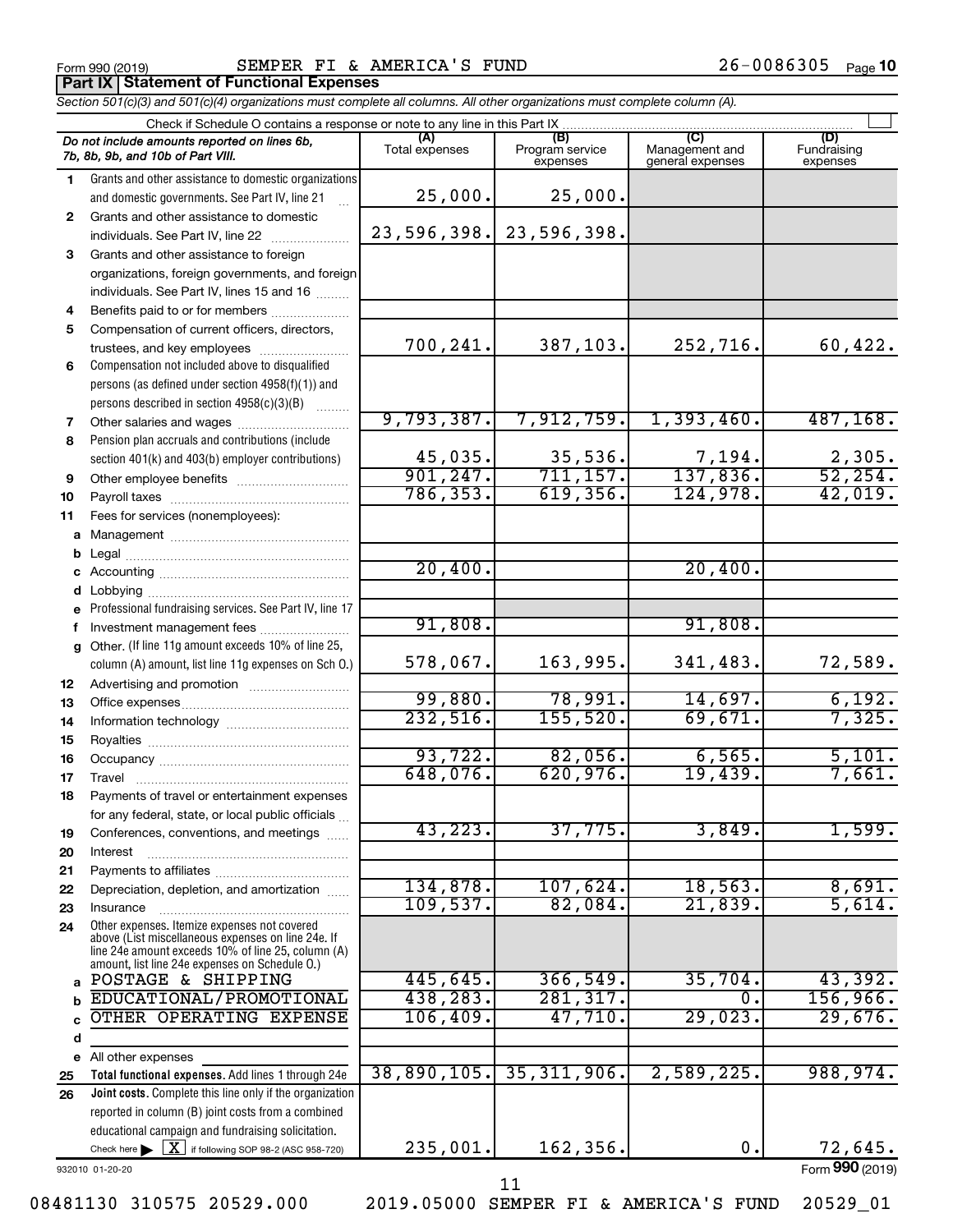|                             |    |                                                                                                                                                                                                                                |             |          |               |                 | Form 990 (2019) |
|-----------------------------|----|--------------------------------------------------------------------------------------------------------------------------------------------------------------------------------------------------------------------------------|-------------|----------|---------------|-----------------|-----------------|
|                             | 33 |                                                                                                                                                                                                                                | 33,130,469. | 33       | 35,832,824.   |                 |                 |
|                             | 32 |                                                                                                                                                                                                                                |             |          | 31,960,594.   | 32              | 32,873,903.     |
|                             | 31 | Retained earnings, endowment, accumulated income, or other funds                                                                                                                                                               |             |          |               | 31              |                 |
|                             | 30 |                                                                                                                                                                                                                                |             |          |               | 30              |                 |
|                             | 29 |                                                                                                                                                                                                                                |             |          | 29            |                 |                 |
|                             |    | and complete lines 29 through 33.                                                                                                                                                                                              |             |          |               |                 |                 |
|                             |    | Organizations that do not follow FASB ASC 958, check here $\blacktriangleright$                                                                                                                                                |             |          |               |                 |                 |
|                             | 28 |                                                                                                                                                                                                                                |             |          | 12,973,849.   | 28              | 11,680,000.     |
|                             | 27 |                                                                                                                                                                                                                                |             |          | 18,986,745.   | 27              | 21, 193, 903.   |
| Net Assets or Fund Balances |    | and complete lines 27, 28, 32, and 33.                                                                                                                                                                                         |             |          |               |                 |                 |
|                             |    | Organizations that follow FASB ASC 958, check here $\blacktriangleright \lfloor \underline{X} \rfloor$                                                                                                                         |             |          |               |                 |                 |
|                             | 26 |                                                                                                                                                                                                                                |             |          | 1, 169, 875.  | 26              | 2,958,921.      |
|                             |    | of Schedule D                                                                                                                                                                                                                  |             |          | $0$ .         | 25              | 1,906,100.      |
|                             |    | parties, and other liabilities not included on lines 17-24). Complete Part X                                                                                                                                                   |             |          |               |                 |                 |
|                             | 25 | Other liabilities (including federal income tax, payables to related third                                                                                                                                                     |             |          |               |                 |                 |
|                             | 24 | Unsecured notes and loans payable to unrelated third parties                                                                                                                                                                   |             |          |               | 24              |                 |
|                             | 23 | Secured mortgages and notes payable to unrelated third parties                                                                                                                                                                 |             |          |               | 23              |                 |
|                             |    | controlled entity or family member of any of these persons                                                                                                                                                                     |             |          |               | 22              |                 |
| Liabilities                 |    | trustee, key employee, creator or founder, substantial contributor, or 35%                                                                                                                                                     |             |          |               |                 |                 |
|                             | 22 | Loans and other payables to any current or former officer, director,                                                                                                                                                           |             |          |               |                 |                 |
|                             | 21 | Escrow or custodial account liability. Complete Part IV of Schedule D                                                                                                                                                          |             |          |               | 21              |                 |
|                             | 20 |                                                                                                                                                                                                                                |             |          |               | 20              |                 |
|                             | 19 |                                                                                                                                                                                                                                |             |          |               | 19              |                 |
|                             | 18 |                                                                                                                                                                                                                                |             |          |               | 18              |                 |
|                             | 17 |                                                                                                                                                                                                                                |             |          | 1, 169, 875.  | 17              | 1,052,821.      |
|                             | 16 |                                                                                                                                                                                                                                |             |          | 33, 130, 469. | 16              | 35,832,824.     |
|                             | 15 |                                                                                                                                                                                                                                |             |          | 15            |                 |                 |
|                             | 14 |                                                                                                                                                                                                                                |             |          | 199, 124.     | 14              | 90,926.         |
|                             | 13 |                                                                                                                                                                                                                                |             |          |               | 13              |                 |
|                             | 12 |                                                                                                                                                                                                                                |             |          |               | 12              |                 |
|                             | 11 |                                                                                                                                                                                                                                |             |          | 21, 149, 442. | 11              | 21, 563, 640.   |
|                             |    |                                                                                                                                                                                                                                |             | 277,776. | 59,746.       | 10 <sub>c</sub> | 90,084.         |
|                             |    | basis. Complete Part VI of Schedule D  10a                                                                                                                                                                                     |             | 367,860. |               |                 |                 |
|                             |    | 10a Land, buildings, and equipment: cost or other                                                                                                                                                                              |             |          |               |                 |                 |
|                             | 9  | Prepaid expenses and deferred charges [11] matter contracts and contracts and deferred charges [11] matter contracts and contracts and contracts and contracts and contracts and contracts and contracts and contracts and con |             |          | 1,810,560.    | 9               | 1, 176, 409.    |
| Assets                      | 8  |                                                                                                                                                                                                                                |             |          |               | 8               |                 |
|                             | 7  |                                                                                                                                                                                                                                |             |          |               | $\overline{7}$  |                 |
|                             |    | under section $4958(f)(1)$ , and persons described in section $4958(c)(3)(B)$                                                                                                                                                  |             |          |               | 6               |                 |
|                             | 6  | Loans and other receivables from other disqualified persons (as defined                                                                                                                                                        |             |          |               |                 |                 |
|                             |    | controlled entity or family member of any of these persons                                                                                                                                                                     |             |          |               | 5               |                 |
|                             | 5  | Loans and other receivables from any current or former officer, director,<br>trustee, key employee, creator or founder, substantial contributor, or 35%                                                                        |             |          |               |                 |                 |
|                             |    |                                                                                                                                                                                                                                |             |          |               |                 |                 |

## Form 990 (2019) Page SEMPER FI & AMERICA'S FUND 26-0086305

 Cash - non-interest-bearing ~~~~~~~~~~~~~~~~~~~~~~~~~ Savings and temporary cash investments ~~~~~~~~~~~~~~~~~~ Pledges and grants receivable, net ~~~~~~~~~~~~~~~~~~~~~ Accounts receivable, net ~~~~~~~~~~~~~~~~~~~~~~~~~~

Check if Schedule O contains a response or note to any line in this Part X

26-0086305 Page 11

 $\mathbf{r}$ 

**(A) (B)**

Beginning of year  $\parallel$  | End of year

 $1,043,277.$   $1$   $626,150.$  $1,908,153.$   $2 \mid 5,787,782.$ 6,850,000. 6,400,000.  $110, 167.$  4 97,833.

**Part X** | **Balance Sheet**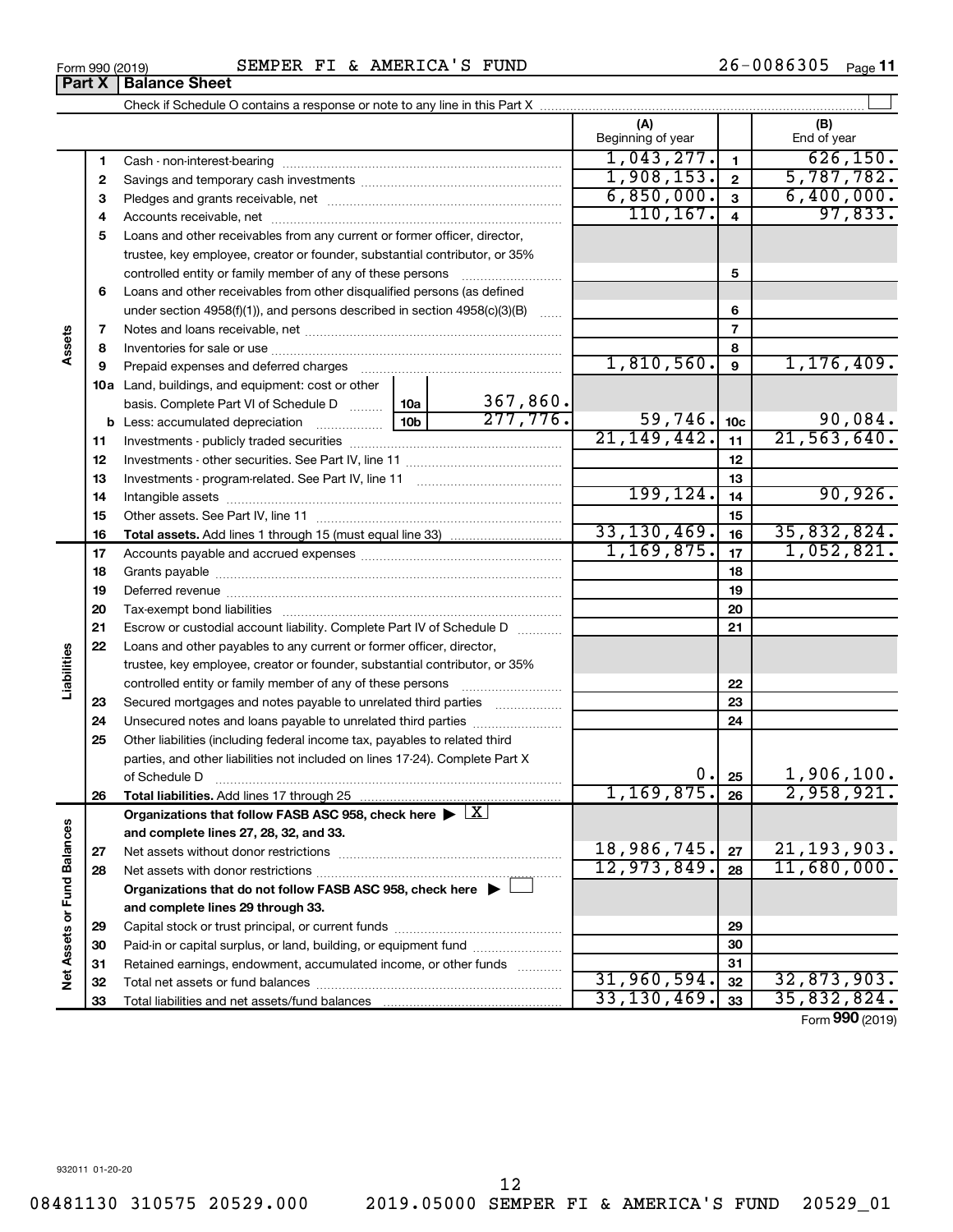|    | SEMPER FI & AMERICA'S FUND<br>Form 990 (2019)                                                                                        |                         | 26-0086305           |     | Page 12             |
|----|--------------------------------------------------------------------------------------------------------------------------------------|-------------------------|----------------------|-----|---------------------|
|    | <b>Part XI Reconciliation of Net Assets</b>                                                                                          |                         |                      |     |                     |
|    |                                                                                                                                      |                         |                      |     |                     |
|    |                                                                                                                                      |                         |                      |     |                     |
| 1  |                                                                                                                                      | 1                       | 39, 775, 196.        |     |                     |
| 2  |                                                                                                                                      | $\overline{2}$          | 38,890,105.          |     |                     |
| з  |                                                                                                                                      | 3                       |                      |     | 885,091.            |
| 4  |                                                                                                                                      | $\overline{\mathbf{A}}$ | 31,960,594.          |     |                     |
| 5  |                                                                                                                                      | 5                       |                      |     | 28, 218.            |
| 6  |                                                                                                                                      | 6                       |                      |     |                     |
| 7  | Investment expenses www.communication.com/www.communication.com/www.communication.com/www.com                                        | $\overline{7}$          |                      |     |                     |
| 8  |                                                                                                                                      | 8                       |                      |     |                     |
| 9  | Other changes in net assets or fund balances (explain on Schedule O)                                                                 | 9                       |                      |     | $\overline{0}$ .    |
| 10 | Net assets or fund balances at end of year. Combine lines 3 through 9 (must equal Part X, line 32,                                   |                         |                      |     |                     |
|    |                                                                                                                                      | 10                      | 32,873,903.          |     |                     |
|    | <b>Part XII Financial Statements and Reporting</b>                                                                                   |                         |                      |     |                     |
|    |                                                                                                                                      |                         |                      |     |                     |
|    |                                                                                                                                      |                         |                      | Yes | No                  |
| 1  | Accounting method used to prepare the Form 990: $\Box$ Cash $\Box X$ Accrual<br>Other                                                |                         |                      |     |                     |
|    | If the organization changed its method of accounting from a prior year or checked "Other," explain in Schedule O.                    |                         |                      |     |                     |
|    |                                                                                                                                      |                         | 2a                   |     | x                   |
|    | If "Yes," check a box below to indicate whether the financial statements for the year were compiled or reviewed on a                 |                         |                      |     |                     |
|    | separate basis, consolidated basis, or both:                                                                                         |                         |                      |     |                     |
|    | Both consolidated and separate basis<br>Separate basis<br>Consolidated basis                                                         |                         |                      |     |                     |
|    |                                                                                                                                      |                         | 2 <sub>b</sub>       | х   |                     |
|    | If "Yes," check a box below to indicate whether the financial statements for the year were audited on a separate basis,              |                         |                      |     |                     |
|    | consolidated basis, or both:                                                                                                         |                         |                      |     |                     |
|    | $X$ Separate basis<br>Consolidated basis<br>Both consolidated and separate basis                                                     |                         |                      |     |                     |
|    | c If "Yes" to line 2a or 2b, does the organization have a committee that assumes responsibility for oversight of the audit,          |                         |                      |     |                     |
|    | review, or compilation of its financial statements and selection of an independent accountant?                                       |                         | 2c                   | х   |                     |
|    | If the organization changed either its oversight process or selection process during the tax year, explain on Schedule O.            |                         |                      |     |                     |
|    | 3a As a result of a federal award, was the organization required to undergo an audit or audits as set forth in the Single Audit      |                         |                      |     |                     |
|    | Act and OMB Circular A-133?                                                                                                          |                         | 3a                   |     | x                   |
|    | <b>b</b> If "Yes," did the organization undergo the required audit or audits? If the organization did not undergo the required audit |                         |                      |     |                     |
|    |                                                                                                                                      |                         | 3 <sub>b</sub><br>c. |     | $000 \text{ hours}$ |
|    |                                                                                                                                      |                         |                      |     |                     |

Form (2019) **990**

932012 01-20-20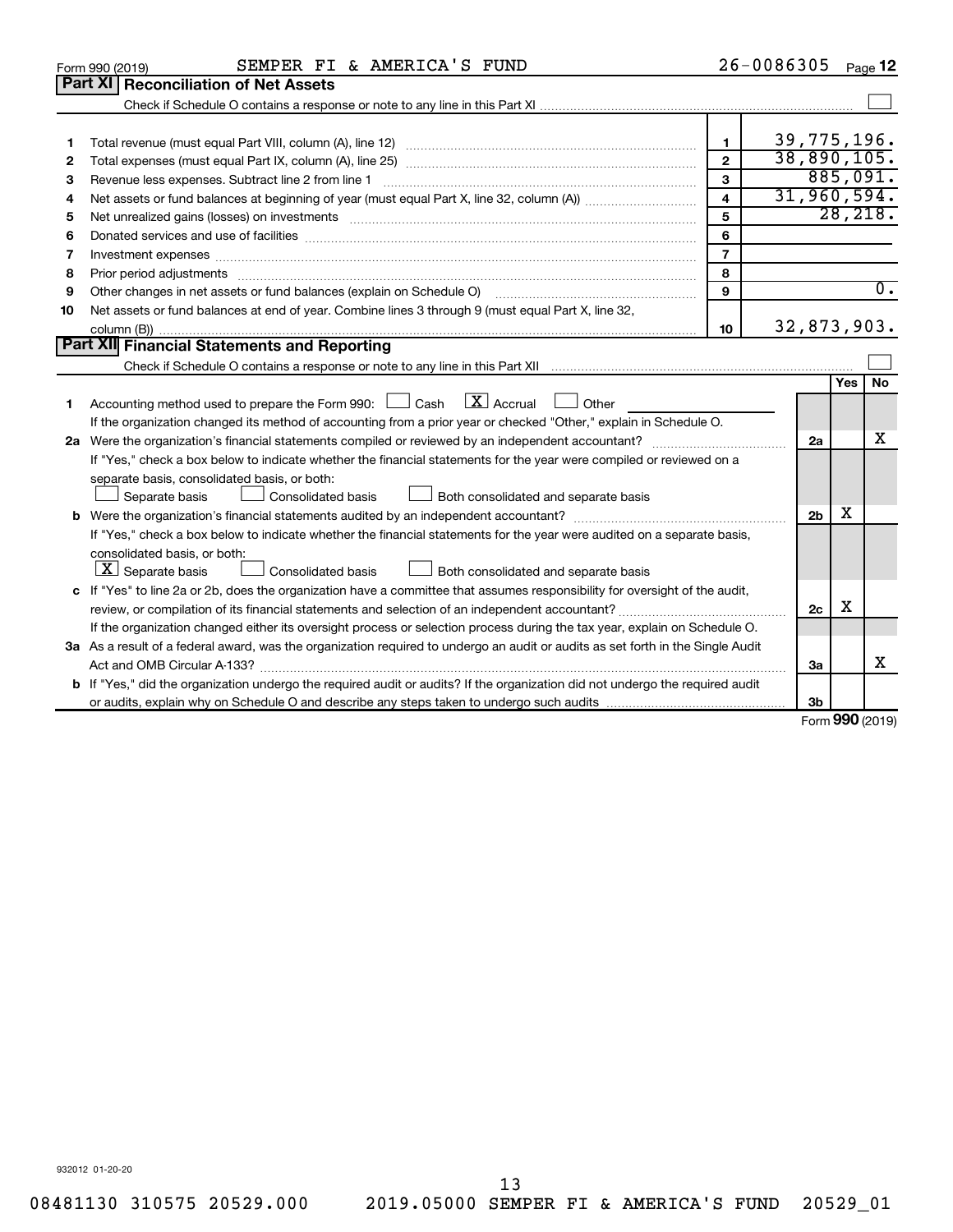**SCHEDULE A**

# **Public Charity Status and Public Support**

**(Form 990 or 990-EZ) Complete if the organization is a section 501(c)(3) organization or a section**

**4947(a)(1) nonexempt charitable trust.**

| OMB No. 1545-0047                   |
|-------------------------------------|
| 19<br>U                             |
| <b>Open to Public</b><br>Inspection |

 $\blacksquare$ 

|                                | Department of the Treasury<br>Internal Revenue Service |                                                                        | Attach to Form 990 or Form 990-EZ.<br>▶ Go to www.irs.gov/Form990 for instructions and the latest information.                                |     |                                                                |                            | <b>Open to Public</b><br>Inspection   |
|--------------------------------|--------------------------------------------------------|------------------------------------------------------------------------|-----------------------------------------------------------------------------------------------------------------------------------------------|-----|----------------------------------------------------------------|----------------------------|---------------------------------------|
|                                | Name of the organization                               |                                                                        |                                                                                                                                               |     |                                                                |                            | <b>Employer identification number</b> |
|                                |                                                        |                                                                        | SEMPER FI & AMERICA'S FUND                                                                                                                    |     |                                                                |                            | 26-0086305                            |
| Part I                         |                                                        |                                                                        | Reason for Public Charity Status (All organizations must complete this part.) See instructions.                                               |     |                                                                |                            |                                       |
|                                |                                                        |                                                                        | The organization is not a private foundation because it is: (For lines 1 through 12, check only one box.)                                     |     |                                                                |                            |                                       |
| 1                              |                                                        |                                                                        | A church, convention of churches, or association of churches described in section 170(b)(1)(A)(i).                                            |     |                                                                |                            |                                       |
| 2                              |                                                        |                                                                        | A school described in section 170(b)(1)(A)(ii). (Attach Schedule E (Form 990 or 990-EZ).)                                                     |     |                                                                |                            |                                       |
| 3                              |                                                        |                                                                        | A hospital or a cooperative hospital service organization described in section 170(b)(1)(A)(iii).                                             |     |                                                                |                            |                                       |
| 4                              |                                                        |                                                                        | A medical research organization operated in conjunction with a hospital described in section 170(b)(1)(A)(iii). Enter the hospital's name,    |     |                                                                |                            |                                       |
|                                | city, and state:                                       |                                                                        |                                                                                                                                               |     |                                                                |                            |                                       |
| 5                              |                                                        |                                                                        | An organization operated for the benefit of a college or university owned or operated by a governmental unit described in                     |     |                                                                |                            |                                       |
|                                |                                                        | section 170(b)(1)(A)(iv). (Complete Part II.)                          |                                                                                                                                               |     |                                                                |                            |                                       |
| 6                              |                                                        |                                                                        | A federal, state, or local government or governmental unit described in section 170(b)(1)(A)(v).                                              |     |                                                                |                            |                                       |
| $\mathbf{X}$<br>$\overline{7}$ |                                                        |                                                                        | An organization that normally receives a substantial part of its support from a governmental unit or from the general public described in     |     |                                                                |                            |                                       |
|                                |                                                        | section 170(b)(1)(A)(vi). (Complete Part II.)                          |                                                                                                                                               |     |                                                                |                            |                                       |
| 8                              |                                                        |                                                                        | A community trust described in section 170(b)(1)(A)(vi). (Complete Part II.)                                                                  |     |                                                                |                            |                                       |
| 9                              |                                                        |                                                                        | An agricultural research organization described in section 170(b)(1)(A)(ix) operated in conjunction with a land-grant college                 |     |                                                                |                            |                                       |
|                                |                                                        |                                                                        | or university or a non-land-grant college of agriculture (see instructions). Enter the name, city, and state of the college or                |     |                                                                |                            |                                       |
|                                | university:                                            |                                                                        |                                                                                                                                               |     |                                                                |                            |                                       |
| 10                             |                                                        |                                                                        | An organization that normally receives: (1) more than 33 1/3% of its support from contributions, membership fees, and gross receipts from     |     |                                                                |                            |                                       |
|                                |                                                        |                                                                        | activities related to its exempt functions - subject to certain exceptions, and (2) no more than 33 1/3% of its support from gross investment |     |                                                                |                            |                                       |
|                                |                                                        |                                                                        | income and unrelated business taxable income (less section 511 tax) from businesses acquired by the organization after June 30, 1975.         |     |                                                                |                            |                                       |
|                                |                                                        | See section 509(a)(2). (Complete Part III.)                            |                                                                                                                                               |     |                                                                |                            |                                       |
| 11                             |                                                        |                                                                        | An organization organized and operated exclusively to test for public safety. See section 509(a)(4).                                          |     |                                                                |                            |                                       |
| 12                             |                                                        |                                                                        | An organization organized and operated exclusively for the benefit of, to perform the functions of, or to carry out the purposes of one or    |     |                                                                |                            |                                       |
|                                |                                                        |                                                                        | more publicly supported organizations described in section 509(a)(1) or section 509(a)(2). See section 509(a)(3). Check the box in            |     |                                                                |                            |                                       |
|                                |                                                        |                                                                        | lines 12a through 12d that describes the type of supporting organization and complete lines 12e, 12f, and 12g.                                |     |                                                                |                            |                                       |
| a                              |                                                        |                                                                        | Type I. A supporting organization operated, supervised, or controlled by its supported organization(s), typically by giving                   |     |                                                                |                            |                                       |
|                                |                                                        |                                                                        | the supported organization(s) the power to regularly appoint or elect a majority of the directors or trustees of the supporting               |     |                                                                |                            |                                       |
| b                              |                                                        | organization. You must complete Part IV, Sections A and B.             | Type II. A supporting organization supervised or controlled in connection with its supported organization(s), by having                       |     |                                                                |                            |                                       |
|                                |                                                        |                                                                        | control or management of the supporting organization vested in the same persons that control or manage the supported                          |     |                                                                |                            |                                       |
|                                |                                                        | organization(s). You must complete Part IV, Sections A and C.          |                                                                                                                                               |     |                                                                |                            |                                       |
| с                              |                                                        |                                                                        | Type III functionally integrated. A supporting organization operated in connection with, and functionally integrated with,                    |     |                                                                |                            |                                       |
|                                |                                                        |                                                                        | its supported organization(s) (see instructions). You must complete Part IV, Sections A, D, and E.                                            |     |                                                                |                            |                                       |
| d                              |                                                        |                                                                        | Type III non-functionally integrated. A supporting organization operated in connection with its supported organization(s)                     |     |                                                                |                            |                                       |
|                                |                                                        |                                                                        | that is not functionally integrated. The organization generally must satisfy a distribution requirement and an attentiveness                  |     |                                                                |                            |                                       |
|                                |                                                        |                                                                        | requirement (see instructions). You must complete Part IV, Sections A and D, and Part V.                                                      |     |                                                                |                            |                                       |
|                                |                                                        |                                                                        | Check this box if the organization received a written determination from the IRS that it is a Type I, Type II, Type III                       |     |                                                                |                            |                                       |
|                                |                                                        |                                                                        | functionally integrated, or Type III non-functionally integrated supporting organization.                                                     |     |                                                                |                            |                                       |
|                                |                                                        |                                                                        |                                                                                                                                               |     |                                                                |                            |                                       |
|                                |                                                        | Provide the following information about the supported organization(s). |                                                                                                                                               |     |                                                                |                            |                                       |
|                                | (i) Name of supported                                  | (ii) EIN                                                               | (iii) Type of organization<br>(described on lines 1-10                                                                                        |     | (iv) Is the organization listed<br>in your governing document? | (v) Amount of monetary     | (vi) Amount of other                  |
|                                | organization                                           |                                                                        | above (see instructions))                                                                                                                     | Yes | No                                                             | support (see instructions) | support (see instructions)            |
|                                |                                                        |                                                                        |                                                                                                                                               |     |                                                                |                            |                                       |
|                                |                                                        |                                                                        |                                                                                                                                               |     |                                                                |                            |                                       |
|                                |                                                        |                                                                        |                                                                                                                                               |     |                                                                |                            |                                       |
|                                |                                                        |                                                                        |                                                                                                                                               |     |                                                                |                            |                                       |
|                                |                                                        |                                                                        |                                                                                                                                               |     |                                                                |                            |                                       |
|                                |                                                        |                                                                        |                                                                                                                                               |     |                                                                |                            |                                       |
|                                |                                                        |                                                                        |                                                                                                                                               |     |                                                                |                            |                                       |
|                                |                                                        |                                                                        |                                                                                                                                               |     |                                                                |                            |                                       |
|                                |                                                        |                                                                        |                                                                                                                                               |     |                                                                |                            |                                       |
| Total                          |                                                        |                                                                        |                                                                                                                                               |     |                                                                |                            |                                       |

LHA For Paperwork Reduction Act Notice, see the Instructions for Form 990 or 990-EZ. 932021 09-25-19 Schedule A (Form 990 or 990-EZ) 2019 14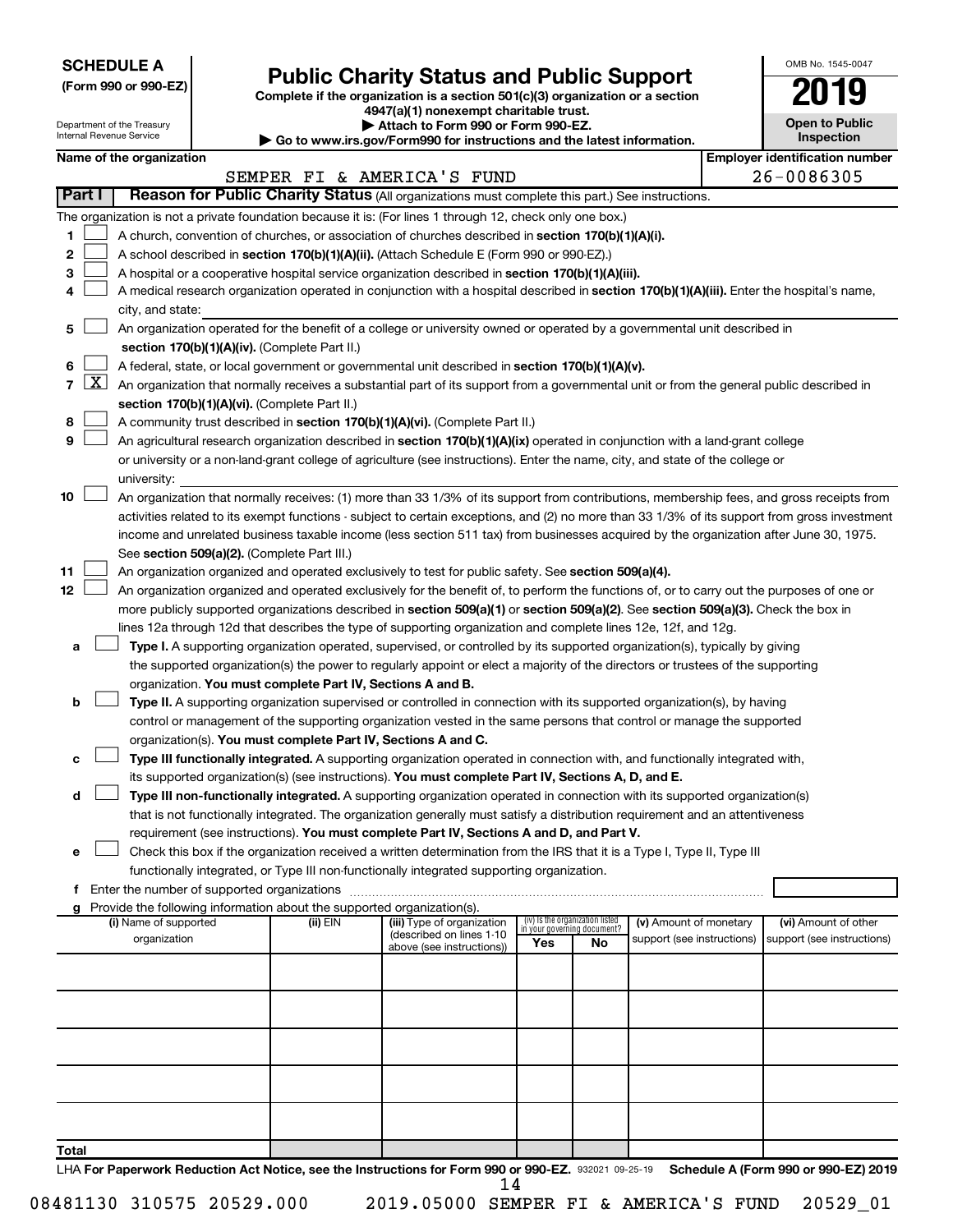### Schedule A (Form 990 or 990-EZ) 2019  ${\tt SEMPER\; FI}$  &  ${\tt AMERICA\;S\; FUND}$   $26-0086305$   ${\tt Page}$

26-0086305 Page 2

(Complete only if you checked the box on line 5, 7, or 8 of Part I or if the organization failed to qualify under Part III. If the organization fails to qualify under the tests listed below, please complete Part III.) **Part II** | Support Schedule for Organizations Described in Sections 170(b)(1)(A)(iv) and 170(b)(1)(A)(vi)

| <b>Section A. Public Support</b>                                                                                                               |          |                       |            |            |          |                                                                     |  |  |  |  |
|------------------------------------------------------------------------------------------------------------------------------------------------|----------|-----------------------|------------|------------|----------|---------------------------------------------------------------------|--|--|--|--|
| Calendar year (or fiscal year beginning in)                                                                                                    | (a) 2015 | (b) 2016              | $(c)$ 2017 | $(d)$ 2018 | (e) 2019 | (f) Total                                                           |  |  |  |  |
| 1 Gifts, grants, contributions, and                                                                                                            |          |                       |            |            |          |                                                                     |  |  |  |  |
| membership fees received. (Do not                                                                                                              |          |                       |            |            |          |                                                                     |  |  |  |  |
| include any "unusual grants.")                                                                                                                 |          |                       |            |            |          | 30620150.}36019754. 40163191. 38687337. 39268820. 184759252         |  |  |  |  |
| 2 Tax revenues levied for the organ-                                                                                                           |          |                       |            |            |          |                                                                     |  |  |  |  |
| ization's benefit and either paid to                                                                                                           |          |                       |            |            |          |                                                                     |  |  |  |  |
| or expended on its behalf                                                                                                                      |          |                       |            |            |          |                                                                     |  |  |  |  |
| 3 The value of services or facilities                                                                                                          |          |                       |            |            |          |                                                                     |  |  |  |  |
| furnished by a governmental unit to                                                                                                            |          |                       |            |            |          |                                                                     |  |  |  |  |
| the organization without charge                                                                                                                |          |                       |            |            |          |                                                                     |  |  |  |  |
| 4 Total. Add lines 1 through 3                                                                                                                 |          |                       |            |            |          | 30620150.36019754.40163191.38687337.39268820.184759252              |  |  |  |  |
| 5 The portion of total contributions                                                                                                           |          |                       |            |            |          |                                                                     |  |  |  |  |
| by each person (other than a                                                                                                                   |          |                       |            |            |          |                                                                     |  |  |  |  |
| governmental unit or publicly                                                                                                                  |          |                       |            |            |          |                                                                     |  |  |  |  |
| supported organization) included                                                                                                               |          |                       |            |            |          |                                                                     |  |  |  |  |
| on line 1 that exceeds 2% of the                                                                                                               |          |                       |            |            |          |                                                                     |  |  |  |  |
| amount shown on line 11,                                                                                                                       |          |                       |            |            |          |                                                                     |  |  |  |  |
| column (f)                                                                                                                                     |          |                       |            |            |          | 47989642.                                                           |  |  |  |  |
|                                                                                                                                                |          |                       |            |            |          | 136769610                                                           |  |  |  |  |
| 6 Public support. Subtract line 5 from line 4.<br><b>Section B. Total Support</b>                                                              |          |                       |            |            |          |                                                                     |  |  |  |  |
| Calendar year (or fiscal year beginning in)                                                                                                    |          |                       |            |            |          |                                                                     |  |  |  |  |
|                                                                                                                                                | (a) 2015 | (b) 2016              | $(c)$ 2017 | $(d)$ 2018 | (e) 2019 | (f) Total<br>30620150.36019754.40163191.38687337.39268820.184759252 |  |  |  |  |
| <b>7</b> Amounts from line 4                                                                                                                   |          |                       |            |            |          |                                                                     |  |  |  |  |
| 8 Gross income from interest,                                                                                                                  |          |                       |            |            |          |                                                                     |  |  |  |  |
| dividends, payments received on                                                                                                                |          |                       |            |            |          |                                                                     |  |  |  |  |
| securities loans, rents, royalties,                                                                                                            |          |                       |            |            |          |                                                                     |  |  |  |  |
| and income from similar sources                                                                                                                |          | $280, 582.$ 313, 961. | 430,882.   | 623,600.   | 560,086. | 2209111.                                                            |  |  |  |  |
| <b>9</b> Net income from unrelated business                                                                                                    |          |                       |            |            |          |                                                                     |  |  |  |  |
| activities, whether or not the                                                                                                                 |          |                       |            |            |          |                                                                     |  |  |  |  |
| business is regularly carried on                                                                                                               |          |                       |            |            |          |                                                                     |  |  |  |  |
| 10 Other income. Do not include gain                                                                                                           |          |                       |            |            |          |                                                                     |  |  |  |  |
| or loss from the sale of capital                                                                                                               |          |                       |            |            |          |                                                                     |  |  |  |  |
| assets (Explain in Part VI.)                                                                                                                   |          |                       |            |            |          |                                                                     |  |  |  |  |
| 11 Total support. Add lines 7 through 10                                                                                                       |          |                       |            |            |          | 186968363                                                           |  |  |  |  |
| <b>12</b> Gross receipts from related activities, etc. (see instructions)                                                                      |          |                       |            |            | 12       |                                                                     |  |  |  |  |
| 13 First five years. If the Form 990 is for the organization's first, second, third, fourth, or fifth tax year as a section 501(c)(3)          |          |                       |            |            |          |                                                                     |  |  |  |  |
| organization, check this box and stop here                                                                                                     |          |                       |            |            |          |                                                                     |  |  |  |  |
| Section C. Computation of Public Support Percentage                                                                                            |          |                       |            |            |          |                                                                     |  |  |  |  |
|                                                                                                                                                |          |                       |            |            | 14       | 73.15<br>%                                                          |  |  |  |  |
|                                                                                                                                                |          |                       |            |            | 15       | 74.55<br>%                                                          |  |  |  |  |
| 16a 33 1/3% support test - 2019. If the organization did not check the box on line 13, and line 14 is 33 1/3% or more, check this box and      |          |                       |            |            |          |                                                                     |  |  |  |  |
| stop here. The organization qualifies as a publicly supported organization                                                                     |          |                       |            |            |          | $\blacktriangleright$ $\mathbf{X}$                                  |  |  |  |  |
| b 33 1/3% support test - 2018. If the organization did not check a box on line 13 or 16a, and line 15 is 33 1/3% or more, check this box       |          |                       |            |            |          |                                                                     |  |  |  |  |
|                                                                                                                                                |          |                       |            |            |          |                                                                     |  |  |  |  |
| 17a 10% -facts-and-circumstances test - 2019. If the organization did not check a box on line 13, 16a, or 16b, and line 14 is 10% or more,     |          |                       |            |            |          |                                                                     |  |  |  |  |
| and if the organization meets the "facts-and-circumstances" test, check this box and stop here. Explain in Part VI how the organization        |          |                       |            |            |          |                                                                     |  |  |  |  |
|                                                                                                                                                |          |                       |            |            |          |                                                                     |  |  |  |  |
| <b>b 10%</b> -facts-and-circumstances test - 2018. If the organization did not check a box on line 13, 16a, 16b, or 17a, and line 15 is 10% or |          |                       |            |            |          |                                                                     |  |  |  |  |
| more, and if the organization meets the "facts-and-circumstances" test, check this box and stop here. Explain in Part VI how the               |          |                       |            |            |          |                                                                     |  |  |  |  |
| organization meets the "facts-and-circumstances" test. The organization qualifies as a publicly supported organization                         |          |                       |            |            |          |                                                                     |  |  |  |  |
| 18 Private foundation. If the organization did not check a box on line 13, 16a, 16b, 17a, or 17b, check this box and see instructions.         |          |                       |            |            |          |                                                                     |  |  |  |  |
|                                                                                                                                                |          |                       |            |            |          | Schedule A (Form 990 or 990-F7) 2019                                |  |  |  |  |

**Schedule A (Form 990 or 990-EZ) 2019**

932022 09-25-19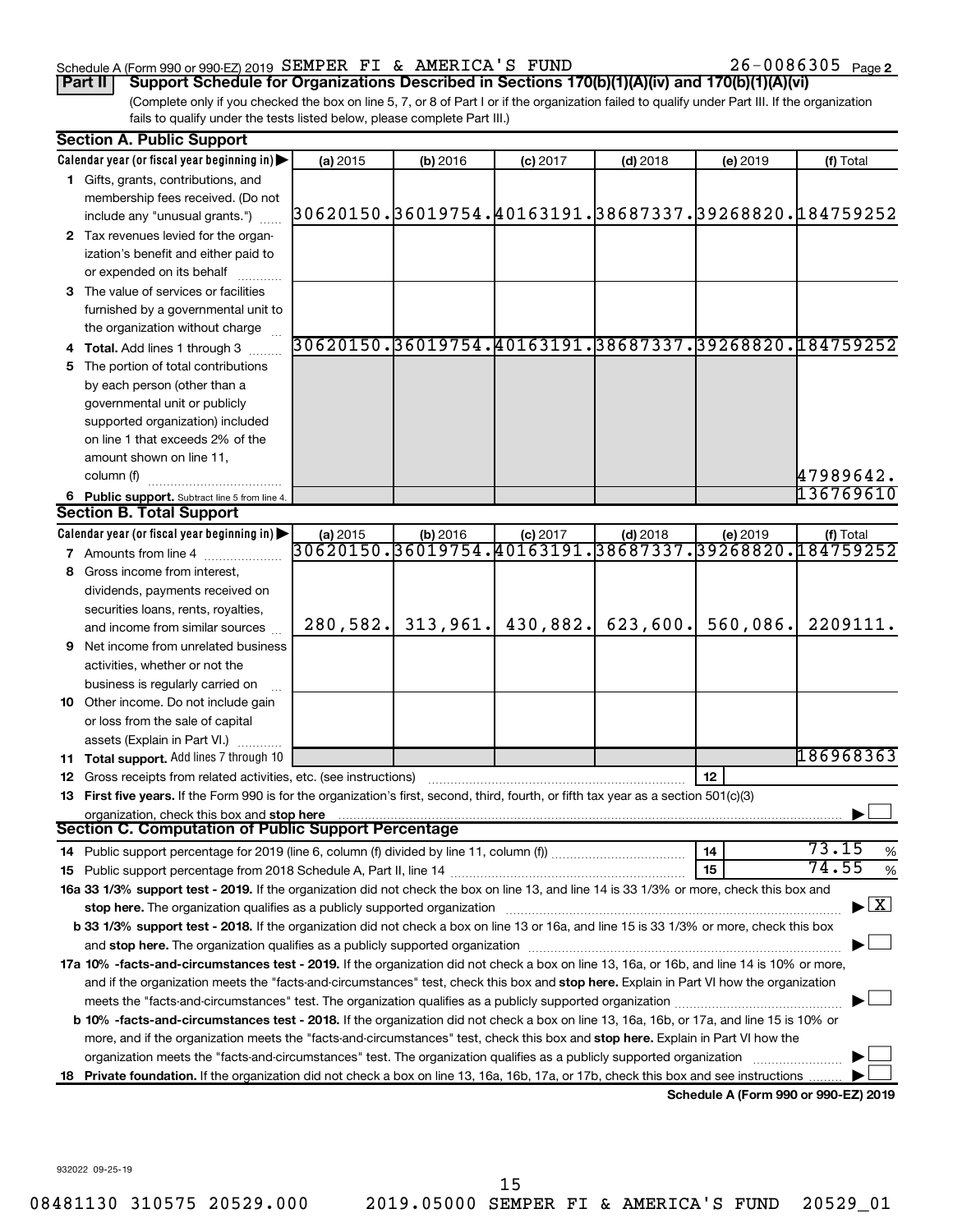|  | Schedule A (Form 990 or 990-EZ) 2019 SEMPER FI & AMERICA'S FUND                   |  |  | $26 - 0086305$ Page 3 |  |
|--|-----------------------------------------------------------------------------------|--|--|-----------------------|--|
|  | <b>Part III Support Schedule for Organizations Described in Section 509(a)(2)</b> |  |  |                       |  |

(Complete only if you checked the box on line 10 of Part I or if the organization failed to qualify under Part II. If the organization fails to qualify under the tests listed below, please complete Part II.)

| <b>Section A. Public Support</b>                                                                                                                                                         |          |          |            |            |          |                                      |
|------------------------------------------------------------------------------------------------------------------------------------------------------------------------------------------|----------|----------|------------|------------|----------|--------------------------------------|
| Calendar year (or fiscal year beginning in)                                                                                                                                              | (a) 2015 | (b) 2016 | $(c)$ 2017 | $(d)$ 2018 | (e) 2019 | (f) Total                            |
| 1 Gifts, grants, contributions, and                                                                                                                                                      |          |          |            |            |          |                                      |
| membership fees received. (Do not                                                                                                                                                        |          |          |            |            |          |                                      |
| include any "unusual grants.")                                                                                                                                                           |          |          |            |            |          |                                      |
| 2 Gross receipts from admissions,<br>merchandise sold or services per-<br>formed, or facilities furnished in<br>any activity that is related to the<br>organization's tax-exempt purpose |          |          |            |            |          |                                      |
| 3 Gross receipts from activities that                                                                                                                                                    |          |          |            |            |          |                                      |
| are not an unrelated trade or bus-                                                                                                                                                       |          |          |            |            |          |                                      |
| iness under section 513                                                                                                                                                                  |          |          |            |            |          |                                      |
| 4 Tax revenues levied for the organ-                                                                                                                                                     |          |          |            |            |          |                                      |
| ization's benefit and either paid to<br>or expended on its behalf<br>.                                                                                                                   |          |          |            |            |          |                                      |
| 5 The value of services or facilities                                                                                                                                                    |          |          |            |            |          |                                      |
| furnished by a governmental unit to                                                                                                                                                      |          |          |            |            |          |                                      |
| the organization without charge                                                                                                                                                          |          |          |            |            |          |                                      |
| 6 Total. Add lines 1 through 5                                                                                                                                                           |          |          |            |            |          |                                      |
| 7a Amounts included on lines 1, 2, and                                                                                                                                                   |          |          |            |            |          |                                      |
| 3 received from disqualified persons                                                                                                                                                     |          |          |            |            |          |                                      |
| <b>b</b> Amounts included on lines 2 and 3 received<br>from other than disqualified persons that<br>exceed the greater of \$5,000 or 1% of the<br>amount on line 13 for the year         |          |          |            |            |          |                                      |
| c Add lines 7a and 7b                                                                                                                                                                    |          |          |            |            |          |                                      |
| 8 Public support. (Subtract line 7c from line 6.)                                                                                                                                        |          |          |            |            |          |                                      |
| <b>Section B. Total Support</b>                                                                                                                                                          |          |          |            |            |          |                                      |
| Calendar year (or fiscal year beginning in)                                                                                                                                              | (a) 2015 | (b) 2016 | $(c)$ 2017 | $(d)$ 2018 | (e) 2019 | (f) Total                            |
| <b>9</b> Amounts from line 6                                                                                                                                                             |          |          |            |            |          |                                      |
| <b>10a</b> Gross income from interest,<br>dividends, payments received on<br>securities loans, rents, royalties,<br>and income from similar sources                                      |          |          |            |            |          |                                      |
| <b>b</b> Unrelated business taxable income<br>(less section 511 taxes) from businesses<br>acquired after June 30, 1975                                                                   |          |          |            |            |          |                                      |
| c Add lines 10a and 10b<br><b>11</b> Net income from unrelated business<br>activities not included in line 10b.<br>whether or not the business is<br>regularly carried on                |          |          |            |            |          |                                      |
| 12 Other income. Do not include gain<br>or loss from the sale of capital<br>assets (Explain in Part VI.)                                                                                 |          |          |            |            |          |                                      |
| <b>13</b> Total support. (Add lines 9, 10c, 11, and 12.)                                                                                                                                 |          |          |            |            |          |                                      |
| 14 First five years. If the Form 990 is for the organization's first, second, third, fourth, or fifth tax year as a section 501(c)(3) organization,                                      |          |          |            |            |          |                                      |
|                                                                                                                                                                                          |          |          |            |            |          |                                      |
| <b>Section C. Computation of Public Support Percentage</b>                                                                                                                               |          |          |            |            |          |                                      |
| 15 Public support percentage for 2019 (line 8, column (f), divided by line 13, column (f) <i></i>                                                                                        |          |          |            |            | 15       | %                                    |
| 16 Public support percentage from 2018 Schedule A, Part III, line 15                                                                                                                     |          |          |            |            | 16       | %                                    |
| Section D. Computation of Investment Income Percentage                                                                                                                                   |          |          |            |            |          |                                      |
|                                                                                                                                                                                          |          |          |            |            | 17       | %                                    |
| 18 Investment income percentage from 2018 Schedule A, Part III, line 17                                                                                                                  |          |          |            |            | 18       | %                                    |
| 19a 33 1/3% support tests - 2019. If the organization did not check the box on line 14, and line 15 is more than 33 1/3%, and line 17 is not                                             |          |          |            |            |          |                                      |
| more than 33 1/3%, check this box and stop here. The organization qualifies as a publicly supported organization                                                                         |          |          |            |            |          |                                      |
| b 33 1/3% support tests - 2018. If the organization did not check a box on line 14 or line 19a, and line 16 is more than 33 1/3%, and                                                    |          |          |            |            |          |                                      |
| line 18 is not more than 33 1/3%, check this box and stop here. The organization qualifies as a publicly supported organization                                                          |          |          |            |            |          |                                      |
|                                                                                                                                                                                          |          |          |            |            |          |                                      |
| 932023 09-25-19                                                                                                                                                                          |          |          |            |            |          | Schedule A (Form 990 or 990-EZ) 2019 |
|                                                                                                                                                                                          |          |          | 16         |            |          |                                      |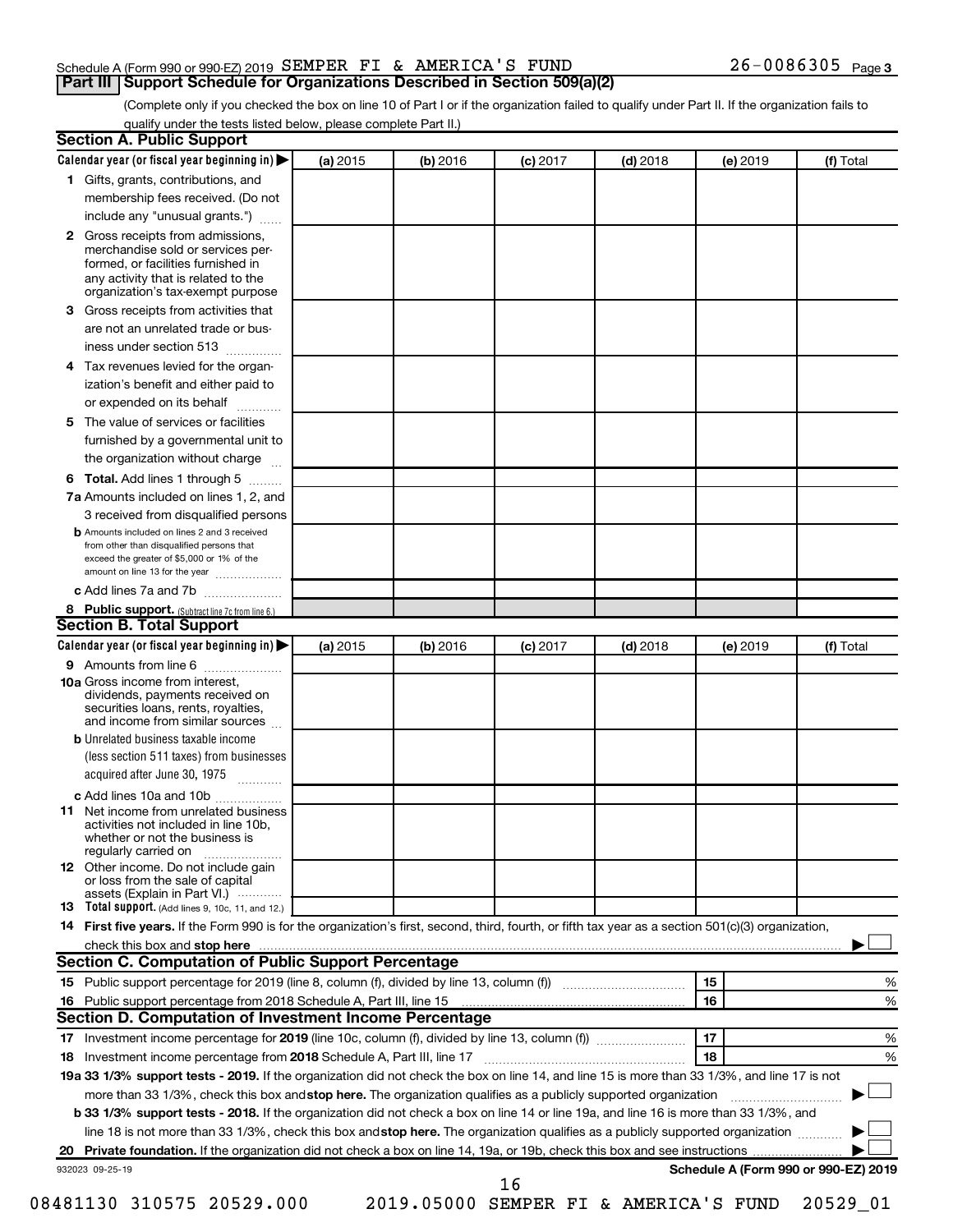**1**

**2**

**3a**

**3b**

**3c**

**4a**

**4b**

**4c**

**5a**

**5b 5c**

**6**

**7**

**8**

**9a**

**9b**

**9c**

**10a**

**10b**

**Yes No**

### **Part IV Supporting Organizations**

(Complete only if you checked a box in line 12 on Part I. If you checked 12a of Part I, complete Sections A and B. If you checked 12b of Part I, complete Sections A and C. If you checked 12c of Part I, complete Sections A, D, and E. If you checked 12d of Part I, complete Sections A and D, and complete Part V.)

### **Section A. All Supporting Organizations**

- **1** Are all of the organization's supported organizations listed by name in the organization's governing documents? If "No," describe in Part VI how the supported organizations are designated. If designated by *class or purpose, describe the designation. If historic and continuing relationship, explain.*
- **2** Did the organization have any supported organization that does not have an IRS determination of status under section 509(a)(1) or (2)? If "Yes," explain in Part **VI** how the organization determined that the supported *organization was described in section 509(a)(1) or (2).*
- **3a** Did the organization have a supported organization described in section 501(c)(4), (5), or (6)? If "Yes," answer *(b) and (c) below.*
- **b** Did the organization confirm that each supported organization qualified under section 501(c)(4), (5), or (6) and satisfied the public support tests under section 509(a)(2)? If "Yes," describe in Part VI when and how the *organization made the determination.*
- **c** Did the organization ensure that all support to such organizations was used exclusively for section 170(c)(2)(B) purposes? If "Yes," explain in Part VI what controls the organization put in place to ensure such use.
- **4 a** *If* Was any supported organization not organized in the United States ("foreign supported organization")? *"Yes," and if you checked 12a or 12b in Part I, answer (b) and (c) below.*
- **b** Did the organization have ultimate control and discretion in deciding whether to make grants to the foreign supported organization? If "Yes," describe in Part VI how the organization had such control and discretion *despite being controlled or supervised by or in connection with its supported organizations.*
- **c** Did the organization support any foreign supported organization that does not have an IRS determination under sections 501(c)(3) and 509(a)(1) or (2)? If "Yes," explain in Part VI what controls the organization used *to ensure that all support to the foreign supported organization was used exclusively for section 170(c)(2)(B) purposes.*
- **5a** Did the organization add, substitute, or remove any supported organizations during the tax year? If "Yes," answer (b) and (c) below (if applicable). Also, provide detail in **Part VI,** including (i) the names and EIN *numbers of the supported organizations added, substituted, or removed; (ii) the reasons for each such action; (iii) the authority under the organization's organizing document authorizing such action; and (iv) how the action was accomplished (such as by amendment to the organizing document).*
- **b Type I or Type II only.** Was any added or substituted supported organization part of a class already designated in the organization's organizing document?
- **c Substitutions only.**  Was the substitution the result of an event beyond the organization's control?
- **6** Did the organization provide support (whether in the form of grants or the provision of services or facilities) to **Part VI.** support or benefit one or more of the filing organization's supported organizations? If "Yes," provide detail in anyone other than (i) its supported organizations, (ii) individuals that are part of the charitable class benefited by one or more of its supported organizations, or (iii) other supporting organizations that also
- **7** Did the organization provide a grant, loan, compensation, or other similar payment to a substantial contributor regard to a substantial contributor? If "Yes," complete Part I of Schedule L (Form 990 or 990-EZ). (as defined in section 4958(c)(3)(C)), a family member of a substantial contributor, or a 35% controlled entity with
- **8** Did the organization make a loan to a disqualified person (as defined in section 4958) not described in line 7? *If "Yes," complete Part I of Schedule L (Form 990 or 990-EZ).*
- **9 a** Was the organization controlled directly or indirectly at any time during the tax year by one or more in section 509(a)(1) or (2))? If "Yes," provide detail in **Part VI.** disqualified persons as defined in section 4946 (other than foundation managers and organizations described
- **b** Did one or more disqualified persons (as defined in line 9a) hold a controlling interest in any entity in which the supporting organization had an interest? If "Yes," provide detail in Part VI.
- **c** Did a disqualified person (as defined in line 9a) have an ownership interest in, or derive any personal benefit from, assets in which the supporting organization also had an interest? If "Yes," provide detail in Part VI.
- **10 a** Was the organization subject to the excess business holdings rules of section 4943 because of section supporting organizations)? If "Yes," answer 10b below. 4943(f) (regarding certain Type II supporting organizations, and all Type III non-functionally integrated
	- **b** Did the organization have any excess business holdings in the tax year? (Use Schedule C, Form 4720, to *determine whether the organization had excess business holdings.)*

932024 09-25-19

**Schedule A (Form 990 or 990-EZ) 2019**

08481130 310575 20529.000 2019.05000 SEMPER FI & AMERICA'S FUND 20529\_01

17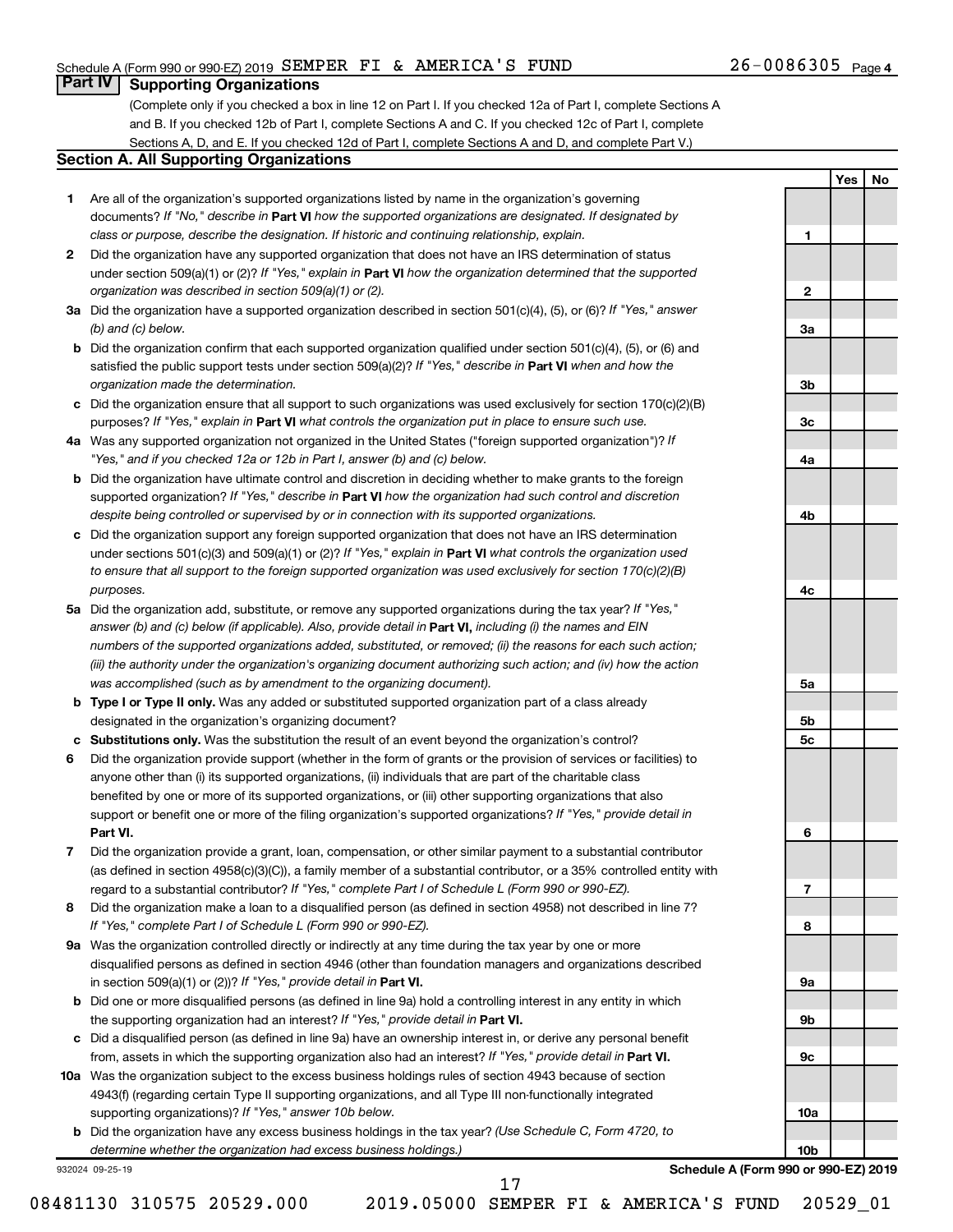### Schedule A (Form 990 or 990-EZ) 2019 SEMPER FI & AMERICA S FUND Z6-UU863U5 Page SEMPER FI & AMERICA'S FUND 26-0086305

|    | <b>Part IV</b>  | <b>Supporting Organizations (continued)</b>                                                                                     |                 |     |    |
|----|-----------------|---------------------------------------------------------------------------------------------------------------------------------|-----------------|-----|----|
|    |                 |                                                                                                                                 |                 | Yes | No |
| 11 |                 | Has the organization accepted a gift or contribution from any of the following persons?                                         |                 |     |    |
| а  |                 | A person who directly or indirectly controls, either alone or together with persons described in (b) and (c)                    |                 |     |    |
|    |                 | below, the governing body of a supported organization?                                                                          | 11a             |     |    |
|    |                 | <b>b</b> A family member of a person described in (a) above?                                                                    | 11 <sub>b</sub> |     |    |
|    |                 | c A 35% controlled entity of a person described in (a) or (b) above? If "Yes" to a, b, or c, provide detail in Part VI.         | 11c             |     |    |
|    |                 | <b>Section B. Type I Supporting Organizations</b>                                                                               |                 |     |    |
|    |                 |                                                                                                                                 |                 | Yes | No |
| 1. |                 | Did the directors, trustees, or membership of one or more supported organizations have the power to                             |                 |     |    |
|    |                 | regularly appoint or elect at least a majority of the organization's directors or trustees at all times during the              |                 |     |    |
|    |                 | tax year? If "No," describe in Part VI how the supported organization(s) effectively operated, supervised, or                   |                 |     |    |
|    |                 | controlled the organization's activities. If the organization had more than one supported organization,                         |                 |     |    |
|    |                 | describe how the powers to appoint and/or remove directors or trustees were allocated among the supported                       |                 |     |    |
|    |                 | organizations and what conditions or restrictions, if any, applied to such powers during the tax year.                          | 1               |     |    |
| 2  |                 | Did the organization operate for the benefit of any supported organization other than the supported                             |                 |     |    |
|    |                 | organization(s) that operated, supervised, or controlled the supporting organization? If "Yes," explain in                      |                 |     |    |
|    |                 | Part VI how providing such benefit carried out the purposes of the supported organization(s) that operated,                     |                 |     |    |
|    |                 | supervised, or controlled the supporting organization.                                                                          | 2               |     |    |
|    |                 | <b>Section C. Type II Supporting Organizations</b>                                                                              |                 |     |    |
|    |                 |                                                                                                                                 |                 | Yes | No |
| 1. |                 | Were a majority of the organization's directors or trustees during the tax year also a majority of the directors                |                 |     |    |
|    |                 | or trustees of each of the organization's supported organization(s)? If "No," describe in Part VI how control                   |                 |     |    |
|    |                 | or management of the supporting organization was vested in the same persons that controlled or managed                          |                 |     |    |
|    |                 | the supported organization(s).                                                                                                  | 1               |     |    |
|    |                 | <b>Section D. All Type III Supporting Organizations</b>                                                                         |                 |     |    |
|    |                 |                                                                                                                                 |                 | Yes | No |
| 1  |                 | Did the organization provide to each of its supported organizations, by the last day of the fifth month of the                  |                 |     |    |
|    |                 | organization's tax year, (i) a written notice describing the type and amount of support provided during the prior tax           |                 |     |    |
|    |                 | year, (ii) a copy of the Form 990 that was most recently filed as of the date of notification, and (iii) copies of the          |                 |     |    |
|    |                 | organization's governing documents in effect on the date of notification, to the extent not previously provided?                | 1               |     |    |
| 2  |                 | Were any of the organization's officers, directors, or trustees either (i) appointed or elected by the supported                |                 |     |    |
|    |                 | organization(s) or (ii) serving on the governing body of a supported organization? If "No," explain in Part VI how              |                 |     |    |
|    |                 | the organization maintained a close and continuous working relationship with the supported organization(s).                     | 2               |     |    |
| 3  |                 | By reason of the relationship described in (2), did the organization's supported organizations have a                           |                 |     |    |
|    |                 | significant voice in the organization's investment policies and in directing the use of the organization's                      |                 |     |    |
|    |                 | income or assets at all times during the tax year? If "Yes," describe in Part VI the role the organization's                    |                 |     |    |
|    |                 | supported organizations played in this regard.                                                                                  | 3               |     |    |
|    |                 | Section E. Type III Functionally Integrated Supporting Organizations                                                            |                 |     |    |
| 1  |                 | Check the box next to the method that the organization used to satisfy the Integral Part Test during the yealsee instructions). |                 |     |    |
| a  |                 | The organization satisfied the Activities Test. Complete line 2 below.                                                          |                 |     |    |
| b  |                 | The organization is the parent of each of its supported organizations. Complete line 3 below.                                   |                 |     |    |
| c  |                 | The organization supported a governmental entity. Describe in Part VI how you supported a government entity (see instructions). |                 |     |    |
| 2  |                 | Activities Test. Answer (a) and (b) below.                                                                                      |                 | Yes | No |
| а  |                 | Did substantially all of the organization's activities during the tax year directly further the exempt purposes of              |                 |     |    |
|    |                 | the supported organization(s) to which the organization was responsive? If "Yes," then in Part VI identify                      |                 |     |    |
|    |                 | those supported organizations and explain how these activities directly furthered their exempt purposes,                        |                 |     |    |
|    |                 | how the organization was responsive to those supported organizations, and how the organization determined                       |                 |     |    |
|    |                 | that these activities constituted substantially all of its activities.                                                          | 2a              |     |    |
| b  |                 | Did the activities described in (a) constitute activities that, but for the organization's involvement, one or more             |                 |     |    |
|    |                 | of the organization's supported organization(s) would have been engaged in? If "Yes," explain in Part VI the                    |                 |     |    |
|    |                 | reasons for the organization's position that its supported organization(s) would have engaged in these                          |                 |     |    |
| 3  |                 | activities but for the organization's involvement.<br>Parent of Supported Organizations. Answer (a) and (b) below.              | 2b              |     |    |
|    |                 | Did the organization have the power to regularly appoint or elect a majority of the officers, directors, or                     |                 |     |    |
| а  |                 | trustees of each of the supported organizations? Provide details in Part VI.                                                    | За              |     |    |
|    |                 | <b>b</b> Did the organization exercise a substantial degree of direction over the policies, programs, and activities of each    |                 |     |    |
|    |                 | of its supported organizations? If "Yes," describe in Part VI the role played by the organization in this regard.               | Зb              |     |    |
|    | 932025 09-25-19 | Schedule A (Form 990 or 990-EZ) 2019                                                                                            |                 |     |    |
|    |                 | 18                                                                                                                              |                 |     |    |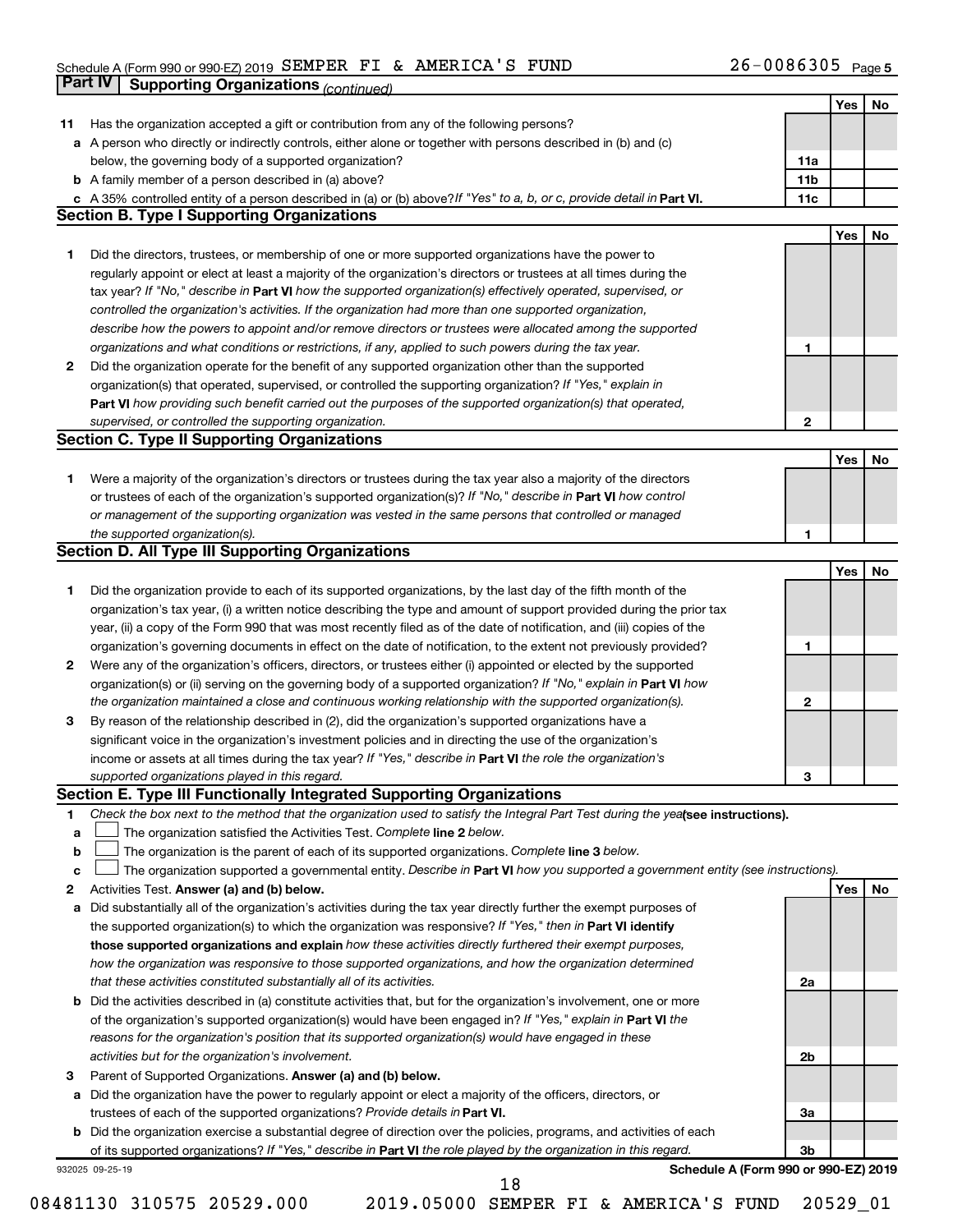|  | Schedule A (Form 990 or 990-EZ) 2019 SEMPER FI & AMERICA'S FUND |  |                                                                                         | $26 - 0086305$ Page 6 |  |
|--|-----------------------------------------------------------------|--|-----------------------------------------------------------------------------------------|-----------------------|--|
|  |                                                                 |  | <b>Part V</b>   Type III Non-Functionally Integrated 509(a)(3) Supporting Organizations |                       |  |

1 Check here if the organization satisfied the Integral Part Test as a qualifying trust on Nov. 20, 1970 (explain in Part VI). See instructions. All other Type III non-functionally integrated supporting organizations must complete Sections A through E.

|              | Section A - Adjusted Net Income                                              |                | (A) Prior Year | (B) Current Year<br>(optional) |
|--------------|------------------------------------------------------------------------------|----------------|----------------|--------------------------------|
| 1.           | Net short-term capital gain                                                  | 1              |                |                                |
| $\mathbf{2}$ | Recoveries of prior-year distributions                                       | $\overline{2}$ |                |                                |
| З            | Other gross income (see instructions)                                        | 3              |                |                                |
| 4            | Add lines 1 through 3.                                                       | 4              |                |                                |
| 5            | Depreciation and depletion                                                   | 5              |                |                                |
| 6            | Portion of operating expenses paid or incurred for production or             |                |                |                                |
|              | collection of gross income or for management, conservation, or               |                |                |                                |
|              | maintenance of property held for production of income (see instructions)     | 6              |                |                                |
| 7            | Other expenses (see instructions)                                            | $\overline{7}$ |                |                                |
| 8            | Adjusted Net Income (subtract lines 5, 6, and 7 from line 4)                 | 8              |                |                                |
|              | Section B - Minimum Asset Amount                                             |                | (A) Prior Year | (B) Current Year<br>(optional) |
| 1            | Aggregate fair market value of all non-exempt-use assets (see                |                |                |                                |
|              | instructions for short tax year or assets held for part of year):            |                |                |                                |
|              | a Average monthly value of securities                                        | 1a             |                |                                |
|              | <b>b</b> Average monthly cash balances                                       | 1 <sub>b</sub> |                |                                |
|              | c Fair market value of other non-exempt-use assets                           | 1 <sub>c</sub> |                |                                |
|              | <b>d</b> Total (add lines 1a, 1b, and 1c)                                    | 1d             |                |                                |
|              | e Discount claimed for blockage or other                                     |                |                |                                |
|              | factors (explain in detail in <b>Part VI</b> ):                              |                |                |                                |
| 2            | Acquisition indebtedness applicable to non-exempt-use assets                 | $\mathbf{2}$   |                |                                |
| 3            | Subtract line 2 from line 1d.                                                | 3              |                |                                |
| 4            | Cash deemed held for exempt use. Enter 1-1/2% of line 3 (for greater amount, |                |                |                                |
|              | see instructions).                                                           | 4              |                |                                |
| 5            | Net value of non-exempt-use assets (subtract line 4 from line 3)             | 5              |                |                                |
| 6            | Multiply line 5 by .035.                                                     | 6              |                |                                |
| 7            | Recoveries of prior-year distributions                                       | $\overline{7}$ |                |                                |
| 8            | Minimum Asset Amount (add line 7 to line 6)                                  | 8              |                |                                |
|              | <b>Section C - Distributable Amount</b>                                      |                |                | <b>Current Year</b>            |
| 1            | Adjusted net income for prior year (from Section A, line 8, Column A)        | 1              |                |                                |
| $\mathbf{2}$ | Enter 85% of line 1.                                                         | $\mathbf{2}$   |                |                                |
| З            | Minimum asset amount for prior year (from Section B, line 8, Column A)       | 3              |                |                                |
| 4            | Enter greater of line 2 or line 3.                                           | 4              |                |                                |
| 5            | Income tax imposed in prior year                                             | 5              |                |                                |
| 6            | Distributable Amount. Subtract line 5 from line 4, unless subject to         |                |                |                                |
|              | emergency temporary reduction (see instructions).                            | 6              |                |                                |
|              |                                                                              |                |                |                                |

**7** Check here if the current year is the organization's first as a non-functionally integrated Type III supporting organization (see instructions).

**Schedule A (Form 990 or 990-EZ) 2019**

932026 09-25-19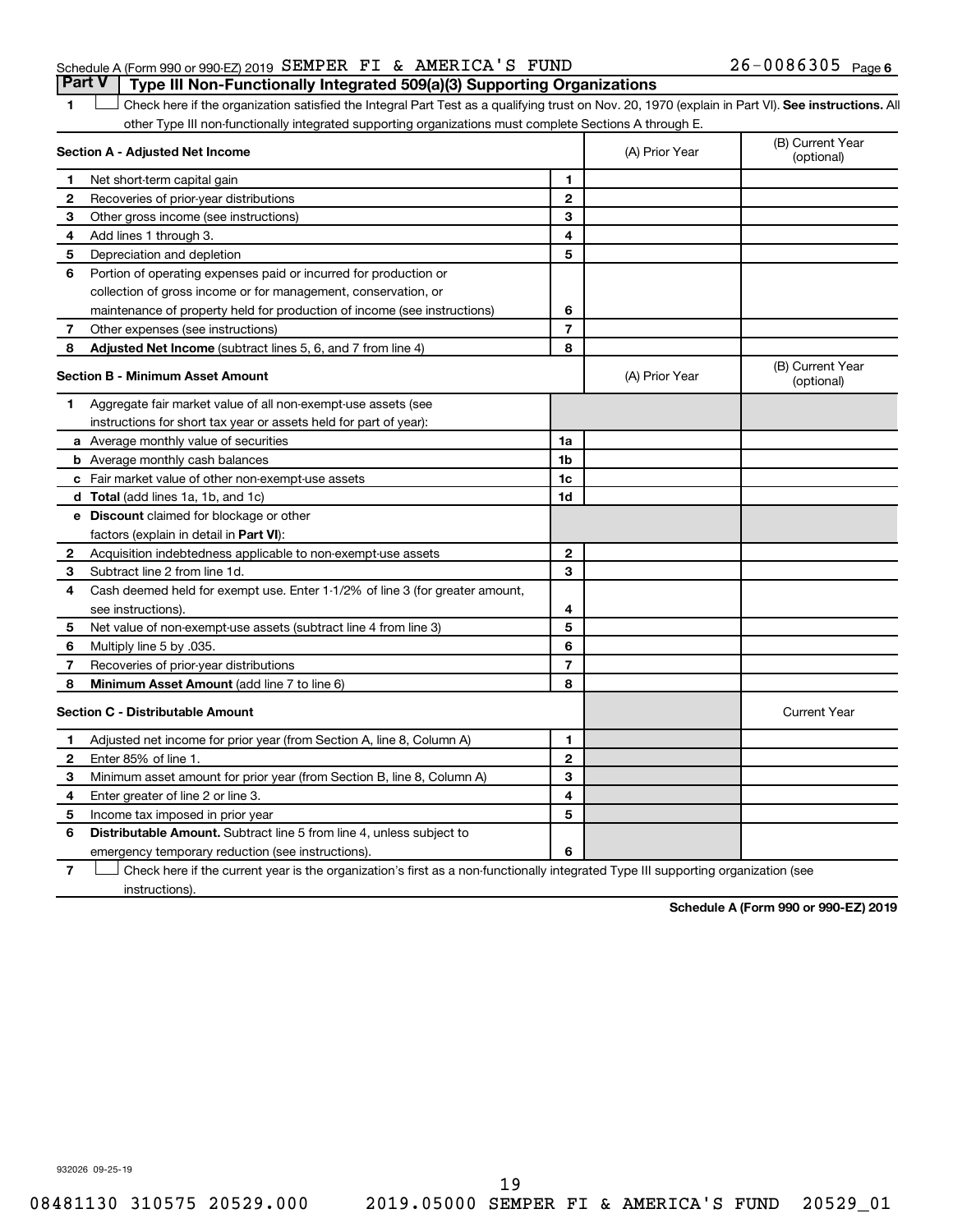| <b>Part V</b> | Type III Non-Functionally Integrated 509(a)(3) Supporting Organizations (continued)        |                                    |                                               |                                                         |  |  |
|---------------|--------------------------------------------------------------------------------------------|------------------------------------|-----------------------------------------------|---------------------------------------------------------|--|--|
|               | <b>Section D - Distributions</b><br><b>Current Year</b>                                    |                                    |                                               |                                                         |  |  |
| 1             | Amounts paid to supported organizations to accomplish exempt purposes                      |                                    |                                               |                                                         |  |  |
| 2             | Amounts paid to perform activity that directly furthers exempt purposes of supported       |                                    |                                               |                                                         |  |  |
|               | organizations, in excess of income from activity                                           |                                    |                                               |                                                         |  |  |
| З             | Administrative expenses paid to accomplish exempt purposes of supported organizations      |                                    |                                               |                                                         |  |  |
| 4             | Amounts paid to acquire exempt-use assets                                                  |                                    |                                               |                                                         |  |  |
| 5             | Qualified set-aside amounts (prior IRS approval required)                                  |                                    |                                               |                                                         |  |  |
| 6             | Other distributions (describe in <b>Part VI</b> ). See instructions.                       |                                    |                                               |                                                         |  |  |
| 7             | <b>Total annual distributions.</b> Add lines 1 through 6.                                  |                                    |                                               |                                                         |  |  |
| 8             | Distributions to attentive supported organizations to which the organization is responsive |                                    |                                               |                                                         |  |  |
|               | (provide details in Part VI). See instructions.                                            |                                    |                                               |                                                         |  |  |
| 9             | Distributable amount for 2019 from Section C, line 6                                       |                                    |                                               |                                                         |  |  |
| 10            | Line 8 amount divided by line 9 amount                                                     |                                    |                                               |                                                         |  |  |
|               | <b>Section E - Distribution Allocations (see instructions)</b>                             | (i)<br><b>Excess Distributions</b> | (ii)<br><b>Underdistributions</b><br>Pre-2019 | (iii)<br><b>Distributable</b><br><b>Amount for 2019</b> |  |  |
| 1.            | Distributable amount for 2019 from Section C, line 6                                       |                                    |                                               |                                                         |  |  |
| 2             | Underdistributions, if any, for years prior to 2019 (reason-                               |                                    |                                               |                                                         |  |  |
|               | able cause required-explain in Part VI). See instructions.                                 |                                    |                                               |                                                         |  |  |
| З             | Excess distributions carryover, if any, to 2019                                            |                                    |                                               |                                                         |  |  |
|               | <b>a</b> From 2014                                                                         |                                    |                                               |                                                         |  |  |
|               | <b>b</b> From 2015                                                                         |                                    |                                               |                                                         |  |  |
|               | $c$ From 2016                                                                              |                                    |                                               |                                                         |  |  |
|               | <b>d</b> From 2017                                                                         |                                    |                                               |                                                         |  |  |
|               | e From 2018                                                                                |                                    |                                               |                                                         |  |  |
|               | f Total of lines 3a through e                                                              |                                    |                                               |                                                         |  |  |
|               | <b>g</b> Applied to underdistributions of prior years                                      |                                    |                                               |                                                         |  |  |
|               | <b>h</b> Applied to 2019 distributable amount                                              |                                    |                                               |                                                         |  |  |
| Ť.            | Carryover from 2014 not applied (see instructions)                                         |                                    |                                               |                                                         |  |  |
|               | Remainder. Subtract lines 3g, 3h, and 3i from 3f.                                          |                                    |                                               |                                                         |  |  |
| 4             | Distributions for 2019 from Section D.                                                     |                                    |                                               |                                                         |  |  |
|               | line $7:$                                                                                  |                                    |                                               |                                                         |  |  |
|               | <b>a</b> Applied to underdistributions of prior years                                      |                                    |                                               |                                                         |  |  |
|               | <b>b</b> Applied to 2019 distributable amount                                              |                                    |                                               |                                                         |  |  |
|               | <b>c</b> Remainder. Subtract lines 4a and 4b from 4.                                       |                                    |                                               |                                                         |  |  |
| 5             | Remaining underdistributions for years prior to 2019, if                                   |                                    |                                               |                                                         |  |  |
|               | any. Subtract lines 3g and 4a from line 2. For result greater                              |                                    |                                               |                                                         |  |  |
|               | than zero, explain in Part VI. See instructions.                                           |                                    |                                               |                                                         |  |  |
| 6             | Remaining underdistributions for 2019. Subtract lines 3h                                   |                                    |                                               |                                                         |  |  |
|               | and 4b from line 1. For result greater than zero, explain in                               |                                    |                                               |                                                         |  |  |
|               | <b>Part VI.</b> See instructions.                                                          |                                    |                                               |                                                         |  |  |
| 7             | Excess distributions carryover to 2020. Add lines 3j                                       |                                    |                                               |                                                         |  |  |
|               | and 4c.                                                                                    |                                    |                                               |                                                         |  |  |
| 8             | Breakdown of line 7:                                                                       |                                    |                                               |                                                         |  |  |
|               | a Excess from 2015                                                                         |                                    |                                               |                                                         |  |  |
|               | <b>b</b> Excess from 2016                                                                  |                                    |                                               |                                                         |  |  |
|               | c Excess from 2017                                                                         |                                    |                                               |                                                         |  |  |
|               | d Excess from 2018                                                                         |                                    |                                               |                                                         |  |  |
|               | e Excess from 2019                                                                         |                                    |                                               |                                                         |  |  |

**Schedule A (Form 990 or 990-EZ) 2019**

932027 09-25-19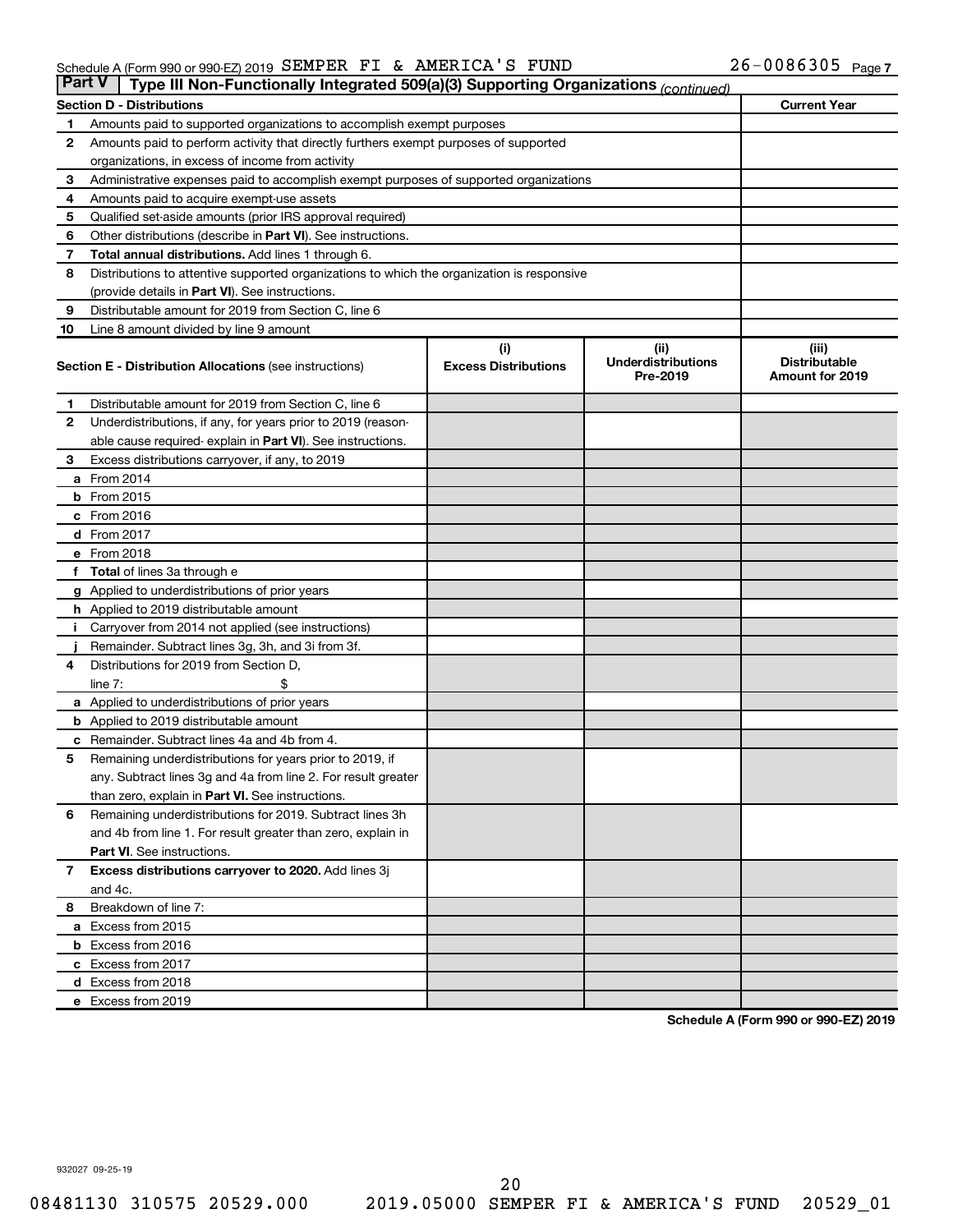| <b>Part VI</b>  | Schedule A (Form 990 or 990-EZ) 2019 SEMPER FI & AMERICA'S FUND                                                                                        |    | $26 - 0086305$ Page 8                                                                                                                                                                                                                                                         |
|-----------------|--------------------------------------------------------------------------------------------------------------------------------------------------------|----|-------------------------------------------------------------------------------------------------------------------------------------------------------------------------------------------------------------------------------------------------------------------------------|
|                 |                                                                                                                                                        |    | Supplemental Information. Provide the explanations required by Part II, line 10; Part II, line 17a or 17b; Part III, line 12;<br>Part IV, Section A, lines 1, 2, 3b, 3c, 4b, 4c, 5a, 6, 9a, 9b, 9c, 11a, 11b, and 11c; Part IV, Section B, lines 1 and 2; Part IV, Section C, |
|                 |                                                                                                                                                        |    | line 1; Part IV, Section D, lines 2 and 3; Part IV, Section E, lines 1c, 2a, 2b, 3a, and 3b; Part V, line 1; Part V, Section B, line 1e; Part V,                                                                                                                              |
|                 | Section D, lines 5, 6, and 8; and Part V, Section E, lines 2, 5, and 6. Also complete this part for any additional information.<br>(See instructions.) |    |                                                                                                                                                                                                                                                                               |
|                 |                                                                                                                                                        |    |                                                                                                                                                                                                                                                                               |
|                 |                                                                                                                                                        |    |                                                                                                                                                                                                                                                                               |
|                 |                                                                                                                                                        |    |                                                                                                                                                                                                                                                                               |
|                 |                                                                                                                                                        |    |                                                                                                                                                                                                                                                                               |
|                 |                                                                                                                                                        |    |                                                                                                                                                                                                                                                                               |
|                 |                                                                                                                                                        |    |                                                                                                                                                                                                                                                                               |
|                 |                                                                                                                                                        |    |                                                                                                                                                                                                                                                                               |
|                 |                                                                                                                                                        |    |                                                                                                                                                                                                                                                                               |
|                 |                                                                                                                                                        |    |                                                                                                                                                                                                                                                                               |
|                 |                                                                                                                                                        |    |                                                                                                                                                                                                                                                                               |
|                 |                                                                                                                                                        |    |                                                                                                                                                                                                                                                                               |
|                 |                                                                                                                                                        |    |                                                                                                                                                                                                                                                                               |
|                 |                                                                                                                                                        |    |                                                                                                                                                                                                                                                                               |
|                 |                                                                                                                                                        |    |                                                                                                                                                                                                                                                                               |
|                 |                                                                                                                                                        |    |                                                                                                                                                                                                                                                                               |
|                 |                                                                                                                                                        |    |                                                                                                                                                                                                                                                                               |
|                 |                                                                                                                                                        |    |                                                                                                                                                                                                                                                                               |
|                 |                                                                                                                                                        |    |                                                                                                                                                                                                                                                                               |
|                 |                                                                                                                                                        |    |                                                                                                                                                                                                                                                                               |
|                 |                                                                                                                                                        |    |                                                                                                                                                                                                                                                                               |
|                 |                                                                                                                                                        |    |                                                                                                                                                                                                                                                                               |
|                 |                                                                                                                                                        |    |                                                                                                                                                                                                                                                                               |
|                 |                                                                                                                                                        |    |                                                                                                                                                                                                                                                                               |
|                 |                                                                                                                                                        |    |                                                                                                                                                                                                                                                                               |
|                 |                                                                                                                                                        |    |                                                                                                                                                                                                                                                                               |
|                 |                                                                                                                                                        |    |                                                                                                                                                                                                                                                                               |
|                 |                                                                                                                                                        |    |                                                                                                                                                                                                                                                                               |
|                 |                                                                                                                                                        |    |                                                                                                                                                                                                                                                                               |
|                 |                                                                                                                                                        |    |                                                                                                                                                                                                                                                                               |
|                 |                                                                                                                                                        |    |                                                                                                                                                                                                                                                                               |
|                 |                                                                                                                                                        |    |                                                                                                                                                                                                                                                                               |
|                 |                                                                                                                                                        |    |                                                                                                                                                                                                                                                                               |
|                 |                                                                                                                                                        |    |                                                                                                                                                                                                                                                                               |
|                 |                                                                                                                                                        |    |                                                                                                                                                                                                                                                                               |
|                 |                                                                                                                                                        |    |                                                                                                                                                                                                                                                                               |
|                 |                                                                                                                                                        |    |                                                                                                                                                                                                                                                                               |
|                 |                                                                                                                                                        |    |                                                                                                                                                                                                                                                                               |
|                 |                                                                                                                                                        |    |                                                                                                                                                                                                                                                                               |
|                 |                                                                                                                                                        |    |                                                                                                                                                                                                                                                                               |
|                 |                                                                                                                                                        |    |                                                                                                                                                                                                                                                                               |
|                 |                                                                                                                                                        |    |                                                                                                                                                                                                                                                                               |
|                 |                                                                                                                                                        |    |                                                                                                                                                                                                                                                                               |
|                 |                                                                                                                                                        |    |                                                                                                                                                                                                                                                                               |
|                 |                                                                                                                                                        |    |                                                                                                                                                                                                                                                                               |
|                 |                                                                                                                                                        |    |                                                                                                                                                                                                                                                                               |
|                 |                                                                                                                                                        |    |                                                                                                                                                                                                                                                                               |
|                 |                                                                                                                                                        |    |                                                                                                                                                                                                                                                                               |
|                 |                                                                                                                                                        |    |                                                                                                                                                                                                                                                                               |
|                 |                                                                                                                                                        |    |                                                                                                                                                                                                                                                                               |
|                 |                                                                                                                                                        |    |                                                                                                                                                                                                                                                                               |
|                 |                                                                                                                                                        |    |                                                                                                                                                                                                                                                                               |
|                 |                                                                                                                                                        |    |                                                                                                                                                                                                                                                                               |
|                 |                                                                                                                                                        |    |                                                                                                                                                                                                                                                                               |
|                 |                                                                                                                                                        |    |                                                                                                                                                                                                                                                                               |
|                 |                                                                                                                                                        |    |                                                                                                                                                                                                                                                                               |
|                 |                                                                                                                                                        |    |                                                                                                                                                                                                                                                                               |
| 932028 09-25-19 |                                                                                                                                                        | 21 | Schedule A (Form 990 or 990-EZ) 2019                                                                                                                                                                                                                                          |
|                 | 08481130 310575 20529.000                                                                                                                              |    | 2019.05000 SEMPER FI & AMERICA'S FUND<br>20529_01                                                                                                                                                                                                                             |
|                 |                                                                                                                                                        |    |                                                                                                                                                                                                                                                                               |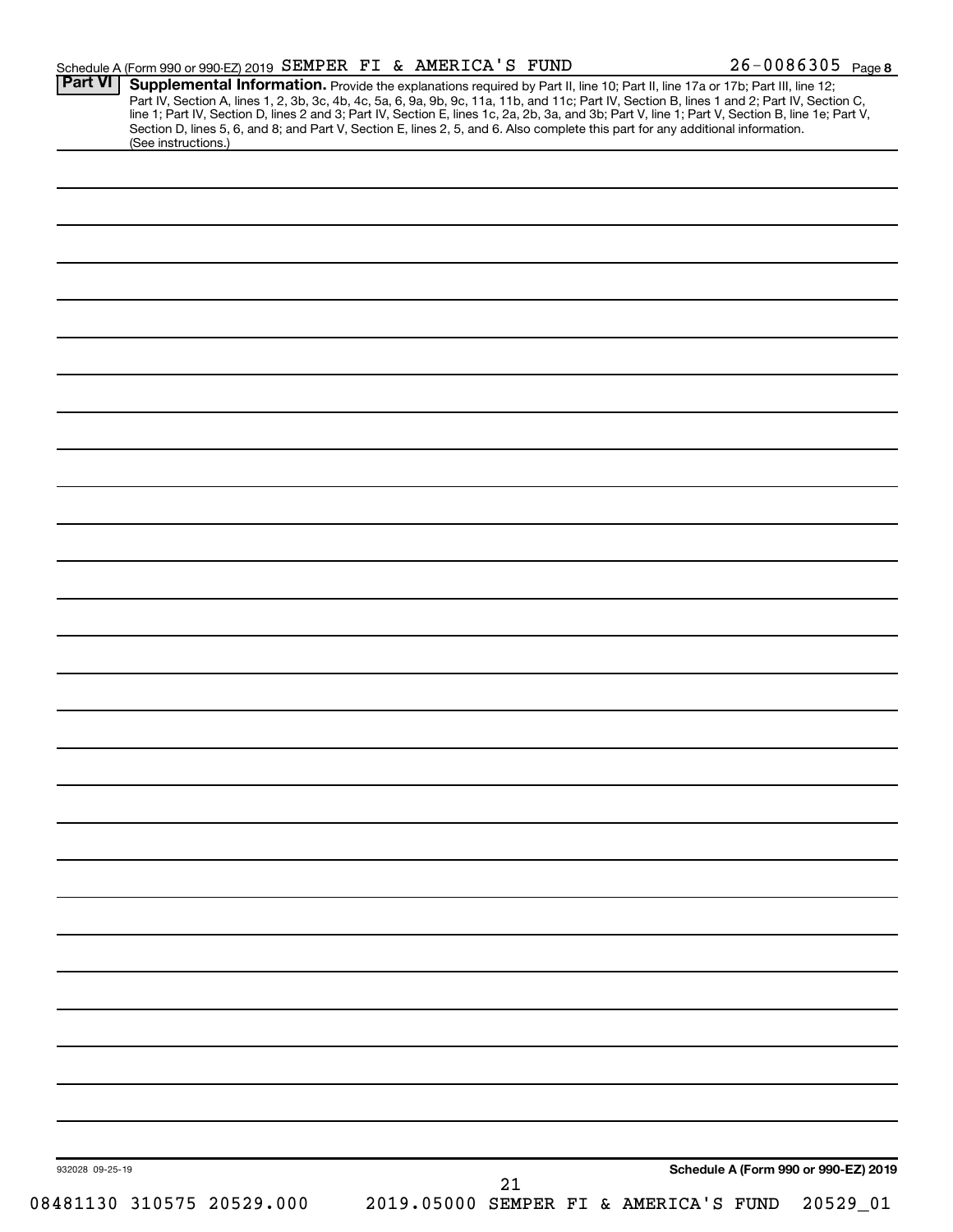Department of the Treasury Internal Revenue Service **(Form 990, 990-EZ,**

Name of the organization

# **Schedule B Schedule of Contributors**

**or 990-PF) | Attach to Form 990, Form 990-EZ, or Form 990-PF. | Go to www.irs.gov/Form990 for the latest information.** OMB No. 1545-0047

**2019**

**Employer identification number**

|                                | SEMPER FI & AMERICA'S FUND                                                                                                                                                                                                                                                                                                                                                                                                                                                                                | 26-0086305 |  |  |  |  |
|--------------------------------|-----------------------------------------------------------------------------------------------------------------------------------------------------------------------------------------------------------------------------------------------------------------------------------------------------------------------------------------------------------------------------------------------------------------------------------------------------------------------------------------------------------|------------|--|--|--|--|
| Organization type (check one): |                                                                                                                                                                                                                                                                                                                                                                                                                                                                                                           |            |  |  |  |  |
| Filers of:                     | Section:                                                                                                                                                                                                                                                                                                                                                                                                                                                                                                  |            |  |  |  |  |
| Form 990 or 990-EZ             | $\lfloor x \rfloor$ 501(c)( 3) (enter number) organization                                                                                                                                                                                                                                                                                                                                                                                                                                                |            |  |  |  |  |
|                                | 4947(a)(1) nonexempt charitable trust not treated as a private foundation                                                                                                                                                                                                                                                                                                                                                                                                                                 |            |  |  |  |  |
|                                | 527 political organization                                                                                                                                                                                                                                                                                                                                                                                                                                                                                |            |  |  |  |  |
| Form 990-PF                    | 501(c)(3) exempt private foundation                                                                                                                                                                                                                                                                                                                                                                                                                                                                       |            |  |  |  |  |
|                                | 4947(a)(1) nonexempt charitable trust treated as a private foundation                                                                                                                                                                                                                                                                                                                                                                                                                                     |            |  |  |  |  |
|                                | 501(c)(3) taxable private foundation                                                                                                                                                                                                                                                                                                                                                                                                                                                                      |            |  |  |  |  |
|                                |                                                                                                                                                                                                                                                                                                                                                                                                                                                                                                           |            |  |  |  |  |
|                                | Check if your organization is covered by the General Rule or a Special Rule.<br>Note: Only a section 501(c)(7), (8), or (10) organization can check boxes for both the General Rule and a Special Rule. See instructions.                                                                                                                                                                                                                                                                                 |            |  |  |  |  |
| <b>General Rule</b>            |                                                                                                                                                                                                                                                                                                                                                                                                                                                                                                           |            |  |  |  |  |
|                                | For an organization filing Form 990, 990-EZ, or 990-PF that received, during the year, contributions totaling \$5,000 or more (in money or<br>property) from any one contributor. Complete Parts I and II. See instructions for determining a contributor's total contributions.                                                                                                                                                                                                                          |            |  |  |  |  |
| <b>Special Rules</b>           |                                                                                                                                                                                                                                                                                                                                                                                                                                                                                                           |            |  |  |  |  |
| $\lfloor x \rfloor$            | For an organization described in section 501(c)(3) filing Form 990 or 990-EZ that met the 33 1/3% support test of the regulations under<br>sections 509(a)(1) and 170(b)(1)(A)(vi), that checked Schedule A (Form 990 or 990-EZ), Part II, line 13, 16a, or 16b, and that received from<br>any one contributor, during the year, total contributions of the greater of (1) \$5,000; or (2) 2% of the amount on (i) Form 990, Part VIII, line 1h;<br>or (ii) Form 990-EZ, line 1. Complete Parts I and II. |            |  |  |  |  |
|                                | For an organization described in section 501(c)(7), (8), or (10) filing Form 990 or 990-EZ that received from any one contributor, during the<br>year, total contributions of more than \$1,000 exclusively for religious, charitable, scientific, literary, or educational purposes, or for the<br>prevention of cruelty to children or animals. Complete Parts I, II, and III.                                                                                                                          |            |  |  |  |  |

purpose. Don't complete any of the parts unless the General Rule applies to this organization because it received nonexclusively year, contributions exclusively for religious, charitable, etc., purposes, but no such contributions totaled more than \$1,000. If this box is checked, enter here the total contributions that were received during the year for an exclusively religious, charitable, etc., For an organization described in section 501(c)(7), (8), or (10) filing Form 990 or 990-EZ that received from any one contributor, during the religious, charitable, etc., contributions totaling \$5,000 or more during the year  $\ldots$  $\ldots$  $\ldots$  $\ldots$  $\ldots$  $\ldots$  $\mathcal{L}^{\text{eff}}$ 

**Caution:**  An organization that isn't covered by the General Rule and/or the Special Rules doesn't file Schedule B (Form 990, 990-EZ, or 990-PF),  **must** but it answer "No" on Part IV, line 2, of its Form 990; or check the box on line H of its Form 990-EZ or on its Form 990-PF, Part I, line 2, to certify that it doesn't meet the filing requirements of Schedule B (Form 990, 990-EZ, or 990-PF).

LHA For Paperwork Reduction Act Notice, see the instructions for Form 990, 990-EZ, or 990-PF. Schedule B (Form 990, 990-EZ, or 990-PF) (2019)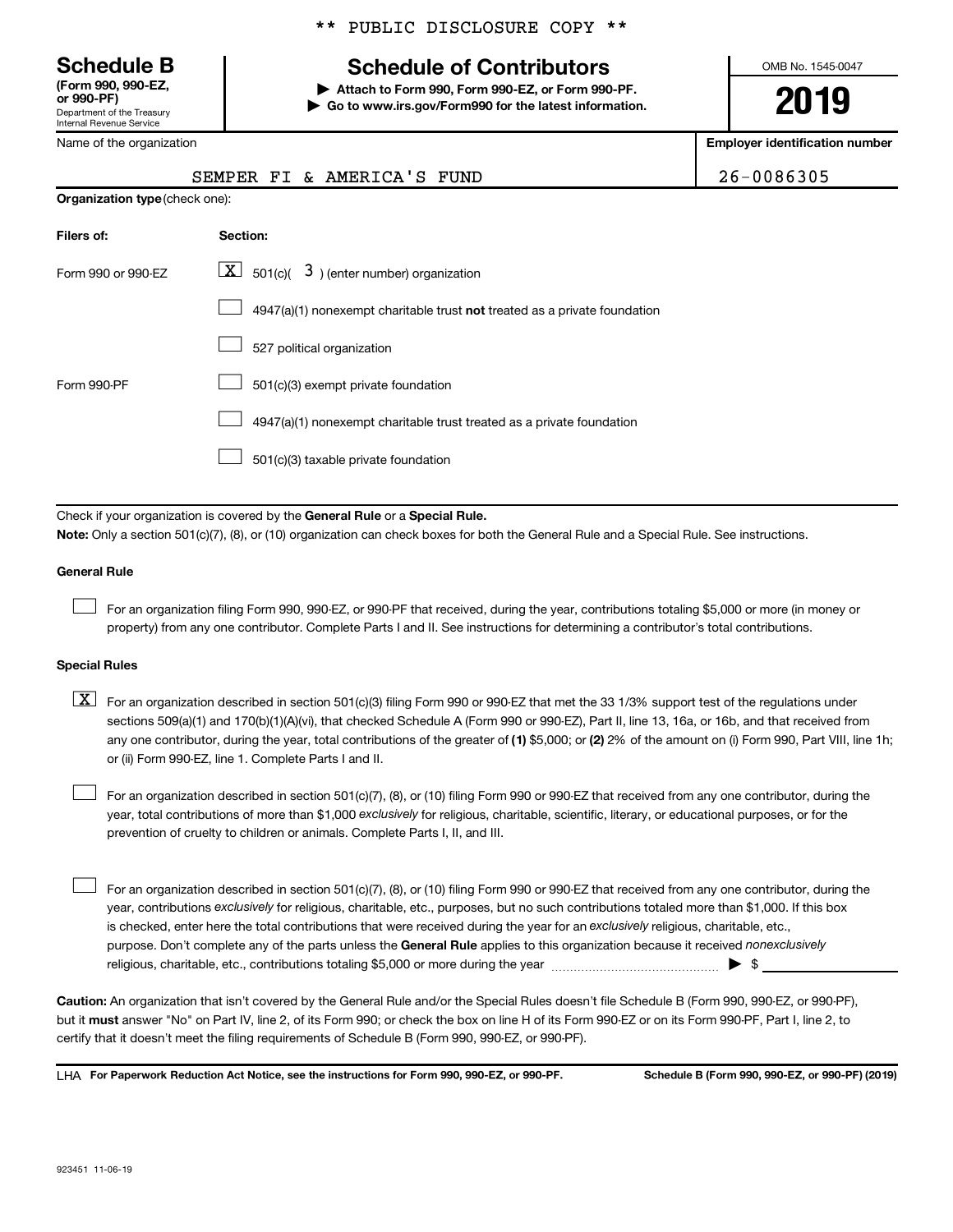### Schedule B (Form 990, 990-EZ, or 990-PF) (2019)

Name of organization

**Employer identification number**

# SEMPER FI & AMERICA'S FUND 26-0086305

| Part I          | <b>Contributors</b> (see instructions). Use duplicate copies of Part I if additional space is needed. |                                   |                                                                                                             |  |  |  |
|-----------------|-------------------------------------------------------------------------------------------------------|-----------------------------------|-------------------------------------------------------------------------------------------------------------|--|--|--|
| (a)<br>No.      | (b)<br>Name, address, and ZIP + 4                                                                     | (c)<br><b>Total contributions</b> | (d)<br>Type of contribution                                                                                 |  |  |  |
| 1               |                                                                                                       | 10,000,000.<br>\$                 | $\boxed{\mathbf{X}}$<br>Person<br>Payroll<br>Noncash<br>(Complete Part II for<br>noncash contributions.)    |  |  |  |
| (a)<br>No.      | (b)<br>Name, address, and ZIP + 4                                                                     | (c)<br><b>Total contributions</b> | (d)<br>Type of contribution                                                                                 |  |  |  |
| 2               |                                                                                                       | 4,000,000.<br>\$                  | $\overline{\mathbf{X}}$<br>Person<br>Payroll<br>Noncash<br>(Complete Part II for<br>noncash contributions.) |  |  |  |
| (a)<br>No.      | (b)<br>Name, address, and ZIP + 4                                                                     | (c)<br><b>Total contributions</b> | (d)<br>Type of contribution                                                                                 |  |  |  |
|                 |                                                                                                       | \$                                | Person<br>Payroll<br>Noncash<br>(Complete Part II for<br>noncash contributions.)                            |  |  |  |
| (a)<br>No.      | (b)<br>Name, address, and ZIP + 4                                                                     | (c)<br><b>Total contributions</b> | (d)<br>Type of contribution                                                                                 |  |  |  |
|                 |                                                                                                       | \$                                | Person<br>Payroll<br>Noncash<br>(Complete Part II for<br>noncash contributions.)                            |  |  |  |
| (a)<br>No.      | (b)<br>Name, address, and ZIP + 4                                                                     | (c)<br><b>Total contributions</b> | (d)<br>Type of contribution                                                                                 |  |  |  |
|                 |                                                                                                       | \$                                | Person<br>Payroll<br>Noncash<br>(Complete Part II for<br>noncash contributions.)                            |  |  |  |
| (a)<br>No.      | (b)<br>Name, address, and ZIP + 4                                                                     | (c)<br><b>Total contributions</b> | (d)<br>Type of contribution                                                                                 |  |  |  |
|                 |                                                                                                       | \$                                | Person<br>Payroll<br>Noncash<br>(Complete Part II for<br>noncash contributions.)                            |  |  |  |
| 923452 11-06-19 |                                                                                                       | 23                                | Schedule B (Form 990, 990-EZ, or 990-PF) (2019)                                                             |  |  |  |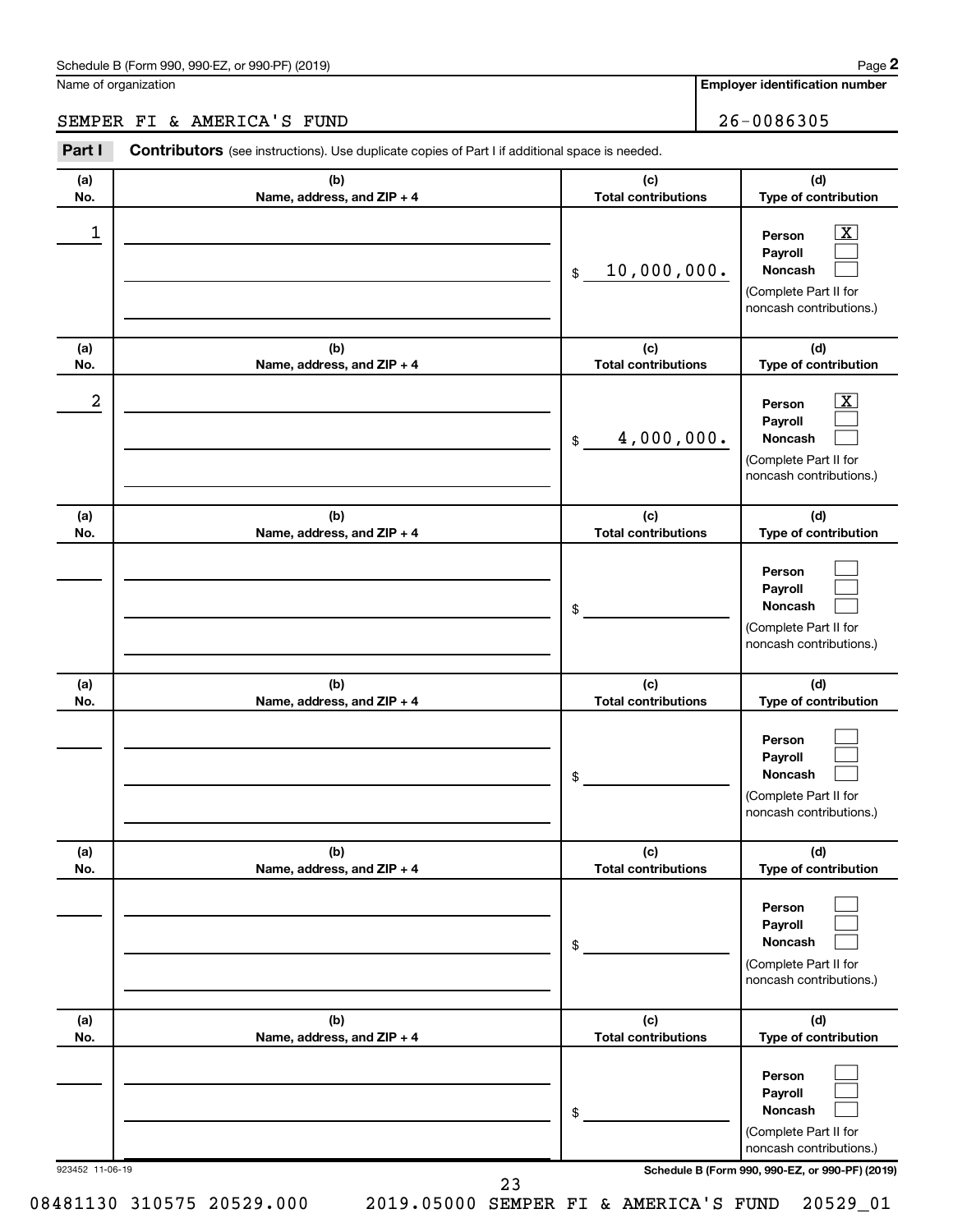Name of organization

**Employer identification number**

SEMPER FI & AMERICA'S FUND 26-0086305

Part II Noncash Property (see instructions). Use duplicate copies of Part II if additional space is needed.

| No.<br>from<br>Part I        | (b)<br>Description of noncash property given | (c)<br>FMV (or estimate)<br>(See instructions.) | (d)<br>Date received |
|------------------------------|----------------------------------------------|-------------------------------------------------|----------------------|
|                              |                                              |                                                 |                      |
| (a)<br>No.<br>from<br>Part I | (b)<br>Description of noncash property given | (c)<br>FMV (or estimate)<br>(See instructions.) | (d)<br>Date received |
|                              |                                              | $\sim$                                          |                      |
| (a)<br>No.<br>from<br>Part I | (b)<br>Description of noncash property given | (c)<br>FMV (or estimate)<br>(See instructions.) | (d)<br>Date received |
|                              |                                              | $\sim$                                          |                      |
| (a)<br>No.<br>from<br>Part I | (b)<br>Description of noncash property given | (c)<br>FMV (or estimate)<br>(See instructions.) | (d)<br>Date received |
|                              |                                              | $$\sim$$                                        |                      |
| (a)<br>No.<br>from<br>Part I | (b)<br>Description of noncash property given | (c)<br>FMV (or estimate)<br>(See instructions.) | (d)<br>Date received |
|                              |                                              | \$                                              |                      |
| (a)<br>No.<br>from<br>Part I | (b)<br>Description of noncash property given | (c)<br>FMV (or estimate)<br>(See instructions.) | (d)<br>Date received |
|                              |                                              | \$                                              |                      |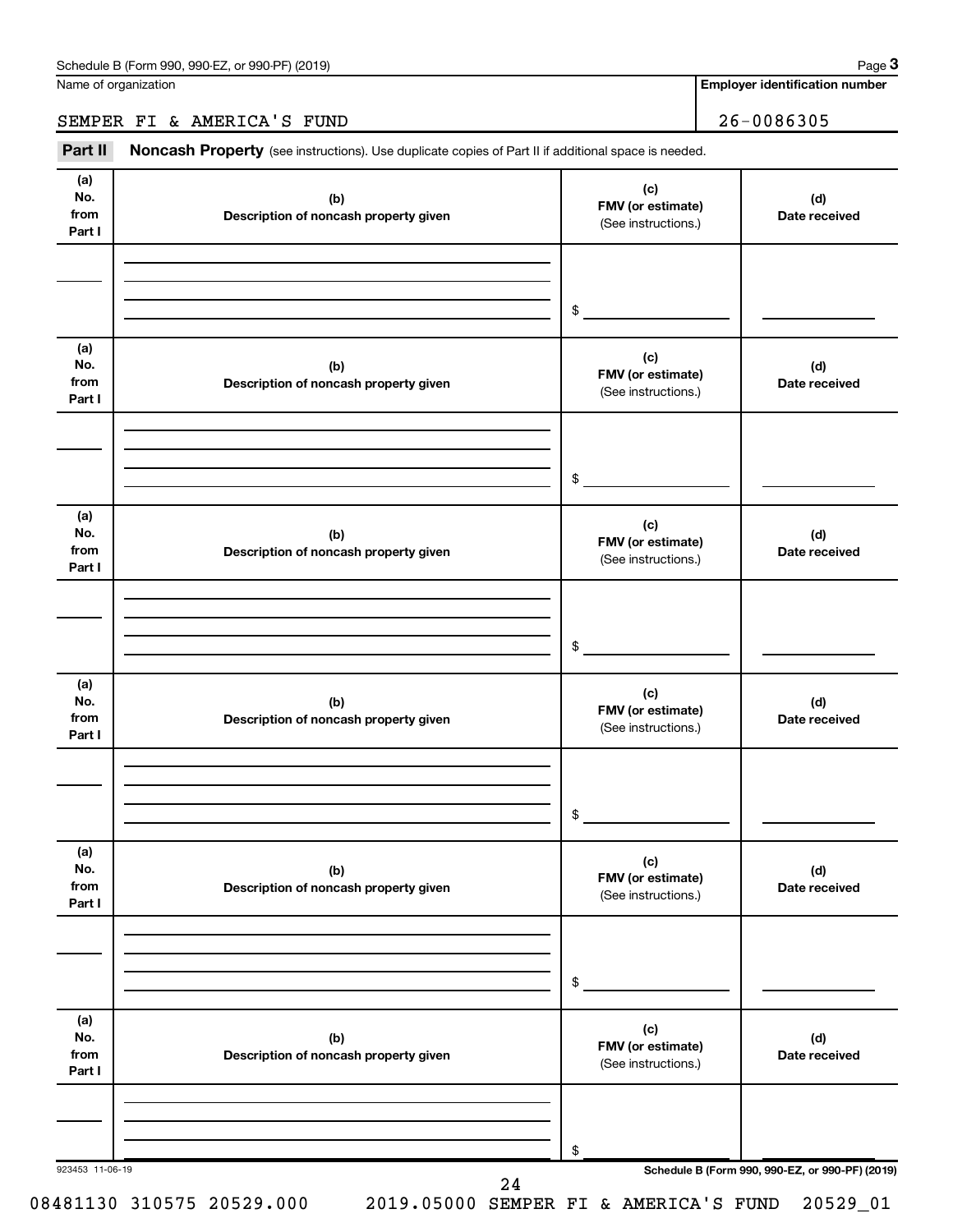| 26-0086305<br>SEMPER FI & AMERICA'S FUND<br>Part III<br>Exclusively religious, charitable, etc., contributions to organizations described in section 501(c)(7), (8), or (10) that total more than \$1,000 for the year<br>from any one contributor. Complete columns (a) through (e) and the following line entry. For organizations<br>completing Part III, enter the total of exclusively religious, charitable, etc., contributions of \$1,000 or less for the year. (Enter this info. once.) $\blacktriangleright$ \$<br>Use duplicate copies of Part III if additional space is needed.<br>(a) No.<br>from<br>(b) Purpose of gift<br>(c) Use of gift<br>(d) Description of how gift is held<br>Part I<br>(e) Transfer of gift<br>Transferee's name, address, and ZIP + 4<br>Relationship of transferor to transferee<br>(a) No.<br>from<br>(b) Purpose of gift<br>(c) Use of gift<br>(d) Description of how gift is held<br>Part I<br>(e) Transfer of gift<br>Transferee's name, address, and ZIP + 4<br>Relationship of transferor to transferee<br>(a) No.<br>from<br>(b) Purpose of gift<br>(c) Use of gift<br>(d) Description of how gift is held<br>Part I<br>(e) Transfer of gift<br>Transferee's name, address, and ZIP + 4<br>Relationship of transferor to transferee<br>(a) No.<br>from<br>(b) Purpose of gift<br>(c) Use of gift<br>(d) Description of how gift is held<br>Part I<br>(e) Transfer of gift<br>Transferee's name, address, and ZIP + 4<br>Relationship of transferor to transferee | Name of organization |  | <b>Employer identification number</b> |
|------------------------------------------------------------------------------------------------------------------------------------------------------------------------------------------------------------------------------------------------------------------------------------------------------------------------------------------------------------------------------------------------------------------------------------------------------------------------------------------------------------------------------------------------------------------------------------------------------------------------------------------------------------------------------------------------------------------------------------------------------------------------------------------------------------------------------------------------------------------------------------------------------------------------------------------------------------------------------------------------------------------------------------------------------------------------------------------------------------------------------------------------------------------------------------------------------------------------------------------------------------------------------------------------------------------------------------------------------------------------------------------------------------------------------------------------------------------------------------------------------------------|----------------------|--|---------------------------------------|
|                                                                                                                                                                                                                                                                                                                                                                                                                                                                                                                                                                                                                                                                                                                                                                                                                                                                                                                                                                                                                                                                                                                                                                                                                                                                                                                                                                                                                                                                                                                  |                      |  |                                       |
|                                                                                                                                                                                                                                                                                                                                                                                                                                                                                                                                                                                                                                                                                                                                                                                                                                                                                                                                                                                                                                                                                                                                                                                                                                                                                                                                                                                                                                                                                                                  |                      |  |                                       |
|                                                                                                                                                                                                                                                                                                                                                                                                                                                                                                                                                                                                                                                                                                                                                                                                                                                                                                                                                                                                                                                                                                                                                                                                                                                                                                                                                                                                                                                                                                                  |                      |  |                                       |
|                                                                                                                                                                                                                                                                                                                                                                                                                                                                                                                                                                                                                                                                                                                                                                                                                                                                                                                                                                                                                                                                                                                                                                                                                                                                                                                                                                                                                                                                                                                  |                      |  |                                       |
|                                                                                                                                                                                                                                                                                                                                                                                                                                                                                                                                                                                                                                                                                                                                                                                                                                                                                                                                                                                                                                                                                                                                                                                                                                                                                                                                                                                                                                                                                                                  |                      |  |                                       |
|                                                                                                                                                                                                                                                                                                                                                                                                                                                                                                                                                                                                                                                                                                                                                                                                                                                                                                                                                                                                                                                                                                                                                                                                                                                                                                                                                                                                                                                                                                                  |                      |  |                                       |
|                                                                                                                                                                                                                                                                                                                                                                                                                                                                                                                                                                                                                                                                                                                                                                                                                                                                                                                                                                                                                                                                                                                                                                                                                                                                                                                                                                                                                                                                                                                  |                      |  |                                       |
|                                                                                                                                                                                                                                                                                                                                                                                                                                                                                                                                                                                                                                                                                                                                                                                                                                                                                                                                                                                                                                                                                                                                                                                                                                                                                                                                                                                                                                                                                                                  |                      |  |                                       |
|                                                                                                                                                                                                                                                                                                                                                                                                                                                                                                                                                                                                                                                                                                                                                                                                                                                                                                                                                                                                                                                                                                                                                                                                                                                                                                                                                                                                                                                                                                                  |                      |  |                                       |
|                                                                                                                                                                                                                                                                                                                                                                                                                                                                                                                                                                                                                                                                                                                                                                                                                                                                                                                                                                                                                                                                                                                                                                                                                                                                                                                                                                                                                                                                                                                  |                      |  |                                       |
|                                                                                                                                                                                                                                                                                                                                                                                                                                                                                                                                                                                                                                                                                                                                                                                                                                                                                                                                                                                                                                                                                                                                                                                                                                                                                                                                                                                                                                                                                                                  |                      |  |                                       |
|                                                                                                                                                                                                                                                                                                                                                                                                                                                                                                                                                                                                                                                                                                                                                                                                                                                                                                                                                                                                                                                                                                                                                                                                                                                                                                                                                                                                                                                                                                                  |                      |  |                                       |
|                                                                                                                                                                                                                                                                                                                                                                                                                                                                                                                                                                                                                                                                                                                                                                                                                                                                                                                                                                                                                                                                                                                                                                                                                                                                                                                                                                                                                                                                                                                  |                      |  |                                       |
|                                                                                                                                                                                                                                                                                                                                                                                                                                                                                                                                                                                                                                                                                                                                                                                                                                                                                                                                                                                                                                                                                                                                                                                                                                                                                                                                                                                                                                                                                                                  |                      |  |                                       |
|                                                                                                                                                                                                                                                                                                                                                                                                                                                                                                                                                                                                                                                                                                                                                                                                                                                                                                                                                                                                                                                                                                                                                                                                                                                                                                                                                                                                                                                                                                                  |                      |  |                                       |
|                                                                                                                                                                                                                                                                                                                                                                                                                                                                                                                                                                                                                                                                                                                                                                                                                                                                                                                                                                                                                                                                                                                                                                                                                                                                                                                                                                                                                                                                                                                  |                      |  |                                       |
|                                                                                                                                                                                                                                                                                                                                                                                                                                                                                                                                                                                                                                                                                                                                                                                                                                                                                                                                                                                                                                                                                                                                                                                                                                                                                                                                                                                                                                                                                                                  |                      |  |                                       |
|                                                                                                                                                                                                                                                                                                                                                                                                                                                                                                                                                                                                                                                                                                                                                                                                                                                                                                                                                                                                                                                                                                                                                                                                                                                                                                                                                                                                                                                                                                                  |                      |  |                                       |
|                                                                                                                                                                                                                                                                                                                                                                                                                                                                                                                                                                                                                                                                                                                                                                                                                                                                                                                                                                                                                                                                                                                                                                                                                                                                                                                                                                                                                                                                                                                  |                      |  |                                       |
|                                                                                                                                                                                                                                                                                                                                                                                                                                                                                                                                                                                                                                                                                                                                                                                                                                                                                                                                                                                                                                                                                                                                                                                                                                                                                                                                                                                                                                                                                                                  |                      |  |                                       |
|                                                                                                                                                                                                                                                                                                                                                                                                                                                                                                                                                                                                                                                                                                                                                                                                                                                                                                                                                                                                                                                                                                                                                                                                                                                                                                                                                                                                                                                                                                                  |                      |  |                                       |
| 923454 11-06-19<br>Schedule B (Form 990, 990-EZ, or 990-PF) (2019)<br>25                                                                                                                                                                                                                                                                                                                                                                                                                                                                                                                                                                                                                                                                                                                                                                                                                                                                                                                                                                                                                                                                                                                                                                                                                                                                                                                                                                                                                                         |                      |  |                                       |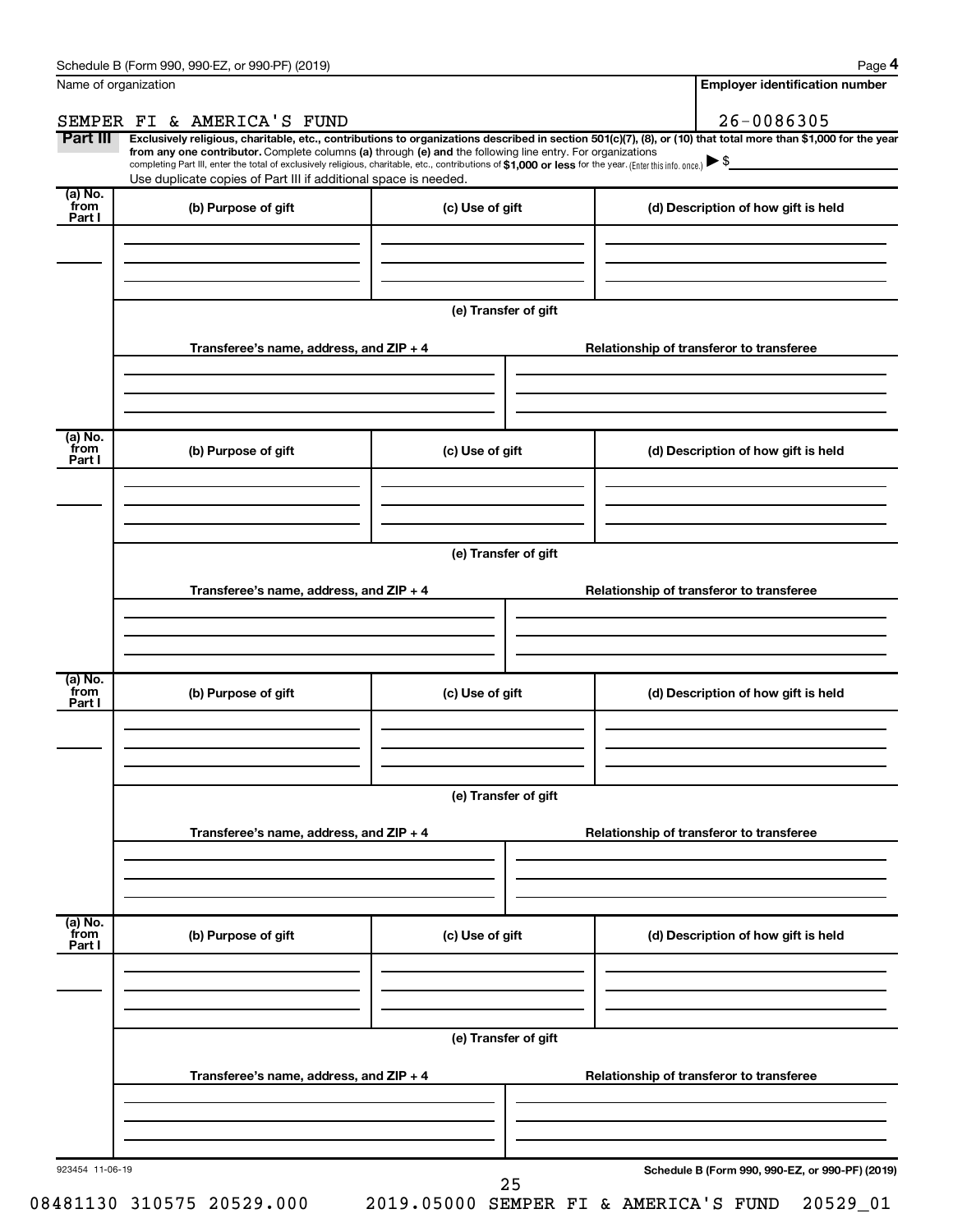| (Form 990) |  |
|------------|--|
|------------|--|

# SCHEDULE D<br>(Form 990) **Supplemental Financial Statements**<br>(Form 990) **2019**

**(Form 990) | Complete if the organization answered "Yes" on Form 990, Part IV, line 6, 7, 8, 9, 10, 11a, 11b, 11c, 11d, 11e, 11f, 12a, or 12b.**

**| Attach to Form 990. |Go to www.irs.gov/Form990 for instructions and the latest information.**



| Name of the organization   |  |
|----------------------------|--|
| Internal Revenue Service   |  |
| Department of the Treasury |  |

**Name of the organization Employer identification number** SEMPER FI & AMERICA'S FUND

|                | Organizations Maintaining Donor Advised Funds or Other Similar Funds or Accounts. Complete if the<br>Part I                                                                                                                    |                                                |                |                                                    |
|----------------|--------------------------------------------------------------------------------------------------------------------------------------------------------------------------------------------------------------------------------|------------------------------------------------|----------------|----------------------------------------------------|
|                | organization answered "Yes" on Form 990, Part IV, line 6.                                                                                                                                                                      |                                                |                |                                                    |
|                |                                                                                                                                                                                                                                | (a) Donor advised funds                        |                | (b) Funds and other accounts                       |
| 1.             |                                                                                                                                                                                                                                |                                                |                |                                                    |
| 2              | Aggregate value of contributions to (during year)                                                                                                                                                                              |                                                |                |                                                    |
| З              | Aggregate value of grants from (during year)                                                                                                                                                                                   |                                                |                |                                                    |
| 4              |                                                                                                                                                                                                                                |                                                |                |                                                    |
| 5              | Did the organization inform all donors and donor advisors in writing that the assets held in donor advised funds                                                                                                               |                                                |                |                                                    |
|                |                                                                                                                                                                                                                                |                                                |                | Yes<br>No                                          |
| 6              | Did the organization inform all grantees, donors, and donor advisors in writing that grant funds can be used only                                                                                                              |                                                |                |                                                    |
|                | for charitable purposes and not for the benefit of the donor or donor advisor, or for any other purpose conferring                                                                                                             |                                                |                |                                                    |
|                | impermissible private benefit?<br>Part II<br><b>Conservation Easements.</b> Complete if the organization answered "Yes" on Form 990, Part IV, line 7.                                                                          |                                                |                | Yes<br>No                                          |
| 1.             | Purpose(s) of conservation easements held by the organization (check all that apply).                                                                                                                                          |                                                |                |                                                    |
|                | Preservation of land for public use (for example, recreation or education)                                                                                                                                                     |                                                |                | Preservation of a historically important land area |
|                | Protection of natural habitat                                                                                                                                                                                                  | Preservation of a certified historic structure |                |                                                    |
|                | Preservation of open space                                                                                                                                                                                                     |                                                |                |                                                    |
| 2              | Complete lines 2a through 2d if the organization held a qualified conservation contribution in the form of a conservation easement on the last                                                                                 |                                                |                |                                                    |
|                | day of the tax year.                                                                                                                                                                                                           |                                                |                | Held at the End of the Tax Year                    |
| а              |                                                                                                                                                                                                                                |                                                | 2a             |                                                    |
| b              | Total acreage restricted by conservation easements                                                                                                                                                                             |                                                | 2 <sub>b</sub> |                                                    |
| с              | Number of conservation easements on a certified historic structure included in (a) manufacture included in (a)                                                                                                                 |                                                | 2c             |                                                    |
| d              | Number of conservation easements included in (c) acquired after 7/25/06, and not on a historic structure                                                                                                                       |                                                |                |                                                    |
|                | listed in the National Register [111] [12] The Mational Register [12] The Mathematic Material Register [12] The Mational Register [12] The Mation Material Register [12] The Material Register [12] The Material Register [12] |                                                | 2d             |                                                    |
| 3              | Number of conservation easements modified, transferred, released, extinguished, or terminated by the organization during the tax                                                                                               |                                                |                |                                                    |
|                | year                                                                                                                                                                                                                           |                                                |                |                                                    |
| 4              | Number of states where property subject to conservation easement is located >                                                                                                                                                  |                                                |                |                                                    |
| 5              | Does the organization have a written policy regarding the periodic monitoring, inspection, handling of                                                                                                                         |                                                |                |                                                    |
|                |                                                                                                                                                                                                                                |                                                |                | Yes<br>No                                          |
| 6              | Staff and volunteer hours devoted to monitoring, inspecting, handling of violations, and enforcing conservation easements during the year                                                                                      |                                                |                |                                                    |
|                |                                                                                                                                                                                                                                |                                                |                |                                                    |
| $\overline{7}$ | Amount of expenses incurred in monitoring, inspecting, handling of violations, and enforcing conservation easements during the year                                                                                            |                                                |                |                                                    |
|                | $\blacktriangleright$ \$                                                                                                                                                                                                       |                                                |                |                                                    |
| 8              | Does each conservation easement reported on line 2(d) above satisfy the requirements of section 170(h)(4)(B)(i)                                                                                                                |                                                |                |                                                    |
|                |                                                                                                                                                                                                                                |                                                |                | Yes<br><b>No</b>                                   |
| 9              | In Part XIII, describe how the organization reports conservation easements in its revenue and expense statement and                                                                                                            |                                                |                |                                                    |
|                | balance sheet, and include, if applicable, the text of the footnote to the organization's financial statements that describes the                                                                                              |                                                |                |                                                    |
|                | organization's accounting for conservation easements.                                                                                                                                                                          |                                                |                |                                                    |
|                | Organizations Maintaining Collections of Art, Historical Treasures, or Other Similar Assets.<br>Part III I                                                                                                                     |                                                |                |                                                    |
|                | Complete if the organization answered "Yes" on Form 990, Part IV, line 8.                                                                                                                                                      |                                                |                |                                                    |
|                | 1a If the organization elected, as permitted under FASB ASC 958, not to report in its revenue statement and balance sheet works                                                                                                |                                                |                |                                                    |
|                | of art, historical treasures, or other similar assets held for public exhibition, education, or research in furtherance of public                                                                                              |                                                |                |                                                    |
|                | service, provide in Part XIII the text of the footnote to its financial statements that describes these items.                                                                                                                 |                                                |                |                                                    |
|                | <b>b</b> If the organization elected, as permitted under FASB ASC 958, to report in its revenue statement and balance sheet works of                                                                                           |                                                |                |                                                    |
|                | art, historical treasures, or other similar assets held for public exhibition, education, or research in furtherance of public service,                                                                                        |                                                |                |                                                    |
|                | provide the following amounts relating to these items:                                                                                                                                                                         |                                                |                |                                                    |
|                |                                                                                                                                                                                                                                |                                                |                |                                                    |
|                |                                                                                                                                                                                                                                |                                                |                |                                                    |
| 2              | If the organization received or held works of art, historical treasures, or other similar assets for financial gain, provide                                                                                                   |                                                |                |                                                    |
|                | the following amounts required to be reported under FASB ASC 958 relating to these items:                                                                                                                                      |                                                |                |                                                    |
|                |                                                                                                                                                                                                                                |                                                |                |                                                    |
|                | b Assets included in Form 990, Part X [111] [12] Assets included in Form 990, Part X [12] Assets included in Form 990, Part X [12] [12] Assets included in Form 990, Part X [12] [12] Assets included in Form 1990, Part X [12 |                                                | S              |                                                    |
|                | LHA For Paperwork Reduction Act Notice, see the Instructions for Form 990.                                                                                                                                                     |                                                |                | Schedule D (Form 990) 2019                         |
|                | 932051 10-02-19                                                                                                                                                                                                                |                                                |                |                                                    |
|                |                                                                                                                                                                                                                                | 26                                             |                |                                                    |
|                | 08481130 310575 20529.000                                                                                                                                                                                                      | 2019.05000 SEMPER FI & AMERICA'S FUND          |                | 20529_01                                           |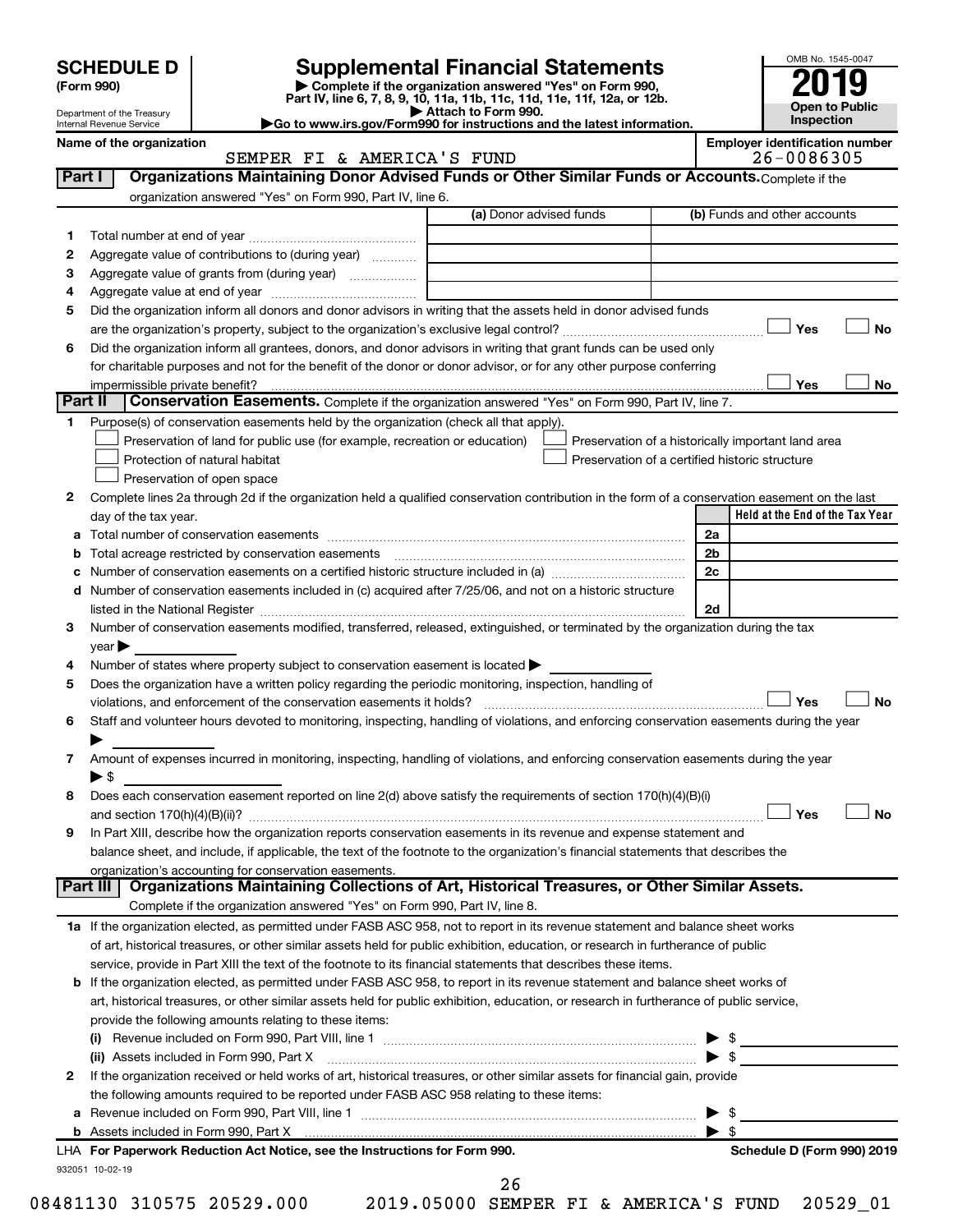|        | 26-0086305 Page 2<br>SEMPER FI & AMERICA'S FUND<br>Schedule D (Form 990) 2019                                                                                                                                                  |                    |                |                                                         |              |                      |            |                     |                    |          |
|--------|--------------------------------------------------------------------------------------------------------------------------------------------------------------------------------------------------------------------------------|--------------------|----------------|---------------------------------------------------------|--------------|----------------------|------------|---------------------|--------------------|----------|
|        | Organizations Maintaining Collections of Art, Historical Treasures, or Other Similar Assets (continued)<br>Part III                                                                                                            |                    |                |                                                         |              |                      |            |                     |                    |          |
| 3      | Using the organization's acquisition, accession, and other records, check any of the following that make significant use of its                                                                                                |                    |                |                                                         |              |                      |            |                     |                    |          |
|        | collection items (check all that apply):                                                                                                                                                                                       |                    |                |                                                         |              |                      |            |                     |                    |          |
| a      | Public exhibition                                                                                                                                                                                                              |                    |                | Loan or exchange program                                |              |                      |            |                     |                    |          |
| b      | Scholarly research                                                                                                                                                                                                             | e                  | Other          |                                                         |              |                      |            |                     |                    |          |
| с      | Preservation for future generations                                                                                                                                                                                            |                    |                |                                                         |              |                      |            |                     |                    |          |
| 4      | Provide a description of the organization's collections and explain how they further the organization's exempt purpose in Part XIII.                                                                                           |                    |                |                                                         |              |                      |            |                     |                    |          |
| 5      | During the year, did the organization solicit or receive donations of art, historical treasures, or other similar assets                                                                                                       |                    |                |                                                         |              |                      |            |                     |                    |          |
|        |                                                                                                                                                                                                                                |                    |                |                                                         |              |                      |            | Yes                 |                    | No       |
|        | <b>Part IV</b><br>Escrow and Custodial Arrangements. Complete if the organization answered "Yes" on Form 990, Part IV, line 9, or                                                                                              |                    |                |                                                         |              |                      |            |                     |                    |          |
|        | reported an amount on Form 990, Part X, line 21.                                                                                                                                                                               |                    |                |                                                         |              |                      |            |                     |                    |          |
|        | 1a Is the organization an agent, trustee, custodian or other intermediary for contributions or other assets not included                                                                                                       |                    |                |                                                         |              |                      |            |                     |                    |          |
|        |                                                                                                                                                                                                                                |                    |                |                                                         |              |                      |            | Yes                 |                    | No       |
|        | b If "Yes," explain the arrangement in Part XIII and complete the following table:                                                                                                                                             |                    |                |                                                         |              |                      |            |                     |                    |          |
|        |                                                                                                                                                                                                                                |                    |                |                                                         |              |                      |            | Amount              |                    |          |
|        | c Beginning balance measurements and the contract of the contract of the contract of the contract of the contract of the contract of the contract of the contract of the contract of the contract of the contract of the contr |                    |                |                                                         |              | 1c                   |            |                     |                    |          |
|        |                                                                                                                                                                                                                                |                    |                |                                                         |              | 1d                   |            |                     |                    |          |
|        | e Distributions during the year manufactured and continuum and contained and the year manufactured and contained and the year manufactured and contained and contained and contained and contained and contained and contained |                    |                |                                                         |              | 1e<br>1f             |            |                     |                    |          |
| f      | 2a Did the organization include an amount on Form 990, Part X, line 21, for escrow or custodial account liability?                                                                                                             |                    |                |                                                         |              |                      |            | Yes                 |                    | No       |
|        | <b>b</b> If "Yes," explain the arrangement in Part XIII. Check here if the explanation has been provided on Part XIII                                                                                                          |                    |                |                                                         |              |                      | .          |                     |                    |          |
| Part V | Endowment Funds. Complete if the organization answered "Yes" on Form 990, Part IV, line 10.                                                                                                                                    |                    |                |                                                         |              |                      |            |                     |                    |          |
|        |                                                                                                                                                                                                                                | (a) Current year   | (b) Prior year | (c) Two years back $\vert$ (d) Three years back $\vert$ |              |                      |            | (e) Four years back |                    |          |
|        | 1a Beginning of year balance                                                                                                                                                                                                   | 3,771,321.         | 3,554,127.     |                                                         | 3, 295, 859. |                      | 209,000.   |                     |                    | 200,938. |
|        |                                                                                                                                                                                                                                |                    |                |                                                         | 50,000.      |                      | 3,014,691. |                     |                    | 9,000.   |
|        | c Net investment earnings, gains, and losses                                                                                                                                                                                   | 61,047.            | 228,634.       |                                                         | 298, 268.    |                      | 72,168.    |                     |                    | $-938.$  |
|        | d Grants or scholarships                                                                                                                                                                                                       | 201,243.           | 11,440.        |                                                         | 90,000.      |                      |            |                     |                    |          |
|        | e Other expenditures for facilities                                                                                                                                                                                            |                    |                |                                                         |              |                      |            |                     |                    |          |
|        | and programs                                                                                                                                                                                                                   |                    |                |                                                         |              |                      |            |                     |                    |          |
|        | f Administrative expenses                                                                                                                                                                                                      |                    |                |                                                         |              |                      |            |                     |                    |          |
| g      |                                                                                                                                                                                                                                | 3,631,125.         | 3,771,321.     |                                                         | 3,554,127.   |                      | 3,295,859. |                     |                    | 209,000. |
| 2      | Provide the estimated percentage of the current year end balance (line 1g, column (a)) held as:                                                                                                                                |                    |                |                                                         |              |                      |            |                     |                    |          |
|        | a Board designated or quasi-endowment >                                                                                                                                                                                        | .00                | %              |                                                         |              |                      |            |                     |                    |          |
|        | 90.20<br><b>b</b> Permanent endowment $\blacktriangleright$                                                                                                                                                                    | %                  |                |                                                         |              |                      |            |                     |                    |          |
|        | 9.80%<br>c Term endowment $\blacktriangleright$                                                                                                                                                                                |                    |                |                                                         |              |                      |            |                     |                    |          |
|        | The percentages on lines 2a, 2b, and 2c should equal 100%.                                                                                                                                                                     |                    |                |                                                         |              |                      |            |                     |                    |          |
|        | 3a Are there endowment funds not in the possession of the organization that are held and administered for the organization                                                                                                     |                    |                |                                                         |              |                      |            |                     |                    |          |
|        | by:                                                                                                                                                                                                                            |                    |                |                                                         |              |                      |            |                     | Yes                | No       |
|        | (i)                                                                                                                                                                                                                            |                    |                |                                                         |              |                      |            | 3a(i)               |                    | х        |
|        |                                                                                                                                                                                                                                |                    |                |                                                         |              |                      |            | 3a(ii)              |                    | х        |
|        |                                                                                                                                                                                                                                |                    |                |                                                         |              |                      |            | 3b                  |                    |          |
| 4      | Describe in Part XIII the intended uses of the organization's endowment funds.                                                                                                                                                 |                    |                |                                                         |              |                      |            |                     |                    |          |
|        | Land, Buildings, and Equipment.<br><b>Part VI</b>                                                                                                                                                                              |                    |                |                                                         |              |                      |            |                     |                    |          |
|        | Complete if the organization answered "Yes" on Form 990, Part IV, line 11a. See Form 990, Part X, line 10.                                                                                                                     |                    |                |                                                         |              |                      |            |                     |                    |          |
|        | Description of property                                                                                                                                                                                                        | (a) Cost or other  |                | (b) Cost or other                                       |              | (c) Accumulated      |            | (d) Book value      |                    |          |
|        |                                                                                                                                                                                                                                | basis (investment) |                | basis (other)                                           |              | depreciation         |            |                     |                    |          |
|        |                                                                                                                                                                                                                                |                    |                |                                                         |              |                      |            |                     |                    |          |
|        |                                                                                                                                                                                                                                |                    |                |                                                         |              |                      |            |                     |                    |          |
|        |                                                                                                                                                                                                                                |                    |                |                                                         |              |                      |            |                     |                    |          |
|        |                                                                                                                                                                                                                                |                    |                | 125,650.<br>242, 210.                                   |              | 56, 717.<br>221,059. |            |                     | 68,933.<br>21,151. |          |
|        |                                                                                                                                                                                                                                |                    |                |                                                         |              |                      |            |                     |                    |          |
|        | $90,084$ .<br>Total. Add lines 1a through 1e. (Column (d) must equal Form 990, Part X, column (B), line 10c.)<br>Schedule D (Form 990) 2019                                                                                    |                    |                |                                                         |              |                      |            |                     |                    |          |
|        |                                                                                                                                                                                                                                |                    |                |                                                         |              |                      |            |                     |                    |          |

932052 10-02-19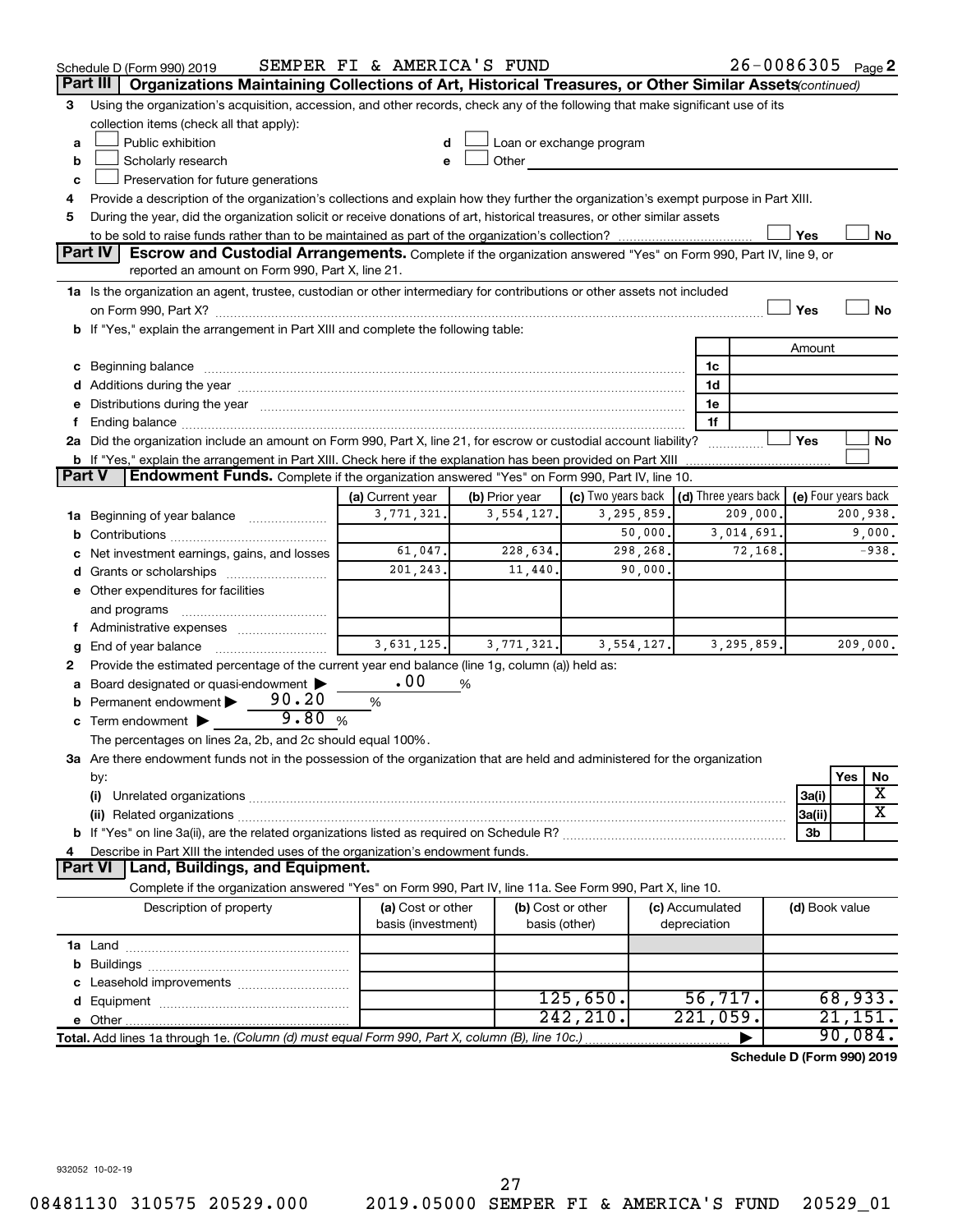| Part VII Investments - Other Securities.                                                                   |                 |                                                                                                                                                      |
|------------------------------------------------------------------------------------------------------------|-----------------|------------------------------------------------------------------------------------------------------------------------------------------------------|
| Complete if the organization answered "Yes" on Form 990, Part IV, line 11b. See Form 990, Part X, line 12. |                 |                                                                                                                                                      |
| (a) Description of security or category (including name of security)                                       | (b) Book value  | (c) Method of valuation: Cost or end-of-year market value                                                                                            |
| (1) Financial derivatives                                                                                  |                 |                                                                                                                                                      |
|                                                                                                            |                 |                                                                                                                                                      |
| $(3)$ Other                                                                                                |                 |                                                                                                                                                      |
| (A)<br>(B)                                                                                                 |                 |                                                                                                                                                      |
| (C)                                                                                                        |                 |                                                                                                                                                      |
| (D)                                                                                                        |                 |                                                                                                                                                      |
| (E)                                                                                                        |                 |                                                                                                                                                      |
| (F)                                                                                                        |                 |                                                                                                                                                      |
| (G)                                                                                                        |                 |                                                                                                                                                      |
| (H)                                                                                                        |                 |                                                                                                                                                      |
| Total. (Col. (b) must equal Form 990, Part X, col. (B) line 12.) $\blacktriangleright$                     |                 |                                                                                                                                                      |
| Part VIII Investments - Program Related.                                                                   |                 |                                                                                                                                                      |
| Complete if the organization answered "Yes" on Form 990, Part IV, line 11c. See Form 990, Part X, line 13. |                 |                                                                                                                                                      |
| (a) Description of investment                                                                              | (b) Book value  | (c) Method of valuation: Cost or end-of-year market value                                                                                            |
| (1)                                                                                                        |                 |                                                                                                                                                      |
| (2)                                                                                                        |                 |                                                                                                                                                      |
| (3)                                                                                                        |                 |                                                                                                                                                      |
| (4)                                                                                                        |                 |                                                                                                                                                      |
| (5)                                                                                                        |                 |                                                                                                                                                      |
| (6)                                                                                                        |                 |                                                                                                                                                      |
| (7)                                                                                                        |                 |                                                                                                                                                      |
| (8)                                                                                                        |                 |                                                                                                                                                      |
| (9)<br>Total. (Col. (b) must equal Form 990, Part X, col. (B) line $13.$ )                                 |                 |                                                                                                                                                      |
| Part IX<br><b>Other Assets.</b>                                                                            |                 |                                                                                                                                                      |
| Complete if the organization answered "Yes" on Form 990, Part IV, line 11d. See Form 990, Part X, line 15. |                 |                                                                                                                                                      |
|                                                                                                            | (a) Description | (b) Book value                                                                                                                                       |
| (1)                                                                                                        |                 |                                                                                                                                                      |
| (2)                                                                                                        |                 |                                                                                                                                                      |
| (3)                                                                                                        |                 |                                                                                                                                                      |
| (4)                                                                                                        |                 |                                                                                                                                                      |
| (5)                                                                                                        |                 |                                                                                                                                                      |
| (6)                                                                                                        |                 |                                                                                                                                                      |
| (7)                                                                                                        |                 |                                                                                                                                                      |
| (8)                                                                                                        |                 |                                                                                                                                                      |
| (9)                                                                                                        |                 |                                                                                                                                                      |
| Part X<br><b>Other Liabilities.</b>                                                                        |                 |                                                                                                                                                      |
|                                                                                                            |                 | Complete if the organization answered "Yes" on Form 990, Part IV, line 11e or 11f. See Form 990, Part X, line 25.                                    |
| (a) Description of liability                                                                               |                 | (b) Book value                                                                                                                                       |
| 1.<br>Federal income taxes<br>(1)                                                                          |                 |                                                                                                                                                      |
| PPP LOAN<br>(2)                                                                                            |                 | 1,906,100.                                                                                                                                           |
| (3)                                                                                                        |                 |                                                                                                                                                      |
| (4)                                                                                                        |                 |                                                                                                                                                      |
| (5)                                                                                                        |                 |                                                                                                                                                      |
| (6)                                                                                                        |                 |                                                                                                                                                      |
| (7)                                                                                                        |                 |                                                                                                                                                      |
| (8)                                                                                                        |                 |                                                                                                                                                      |
| (9)                                                                                                        |                 |                                                                                                                                                      |
|                                                                                                            |                 | 1,906,100.                                                                                                                                           |
|                                                                                                            |                 | 2. Liability for uncertain tax positions. In Part XIII, provide the text of the footnote to the organization's financial statements that reports the |

III, provide the text of the footnote to the organization's financial statements that reports the  $\,$ organization's liability for uncertain tax positions under FASB ASC 740. Check here if the text of the footnote has been provided in Part XIII…  $\boxed{\mathrm{X}}$ 

### **Schedule D (Form 990) 2019**

932053 10-02-19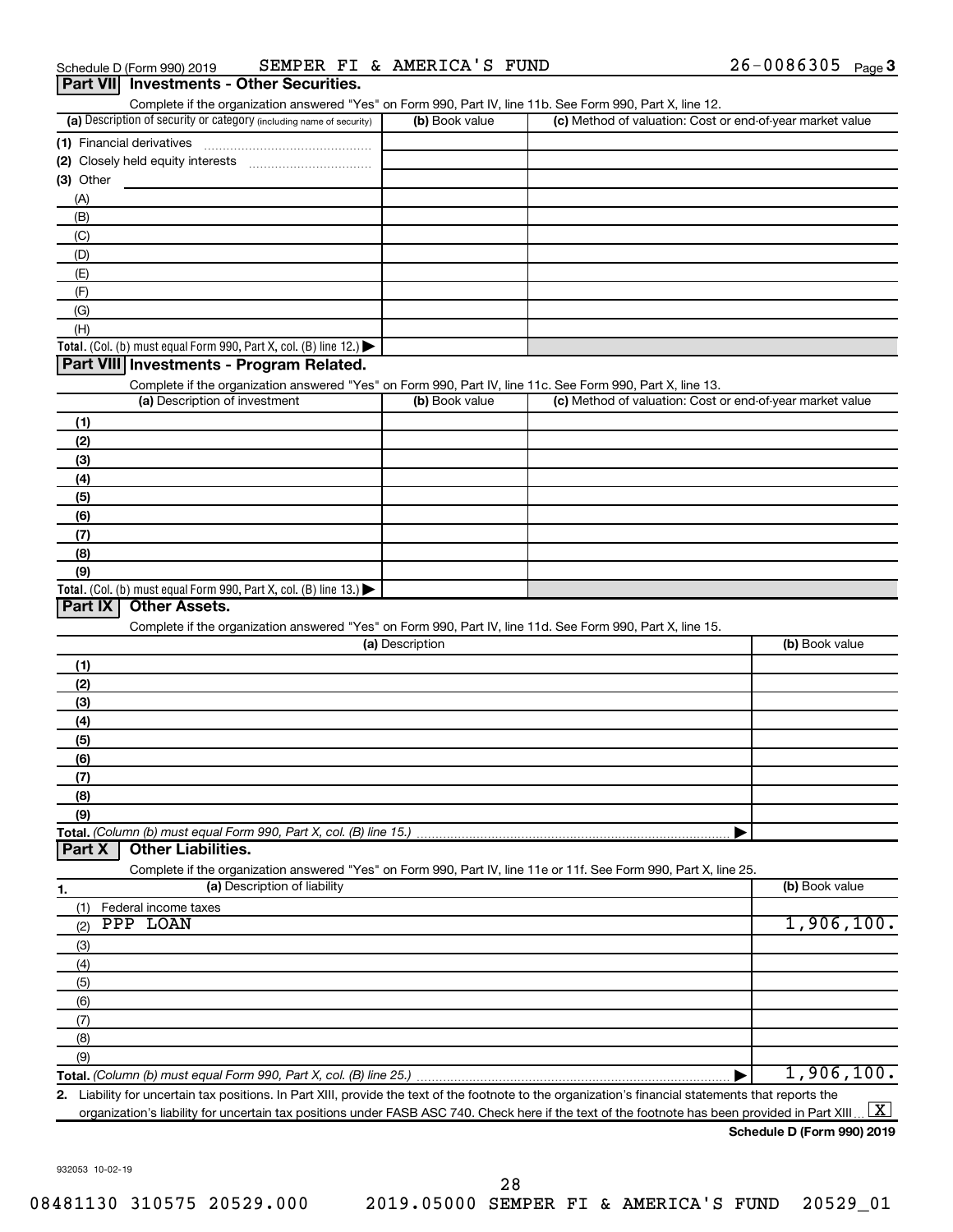|    | SEMPER FI & AMERICA'S FUND<br>Schedule D (Form 990) 2019                                                                                                                                                                       |                |             |                | $26 - 0086305$ Page 4 |
|----|--------------------------------------------------------------------------------------------------------------------------------------------------------------------------------------------------------------------------------|----------------|-------------|----------------|-----------------------|
|    | Reconciliation of Revenue per Audited Financial Statements With Revenue per Return.<br>Part XI                                                                                                                                 |                |             |                |                       |
|    | Complete if the organization answered "Yes" on Form 990, Part IV, line 12a.                                                                                                                                                    |                |             |                |                       |
| 1  | Total revenue, gains, and other support per audited financial statements                                                                                                                                                       |                |             | $\blacksquare$ | 39,747,954.           |
| 2  | Amounts included on line 1 but not on Form 990, Part VIII, line 12:                                                                                                                                                            |                |             |                |                       |
| a  |                                                                                                                                                                                                                                | 2a             | 28, 218.    |                |                       |
|    |                                                                                                                                                                                                                                | 2 <sub>b</sub> | 38,873.     |                |                       |
| c  |                                                                                                                                                                                                                                | 2c             |             |                |                       |
| d  |                                                                                                                                                                                                                                | 2d             |             |                |                       |
| е  | Add lines 2a through 2d                                                                                                                                                                                                        |                |             | 2е             | 67,091.               |
| 3  |                                                                                                                                                                                                                                |                |             | 3              | 39,680,863.           |
| 4  | Amounts included on Form 990, Part VIII, line 12, but not on line 1:                                                                                                                                                           |                |             |                |                       |
|    |                                                                                                                                                                                                                                |                | 91,808.     |                |                       |
|    |                                                                                                                                                                                                                                | 4 <sub>b</sub> | 2,525.      |                |                       |
| C. | Add lines 4a and 4b                                                                                                                                                                                                            |                |             | 4с             | 94,333.               |
|    |                                                                                                                                                                                                                                |                | 39,775,196. |                |                       |
|    |                                                                                                                                                                                                                                |                |             |                |                       |
|    | Part XII Reconciliation of Expenses per Audited Financial Statements With Expenses per Return.                                                                                                                                 |                |             |                |                       |
|    | Complete if the organization answered "Yes" on Form 990, Part IV, line 12a.                                                                                                                                                    |                |             |                |                       |
| 1  |                                                                                                                                                                                                                                |                |             | $\blacksquare$ | 38,834,645.           |
| 2  | Amounts included on line 1 but not on Form 990, Part IX, line 25:                                                                                                                                                              |                |             |                |                       |
| a  |                                                                                                                                                                                                                                | 2a             | 38,873.     |                |                       |
| b  |                                                                                                                                                                                                                                | 2 <sub>b</sub> |             |                |                       |
|    |                                                                                                                                                                                                                                | 2 <sub>c</sub> |             |                |                       |
| d  |                                                                                                                                                                                                                                | 2d             |             |                |                       |
|    | e Add lines 2a through 2d [11] manual contract and a set of the Add lines 2a through 2d [11] manual contract and the Add lines 2a through 2d [11] manual contract and the Add Lines and Add and Add Add and Add and Add Add an |                |             | 2е             | 38,873.               |
| 3  |                                                                                                                                                                                                                                |                |             | 3              | 38, 795, 772.         |
| 4  | Amounts included on Form 990, Part IX, line 25, but not on line 1:                                                                                                                                                             |                |             |                |                       |
| a  | Investment expenses not included on Form 990, Part VIII, line 7b [                                                                                                                                                             | 4a             | 91,808.     |                |                       |
|    |                                                                                                                                                                                                                                | 4 <sub>b</sub> | 2,525.      |                |                       |
| c  | Add lines 4a and 4b                                                                                                                                                                                                            |                |             | 4c             | 94,333.               |
|    | Part XIII Supplemental Information.                                                                                                                                                                                            |                |             |                | 38,890,105.           |

Provide the descriptions required for Part II, lines 3, 5, and 9; Part III, lines 1a and 4; Part IV, lines 1b and 2b; Part V, line 4; Part X, line 2; Part XI, lines 2d and 4b; and Part XII, lines 2d and 4b. Also complete this part to provide any additional information.

PART V, LINE 4:

THE ENDOWMENT CONSISTS OF DONOR-RESTRICTED FUNDS ESTABLISHED TO

SUPPORT THE ORGANIZATION'S OPERATIONS AND MISSION.

PART X, LINE 2:

THE ORGANIZATION FOLLOWS ACCOUNTING STANDARDS GENERALLY ACCEPTED IN THE

UNITED STATES OF AMERICA RELATED TO THE RECOGNITION OF UNCERTAIN TAX

POSITIONS. THE ORGANIZATION RECOGNIZES ACCRUED INTEREST AND PENALTIES

ASSOCIATED WITH UNCERTAIN TAX POSITIONS AS PART OF THE STATEMENT OF

ACTIVITIES WHEN APPLICABLE. MANAGEMENT HAS DETERMINED THAT THE

ORGANIZATION HAS NO UNCERTAIN TAX POSITIONS AT JUNE 30, 2020 AND 2019 AND

### THEREFORE NO AMOUNTS HAVE BEEN ACCRUED.

932054 10-02-19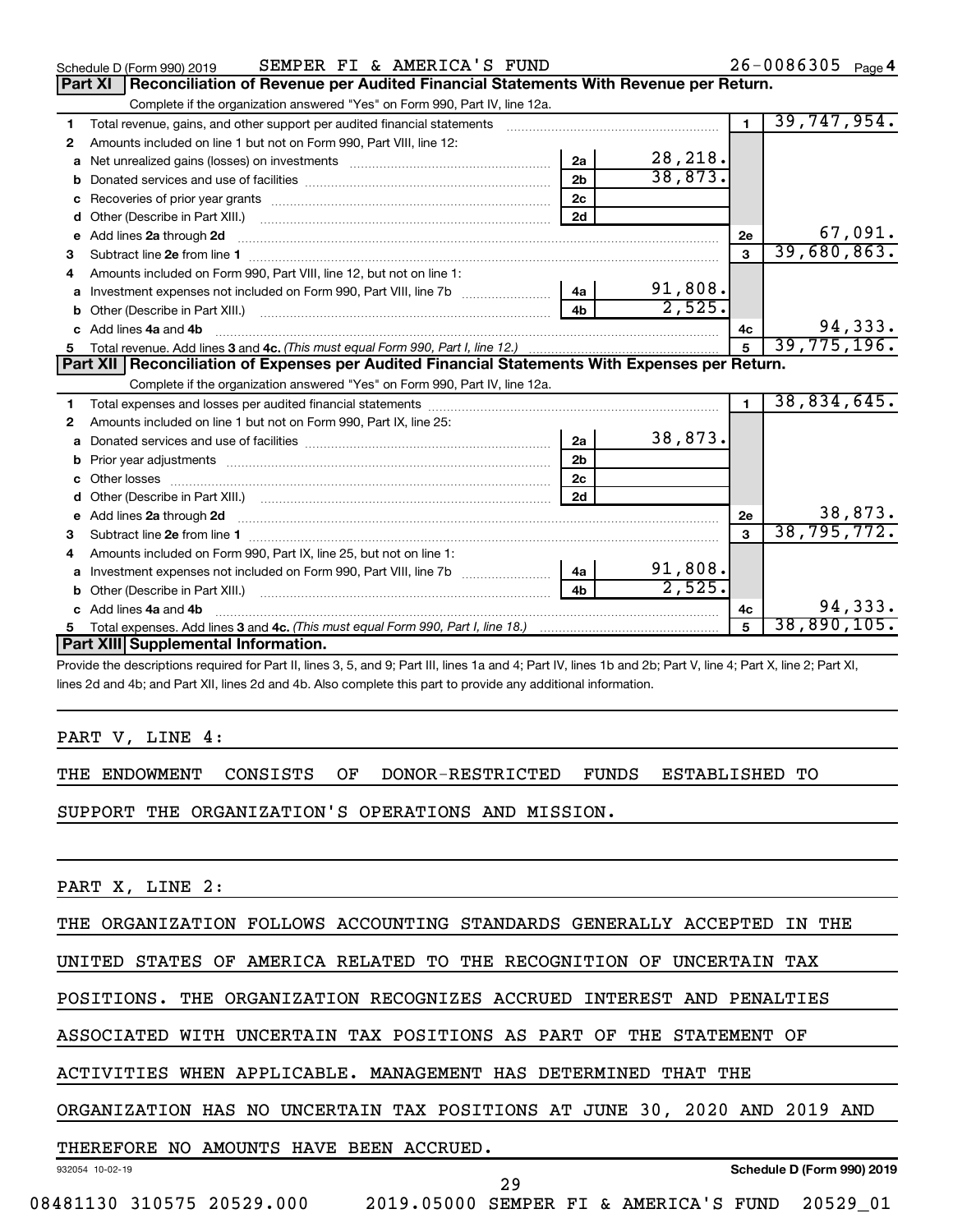| $\sim$                                                                                                                                            |                                                                                                                       |
|---------------------------------------------------------------------------------------------------------------------------------------------------|-----------------------------------------------------------------------------------------------------------------------|
| PART XI, LINE 4B - OTHER ADJUSTMENTS:                                                                                                             |                                                                                                                       |
| SPECIAL EVENT EXPENSES<br>the control of the control of the control of the control of the control of the control of the control of the control of | 2,525.                                                                                                                |
| PART XII, LINE 4B - OTHER ADJUSTMENTS:                                                                                                            | <u> 1989 - Johann Barn, mars ann an t-Amhair an t-Amhair an t-Amhair an t-Amhair an t-Amhair an t-Amhair an t-Amh</u> |
| SPECIAL EVENT EXPENSES<br>and the control of the control of the control of the control of the control of the control of the control of the        | 2,525.                                                                                                                |
|                                                                                                                                                   |                                                                                                                       |
|                                                                                                                                                   |                                                                                                                       |
|                                                                                                                                                   |                                                                                                                       |
|                                                                                                                                                   |                                                                                                                       |
|                                                                                                                                                   |                                                                                                                       |
|                                                                                                                                                   |                                                                                                                       |
|                                                                                                                                                   |                                                                                                                       |
|                                                                                                                                                   |                                                                                                                       |
|                                                                                                                                                   |                                                                                                                       |
|                                                                                                                                                   |                                                                                                                       |
|                                                                                                                                                   |                                                                                                                       |
|                                                                                                                                                   |                                                                                                                       |
|                                                                                                                                                   |                                                                                                                       |
|                                                                                                                                                   | Schedule D (Form 990) 2019                                                                                            |
| 932055 10-02-19<br>30                                                                                                                             |                                                                                                                       |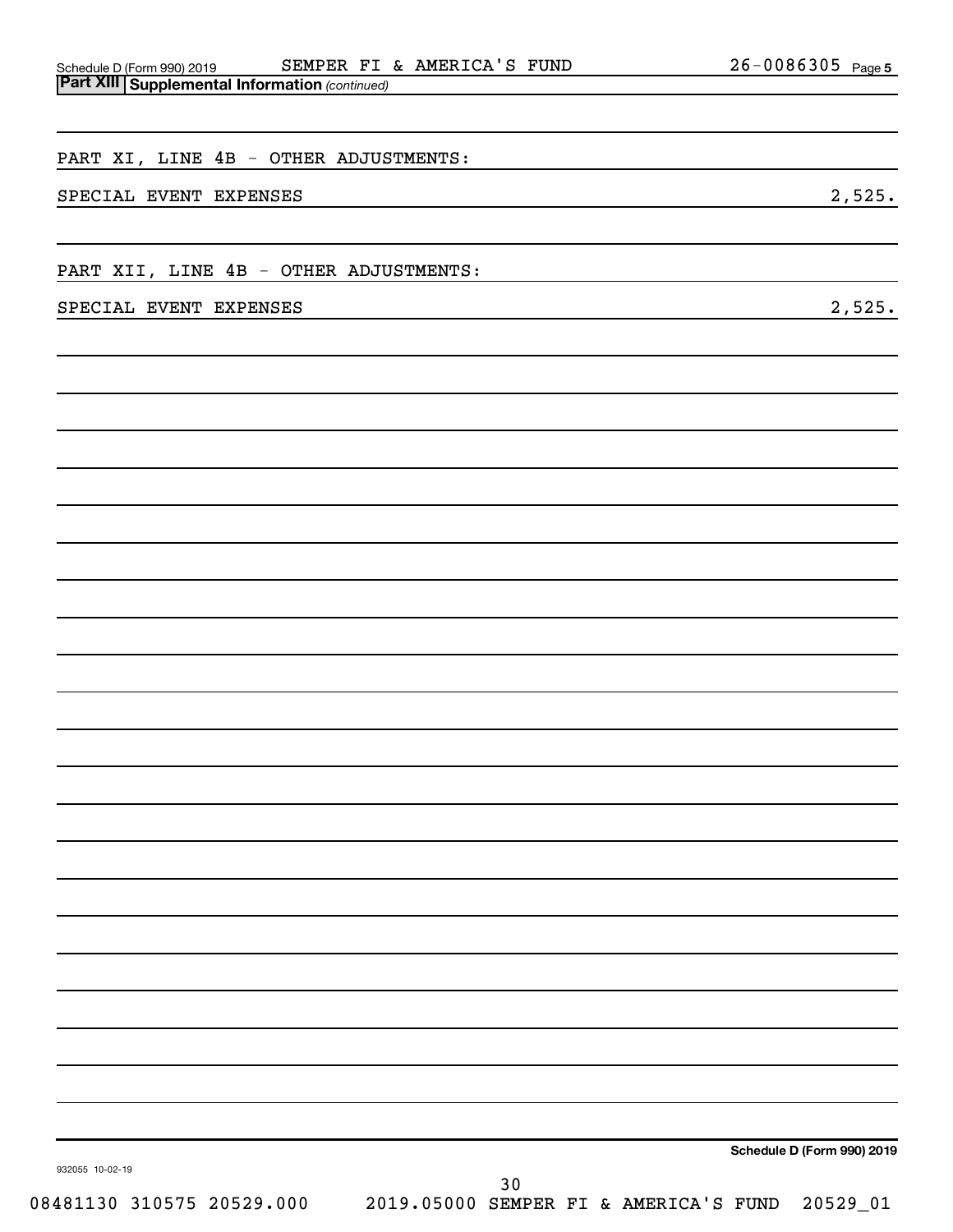| <b>SCHEDULE G</b>                                                                                                                                                                                                                                                                                                                                                                                                                                                                                                                                                                                                                                                                                                                                                                                                                  |               | <b>Supplemental Information Regarding Fundraising or Gaming Activities</b>                                                                                          |     |                                      |  |                                                                            |                                                         | OMB No. 1545-0047                     |  |  |  |
|------------------------------------------------------------------------------------------------------------------------------------------------------------------------------------------------------------------------------------------------------------------------------------------------------------------------------------------------------------------------------------------------------------------------------------------------------------------------------------------------------------------------------------------------------------------------------------------------------------------------------------------------------------------------------------------------------------------------------------------------------------------------------------------------------------------------------------|---------------|---------------------------------------------------------------------------------------------------------------------------------------------------------------------|-----|--------------------------------------|--|----------------------------------------------------------------------------|---------------------------------------------------------|---------------------------------------|--|--|--|
| (Form 990 or 990-EZ)                                                                                                                                                                                                                                                                                                                                                                                                                                                                                                                                                                                                                                                                                                                                                                                                               |               | Complete if the organization answered "Yes" on Form 990, Part IV, line 17, 18, or 19, or if the<br>organization entered more than \$15,000 on Form 990-EZ, line 6a. |     |                                      |  |                                                                            |                                                         |                                       |  |  |  |
| Department of the Treasury                                                                                                                                                                                                                                                                                                                                                                                                                                                                                                                                                                                                                                                                                                                                                                                                         |               | Attach to Form 990 or Form 990-EZ.                                                                                                                                  |     |                                      |  |                                                                            |                                                         | <b>Open to Public</b>                 |  |  |  |
| Internal Revenue Service                                                                                                                                                                                                                                                                                                                                                                                                                                                                                                                                                                                                                                                                                                                                                                                                           |               | Go to www.irs.gov/Form990 for instructions and the latest information.                                                                                              |     |                                      |  |                                                                            |                                                         | Inspection                            |  |  |  |
| Name of the organization                                                                                                                                                                                                                                                                                                                                                                                                                                                                                                                                                                                                                                                                                                                                                                                                           |               | SEMPER FI & AMERICA'S FUND                                                                                                                                          |     |                                      |  |                                                                            | 26-0086305                                              | <b>Employer identification number</b> |  |  |  |
| Part I<br>Fundraising Activities. Complete if the organization answered "Yes" on Form 990, Part IV, line 17. Form 990-EZ filers are not<br>required to complete this part.                                                                                                                                                                                                                                                                                                                                                                                                                                                                                                                                                                                                                                                         |               |                                                                                                                                                                     |     |                                      |  |                                                                            |                                                         |                                       |  |  |  |
| 1 Indicate whether the organization raised funds through any of the following activities. Check all that apply.<br>Mail solicitations<br>Solicitation of non-government grants<br>e<br>a<br>Internet and email solicitations<br>Solicitation of government grants<br>f<br>b<br>Phone solicitations<br>Special fundraising events<br>с<br>g<br>In-person solicitations<br>d<br>2 a Did the organization have a written or oral agreement with any individual (including officers, directors, trustees, or<br>Yes<br>No<br>key employees listed in Form 990, Part VII) or entity in connection with professional fundraising services?<br>b If "Yes," list the 10 highest paid individuals or entities (fundraisers) pursuant to agreements under which the fundraiser is to be<br>compensated at least \$5,000 by the organization. |               |                                                                                                                                                                     |     |                                      |  |                                                                            |                                                         |                                       |  |  |  |
| (i) Name and address of individual<br>or entity (fundraiser)                                                                                                                                                                                                                                                                                                                                                                                                                                                                                                                                                                                                                                                                                                                                                                       | (ii) Activity | (iii) Did<br>fundraiser<br>have custody<br>or control of<br>contributions?                                                                                          |     | (iv) Gross receipts<br>from activity |  | (v) Amount paid<br>to (or retained by)<br>fundraiser<br>listed in col. (i) | (vi) Amount paid<br>to (or retained by)<br>organization |                                       |  |  |  |
|                                                                                                                                                                                                                                                                                                                                                                                                                                                                                                                                                                                                                                                                                                                                                                                                                                    |               |                                                                                                                                                                     | Yes | No                                   |  |                                                                            |                                                         |                                       |  |  |  |
|                                                                                                                                                                                                                                                                                                                                                                                                                                                                                                                                                                                                                                                                                                                                                                                                                                    |               |                                                                                                                                                                     |     |                                      |  |                                                                            |                                                         |                                       |  |  |  |
|                                                                                                                                                                                                                                                                                                                                                                                                                                                                                                                                                                                                                                                                                                                                                                                                                                    |               |                                                                                                                                                                     |     |                                      |  |                                                                            |                                                         |                                       |  |  |  |
|                                                                                                                                                                                                                                                                                                                                                                                                                                                                                                                                                                                                                                                                                                                                                                                                                                    |               |                                                                                                                                                                     |     |                                      |  |                                                                            |                                                         |                                       |  |  |  |
|                                                                                                                                                                                                                                                                                                                                                                                                                                                                                                                                                                                                                                                                                                                                                                                                                                    |               |                                                                                                                                                                     |     |                                      |  |                                                                            |                                                         |                                       |  |  |  |
|                                                                                                                                                                                                                                                                                                                                                                                                                                                                                                                                                                                                                                                                                                                                                                                                                                    |               |                                                                                                                                                                     |     |                                      |  |                                                                            |                                                         |                                       |  |  |  |
|                                                                                                                                                                                                                                                                                                                                                                                                                                                                                                                                                                                                                                                                                                                                                                                                                                    |               |                                                                                                                                                                     |     |                                      |  |                                                                            |                                                         |                                       |  |  |  |
|                                                                                                                                                                                                                                                                                                                                                                                                                                                                                                                                                                                                                                                                                                                                                                                                                                    |               |                                                                                                                                                                     |     |                                      |  |                                                                            |                                                         |                                       |  |  |  |
|                                                                                                                                                                                                                                                                                                                                                                                                                                                                                                                                                                                                                                                                                                                                                                                                                                    |               |                                                                                                                                                                     |     |                                      |  |                                                                            |                                                         |                                       |  |  |  |
|                                                                                                                                                                                                                                                                                                                                                                                                                                                                                                                                                                                                                                                                                                                                                                                                                                    |               |                                                                                                                                                                     |     |                                      |  |                                                                            |                                                         |                                       |  |  |  |
|                                                                                                                                                                                                                                                                                                                                                                                                                                                                                                                                                                                                                                                                                                                                                                                                                                    |               |                                                                                                                                                                     |     |                                      |  |                                                                            |                                                         |                                       |  |  |  |
| Total                                                                                                                                                                                                                                                                                                                                                                                                                                                                                                                                                                                                                                                                                                                                                                                                                              |               |                                                                                                                                                                     |     |                                      |  |                                                                            |                                                         |                                       |  |  |  |
| or licensing.                                                                                                                                                                                                                                                                                                                                                                                                                                                                                                                                                                                                                                                                                                                                                                                                                      |               | 3 List all states in which the organization is registered or licensed to solicit contributions or has been notified it is exempt from registration                  |     |                                      |  |                                                                            |                                                         |                                       |  |  |  |
|                                                                                                                                                                                                                                                                                                                                                                                                                                                                                                                                                                                                                                                                                                                                                                                                                                    |               |                                                                                                                                                                     |     |                                      |  |                                                                            |                                                         |                                       |  |  |  |
|                                                                                                                                                                                                                                                                                                                                                                                                                                                                                                                                                                                                                                                                                                                                                                                                                                    |               |                                                                                                                                                                     |     |                                      |  |                                                                            |                                                         |                                       |  |  |  |
|                                                                                                                                                                                                                                                                                                                                                                                                                                                                                                                                                                                                                                                                                                                                                                                                                                    |               |                                                                                                                                                                     |     |                                      |  |                                                                            |                                                         |                                       |  |  |  |
|                                                                                                                                                                                                                                                                                                                                                                                                                                                                                                                                                                                                                                                                                                                                                                                                                                    |               |                                                                                                                                                                     |     |                                      |  |                                                                            |                                                         |                                       |  |  |  |
|                                                                                                                                                                                                                                                                                                                                                                                                                                                                                                                                                                                                                                                                                                                                                                                                                                    |               |                                                                                                                                                                     |     |                                      |  |                                                                            |                                                         |                                       |  |  |  |
|                                                                                                                                                                                                                                                                                                                                                                                                                                                                                                                                                                                                                                                                                                                                                                                                                                    |               |                                                                                                                                                                     |     |                                      |  |                                                                            |                                                         |                                       |  |  |  |
|                                                                                                                                                                                                                                                                                                                                                                                                                                                                                                                                                                                                                                                                                                                                                                                                                                    |               |                                                                                                                                                                     |     |                                      |  |                                                                            |                                                         |                                       |  |  |  |
|                                                                                                                                                                                                                                                                                                                                                                                                                                                                                                                                                                                                                                                                                                                                                                                                                                    |               |                                                                                                                                                                     |     |                                      |  |                                                                            |                                                         |                                       |  |  |  |
|                                                                                                                                                                                                                                                                                                                                                                                                                                                                                                                                                                                                                                                                                                                                                                                                                                    |               |                                                                                                                                                                     |     |                                      |  |                                                                            |                                                         |                                       |  |  |  |

LHA For Paperwork Reduction Act Notice, see the Instructions for Form 990 or 990-EZ. Schedule G (Form 990 or 990-EZ) 2019

932081 09-11-19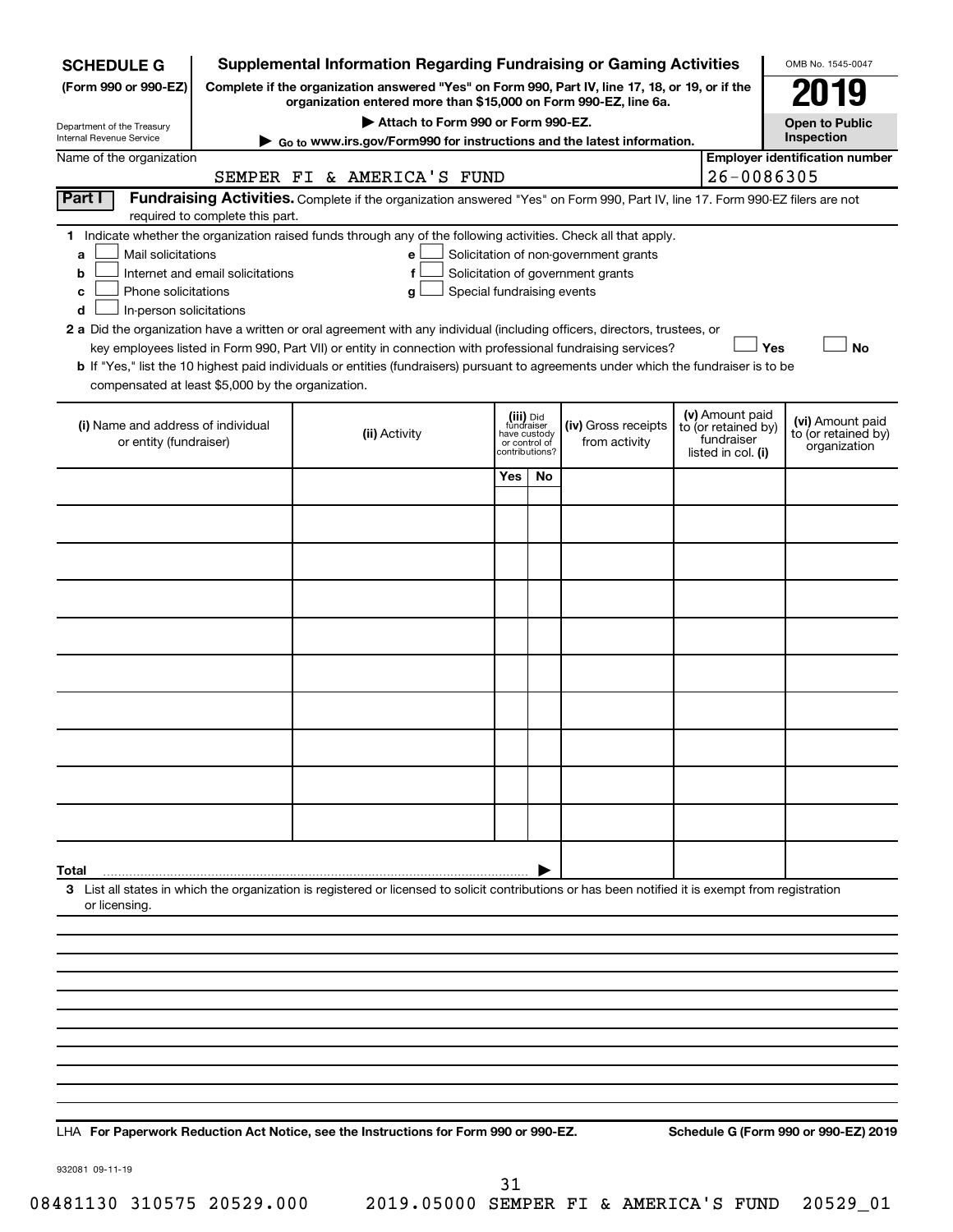|                 |              | Schedule G (Form 990 or 990-EZ) 2019 SEMPER FI & AMERICA'S FUND                                                                                                                                                                                                            |                                                   |                                     |                                 | $26 - 0086305$ Page 2                     |
|-----------------|--------------|----------------------------------------------------------------------------------------------------------------------------------------------------------------------------------------------------------------------------------------------------------------------------|---------------------------------------------------|-------------------------------------|---------------------------------|-------------------------------------------|
|                 | Part II      | Fundraising Events. Complete if the organization answered "Yes" on Form 990, Part IV, line 18, or reported more than \$15,000<br>of fundraising event contributions and gross income on Form 990-EZ, lines 1 and 6b. List events with gross receipts greater than \$5,000. |                                                   |                                     |                                 |                                           |
|                 |              |                                                                                                                                                                                                                                                                            | (a) Event $#1$<br>MARINE CORPS<br><b>MARATHON</b> | $(b)$ Event #2<br><b>GOLF EVENT</b> | (c) Other events<br><b>NONE</b> | (d) Total events<br>(add col. (a) through |
|                 |              |                                                                                                                                                                                                                                                                            | (event type)                                      | (event type)                        | (total number)                  | col. (c)                                  |
| Revenue         | 1.           | Gross receipts and the control of the control of the control of the control of the control of the control of the control of the control of the control of the control of the control of the control of the control of the cont                                             | 550, 247.                                         | 185,245.                            |                                 | 735,492.                                  |
|                 |              |                                                                                                                                                                                                                                                                            | 539,804.                                          | 173,245.                            |                                 | 713,049.                                  |
|                 |              | 3 Gross income (line 1 minus line 2)                                                                                                                                                                                                                                       | 10,443.                                           | 12,000.                             |                                 | 22,443.                                   |
|                 |              | 4 Cash prizes                                                                                                                                                                                                                                                              |                                                   |                                     |                                 |                                           |
|                 | 5            |                                                                                                                                                                                                                                                                            |                                                   |                                     |                                 |                                           |
|                 | 6            |                                                                                                                                                                                                                                                                            |                                                   |                                     |                                 |                                           |
| Direct Expenses |              | 7 Food and beverages                                                                                                                                                                                                                                                       | 20, 248.                                          | 4,277.                              |                                 | 24,525.                                   |
|                 | 8<br>9       |                                                                                                                                                                                                                                                                            | 107,965.                                          | 79,226.                             |                                 | 187, 191.                                 |
|                 | 10           | Direct expense summary. Add lines 4 through 9 in column (d)                                                                                                                                                                                                                |                                                   |                                     |                                 | 211,716.                                  |
|                 |              | 11 Net income summary. Subtract line 10 from line 3, column (d)                                                                                                                                                                                                            |                                                   |                                     |                                 | $-189, 273.$                              |
|                 | Part III     | Gaming. Complete if the organization answered "Yes" on Form 990, Part IV, line 19, or reported more than                                                                                                                                                                   |                                                   |                                     |                                 |                                           |
|                 |              | \$15,000 on Form 990-EZ, line 6a.                                                                                                                                                                                                                                          |                                                   | (b) Pull tabs/instant               |                                 | (d) Total gaming (add                     |
| Ф<br>Revenu     |              |                                                                                                                                                                                                                                                                            | (a) Bingo                                         | bingo/progressive bingo             | (c) Other gaming                | col. (a) through col. (c))                |
|                 |              |                                                                                                                                                                                                                                                                            |                                                   |                                     |                                 |                                           |
|                 | $\mathbf{2}$ |                                                                                                                                                                                                                                                                            |                                                   |                                     |                                 |                                           |
| Direct Expenses | 3            |                                                                                                                                                                                                                                                                            |                                                   |                                     |                                 |                                           |
|                 | 4            |                                                                                                                                                                                                                                                                            |                                                   |                                     |                                 |                                           |

**9** Enter the state(s) in which the organization conducts gaming activities:

**8** Net gaming income summary. Subtract line 7 from line 1, column (d)

**7** Direct expense summary. Add lines 2 through 5 in column (d)

**6** Volunteer labor ~~~~~~~~~~~~~

**5** Other direct expenses

| a Is the organization licensed to conduct gaming activities in each of these states? | Yes | No |
|--------------------------------------------------------------------------------------|-----|----|
| <b>b</b> If "No." explain:                                                           |     |    |

**│ │ Y**es % │ │ Yes % │ │ Yes % **No No No**

 $|\Box$  No  $|\Box$  No  $|\Box$ 

~~~~~~~~~~~~~~~~~~~~~~~~ |

|

**10 a** Were any of the organization's gaming licenses revoked, suspended, or terminated during the tax year? ~~~~~~~~~ **b** If "Yes," explain:  $\Box$  Yes

932082 09-11-19

**Schedule G (Form 990 or 990-EZ) 2019**

 $\Box$  No

32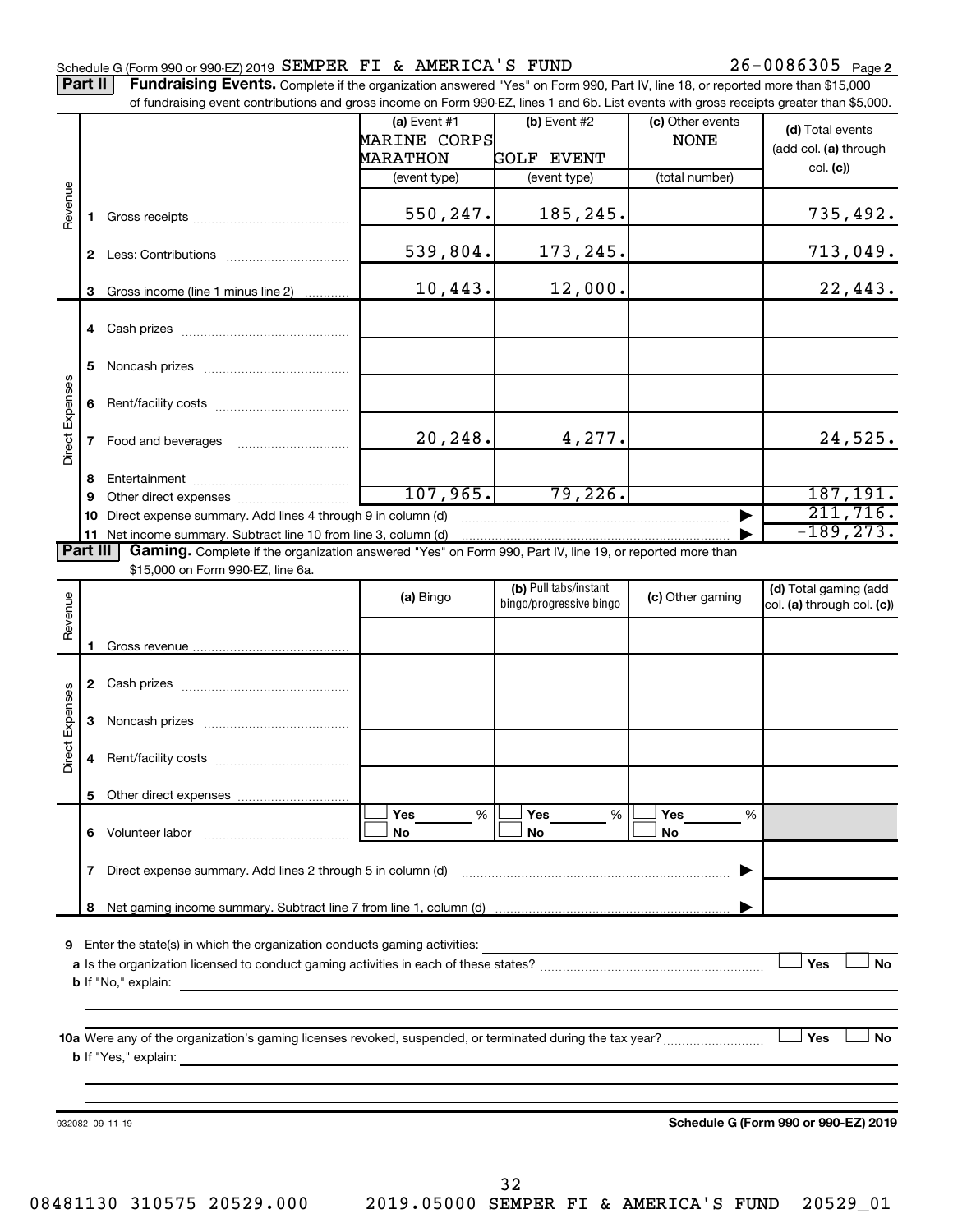|    | Schedule G (Form 990 or 990-EZ) 2019 SEMPER FI & AMERICA'S FUND                                                                                                                                                                                                    | 26-0086305      |                      | Page 3    |
|----|--------------------------------------------------------------------------------------------------------------------------------------------------------------------------------------------------------------------------------------------------------------------|-----------------|----------------------|-----------|
|    |                                                                                                                                                                                                                                                                    |                 | ∣ Yes                | No        |
|    | 12 Is the organization a grantor, beneficiary or trustee of a trust, or a member of a partnership or other entity formed                                                                                                                                           |                 |                      |           |
|    |                                                                                                                                                                                                                                                                    | <b>」Yes</b>     |                      | <b>No</b> |
|    | <b>13</b> Indicate the percentage of gaming activity conducted in:                                                                                                                                                                                                 |                 |                      |           |
|    |                                                                                                                                                                                                                                                                    |                 |                      |           |
|    |                                                                                                                                                                                                                                                                    | 13а             |                      |           |
|    | <b>b</b> An outside facility <i>www.communicality www.communicality.communicality www.communicality www.communicality.communicality www.communicality.com</i>                                                                                                      | 13 <sub>b</sub> |                      |           |
|    | 14 Enter the name and address of the person who prepares the organization's gaming/special events books and records:                                                                                                                                               |                 |                      |           |
|    | Name $\blacktriangleright$<br><u>and the state of the state of the state of the state of the state of the state of the state of the state of the state of the state of the state of the state of the state of the state of the state of the state of the state</u> |                 |                      |           |
|    | Address $\blacktriangleright$<br><u>some started and the started and the started and the started and the started and the started and the started and</u>                                                                                                           |                 |                      |           |
|    |                                                                                                                                                                                                                                                                    |                 |                      | <b>No</b> |
|    |                                                                                                                                                                                                                                                                    |                 |                      |           |
|    |                                                                                                                                                                                                                                                                    |                 |                      |           |
|    | of gaming revenue retained by the third party $\triangleright$ \$                                                                                                                                                                                                  |                 |                      |           |
|    | c If "Yes," enter name and address of the third party:                                                                                                                                                                                                             |                 |                      |           |
|    | <u>and the contract of the contract of the contract of the contract of the contract of the contract of the contract of</u><br>Name $\blacktriangleright$                                                                                                           |                 |                      |           |
|    | Address $\blacktriangleright$<br><u>and the control of the control of the control of the control of the control of the control of the control of</u>                                                                                                               |                 |                      |           |
| 16 | Gaming manager information:                                                                                                                                                                                                                                        |                 |                      |           |
|    | <u> 1989 - Johann Barn, mars et al. (b. 1989)</u><br>Name $\blacktriangleright$                                                                                                                                                                                    |                 |                      |           |
|    |                                                                                                                                                                                                                                                                    |                 |                      |           |
|    | Gaming manager compensation > \$                                                                                                                                                                                                                                   |                 |                      |           |
|    |                                                                                                                                                                                                                                                                    |                 |                      |           |
|    |                                                                                                                                                                                                                                                                    |                 |                      |           |
|    |                                                                                                                                                                                                                                                                    |                 |                      |           |
|    | Director/officer<br>Employee<br>Independent contractor                                                                                                                                                                                                             |                 |                      |           |
|    |                                                                                                                                                                                                                                                                    |                 |                      |           |
|    | <b>17</b> Mandatory distributions:                                                                                                                                                                                                                                 |                 |                      |           |
|    | a Is the organization required under state law to make charitable distributions from the gaming proceeds to                                                                                                                                                        |                 |                      |           |
|    |                                                                                                                                                                                                                                                                    |                 | $\Box$ Yes $\Box$ No |           |
|    | <b>b</b> Enter the amount of distributions required under state law to be distributed to other exempt organizations or spent in the                                                                                                                                |                 |                      |           |
|    | organization's own exempt activities during the tax year $\triangleright$ \$                                                                                                                                                                                       |                 |                      |           |
|    | Supplemental Information. Provide the explanations required by Part I, line 2b, columns (iii) and (v); and Part III, lines 9, 9b, 10b,<br><b>Part IV</b>                                                                                                           |                 |                      |           |
|    | 15b, 15c, 16, and 17b, as applicable. Also provide any additional information. See instructions.                                                                                                                                                                   |                 |                      |           |
|    |                                                                                                                                                                                                                                                                    |                 |                      |           |
|    |                                                                                                                                                                                                                                                                    |                 |                      |           |
|    |                                                                                                                                                                                                                                                                    |                 |                      |           |
|    |                                                                                                                                                                                                                                                                    |                 |                      |           |
|    |                                                                                                                                                                                                                                                                    |                 |                      |           |
|    |                                                                                                                                                                                                                                                                    |                 |                      |           |
|    |                                                                                                                                                                                                                                                                    |                 |                      |           |
|    |                                                                                                                                                                                                                                                                    |                 |                      |           |
|    |                                                                                                                                                                                                                                                                    |                 |                      |           |
|    |                                                                                                                                                                                                                                                                    |                 |                      |           |
|    |                                                                                                                                                                                                                                                                    |                 |                      |           |
|    |                                                                                                                                                                                                                                                                    |                 |                      |           |
|    |                                                                                                                                                                                                                                                                    |                 |                      |           |
|    |                                                                                                                                                                                                                                                                    |                 |                      |           |
|    |                                                                                                                                                                                                                                                                    |                 |                      |           |
|    |                                                                                                                                                                                                                                                                    |                 |                      |           |
|    |                                                                                                                                                                                                                                                                    |                 |                      |           |
|    | Schedule G (Form 990 or 990-EZ) 2019<br>932083 09-11-19                                                                                                                                                                                                            |                 |                      |           |
|    | 33                                                                                                                                                                                                                                                                 |                 |                      |           |
|    | 08481130 310575 20529.000<br>2019.05000 SEMPER FI & AMERICA'S FUND                                                                                                                                                                                                 |                 | 20529_01             |           |
|    |                                                                                                                                                                                                                                                                    |                 |                      |           |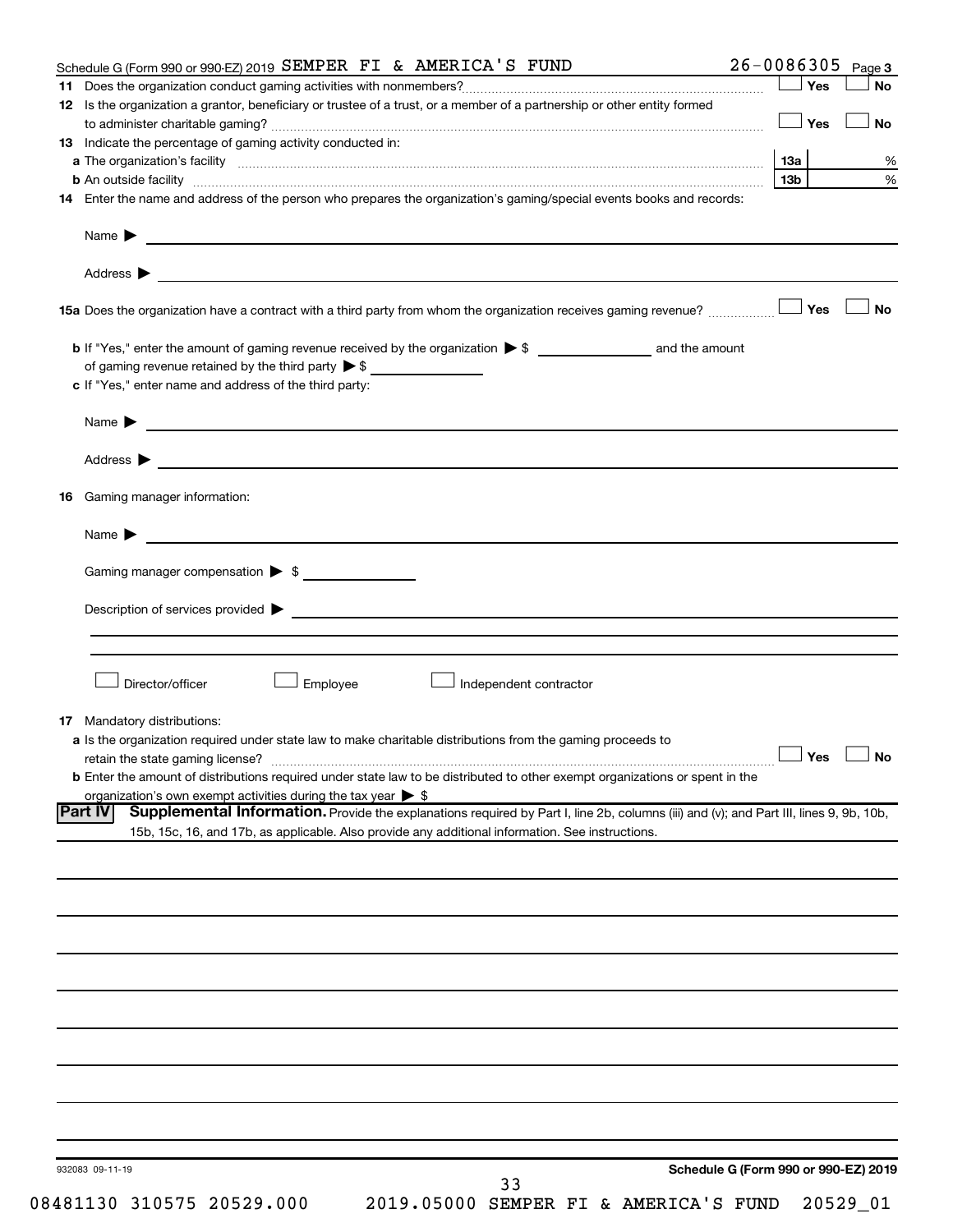| 932084 04-01-19           |                                                |    |  |  | Schedule G (Form 990 or 990-EZ) |
|---------------------------|------------------------------------------------|----|--|--|---------------------------------|
| 08481130 310575 20529.000 | 2019.05000 SEMPER FI & AMERICA'S FUND 20529_01 | 34 |  |  |                                 |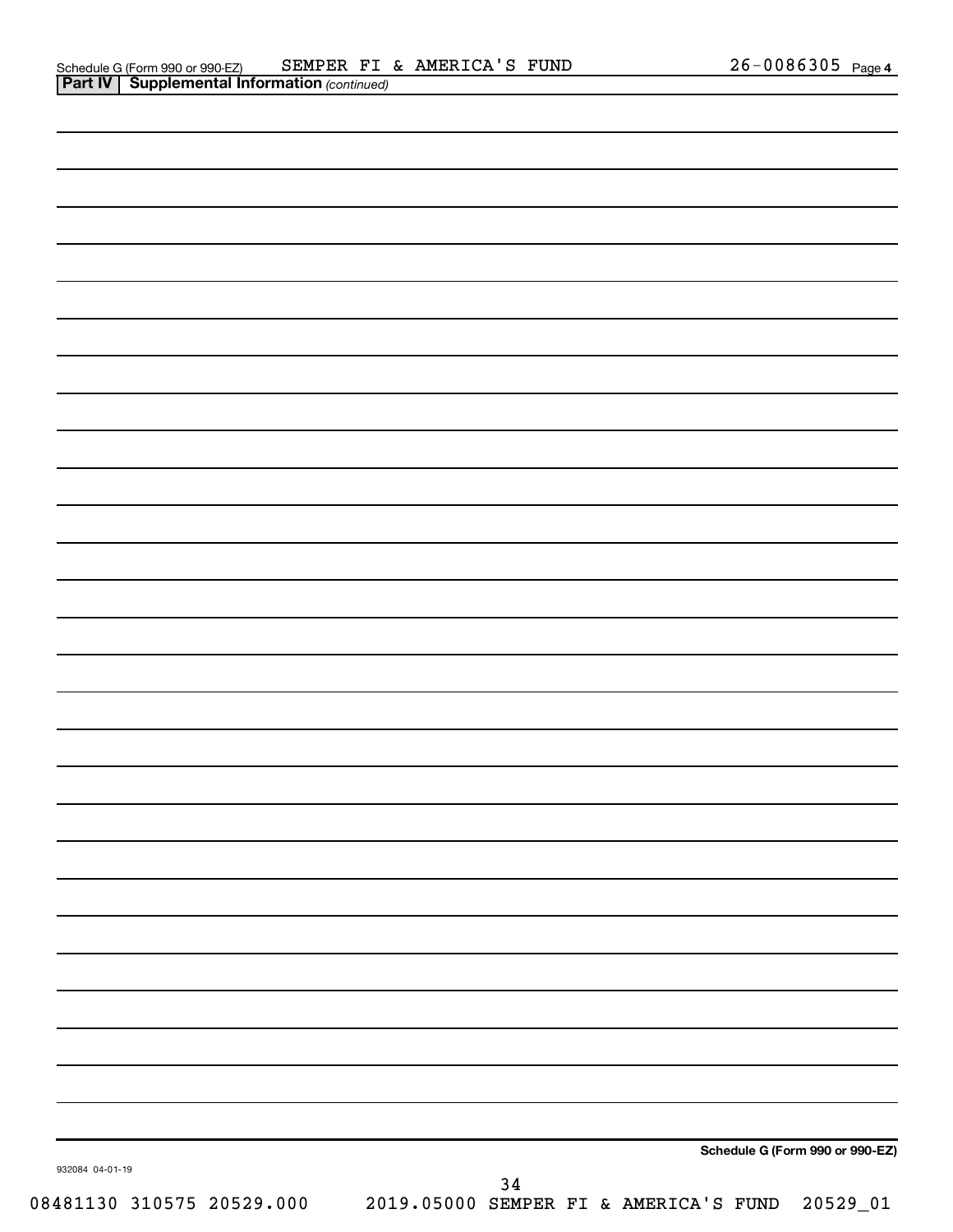| <b>SCHEDULE I</b><br>(Form 990)                                                                                                                                                                                                                                                               | <b>Grants and Other Assistance to Organizations,</b><br>Governments, and Individuals in the United States<br>Complete if the organization answered "Yes" on Form 990, Part IV, line 21 or 22. |                                    |                                                                              |                                         |                                                                |                                          |                                                             |  |  |  |  |  |
|-----------------------------------------------------------------------------------------------------------------------------------------------------------------------------------------------------------------------------------------------------------------------------------------------|-----------------------------------------------------------------------------------------------------------------------------------------------------------------------------------------------|------------------------------------|------------------------------------------------------------------------------|-----------------------------------------|----------------------------------------------------------------|------------------------------------------|-------------------------------------------------------------|--|--|--|--|--|
| Department of the Treasury<br>Internal Revenue Service                                                                                                                                                                                                                                        |                                                                                                                                                                                               |                                    | Attach to Form 990.<br>Go to www.irs.gov/Form990 for the latest information. |                                         |                                                                |                                          | <b>Open to Public</b><br>Inspection                         |  |  |  |  |  |
| Name of the organization<br>SEMPER FI & AMERICA'S FUND                                                                                                                                                                                                                                        |                                                                                                                                                                                               |                                    |                                                                              |                                         |                                                                |                                          | <b>Employer identification number</b><br>26-0086305         |  |  |  |  |  |
| Part I<br><b>General Information on Grants and Assistance</b>                                                                                                                                                                                                                                 |                                                                                                                                                                                               |                                    |                                                                              |                                         |                                                                |                                          |                                                             |  |  |  |  |  |
| 1 Does the organization maintain records to substantiate the amount of the grants or assistance, the grantees' eligibility for the grants or assistance, and the selection<br>2 Describe in Part IV the organization's procedures for monitoring the use of grant funds in the United States. |                                                                                                                                                                                               |                                    |                                                                              |                                         |                                                                |                                          | $\sqrt{X}$ No<br>Yes                                        |  |  |  |  |  |
| Part II<br>Grants and Other Assistance to Domestic Organizations and Domestic Governments. Complete if the organization answered "Yes" on Form 990, Part IV, line 21, for any                                                                                                                 |                                                                                                                                                                                               |                                    |                                                                              |                                         |                                                                |                                          |                                                             |  |  |  |  |  |
| recipient that received more than \$5,000. Part II can be duplicated if additional space is needed.<br>1 (a) Name and address of organization<br>or government                                                                                                                                | $(b)$ EIN                                                                                                                                                                                     | (c) IRC section<br>(if applicable) | (d) Amount of<br>cash grant                                                  | (e) Amount of<br>non-cash<br>assistance | (f) Method of<br>valuation (book,<br>FMV, appraisal,<br>other) | (g) Description of<br>noncash assistance | (h) Purpose of grant<br>or assistance                       |  |  |  |  |  |
| U.S. NAVY WOUNDED WARRIOR- SAFE<br>HARBOR - 716 SICARD ST., SE -<br>WASHINGTON NAVY YARD, DC 20374                                                                                                                                                                                            |                                                                                                                                                                                               | N/A                                | 5,000                                                                        | $\mathbf{0}$                            |                                                                |                                          | NAVY WARRIOR GAMES TRIALS<br>AND GAMES - GENERAL<br>SUPPORT |  |  |  |  |  |
| MARINE CORPS COMMUNITY SERVICES<br>3044 CAITIN AVE<br>QUANTICO, VA 22134                                                                                                                                                                                                                      |                                                                                                                                                                                               | N/A                                | 20,000                                                                       | 0                                       |                                                                |                                          | MARINE CORPS TRIALS -<br>GENERAL SUPPORT                    |  |  |  |  |  |
|                                                                                                                                                                                                                                                                                               |                                                                                                                                                                                               |                                    |                                                                              |                                         |                                                                |                                          |                                                             |  |  |  |  |  |
|                                                                                                                                                                                                                                                                                               |                                                                                                                                                                                               |                                    |                                                                              |                                         |                                                                |                                          |                                                             |  |  |  |  |  |
|                                                                                                                                                                                                                                                                                               |                                                                                                                                                                                               |                                    |                                                                              |                                         |                                                                |                                          |                                                             |  |  |  |  |  |
|                                                                                                                                                                                                                                                                                               |                                                                                                                                                                                               |                                    |                                                                              |                                         |                                                                |                                          |                                                             |  |  |  |  |  |
| Enter total number of other organizations listed in the line 1 table<br>3                                                                                                                                                                                                                     |                                                                                                                                                                                               |                                    |                                                                              |                                         |                                                                |                                          | $\overline{2}$ .<br>$\overline{\mathfrak{0}}$ .             |  |  |  |  |  |

**For Paperwork Reduction Act Notice, see the Instructions for Form 990. Schedule I (Form 990) (2019)** LHA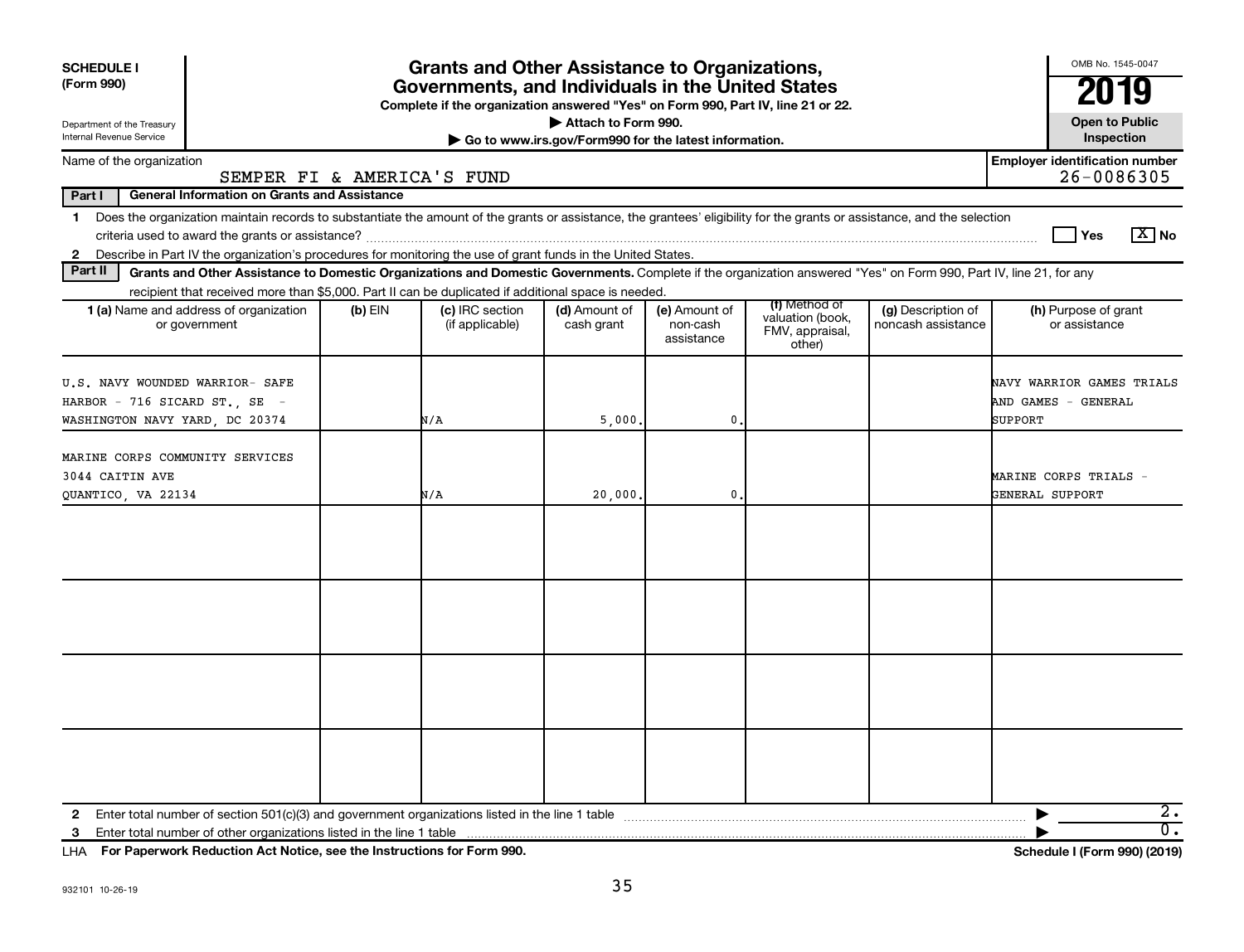**2**

Part III | Grants and Other Assistance to Domestic Individuals. Complete if the organization answered "Yes" on Form 990, Part IV, line 22. Part III can be duplicated if additional space is needed.

| (a) Type of grant or assistance                                                                                                                      | (b) Number of<br>recipients | (c) Amount of<br>cash grant | (d) Amount of non-<br>(e) Method of valuation<br>(book, FMV, appraisal, other)<br>cash assistance |                           | (f) Description of noncash assistance |
|------------------------------------------------------------------------------------------------------------------------------------------------------|-----------------------------|-----------------------------|---------------------------------------------------------------------------------------------------|---------------------------|---------------------------------------|
|                                                                                                                                                      |                             |                             |                                                                                                   |                           |                                       |
|                                                                                                                                                      |                             |                             |                                                                                                   |                           | COMPUTERS AND OTHER ELECTRONIC        |
| FAMILY SUPPORT PROGRAM                                                                                                                               | 6437                        | 17,431,077.                 |                                                                                                   | 11,059. VENDOR INVOICES   | EQUIPMENT                             |
|                                                                                                                                                      |                             |                             |                                                                                                   |                           |                                       |
|                                                                                                                                                      |                             |                             |                                                                                                   |                           | ELECTRONIC EQUIPMENT FOR              |
| INTEGRATIVE WELLNESS PROGRAM                                                                                                                         | 1992                        | 3,262,997.                  |                                                                                                   | 184, 674. VENDOR INVOICES | PTSD/TBI                              |
|                                                                                                                                                      |                             |                             |                                                                                                   |                           |                                       |
|                                                                                                                                                      |                             |                             |                                                                                                   |                           |                                       |
|                                                                                                                                                      |                             |                             |                                                                                                   |                           |                                       |
| TRANSITION PROGRAM                                                                                                                                   | 931                         | 2,576,737.                  |                                                                                                   | 129,854. VENDOR INVOICES  | COMPUTERS                             |
|                                                                                                                                                      |                             |                             |                                                                                                   |                           |                                       |
|                                                                                                                                                      |                             |                             |                                                                                                   |                           |                                       |
|                                                                                                                                                      |                             |                             |                                                                                                   |                           |                                       |
|                                                                                                                                                      |                             |                             |                                                                                                   |                           |                                       |
|                                                                                                                                                      |                             |                             |                                                                                                   |                           |                                       |
|                                                                                                                                                      |                             |                             |                                                                                                   |                           |                                       |
|                                                                                                                                                      |                             |                             |                                                                                                   |                           |                                       |
| Part IV<br>Supplemental Information. Provide the information required in Part I, line 2; Part III, column (b); and any other additional information. |                             |                             |                                                                                                   |                           |                                       |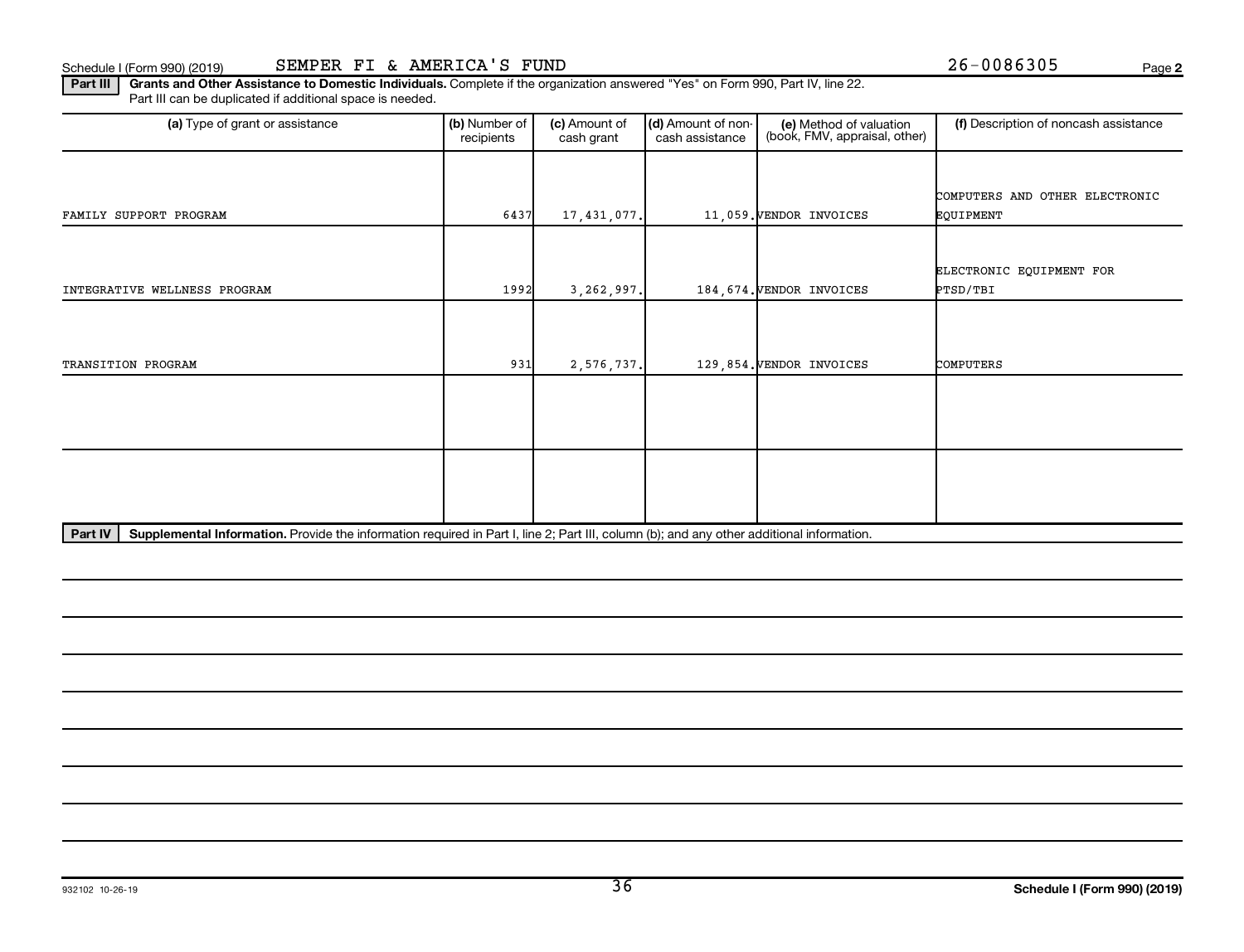| <b>Compensation Information</b><br><b>SCHEDULE J</b>                                                                             |                                       | OMB No. 1545-0047           |  |  |  |  |  |
|----------------------------------------------------------------------------------------------------------------------------------|---------------------------------------|-----------------------------|--|--|--|--|--|
| (Form 990)<br>For certain Officers, Directors, Trustees, Key Employees, and Highest                                              |                                       |                             |  |  |  |  |  |
| <b>Compensated Employees</b>                                                                                                     |                                       | 019                         |  |  |  |  |  |
| Complete if the organization answered "Yes" on Form 990, Part IV, line 23.<br>Attach to Form 990.                                |                                       | <b>Open to Public</b>       |  |  |  |  |  |
| Department of the Treasury<br>Go to www.irs.gov/Form990 for instructions and the latest information.<br>Internal Revenue Service |                                       | Inspection                  |  |  |  |  |  |
| Name of the organization                                                                                                         | <b>Employer identification number</b> |                             |  |  |  |  |  |
| SEMPER FI & AMERICA'S FUND                                                                                                       | 26-0086305                            |                             |  |  |  |  |  |
| <b>Questions Regarding Compensation</b><br>Part I                                                                                |                                       |                             |  |  |  |  |  |
|                                                                                                                                  |                                       | <b>Yes</b><br>No            |  |  |  |  |  |
| Check the appropriate box(es) if the organization provided any of the following to or for a person listed on Form 990,           |                                       |                             |  |  |  |  |  |
| Part VII, Section A, line 1a. Complete Part III to provide any relevant information regarding these items.                       |                                       |                             |  |  |  |  |  |
| First-class or charter travel<br>Housing allowance or residence for personal use                                                 |                                       |                             |  |  |  |  |  |
| Travel for companions<br>Payments for business use of personal residence                                                         |                                       |                             |  |  |  |  |  |
| Tax indemnification and gross-up payments<br>Health or social club dues or initiation fees                                       |                                       |                             |  |  |  |  |  |
| Discretionary spending account<br>Personal services (such as maid, chauffeur, chef)                                              |                                       |                             |  |  |  |  |  |
|                                                                                                                                  |                                       |                             |  |  |  |  |  |
| <b>b</b> If any of the boxes on line 1a are checked, did the organization follow a written policy regarding payment or           |                                       |                             |  |  |  |  |  |
| reimbursement or provision of all of the expenses described above? If "No," complete Part III to explain                         | 1b                                    |                             |  |  |  |  |  |
| 2<br>Did the organization require substantiation prior to reimbursing or allowing expenses incurred by all directors,            |                                       |                             |  |  |  |  |  |
|                                                                                                                                  | $\mathbf{2}$                          |                             |  |  |  |  |  |
| Indicate which, if any, of the following the organization used to establish the compensation of the organization's<br>з          |                                       |                             |  |  |  |  |  |
| CEO/Executive Director. Check all that apply. Do not check any boxes for methods used by a related organization to               |                                       |                             |  |  |  |  |  |
| establish compensation of the CEO/Executive Director, but explain in Part III.                                                   |                                       |                             |  |  |  |  |  |
| $\lfloor \underline{X} \rfloor$ Compensation committee<br>Written employment contract                                            |                                       |                             |  |  |  |  |  |
| $ \mathbf{X} $ Compensation survey or study<br>Independent compensation consultant                                               |                                       |                             |  |  |  |  |  |
| $\lfloor x \rfloor$ Form 990 of other organizations<br>Approval by the board or compensation committee                           |                                       |                             |  |  |  |  |  |
|                                                                                                                                  |                                       |                             |  |  |  |  |  |
| During the year, did any person listed on Form 990, Part VII, Section A, line 1a, with respect to the filing<br>4                |                                       |                             |  |  |  |  |  |
| organization or a related organization:                                                                                          |                                       |                             |  |  |  |  |  |
| Receive a severance payment or change-of-control payment?<br>а                                                                   | 4a                                    | х                           |  |  |  |  |  |
| b                                                                                                                                | 4b                                    | $\overline{\text{x}}$       |  |  |  |  |  |
| с                                                                                                                                | 4c                                    | $\overline{\textnormal{x}}$ |  |  |  |  |  |
| If "Yes" to any of lines 4a-c, list the persons and provide the applicable amounts for each item in Part III.                    |                                       |                             |  |  |  |  |  |
|                                                                                                                                  |                                       |                             |  |  |  |  |  |
| Only section 501(c)(3), 501(c)(4), and 501(c)(29) organizations must complete lines 5-9.                                         |                                       |                             |  |  |  |  |  |
| For persons listed on Form 990, Part VII, Section A, line 1a, did the organization pay or accrue any compensation                |                                       |                             |  |  |  |  |  |
| contingent on the revenues of:                                                                                                   |                                       |                             |  |  |  |  |  |
| a                                                                                                                                | 5a                                    | х                           |  |  |  |  |  |
|                                                                                                                                  | 5b                                    | $\overline{\mathbf{X}}$     |  |  |  |  |  |
| If "Yes" on line 5a or 5b, describe in Part III.                                                                                 |                                       |                             |  |  |  |  |  |
| For persons listed on Form 990, Part VII, Section A, line 1a, did the organization pay or accrue any compensation<br>6.          |                                       |                             |  |  |  |  |  |
| contingent on the net earnings of:                                                                                               |                                       | х                           |  |  |  |  |  |
| a                                                                                                                                | 6а                                    | $\overline{\mathbf{X}}$     |  |  |  |  |  |
|                                                                                                                                  | 6b                                    |                             |  |  |  |  |  |
| If "Yes" on line 6a or 6b, describe in Part III.                                                                                 |                                       |                             |  |  |  |  |  |
| 7 For persons listed on Form 990, Part VII, Section A, line 1a, did the organization provide any nonfixed payments               |                                       | x                           |  |  |  |  |  |
|                                                                                                                                  | 7                                     |                             |  |  |  |  |  |
| Were any amounts reported on Form 990, Part VII, paid or accrued pursuant to a contract that was subject to the<br>8             | 8                                     | х                           |  |  |  |  |  |
| If "Yes" on line 8, did the organization also follow the rebuttable presumption procedure described in                           |                                       |                             |  |  |  |  |  |
| 9                                                                                                                                | 9                                     |                             |  |  |  |  |  |
| LHA For Paperwork Reduction Act Notice, see the Instructions for Form 990.                                                       | Schedule J (Form 990) 2019            |                             |  |  |  |  |  |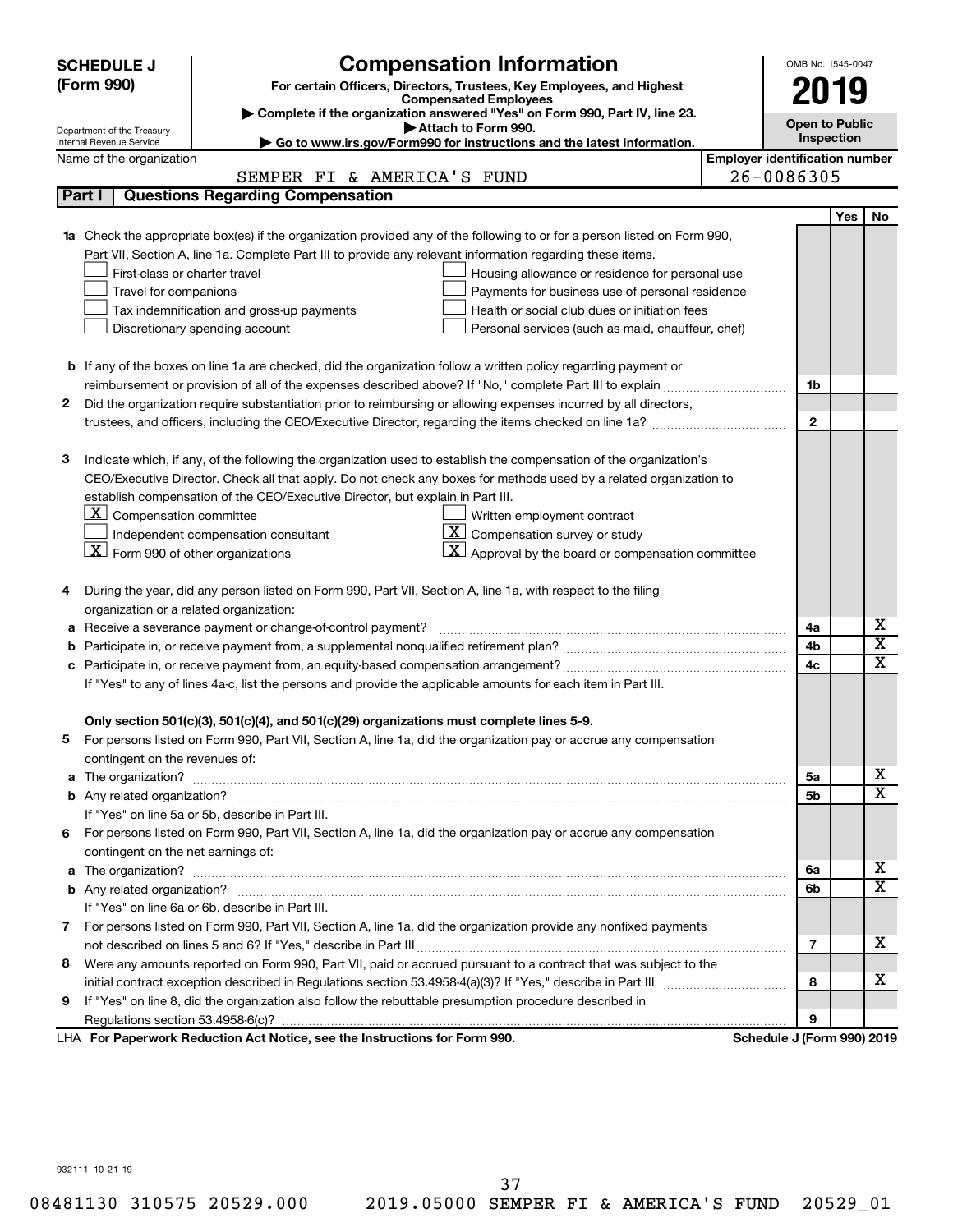### Part II | Officers, Directors, Trustees, Key Employees, and Highest Compensated Employees. Use duplicate copies if additional space is needed.

For each individual whose compensation must be reported on Schedule J, report compensation from the organization on row (i) and from related organizations, described in the instructions, on row (ii). Do not list any individuals that aren't listed on Form 990, Part VII.

Note: The sum of columns (B)(i)-(iii) for each listed individual must equal the total amount of Form 990, Part VII, Section A, line 1a, applicable column (D) and (E) amounts for that individual.

|                          |      |                             | (B) Breakdown of W-2 and/or 1099-MISC compensation |                                           | (C) Retirement and             | (D) Nontaxable | (E) Total of columns        | (F) Compensation                                           |
|--------------------------|------|-----------------------------|----------------------------------------------------|-------------------------------------------|--------------------------------|----------------|-----------------------------|------------------------------------------------------------|
| (A) Name and Title       |      | (i) Base<br>compensation    | (ii) Bonus &<br>incentive<br>compensation          | (iii) Other<br>reportable<br>compensation | other deferred<br>compensation | benefits       | $(B)(i)$ - $(D)$            | in column (B)<br>reported as deferred<br>on prior Form 990 |
| KAREN GUENTHER<br>(1)    | (i)  | 195, 326.                   | $\overline{\mathbf{0}}$ .                          | $\overline{0}$ .                          | $\overline{0}$ .               | 2,170.         | 197,496.                    | $\overline{\mathbf{0}}$ .                                  |
| PRESIDENT & FOUNDER      | (ii) | $\overline{\mathfrak{o}}$ . | $\overline{\mathfrak{o}}$ .                        | $\overline{0}$ .                          | $\overline{0}$ .               | $\mathbf 0$ .  | $\overline{0}$              | $\overline{0}$ .                                           |
| TOM BENOIT<br>(2)        | (i)  | 140, 519.                   | $\overline{0}$ .                                   | $\overline{\mathfrak{o}}$ .               | $\overline{0}$ .               | 29,331         | 169,850.                    | $\overline{0}$ .                                           |
| CHIEF FINANCIAL OFFICER  | (ii) | $\overline{\mathfrak{o}}$ . | $\overline{0}$ .                                   | $\overline{0}$ .                          | $\mathbf 0$ .                  | $\overline{0}$ | $\overline{0}$              | $\overline{0}$ .                                           |
| SUSAN ROCCO<br>(3)       | (i)  | 154, 174.                   | $\overline{\mathfrak{o}}$ .                        | $\overline{\mathfrak{o}}$ .               | $\overline{0}$ .               | 748            | 154,922.                    | $\overline{0}$ .                                           |
| VP, CASE MANAGEMENT EAST | (i)  | $\overline{0}$ .            | $\overline{\mathfrak{o}}$ .                        | $\overline{\mathfrak{o}}$ .               | $\overline{0}$ .               | σ.             | $\overline{\mathfrak{o}}$ . | $\overline{0}$ .                                           |
| SONDRIA SAYLOR<br>(4)    | (i)  | 148,706.                    | $\overline{0}$ .                                   | $\overline{0}$ .                          | $\overline{0}$ .               | 20,777.        | 169,483.                    | $\overline{0}$ .                                           |
| VP, CASE MANAGEMENT WEST | (i)  | $\overline{0}$ .            | $\overline{0}$ .                                   | $\overline{0}$ .                          | $\overline{0}$ .               | σ.             | $\overline{0}$ .            | $\overline{0}$ .                                           |
|                          | (i)  |                             |                                                    |                                           |                                |                |                             |                                                            |
|                          | (ii) |                             |                                                    |                                           |                                |                |                             |                                                            |
|                          | (i)  |                             |                                                    |                                           |                                |                |                             |                                                            |
|                          | (ii) |                             |                                                    |                                           |                                |                |                             |                                                            |
|                          | (i)  |                             |                                                    |                                           |                                |                |                             |                                                            |
|                          | (i)  |                             |                                                    |                                           |                                |                |                             |                                                            |
|                          | (i)  |                             |                                                    |                                           |                                |                |                             |                                                            |
|                          | (i)  |                             |                                                    |                                           |                                |                |                             |                                                            |
|                          | (i)  |                             |                                                    |                                           |                                |                |                             |                                                            |
|                          | (i)  |                             |                                                    |                                           |                                |                |                             |                                                            |
|                          | (i)  |                             |                                                    |                                           |                                |                |                             |                                                            |
|                          | (ii) |                             |                                                    |                                           |                                |                |                             |                                                            |
|                          | (i)  |                             |                                                    |                                           |                                |                |                             |                                                            |
|                          | (i)  |                             |                                                    |                                           |                                |                |                             |                                                            |
|                          | (i)  |                             |                                                    |                                           |                                |                |                             |                                                            |
|                          | (i)  |                             |                                                    |                                           |                                |                |                             |                                                            |
|                          | (i)  |                             |                                                    |                                           |                                |                |                             |                                                            |
|                          | (i)  |                             |                                                    |                                           |                                |                |                             |                                                            |
|                          | (i)  |                             |                                                    |                                           |                                |                |                             |                                                            |
|                          | (i)  |                             |                                                    |                                           |                                |                |                             |                                                            |
|                          | (i)  |                             |                                                    |                                           |                                |                |                             |                                                            |
|                          | (i)  |                             |                                                    |                                           |                                |                |                             |                                                            |
|                          | (i)  |                             |                                                    |                                           |                                |                |                             |                                                            |
|                          | (ii) |                             |                                                    |                                           |                                |                |                             |                                                            |

**Schedule J (Form 990) 2019**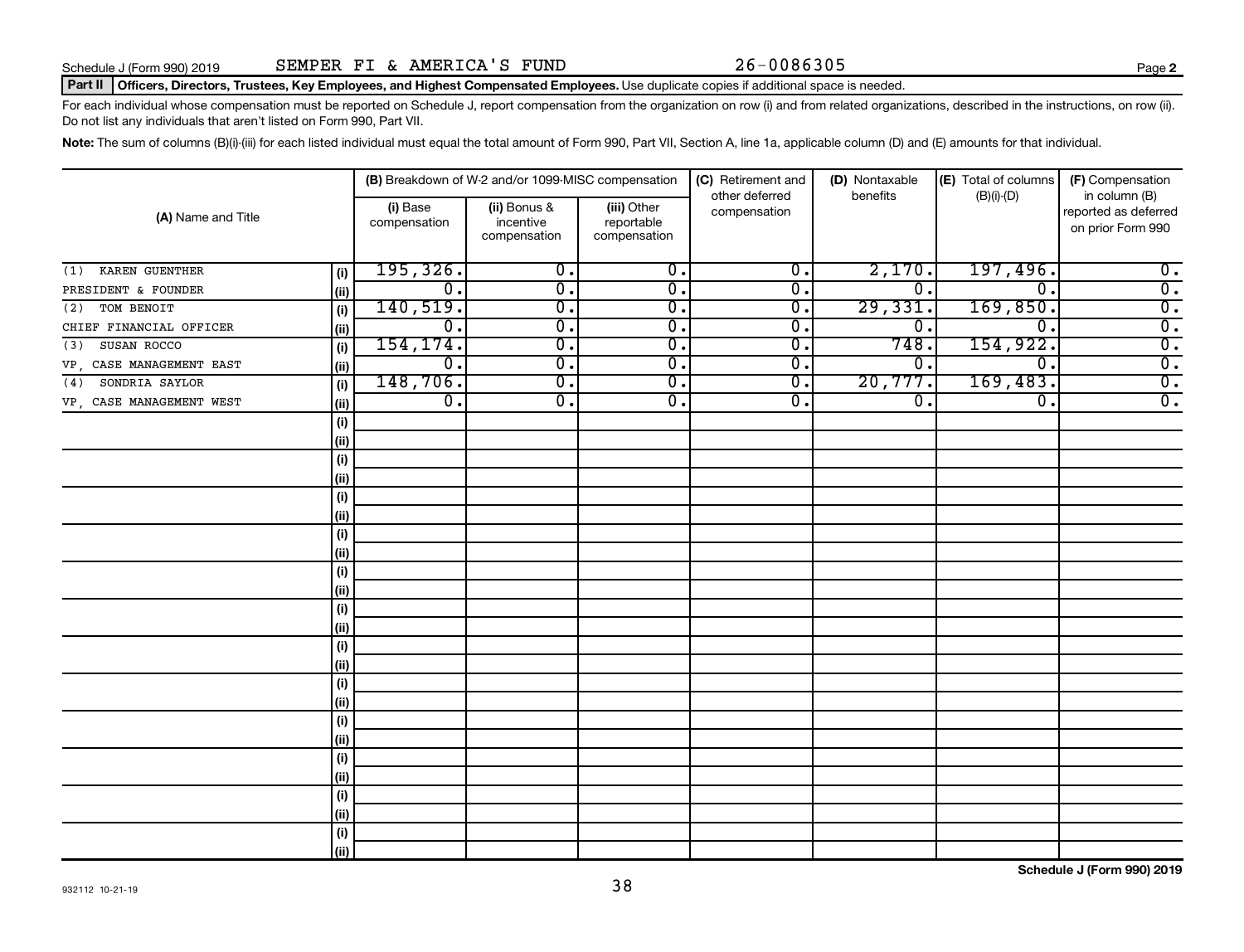### **Part III Supplemental Information**

Provide the information, explanation, or descriptions required for Part I, lines 1a, 1b, 3, 4a, 4b, 4c, 5a, 5b, 6a, 6b, 7, and 8, and for Part II. Also complete this part for any additional information.

**Schedule J (Form 990) 2019**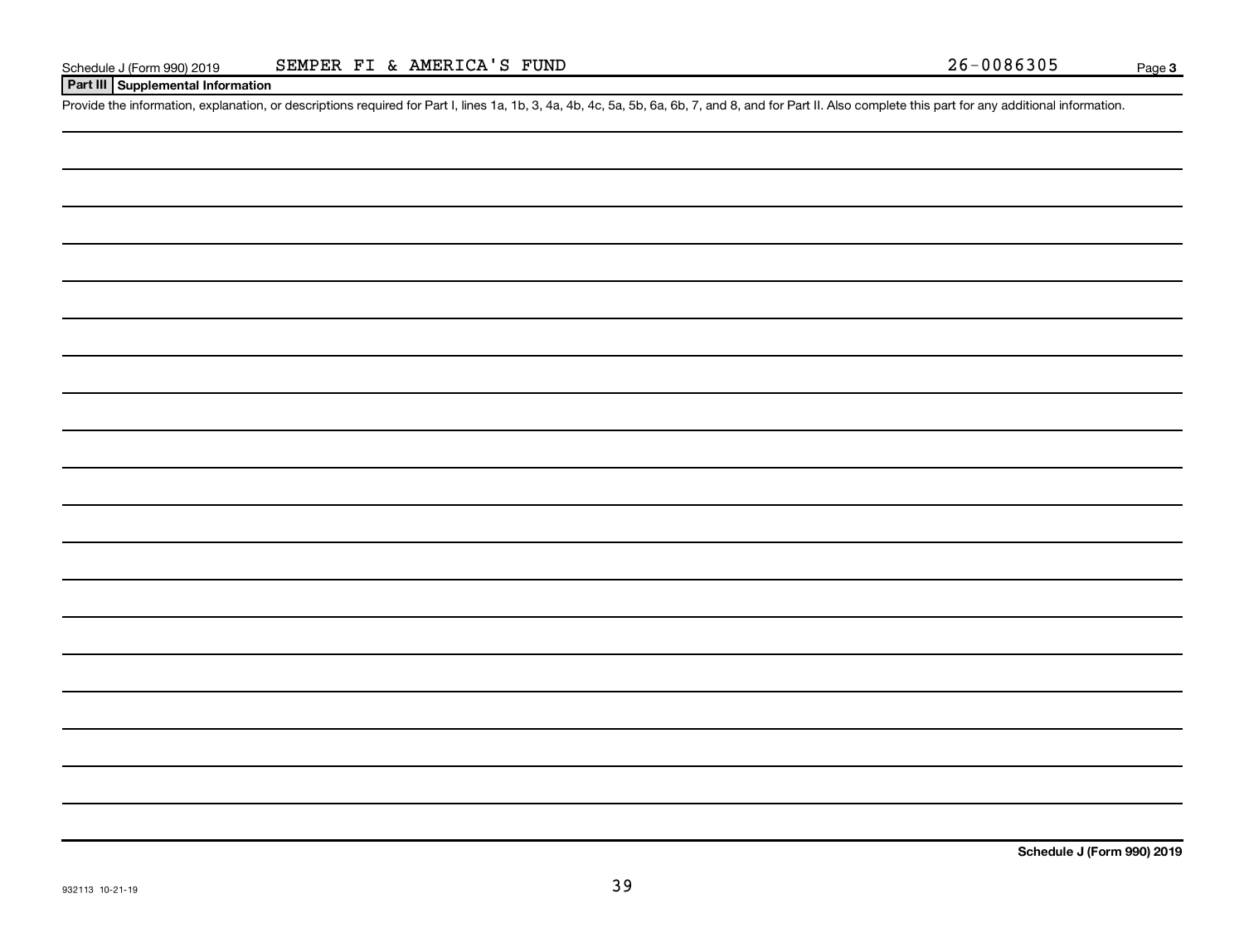| <b>SCHEDULE L</b>                                                                                                    |                   |                                                                            |  |                           | <b>Transactions With Interested Persons</b>                                                                                        |                                |                           |     |          |                                                                              | OMB No. 1545-0047            |            |                                       |
|----------------------------------------------------------------------------------------------------------------------|-------------------|----------------------------------------------------------------------------|--|---------------------------|------------------------------------------------------------------------------------------------------------------------------------|--------------------------------|---------------------------|-----|----------|------------------------------------------------------------------------------|------------------------------|------------|---------------------------------------|
| (Form 990 or 990-EZ) > Complete if the organization answered "Yes" on Form 990, Part IV, line 25a, 25b, 26, 27, 28a, |                   |                                                                            |  |                           |                                                                                                                                    |                                |                           |     |          |                                                                              | 2019                         |            |                                       |
|                                                                                                                      |                   |                                                                            |  |                           | 28b, or 28c, or Form 990-EZ, Part V, line 38a or 40b.<br>Attach to Form 990 or Form 990-EZ.                                        |                                |                           |     |          |                                                                              | <b>Open To Public</b>        |            |                                       |
| Department of the Treasury<br>Internal Revenue Service                                                               |                   |                                                                            |  |                           | Go to www.irs.gov/Form990 for instructions and the latest information.                                                             |                                |                           |     |          |                                                                              | Inspection                   |            |                                       |
| Name of the organization                                                                                             |                   |                                                                            |  |                           |                                                                                                                                    |                                |                           |     |          |                                                                              |                              |            | <b>Employer identification number</b> |
|                                                                                                                      |                   | SEMPER FI & AMERICA'S FUND                                                 |  |                           |                                                                                                                                    |                                |                           |     |          | 26-0086305                                                                   |                              |            |                                       |
| Part I                                                                                                               |                   |                                                                            |  |                           | Excess Benefit Transactions (section 501(c)(3), section 501(c)(4), and section 501(c)(29) organizations only).                     |                                |                           |     |          |                                                                              |                              |            |                                       |
|                                                                                                                      |                   |                                                                            |  |                           | Complete if the organization answered "Yes" on Form 990, Part IV, line 25a or 25b, or Form 990-EZ, Part V, line 40b.               |                                |                           |     |          |                                                                              |                              |            |                                       |
| 1.<br>(a) Name of disqualified person                                                                                |                   | (b) Relationship between disqualified<br>person and organization           |  |                           |                                                                                                                                    | (c) Description of transaction |                           |     |          |                                                                              |                              | <b>Yes</b> | (d) Corrected?<br><b>No</b>           |
|                                                                                                                      |                   |                                                                            |  |                           |                                                                                                                                    |                                |                           |     |          |                                                                              |                              |            |                                       |
|                                                                                                                      |                   |                                                                            |  |                           |                                                                                                                                    |                                |                           |     |          |                                                                              |                              |            |                                       |
|                                                                                                                      |                   |                                                                            |  |                           |                                                                                                                                    |                                |                           |     |          |                                                                              |                              |            |                                       |
|                                                                                                                      |                   |                                                                            |  |                           |                                                                                                                                    |                                |                           |     |          |                                                                              |                              |            |                                       |
|                                                                                                                      |                   |                                                                            |  |                           |                                                                                                                                    |                                |                           |     |          |                                                                              |                              |            |                                       |
| 2 Enter the amount of tax incurred by the organization managers or disqualified persons during the year under        |                   |                                                                            |  |                           |                                                                                                                                    |                                |                           |     |          |                                                                              |                              |            |                                       |
| section 4958                                                                                                         |                   |                                                                            |  |                           |                                                                                                                                    |                                |                           |     |          |                                                                              |                              |            |                                       |
|                                                                                                                      |                   |                                                                            |  |                           |                                                                                                                                    |                                |                           |     |          | $\begin{array}{c c}\n\blacktriangleright & \text{\$} \\ \hline\n\end{array}$ |                              |            |                                       |
|                                                                                                                      |                   |                                                                            |  |                           |                                                                                                                                    |                                |                           |     |          |                                                                              |                              |            |                                       |
| Part II                                                                                                              |                   | Loans to and/or From Interested Persons.                                   |  |                           |                                                                                                                                    |                                |                           |     |          |                                                                              |                              |            |                                       |
|                                                                                                                      |                   | reported an amount on Form 990, Part X, line 5, 6, or 22.                  |  |                           | Complete if the organization answered "Yes" on Form 990-EZ, Part V, line 38a or Form 990, Part IV, line 26; or if the organization |                                |                           |     |          |                                                                              |                              |            |                                       |
| (a) Name of                                                                                                          | (b) Relationship  | (c) Purpose                                                                |  | $(d)$ Loan to or          | (e) Original                                                                                                                       |                                | (f) Balance due           |     | $(g)$ In | (h) Approved                                                                 |                              |            | (i) Written                           |
| interested person                                                                                                    | with organization | of loan                                                                    |  | from the<br>organization? | principal amount                                                                                                                   |                                |                           |     | default? |                                                                              | `by board or<br>committee?   |            | agreement?                            |
|                                                                                                                      |                   |                                                                            |  | To From                   |                                                                                                                                    |                                |                           | Yes | No       | Yes I                                                                        | No.                          | <b>Yes</b> | No                                    |
|                                                                                                                      |                   |                                                                            |  |                           |                                                                                                                                    |                                |                           |     |          |                                                                              |                              |            |                                       |
|                                                                                                                      |                   |                                                                            |  |                           |                                                                                                                                    |                                |                           |     |          |                                                                              |                              |            |                                       |
|                                                                                                                      |                   |                                                                            |  |                           |                                                                                                                                    |                                |                           |     |          |                                                                              |                              |            |                                       |
|                                                                                                                      |                   |                                                                            |  |                           |                                                                                                                                    |                                |                           |     |          |                                                                              |                              |            |                                       |
|                                                                                                                      |                   |                                                                            |  |                           |                                                                                                                                    |                                |                           |     |          |                                                                              |                              |            |                                       |
|                                                                                                                      |                   |                                                                            |  |                           |                                                                                                                                    |                                |                           |     |          |                                                                              |                              |            |                                       |
|                                                                                                                      |                   |                                                                            |  |                           |                                                                                                                                    |                                |                           |     |          |                                                                              |                              |            |                                       |
|                                                                                                                      |                   |                                                                            |  |                           |                                                                                                                                    |                                |                           |     |          |                                                                              |                              |            |                                       |
|                                                                                                                      |                   |                                                                            |  |                           | $\blacktriangleright$ \$                                                                                                           |                                |                           |     |          |                                                                              |                              |            |                                       |
| Total<br>Part III                                                                                                    |                   | <b>Grants or Assistance Benefiting Interested Persons.</b>                 |  |                           |                                                                                                                                    |                                |                           |     |          |                                                                              |                              |            |                                       |
|                                                                                                                      |                   | Complete if the organization answered "Yes" on Form 990, Part IV, line 27. |  |                           |                                                                                                                                    |                                |                           |     |          |                                                                              |                              |            |                                       |
| (a) Name of interested person                                                                                        |                   | (b) Relationship between<br>interested person and<br>the organization      |  |                           | (c) Amount of<br>assistance                                                                                                        |                                | (d) Type of<br>assistance |     |          |                                                                              | (e) Purpose of<br>assistance |            |                                       |
|                                                                                                                      |                   |                                                                            |  |                           |                                                                                                                                    |                                |                           |     |          |                                                                              |                              |            |                                       |
|                                                                                                                      |                   |                                                                            |  |                           |                                                                                                                                    |                                |                           |     |          |                                                                              |                              |            |                                       |
|                                                                                                                      |                   |                                                                            |  |                           |                                                                                                                                    |                                |                           |     |          |                                                                              |                              |            |                                       |
|                                                                                                                      |                   |                                                                            |  |                           |                                                                                                                                    |                                |                           |     |          |                                                                              |                              |            |                                       |
|                                                                                                                      |                   |                                                                            |  |                           |                                                                                                                                    |                                |                           |     |          |                                                                              |                              |            |                                       |
|                                                                                                                      |                   |                                                                            |  |                           |                                                                                                                                    |                                |                           |     |          |                                                                              |                              |            |                                       |
|                                                                                                                      |                   |                                                                            |  |                           |                                                                                                                                    |                                |                           |     |          |                                                                              |                              |            |                                       |
|                                                                                                                      |                   |                                                                            |  |                           |                                                                                                                                    |                                |                           |     |          |                                                                              |                              |            |                                       |
|                                                                                                                      |                   |                                                                            |  |                           |                                                                                                                                    |                                |                           |     |          |                                                                              |                              |            |                                       |
|                                                                                                                      |                   |                                                                            |  |                           |                                                                                                                                    |                                |                           |     |          |                                                                              |                              |            |                                       |

LHA For Paperwork Reduction Act Notice, see the Instructions for Form 990 or 990-EZ. Schedule L (Form 990 or 990-EZ) 2019

932131 10-21-19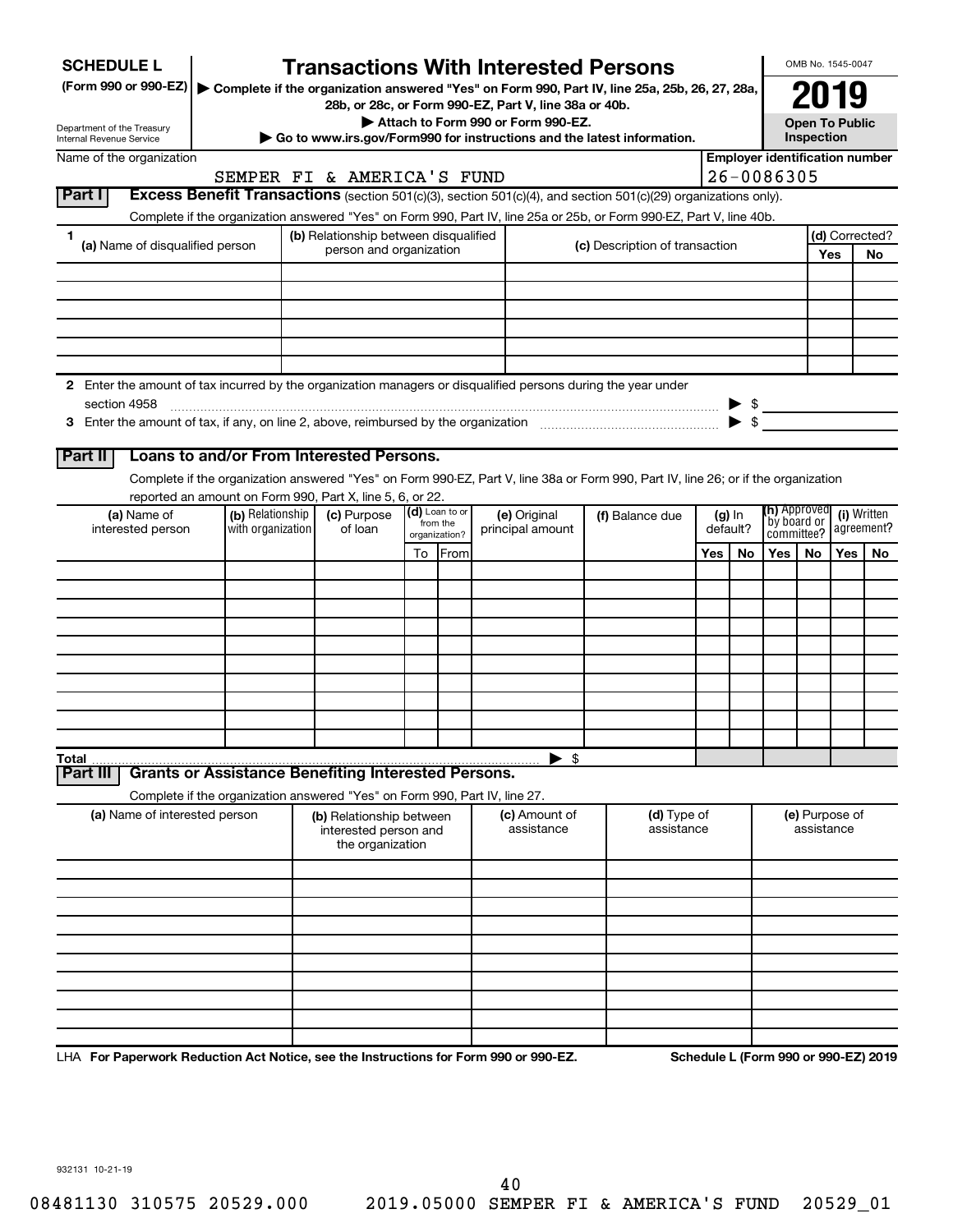Complete if the organization answered "Yes" on Form 990, Part IV, line 28a, 28b, or 28c.

| (a) Name of interested person |       | (b) Relationship between interested<br>person and the organization |  | (c) Amount of<br>transaction | (d) Description of<br>transaction | (e) Sharing of<br>organization's<br>revenues? |            |    |
|-------------------------------|-------|--------------------------------------------------------------------|--|------------------------------|-----------------------------------|-----------------------------------------------|------------|----|
|                               |       |                                                                    |  |                              |                                   |                                               | <b>Yes</b> | No |
| CHARO BATES                   | CHILD | OF                                                                 |  | <b>DIRECTOR</b>              |                                   | 32,362. EMPLOYEE<br>WA                        |            | х  |
| CICELY KENT-WARREN            | CHILD |                                                                    |  | OF DIRECTOR                  |                                   | 30,682. EMPLOYEE<br>WA                        |            | х  |
| MATTHEW ROCCO                 |       |                                                                    |  | CHILD OF KEY EMPLOY          |                                   | 61,936.EMPLOYEE<br>WA                         |            | х  |
|                               |       |                                                                    |  |                              |                                   |                                               |            |    |
|                               |       |                                                                    |  |                              |                                   |                                               |            |    |
|                               |       |                                                                    |  |                              |                                   |                                               |            |    |
|                               |       |                                                                    |  |                              |                                   |                                               |            |    |
|                               |       |                                                                    |  |                              |                                   |                                               |            |    |
|                               |       |                                                                    |  |                              |                                   |                                               |            |    |
|                               |       |                                                                    |  |                              |                                   |                                               |            |    |

### **Part V** Supplemental Information.

Provide additional information for responses to questions on Schedule L (see instructions).

### SCH L, PART IV, BUSINESS TRANSACTIONS INVOLVING INTERESTED PERSONS:

(A) NAME OF PERSON: CHARO BATES

(B) RELATIONSHIP BETWEEN INTERESTED PERSON AND ORGANIZATION:

### CHILD OF DIRECTOR

(C) AMOUNT OF TRANSACTION \$ 32,362.

(D) DESCRIPTION OF TRANSACTION: EMPLOYEE WAGES

(E) SHARING OF ORGANIZATION REVENUES? = NO

### (A) NAME OF PERSON: CICELY KENT-WARREN

(B) RELATIONSHIP BETWEEN INTERESTED PERSON AND ORGANIZATION:

CHILD OF DIRECTOR

(C) AMOUNT OF TRANSACTION \$ 30,682.

(D) DESCRIPTION OF TRANSACTION: EMPLOYEE WAGES

(E) SHARING OF ORGANIZATION REVENUES? = NO

(A) NAME OF PERSON: MATTHEW ROCCO

(B) RELATIONSHIP BETWEEN INTERESTED PERSON AND ORGANIZATION:

CHILD OF KEY EMPLOYEE

(C) AMOUNT OF TRANSACTION \$ 61,936.

(D) DESCRIPTION OF TRANSACTION: EMPLOYEE WAGES

932132 10-21-19

**Schedule L (Form 990 or 990-EZ) 2019**

41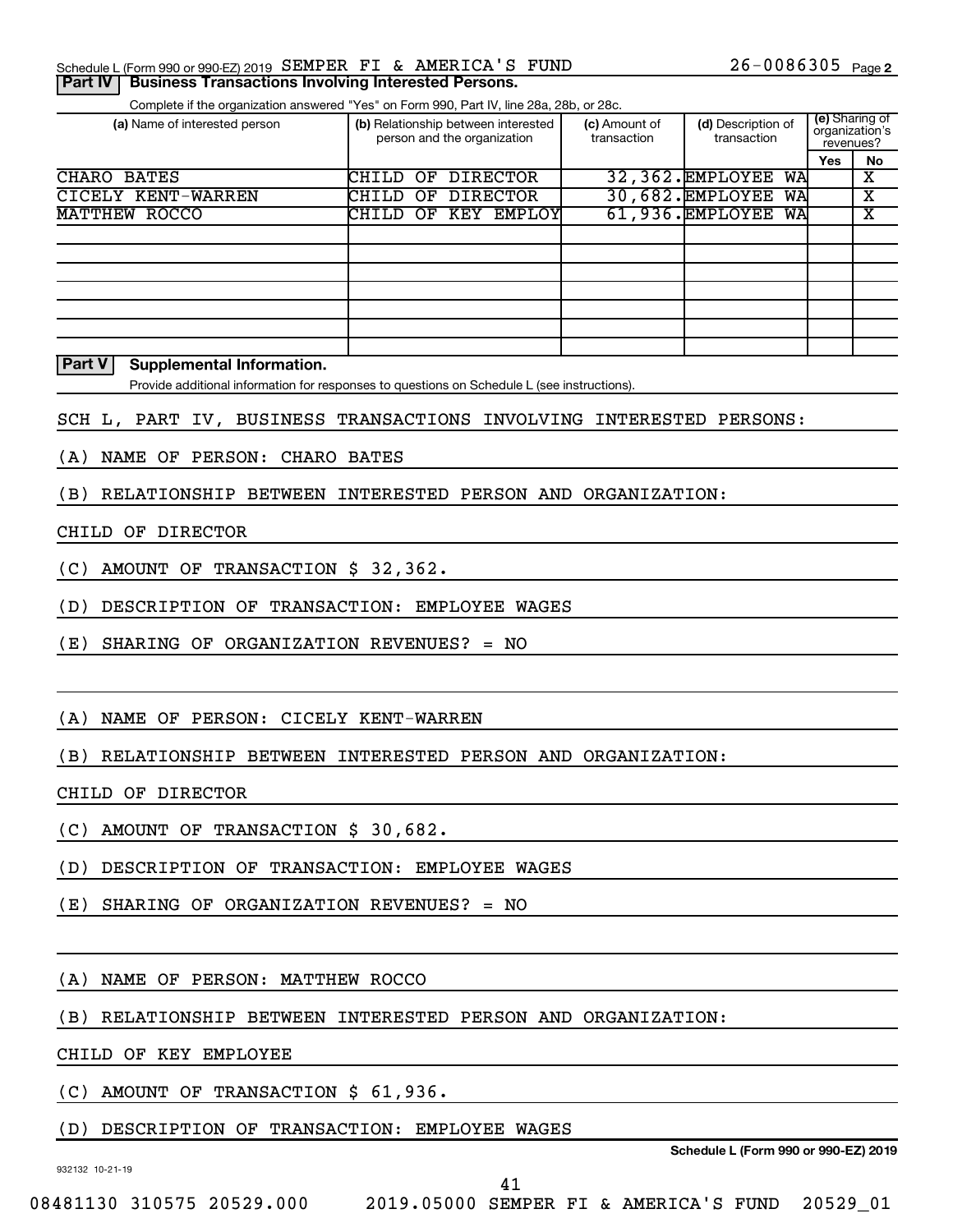| <b>Part V</b> Supplemental Information |
|----------------------------------------|

Complete this part to provide additional information for responses to questions on Schedule L (see instructions).

### (E) SHARING OF ORGANIZATION REVENUES? = NO

42

932461 04-01-19

**Schedule L (Form 990 or 990-EZ)**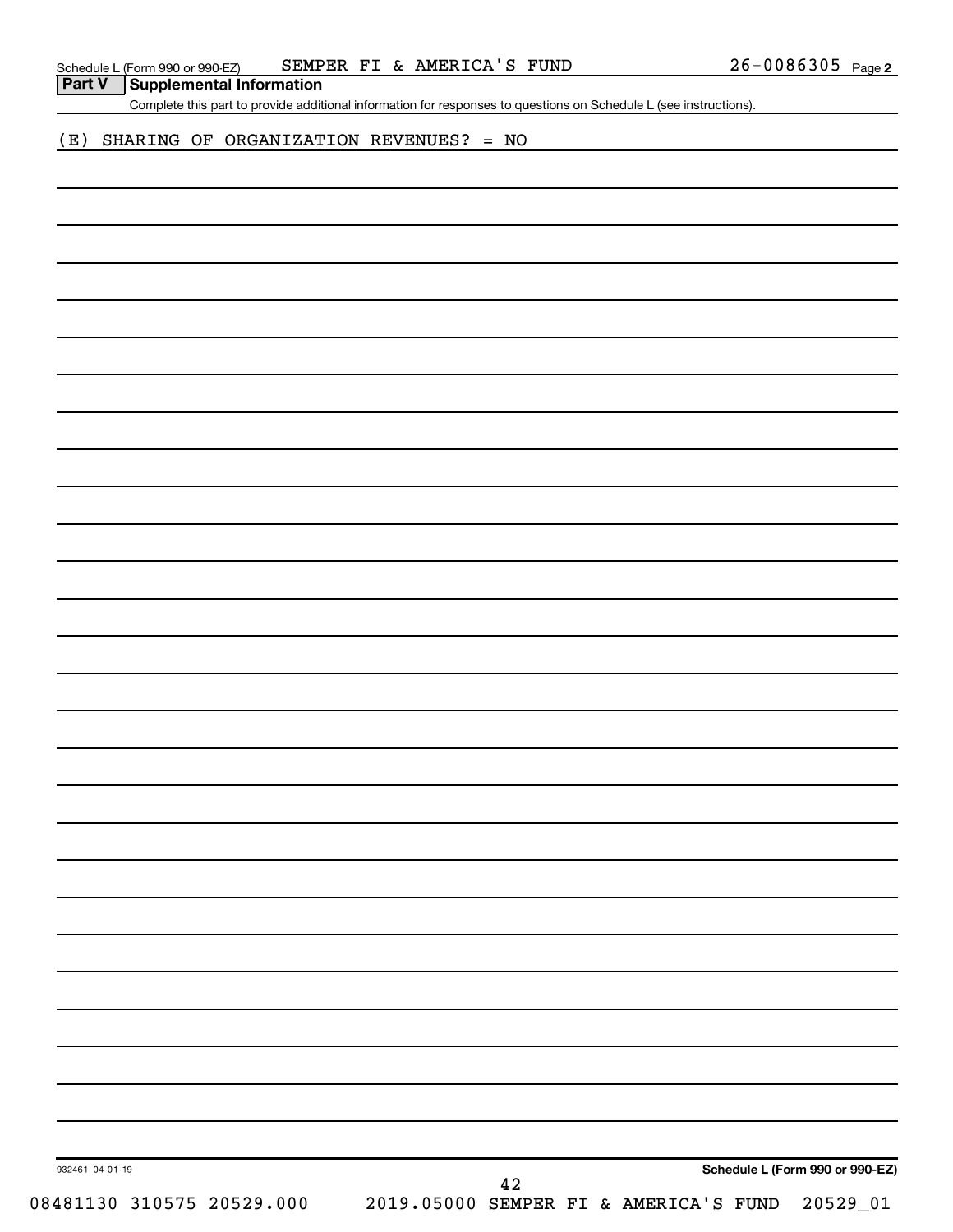### **SCHEDULE M (Form 990)**

# **Noncash Contributions**

OMB No. 1545-0047

**Employer identification number**

 $26 - 0086305$ 

| Department of the Treasury |
|----------------------------|
| Internal Revenue Service   |

**Complete if the organizations answered "Yes" on Form 990, Part IV, lines 29 or 30.**<br>• Complete if the organizations answered "Yes" on Form 990, Part IV, lines 29 or 30. **Attach to Form 990.**  $\blacktriangleright$ 

**Open to Public Inspection**

|  | Name of the organization |  |
|--|--------------------------|--|
|  |                          |  |
|  |                          |  |
|  |                          |  |

 **Go to www.irs.gov/Form990 for instructions and the latest information.** J

| ne of the organization |  |                            |  |
|------------------------|--|----------------------------|--|
|                        |  | SEMPER FI & AMERICA'S FUND |  |

| <b>Part I</b> | <b>Types of Property</b>                                                                                                       |                               |                                      |                                                                                                      |                                                              |            |     |    |
|---------------|--------------------------------------------------------------------------------------------------------------------------------|-------------------------------|--------------------------------------|------------------------------------------------------------------------------------------------------|--------------------------------------------------------------|------------|-----|----|
|               |                                                                                                                                | (a)<br>Check if<br>applicable | (b)<br>Number of<br>contributions or | (c)<br>Noncash contribution<br>amounts reported on<br>items contributed Form 990, Part VIII, line 1g | (d)<br>Method of determining<br>noncash contribution amounts |            |     |    |
| 1             |                                                                                                                                |                               |                                      |                                                                                                      |                                                              |            |     |    |
| 2             |                                                                                                                                |                               |                                      |                                                                                                      |                                                              |            |     |    |
| З             | Art - Fractional interests                                                                                                     |                               |                                      |                                                                                                      |                                                              |            |     |    |
| 4             | Books and publications                                                                                                         |                               |                                      |                                                                                                      |                                                              |            |     |    |
| 5             | Clothing and household goods                                                                                                   |                               |                                      |                                                                                                      |                                                              |            |     |    |
| 6             |                                                                                                                                |                               |                                      |                                                                                                      |                                                              |            |     |    |
| 7             |                                                                                                                                |                               |                                      |                                                                                                      |                                                              |            |     |    |
| 8             |                                                                                                                                |                               |                                      |                                                                                                      |                                                              |            |     |    |
| 9             | Securities - Publicly traded                                                                                                   | $\overline{\text{x}}$         | $\overline{52}$                      | 280,625.FMV                                                                                          |                                                              |            |     |    |
| 10            | Securities - Closely held stock                                                                                                |                               |                                      |                                                                                                      |                                                              |            |     |    |
| 11            | Securities - Partnership, LLC, or                                                                                              |                               |                                      |                                                                                                      |                                                              |            |     |    |
|               | trust interests                                                                                                                |                               |                                      |                                                                                                      |                                                              |            |     |    |
| 12            | Securities - Miscellaneous                                                                                                     |                               |                                      |                                                                                                      |                                                              |            |     |    |
| 13            | Qualified conservation contribution -                                                                                          |                               |                                      |                                                                                                      |                                                              |            |     |    |
|               |                                                                                                                                |                               |                                      |                                                                                                      |                                                              |            |     |    |
| 14            | Qualified conservation contribution - Other                                                                                    |                               |                                      |                                                                                                      |                                                              |            |     |    |
| 15            |                                                                                                                                |                               |                                      |                                                                                                      |                                                              |            |     |    |
| 16            | Real estate - Commercial                                                                                                       |                               |                                      |                                                                                                      |                                                              |            |     |    |
| 17            |                                                                                                                                |                               |                                      |                                                                                                      |                                                              |            |     |    |
| 18            |                                                                                                                                |                               |                                      |                                                                                                      |                                                              |            |     |    |
| 19            |                                                                                                                                |                               |                                      |                                                                                                      |                                                              |            |     |    |
| 20            | Drugs and medical supplies                                                                                                     |                               |                                      |                                                                                                      |                                                              |            |     |    |
| 21            |                                                                                                                                |                               |                                      |                                                                                                      |                                                              |            |     |    |
| 22            |                                                                                                                                |                               |                                      |                                                                                                      |                                                              |            |     |    |
| 23            |                                                                                                                                |                               |                                      |                                                                                                      |                                                              |            |     |    |
| 24            |                                                                                                                                |                               |                                      |                                                                                                      |                                                              |            |     |    |
| 25            | (GIFT CARDS<br>Other $\blacktriangleright$                                                                                     | $\overline{\textbf{x}}$       | 2                                    |                                                                                                      | $5,125.$ INVOICES                                            |            |     |    |
| 26            | $($ EQUIPMENT & S $)$<br>Other $\blacktriangleright$                                                                           | $\overline{\textbf{x}}$       |                                      |                                                                                                      | 3,000. ESTIMATED FMV                                         |            |     |    |
| 27            | Other $\blacktriangleright$                                                                                                    |                               |                                      |                                                                                                      |                                                              |            |     |    |
| 28            | Other $\blacktriangleright$                                                                                                    |                               |                                      |                                                                                                      |                                                              |            |     |    |
| 29            | Number of Forms 8283 received by the organization during the tax year for contributions                                        |                               |                                      |                                                                                                      |                                                              |            |     |    |
|               | for which the organization completed Form 8283, Part IV, Donee Acknowledgement                                                 |                               |                                      | 29                                                                                                   |                                                              |            |     |    |
|               |                                                                                                                                |                               |                                      |                                                                                                      |                                                              |            | Yes | No |
|               | 30a During the year, did the organization receive by contribution any property reported in Part I, lines 1 through 28, that it |                               |                                      |                                                                                                      |                                                              |            |     |    |
|               | must hold for at least three years from the date of the initial contribution, and which isn't required to be used for          |                               |                                      |                                                                                                      |                                                              |            |     |    |
|               |                                                                                                                                |                               |                                      |                                                                                                      |                                                              | <b>30a</b> |     | x  |
|               | <b>b</b> If "Yes," describe the arrangement in Part II.                                                                        |                               |                                      |                                                                                                      |                                                              |            |     |    |
| 31            | Does the organization have a gift acceptance policy that requires the review of any nonstandard contributions?                 |                               |                                      |                                                                                                      |                                                              | 31         | х   |    |
|               | 32a Does the organization hire or use third parties or related organizations to solicit, process, or sell noncash              |                               |                                      |                                                                                                      |                                                              |            |     |    |
|               | contributions?                                                                                                                 |                               |                                      |                                                                                                      |                                                              | 32a        |     | x  |
|               | b If "Yes," describe in Part II.                                                                                               |                               |                                      |                                                                                                      |                                                              |            |     |    |
| 33            | If the organization didn't report an amount in column (c) for a type of property for which column (a) is checked,              |                               |                                      |                                                                                                      |                                                              |            |     |    |
|               | describe in Part II.                                                                                                           |                               |                                      |                                                                                                      |                                                              |            |     |    |

LHA For Paperwork Reduction Act Notice, see the Instructions for Form 990. **In the Solution Schedule M (Form 990) 2019** 

932141 09-27-19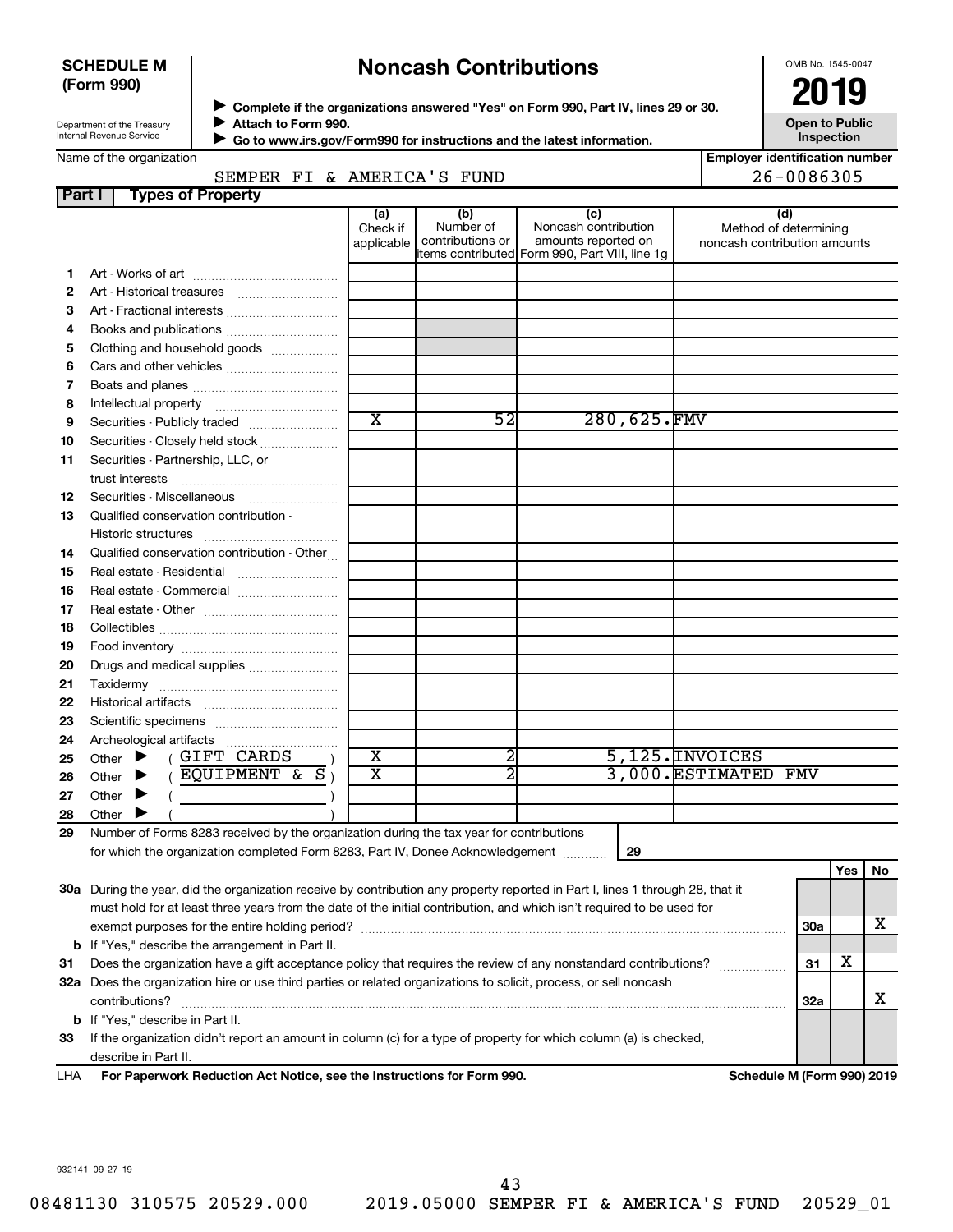**2**

Provide the information required by Part I, lines 30b, 32b, and 33, and whether the organization is reporting in Part I, column (b), the number of contributions, the number of items received, or a combination of both. Also complete this part for any additional information. **Part II Supplemental Information.** 

| 932142 09-27-19 | Schedule M (Form 990) 2019 |  |
|-----------------|----------------------------|--|
|                 |                            |  |
|                 |                            |  |
|                 |                            |  |
|                 |                            |  |
|                 |                            |  |
|                 |                            |  |
|                 |                            |  |
|                 |                            |  |
|                 |                            |  |
|                 |                            |  |
|                 |                            |  |
|                 |                            |  |
|                 |                            |  |
|                 |                            |  |
|                 |                            |  |
|                 |                            |  |
|                 |                            |  |
|                 |                            |  |
|                 |                            |  |
|                 |                            |  |
|                 |                            |  |
|                 |                            |  |
|                 |                            |  |
|                 |                            |  |
|                 |                            |  |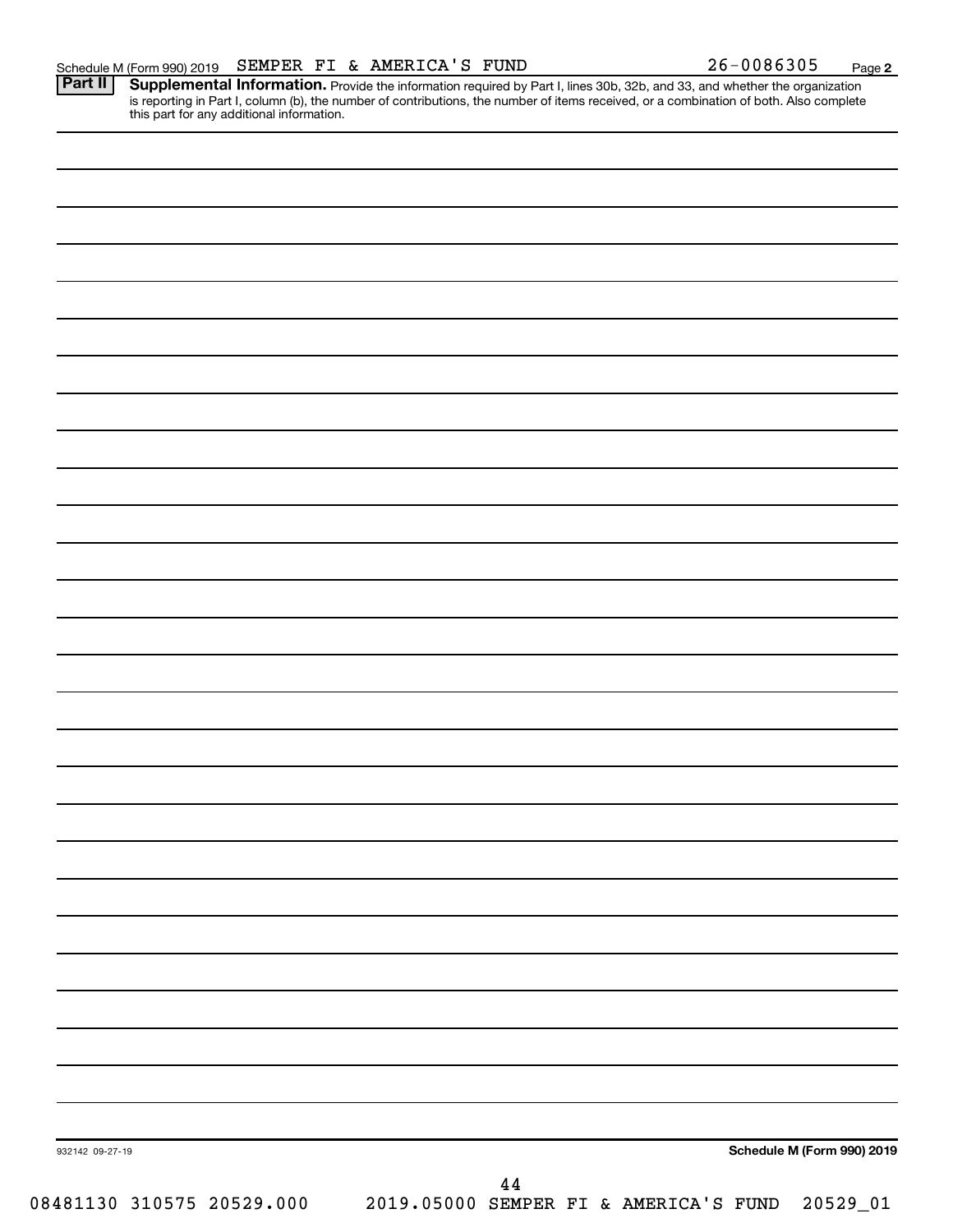**(Form 990 or 990-EZ)**

Department of the Treasury Internal Revenue Service Name of the organization

**Complete to provide information for responses to specific questions on Form 990 or 990-EZ or to provide any additional information. | Attach to Form 990 or 990-EZ. | Go to www.irs.gov/Form990 for the latest information. SCHEDULE O Supplemental Information to Form 990 or 990-EZ 2019** 



**Employer identification number** SEMPER FI & AMERICA'S FUND 26-0086305

FORM 990, PART VI, SECTION B, LINE 11B:

THE FORM 990 IS INITIALLY REVIEWED BY THE AUDIT COMMITTEE AND SENIOR

MANAGEMENT. AFTER CHANGES, IF ANY, ARE MADE, THE FORM 990 IS THEN PROVIDED TO THE ENTIRE BOARD OF DIRECTORS FOR REVIEW PRIOR TO BEING FILED. THE FORM 990 IS FILED ONCE IT IS APPROVED BY THE ENTIRE BOARD.

FORM 990, PART VI, SECTION B, LINE 12C:

THE SF&AF REQUIRES AN ANNUAL STATEMENT FROM EACH BOARD MEMBER DISCLOSING ALL CONFLICTS OF INTEREST. PERIODIC REVIEWS OF THESE ANNUAL STATEMENTS ARE MADE BY VARIOUS MEMBERS OF THE BOARD.

FORM 990, PART VI, SECTION B, LINE 15:

THE COMPENSATION OF TOP MANAGEMENT IS REVIEWED AND APPROVED BY THE

COMPENSATION COMMITTEE. THE COMPENSATION COMMITTEE IS MADE UP OF

INDEPENDENT MEMBERS OF THE BOARD. THE COMMITTEE DISCUSSES COMPARABLE

COMPENSATION IN OTHER ORGANIZATIONS, REVIEWS NON-PROFIT COMPENSATION

SURVEYS AND KEEPS CONFIDENTIAL RECORDS OF THE COMMITTEE'S DELIBERATIONS.

FORM 990, PART VI, LINE 17, LIST OF STATES RECEIVING COPY OF FORM 990: CA,AK,AL,AR,CO,CT,DC,FL,GA,HI,IL,KS,KY,MA,MD,ME,MI,MN,MS,NC,ND,NH,NJ,NM,NY OH,OK,OR,PA,RI,SC,TN,TX,UT,VA,WA,WI,WV

FORM 990, PART VI, SECTION C, LINE 18:

ANY PERSON CALLING OR E-MAILING THE ORGANIZATION IS PROVIDED A COPY OF

THESE DOCUMENTS.

932211 09-06-19 **For Paperwork Reduction Act Notice, see the Instructions for Form 990 or 990-EZ. Schedule O (Form 990 or 990-EZ) (2019)** LHA

45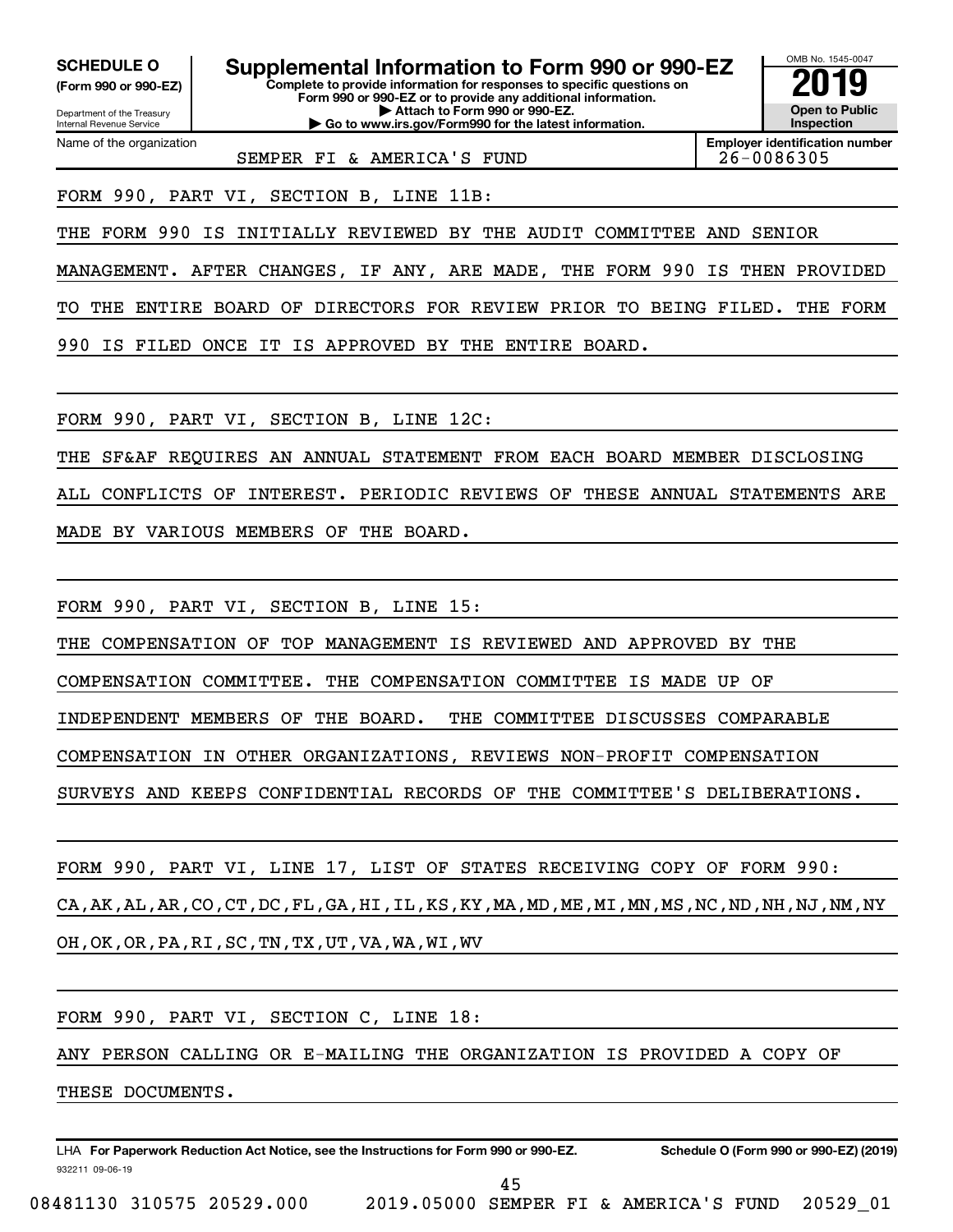| Name of the organization<br>SEMPER FI & AMERICA'S FUND                     | <b>Employer identification number</b><br>$26 - 0086305$ |
|----------------------------------------------------------------------------|---------------------------------------------------------|
| FORM 990, PART VI, SECTION C, LINE 19:                                     |                                                         |
| THE SF&AF'S GOVERNING DOCUMENTS, CONFLICT OF INTEREST POLICY AND FINANCIAL |                                                         |
| STATEMENTS ARE AVAILABLE UPON REQUEST. THE AUDITED FINANCIAL STATEMENTS,   |                                                         |
| FORM 990 AND PRIVACY POLICY ARE ALSO AVAILABLE ON THE SF&AF'S WEBSITE.     |                                                         |
|                                                                            |                                                         |
|                                                                            |                                                         |
|                                                                            |                                                         |
|                                                                            |                                                         |
|                                                                            |                                                         |
|                                                                            |                                                         |
|                                                                            |                                                         |
|                                                                            |                                                         |
|                                                                            |                                                         |
|                                                                            |                                                         |
|                                                                            |                                                         |
|                                                                            |                                                         |
|                                                                            |                                                         |
|                                                                            |                                                         |
|                                                                            |                                                         |
|                                                                            |                                                         |
|                                                                            |                                                         |
|                                                                            |                                                         |
|                                                                            |                                                         |
|                                                                            |                                                         |
|                                                                            |                                                         |
|                                                                            |                                                         |
|                                                                            |                                                         |
|                                                                            |                                                         |
| 932212 09-06-19                                                            | Schedule O (Form 990 or 990-EZ) (2019)                  |
| 46<br>08481130 310575 20529.000<br>2019.05000 SEMPER FI & AMERICA'S FUND   | 20529_01                                                |